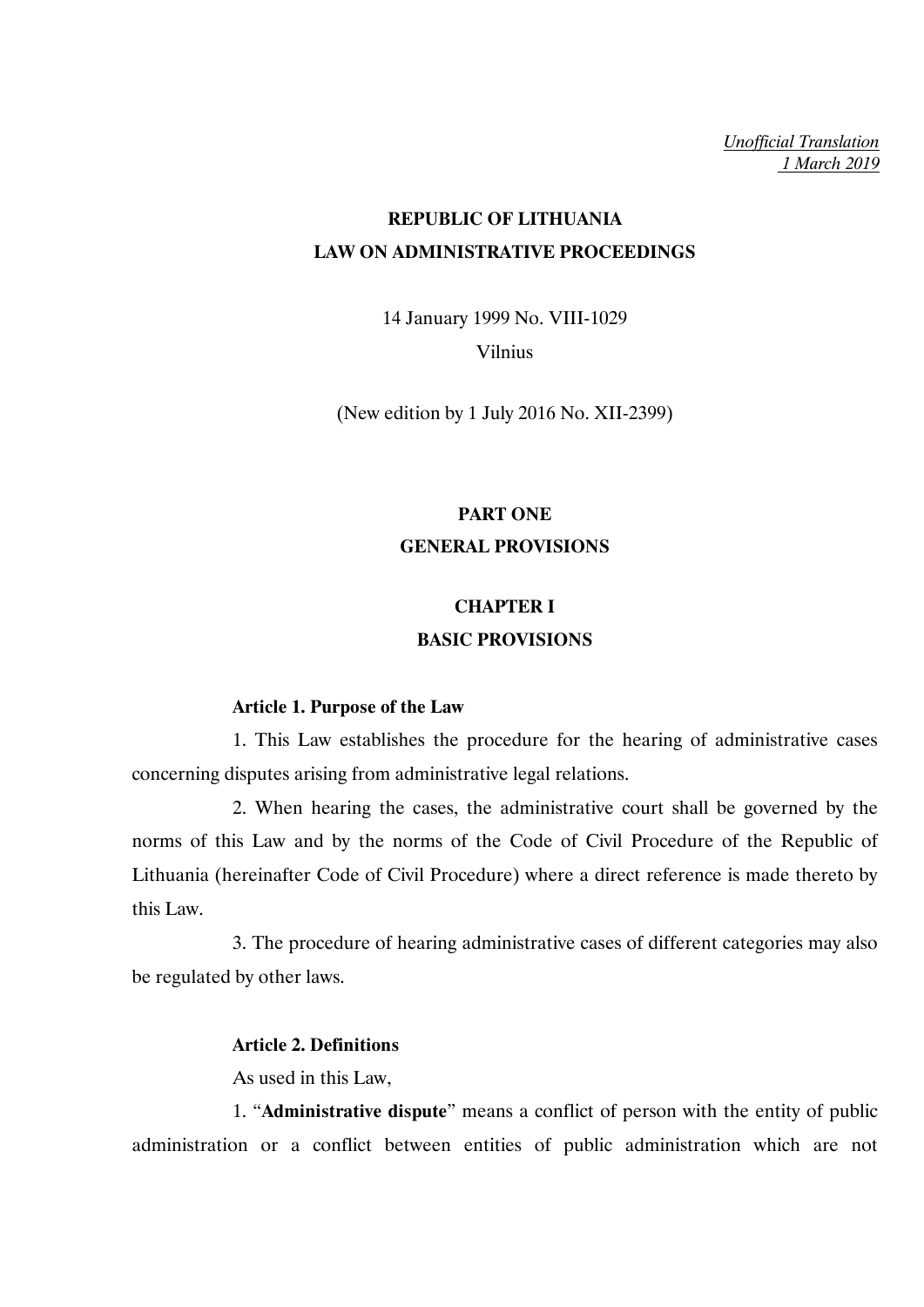subordinate to each other. The office-related disputes, as well as electoral disputes shall also be attributed to administrative disputes.

2. "**Person**" means a natural person or a group of natural persons, a legal person, or any other organisation.

3. "**Office-related dispute**" means a dispute arising between a public servant or an officer and the administration related to the acquisition of the status of a public servant or an officer, change in the status or loss thereof and the application of disciplinary measures.

4. "**Legal mediation**" means a procedure for resolution of the administrative dispute in which one or several mediators help the parties to the dispute to settle the dispute in a civil case heard in the court in a peaceful manner.

### **Article 3. Disputes over Issues of Law**

1. The Administrative court shall settle disputes over issues of law in public administration.

2. The court shall not offer assessment of the disputed legal acts and acts (omission) from the point of view of political or economic expediency and shall only establish whether or not there has been in a particular case a violation of a law or any other legal act, whether or not the entity of public administration has acted within the limits of its competence, also whether or not the legal act or action (omission) complies with the objectives and tasks for the purpose whereof the institution has been set up and vested with powers.

### **Article 4. Application of Laws in the Hearing of Administrative Cases**

1. The court may not apply laws which conflict with the Constitution of the Republic of Lithuania (hereinafter Constitution).

2. Where there is ground to believe that the law or the act applicable in a particular case contravenes the Constitution, the court shall suspend the hearing of the case and, in view of the competence of the Constitutional Court of the Republic of Lithuania (hereinafter Constitutional Court), apply to it with a request to determine whether the aforesaid law or other legal acts complies with the Constitution. Having received the ruling of the Constitutional Court, the court shall resume the hearing of the case. The above rules shall also be applicable in the cases where the court questions compliance of the decree of the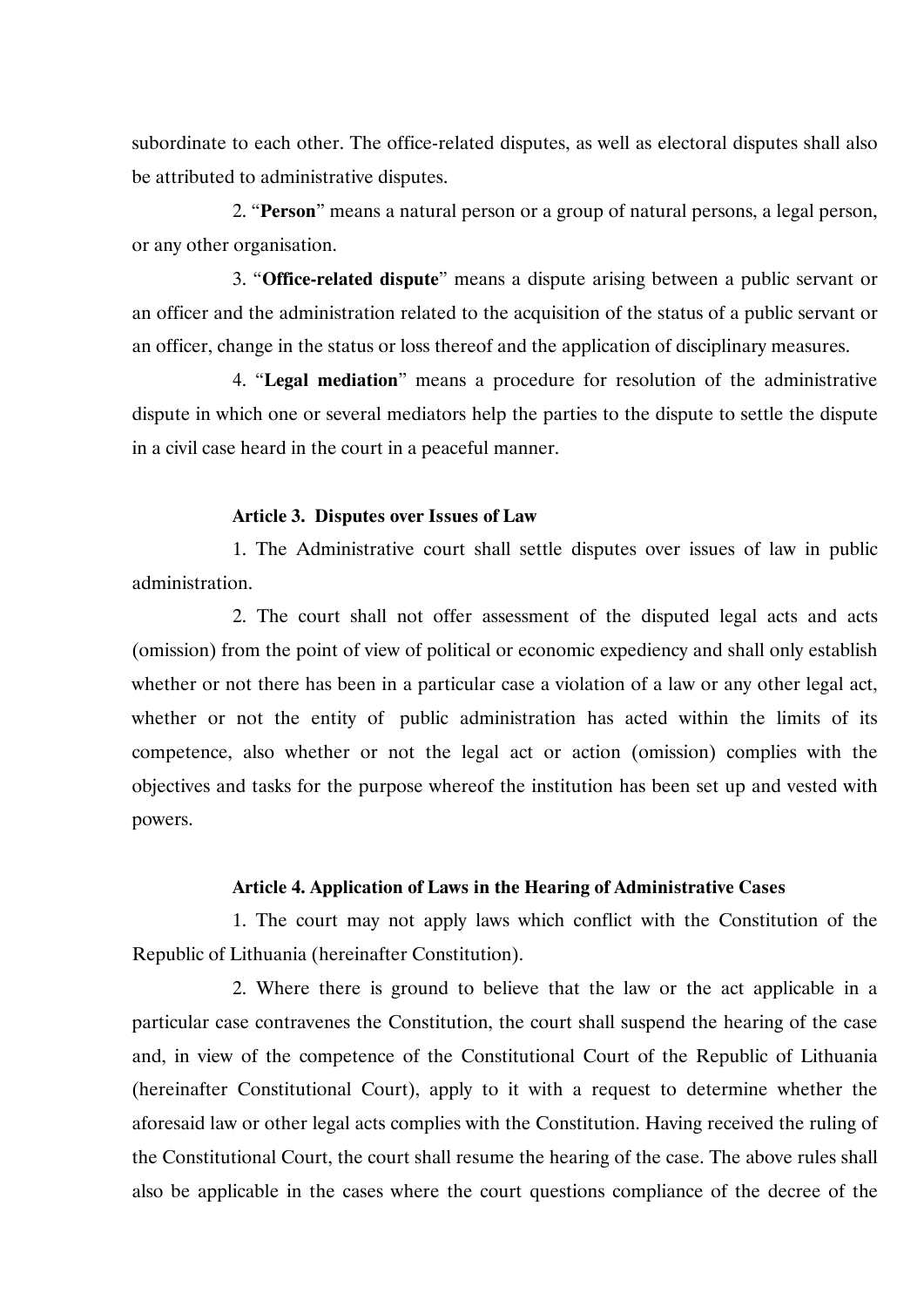President of the Republic of Lithuania (hereinafter President of the Republic) or the act of the Government of the Republic of Lithuania (hereinafter Government), which are applicable in a certain case, with the laws or the Constitution.

3. By applying the legal norms of the European Union, the court shall also observe the decisions of the European Union legal authorities. In cases stipulated by the laws, the court applies to a competent judicial authority of the European Union with an application for a preliminary ruling on the on the validity and interpretation of the legal acts of the European Union.

4. When it is related to the case pending, the Supreme Administrative Court of Lithuania may request the European Court of Human Rights to give advisory opinions on questions of principle relating to the interpretation or application of the rights and freedoms defined in the Convention or the protocols thereto.

5. The administrative proceedings shall be held according to the laws of administrative procedure effective at the moment of hearing of the case, during the performance of individual procedural steps or execution of court decisions.

6. In case of conflicts of the norms of this Law and those of other laws (with the exception of special laws), the court must follow the norms of this law.

7. In case of the absence of a law regulating the matter of the dispute, the court shall apply the law regulating similar matters, while in case of the absence of such a law, the court shall conform to the common fundamentals of laws and their meaning, as well as to the criteria of justice and reasonableness.

### **Article 5. Right to Apply to the Court for Remedy**

1. Every interested entity shall be entitled to apply to the court, in the manner prescribed by law, for the protection of his infringed or contested right or interest protected under law.

2. Waiver of the right to apply to the court shall be inadmissible.

3. The court shall accept an administrative case for consideration:

1) on the complaint of the person or his representative, applying for the protection of his right or interest protected under law;

2) on the petition for the protection of state or other public interests, rights of the state, municipality and persons and interests protected by the laws lodged by the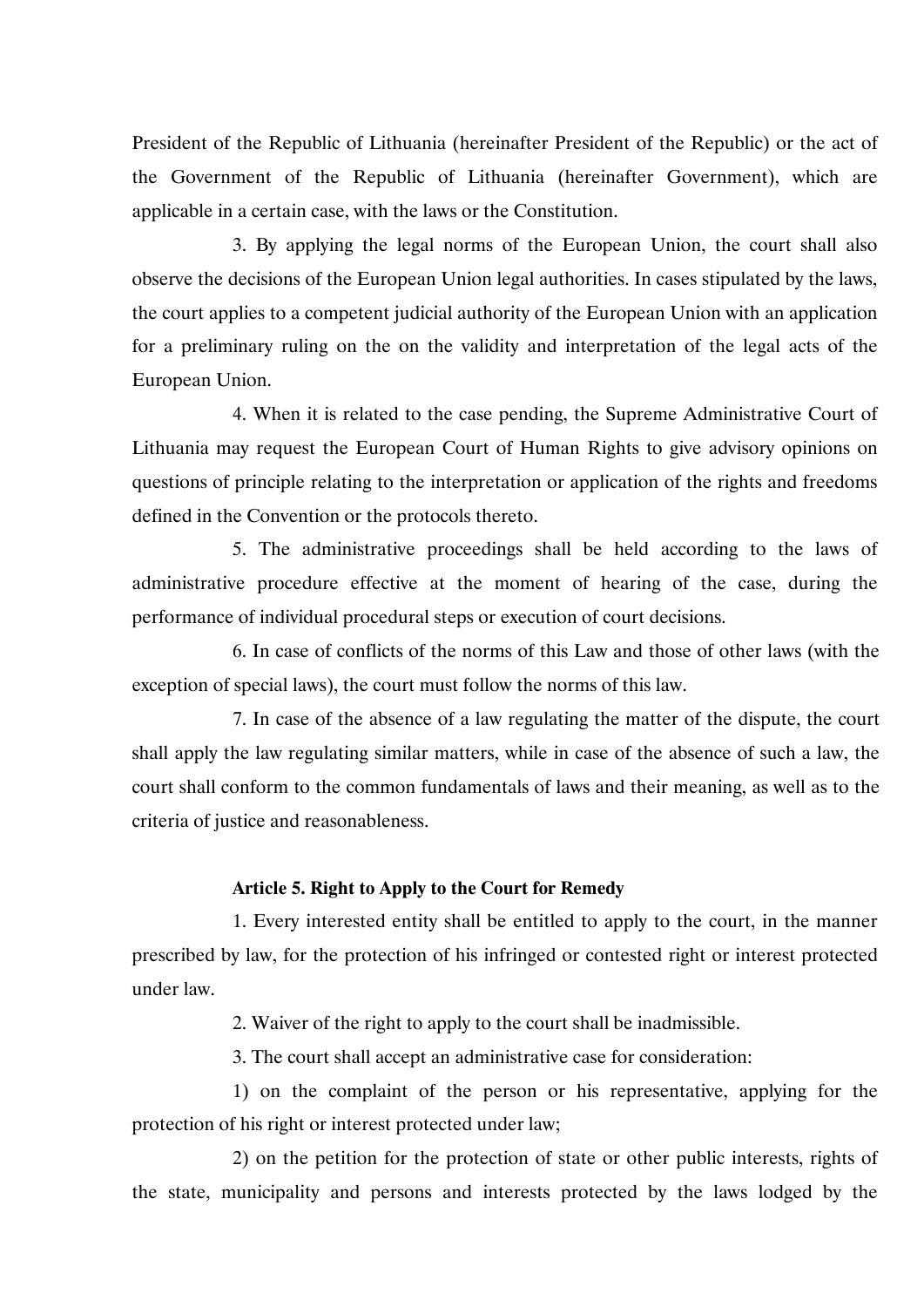prosecutor, entities of public administration, organisations or natural persons in the cases established by the law;

3) on the application for the protection of the rights of municipalities in the field of public administration lodged by municipal institutions, agencies, services;

4) in the cases established by law, on the petition for the resolution of administrative disputes lodged by entities of public administration.

### **Article 6. Court as the Only Institution Administering Justice**

In administrative cases justice shall be administered only by the courts guided by the principle of equality of all persons before the law and the court, irrespective of their sex, race, nationality, language, origin, social status, religion, convictions or views, type and character of activity, place of residence and other circumstances.

### **Article 7. Judicial Independence**

1. When dispensing justice, the judges and courts shall be independent and obey only the laws. The judges and courts shall hear administrative cases on the basis of laws and under such conditions which do not provide conditions for influencing the judges' decisions.

2. The interference with the activities of the judge or the court by the institutions of State government and administration, members of the Seimas of the Republic of Lithuania (hereinafter Seimas) and other officers, political parties, political organisations and associations or natural persons shall be prohibited and shall make them liable under law.

3. Rallies, pickets and other actions held at a less than 75-metre distance from the court house and in the court house, aimed at influencing the judge or the court, shall be treated as interference with the activities of the judge or the court and shall be prohibited.

4. In case of interference with the activities of the court or the judge dispensing justice, the court or the judge must react in the manner prescribed by law.

### **Article 8. Investigation of Cases Open to the Public**

1. The hearing of cases at administrative courts shall be held in public. The presence in the courtroom of persons who are under the age of 16 shall not be allowed, unless they are parties to the proceedings or witnesses.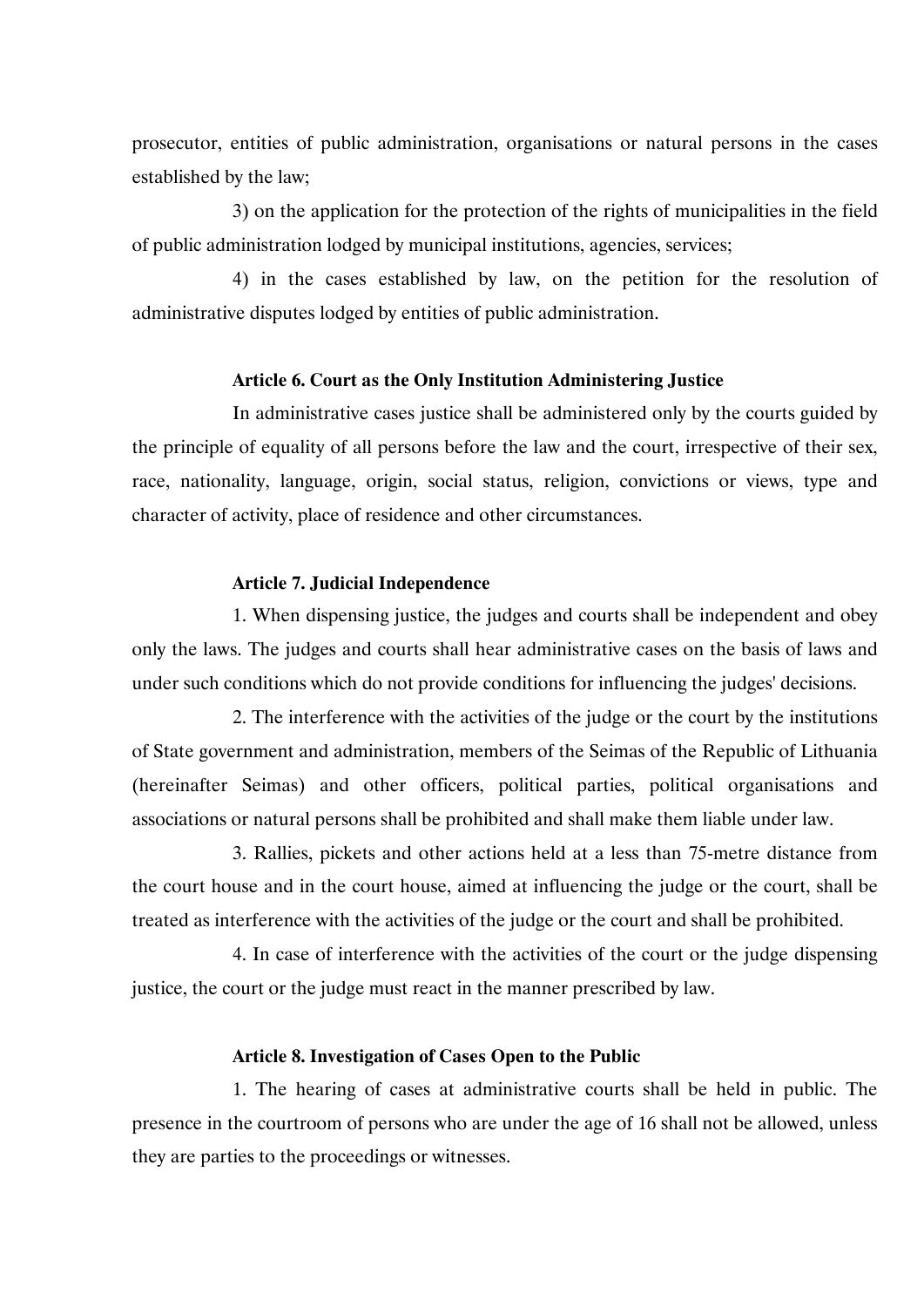2. The court may hold a closed session seeking to protect the privacy of personal or family life, also where public hearing of the case may disclose a state, official, professional or commercial secret. The court shall issue a justified order on the issue. Parties to the proceedings and, where necessary, witnesses, specialists, experts and interpreters may also appear in a closed session of the tribunal.

3. In a closed session of the court, the case shall be heard according to all the rules of the proceedings. The substantive provision of the court decision shall be made public except for the cases where the laws stipulate otherwise.

### **Article 9. Language of the Judicial Proceedings**

1. Administrative proceedings shall be held, decisions shall be made and announced in the Lithuanian language.

2. Where the participant in the proceedings to whom the procedural documents shall be served in a foreign state does not know the Lithuanian language, the administrative court shall be presented with translations of such documents to the language he/she understands or the official language of the country where such documents have to be served, whereas in case of several official languages of such country - a translation to one of the official language used at the place of delivery. Where the judicial procedural documents have to be sent to the participant in the proceedings who does not know the Lithuanian language and resides in a foreign state, the court shall translate them to one of the languages indicated in this paragraph.

3. Upon the resolution of the judge who is preparing the case for hearing or of the court hearing the case, a document drawn up in another language may be translated at the court session by a translator.

4. Persons who have no command of the Lithuanian language shall be guaranteed the right to have the assistance of an interpreter. The services provided by the interpreter at the court session shall be paid for from the State budget.

### **Article 10. The Principles of Examination and Immediacy**

1. Where necessary, the court shall review the circumstances of the case that are important for the correct resolution of the case ex officio. The court shall determine the scope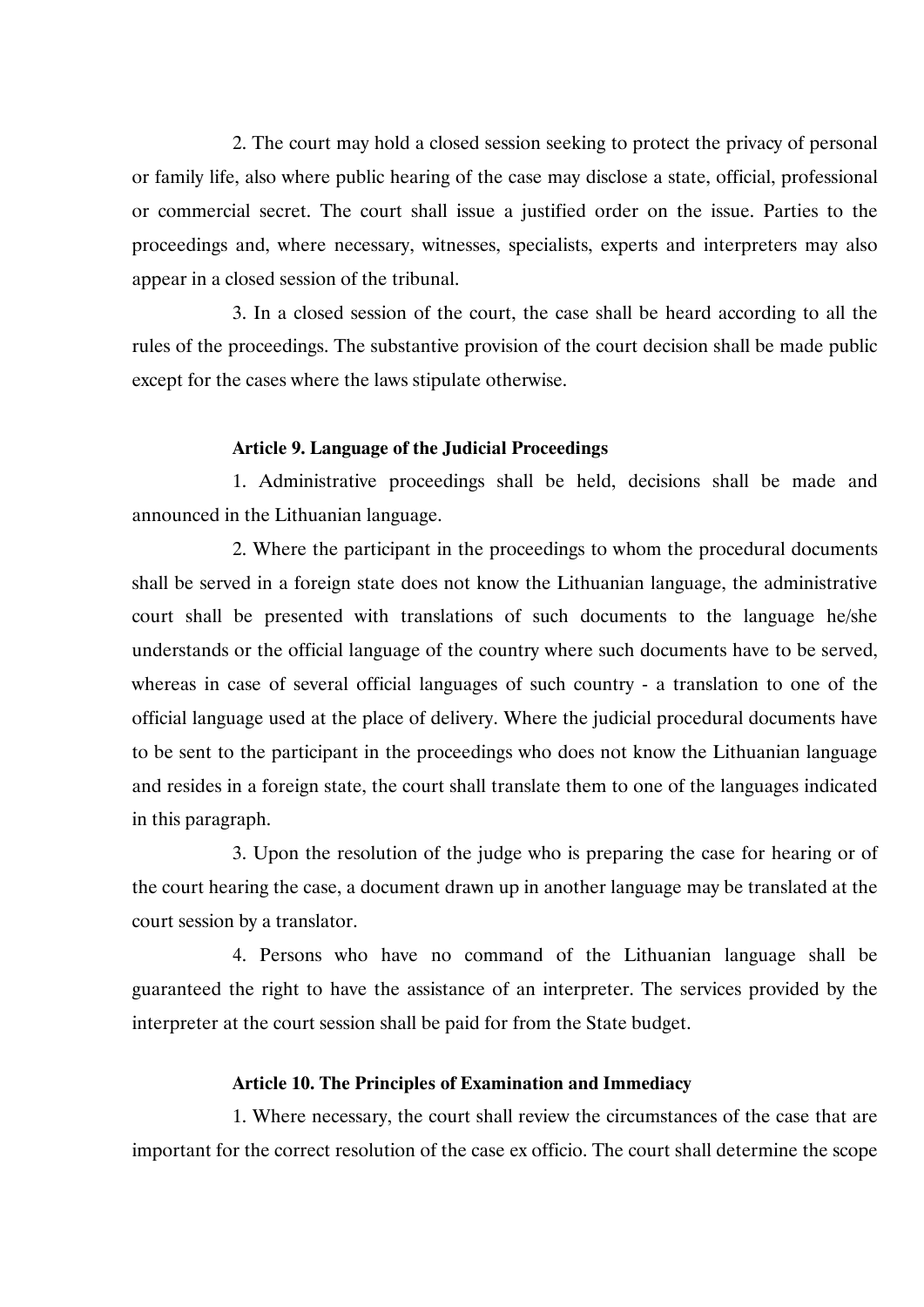of such review and shall not be bound by the applications of participants to the administrative proceedings.

2. The court must examine all the evidence in the case directly, except for the cases stipulated in this Law.

3. The court may reason its decision only on the evidence that have been examined in the court hearing.

4. In making its decision, the court shall have no right to deal with the matters regarding the rights and obligations of the persons excluded from the hearing of the case.

5. During the closing statements, the participants in the proceedings may only rely on the circumstances that have been examined during the court hearing when examining the case on the merits.

### **Article 11. Efficiency and Economy of the Proceedings**

1. A court takes efforts provided for hereof to prevent legal proceedings from delays and aspires the case to be heard during one court session, unless it prevents from proper hearing of a case.

2. Parties to the proceeding shall honestly use and not misapply their procedural rights, heed to prompt hearing, submit proofs and arguments to court to base their requirements and replications carefully and timely, considering the progress of procedure.

3. A court and parties to the proceedings also seeks that final judicial decisions is enforced in a reasonable time and as economically as possible.

### **Article 12. Explaining to the Parties to the Proceedings their Rights and Duties**

The court must explain to the parties to the proceedings their procedural rights and duties, warn them of the consequences of the performance of or failure to perform procedural actions and assist the said persons in exercising their procedural rights.

## **Article 13. Use of Information and Electronic Communication Technologies and Other Technical Means in the Court**

1. The court may use any technical means for recording the court hearing and for recording and investigating the evidence.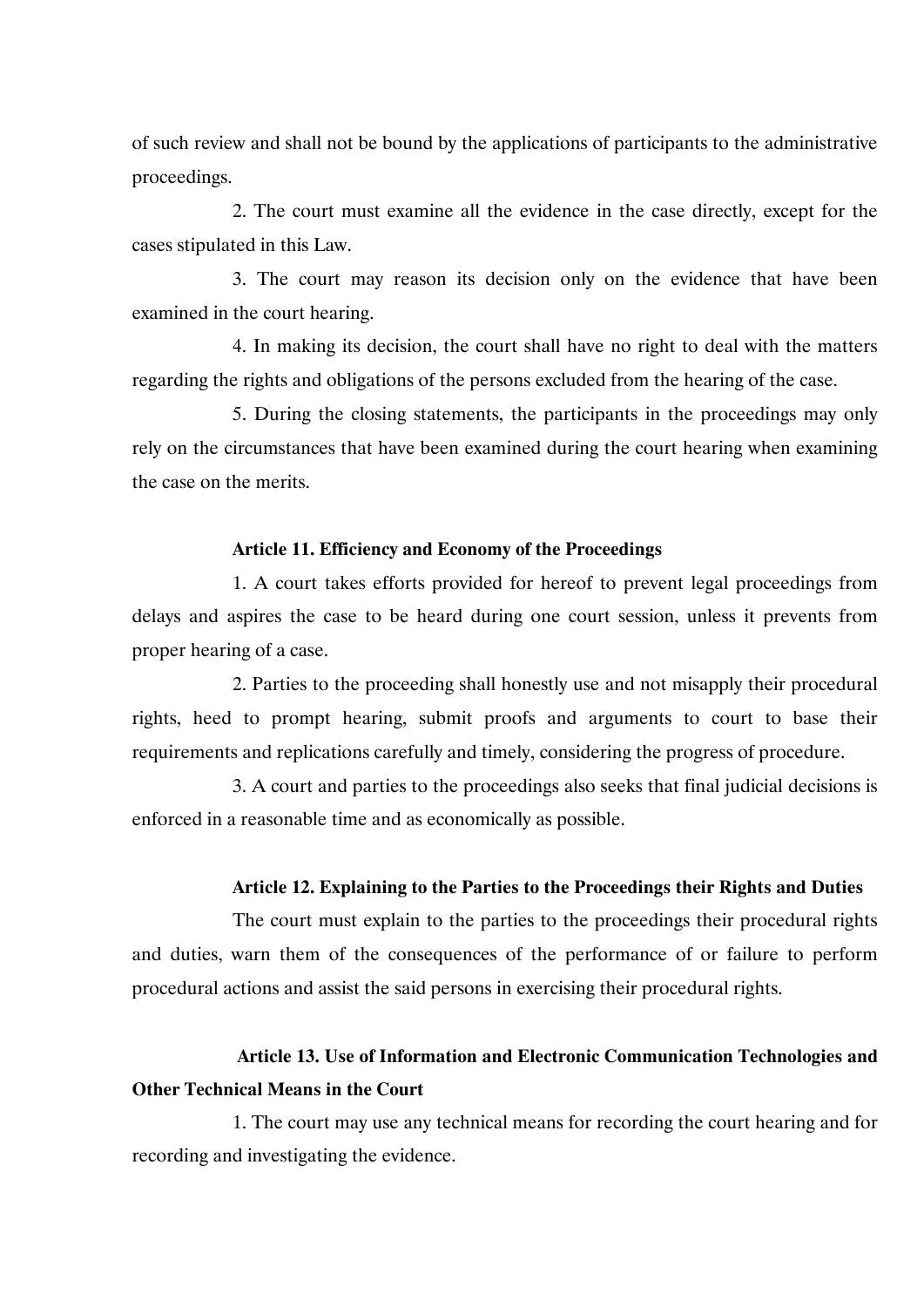2. The parties in the proceedings can make the recording of the court hearing and use it only for the purposes of realisation of their procedural rights. The parties must notify the court of the audio-recording being made.

3. At the request of the person, the court shall permit the broadcasting, videorecording, taking photographs of the pronouncement of the court decision, making audioand video-recordings during the hearing, use of any other technical means for the research or training purposes pursuant to the requirements established in this Article and other legal acts. The court shall not permit the use of technical means where doing so may disrupt the work of the court, show disrespect to the court or it is necessary to protect the rights or any other interests of other persons protected by the laws. The court permit is not necessary in cases where the audio-recording of pronouncement of court decision is made according to Paragraph 2 of this Article. The Council for the Judiciary shall set the procedure for submission and examination of applications of persons to permit the use of technical means during the publication of the court decision, as well as procedure and conditions for the use of such technical means and procedure for issue of court permits for the use of results of the use of such technical means.

4. The results of the use of technical means may be used only by the person indicated in the court permit for the purposes, in the manner and under the conditions indicated in the court permit. The person indicated in the court permit requesting to allow to use the results of the use of technical means by any other person or use them for the purposes, in the manner and under the conditions other than those indicated in the court permit must receive a new court permit in accordance with the procedure established by the Council for the Judiciary. The results of the use of technical means may not be used in any manner that breaches the rights of other persons or the interests protected by other laws, distort the content or essence of the court decision, as well as cannot be used for political or any other type of advertising, satire, entertainment and any other purposes in conflict with the respect to the court. The results of the use of technical means and the use of such means are also subject to other requirements applicable to public information, personal data protection, right to privacy, as well as personal honour and dignity.

5. In cases other than those stipulated in this Article, filming, making photographs, audio-or video-recordings, broadcasting of the hearing or using any other technical means during the hearing shall be prohibited.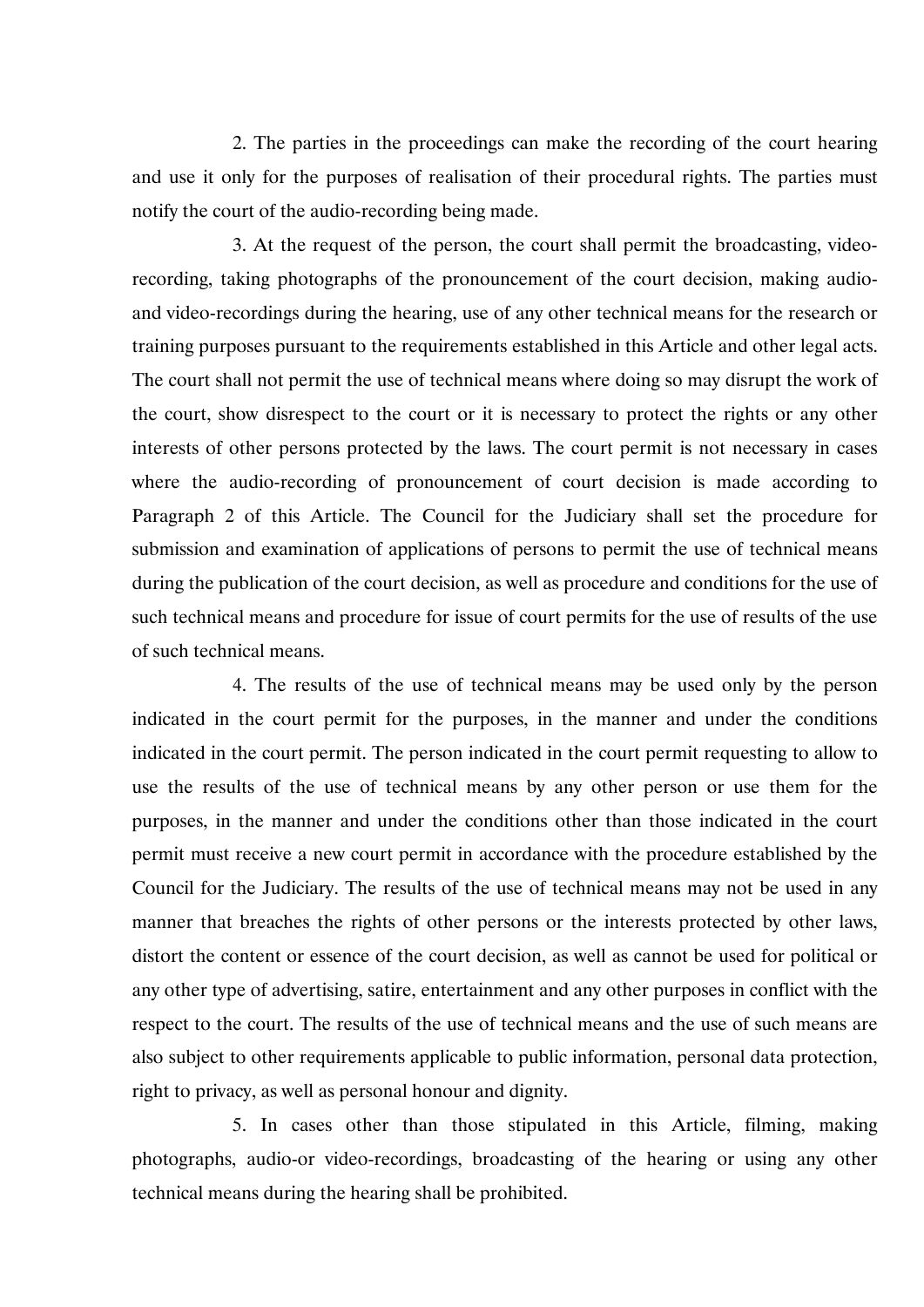6. The person in breach of the requirements of the use of technical means during the hearing shall be liable in accordance with the procedure established in Article 83 of this Law. The persons in breach of the use of results of the use of technical means during the hearing shall be subjected to the liability established by the laws.

7. The participation of persons involved in the proceedings, witness, specialist, expert, interpreter in the court hearings may be ensured by using information and electronic communication technologies (via video conferences, teleconferences or otherwise). The use of such technologies according to the procedure established by the Minister of Justice of the Republic of Lithuania (hereinafter – the Minister of Justice) shall ensure a reliable identification of persons involved in the proceedings and objectiveness of submission of explanations, testimony, questions and applications.

## **Article 14. Public Character of the Case Material**

1. The material of the heard administrative case, except for the material of the cases that were heard during a closed session, or the material of the case involving the persons the confidentiality whereof shall be ensured in accordance with the procedure established by the Law on Protection of Reporting Persons of the Republic of Lithuania (hereinafter the Law on Protection of Reporting Persons), personal data, shall be made public and available for examination to the interested persons, including the persons who were not parties to the proceedings. The persons shall acquire the said right after the decision disposing of the case or the order to dismiss the case or to leave the complaint (application, petition) unconsidered becomes effective. The Seimas Ombudsperson of the Republic of Lithuania (hereinafter the Seimas Ombudsperson), the Ombudsperson for Children Rights of the Republic of Lithuania (hereinafter the Ombudsperson for Children Rights) and the Equal Opportunities Ombudsman of the Republic of Lithuania (hereinafter the Equal Opportunities Ombudsman) shall have a right to familiarise with the material of unexamined cases inasmuch as it is necessary for performance of their duties.

2. When issuing the final decision in the public hearing of the case or making an order to dismiss the case or to leave the complaint (request, petition) unconsidered or having received a request for granting access to the case material, the court shall have the right, upon the request of the parties to the proceedings or on its own initiative, to determine by a reasoned order that the case material or part thereof is not of public character, provided this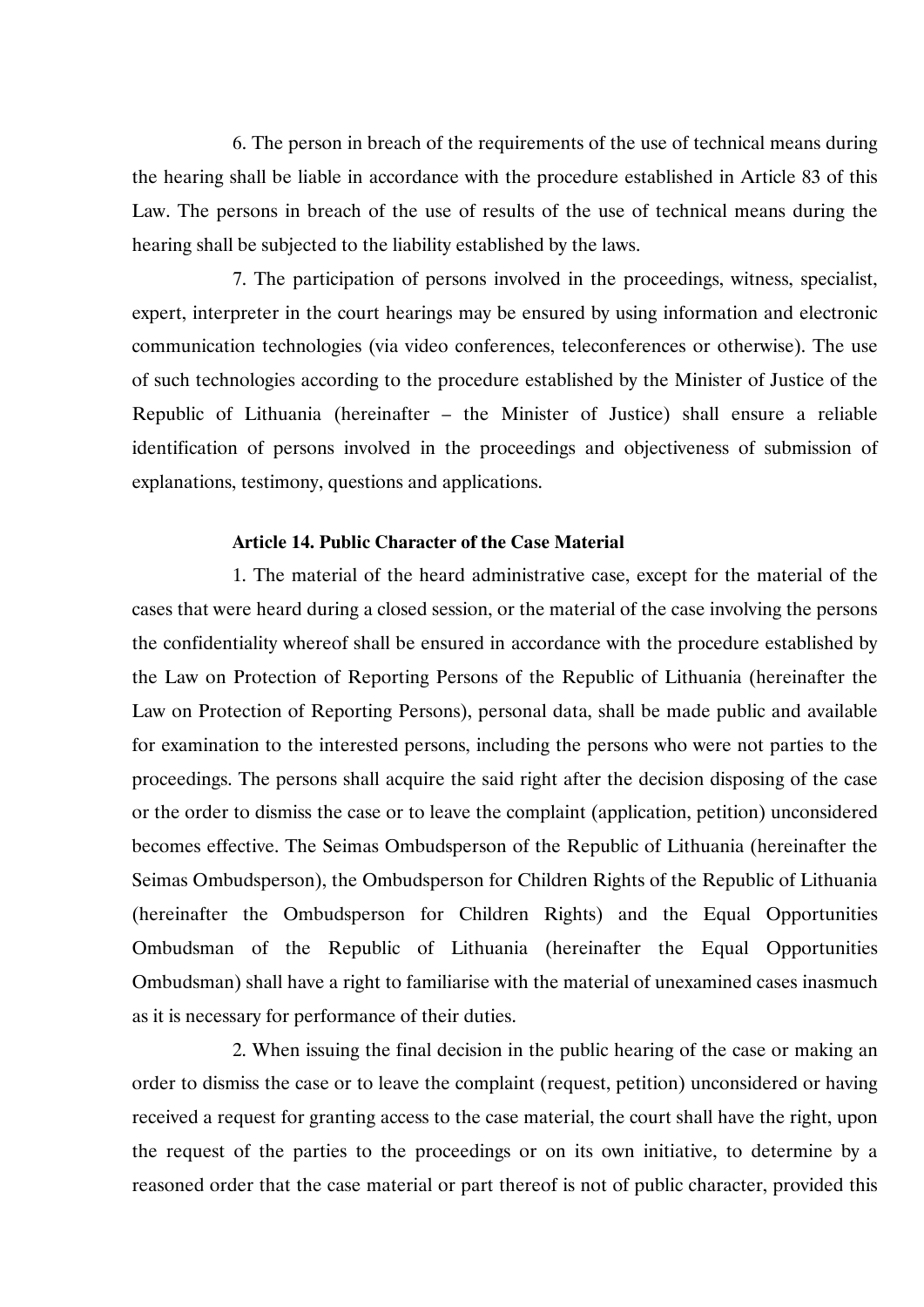is necessary for the protection of the person's personal identity, private life and property, also for preserving confidentiality of the information relating to the person's health, also where there is a good ground to believe that a state, official, professional or commercial secret will be disclosed. A separate appeal may be filed against the order.

3. Seeking access to the material of the case which has been heard, a person shall file a standard form request, indicating in it his name, surname, place of residence and personal code. The procedure of granting access to the material of a case that has been heard shall be established by the minister of justice and the Chief Archivist of Lithuania.

### **Article 15. Formation of a Uniform Court Practice**

1. A uniform administrative court practice in applying the laws and other legal acts shall be formed by the Supreme Administrative Court of Lithuania.

2. By developing and ensuring uniform interpretation and application of the law in the administrative courts, the Supreme Administrative Court of Lithuania analyses the practice of the national, European Union and international courts, other legal sources, prepares the summaries and overviews of the case-law, publishes information on its activities and performs any other actions within its competency.

3. The clarifications of the application of the laws and other legal acts provided in the decisions and rulings of the Supreme Administrative Court of Lithuania are considered by the state and other institutions and other persons in application of the same laws and other legal acts.

4. The Supreme Administrative Court of Lithuania publishes a bulletin. It contains relevant information on the case-law, summaries and overviews of the case-law, the publication whereof was supported by majority of the judges of this court, as well as may publish any other information on the activities of the Supreme Administrative Court of Lithuania and material that is important to ensure uniform interpretation and application of the law.

### **Article 16. Binding Effect of the Court Decision and Order**

1. An effective court decision and order shall have a binding effect on all state institutions, officers and public servants, enterprises, agencies, organisations, other natural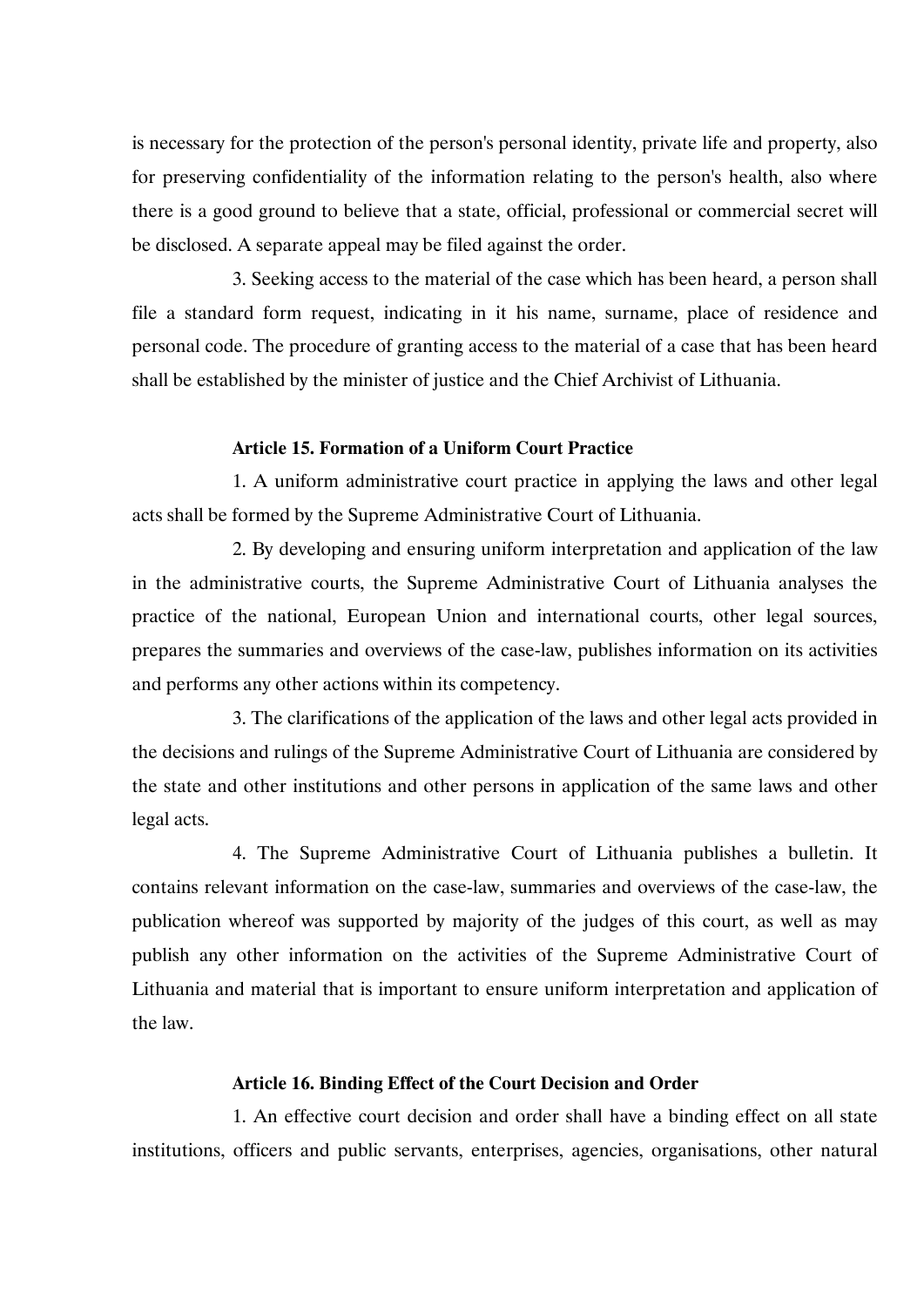and legal persons and must be executed within the entire territory of the Republic of Lithuania.

2. The binding effect of the court decision and order shall not deprive the interested persons of the right to apply to the court for the protection of the rights and interests protected under the law, the dispute in respect of which has not been heard and resolved in the court.

# **CHAPTER II COMPETENCE OF ADMINISTRATIVE COURTS**

### **Article 17. Cases Assigned to the Competence of the Administrative courts**

1. Administrative courts shall decide cases relating to:

1) lawfulness of legal acts passed and actions (omission) performed by the entities of public administration, as well as delay these entities in performing within their remit;

2) lawfulness of acts passed and actions (omission) performed by the entities of municipal administration, as well as delay of actions of these entities;

3) compensation for damage caused by unlawful actions of public administration entities (Civil Code, Article 6.271);

4) payment, repayment or exaction of taxes, other mandatory payments and levies, the application of financial sanctions and the tax disputes;

5) office-related disputes, where one of the parties is a public or municipal servant, as well as disputes arising from exercise of material liability and the right of recourse under the Law on the Civil Service of the Republic of Lithuania;

6) decisions of the Chief Institutional Ethics Commission and petitions by the said Commission for the severance of service relations with public servants;

7) petition by the Seimas Ombudsperson on the severance of service relations with public servants;

8) disputes between the entities of public administration which are not subordinate to one another concerning competence or breaches of laws, except for civil litigation cases assigned to the courts of general jurisdiction;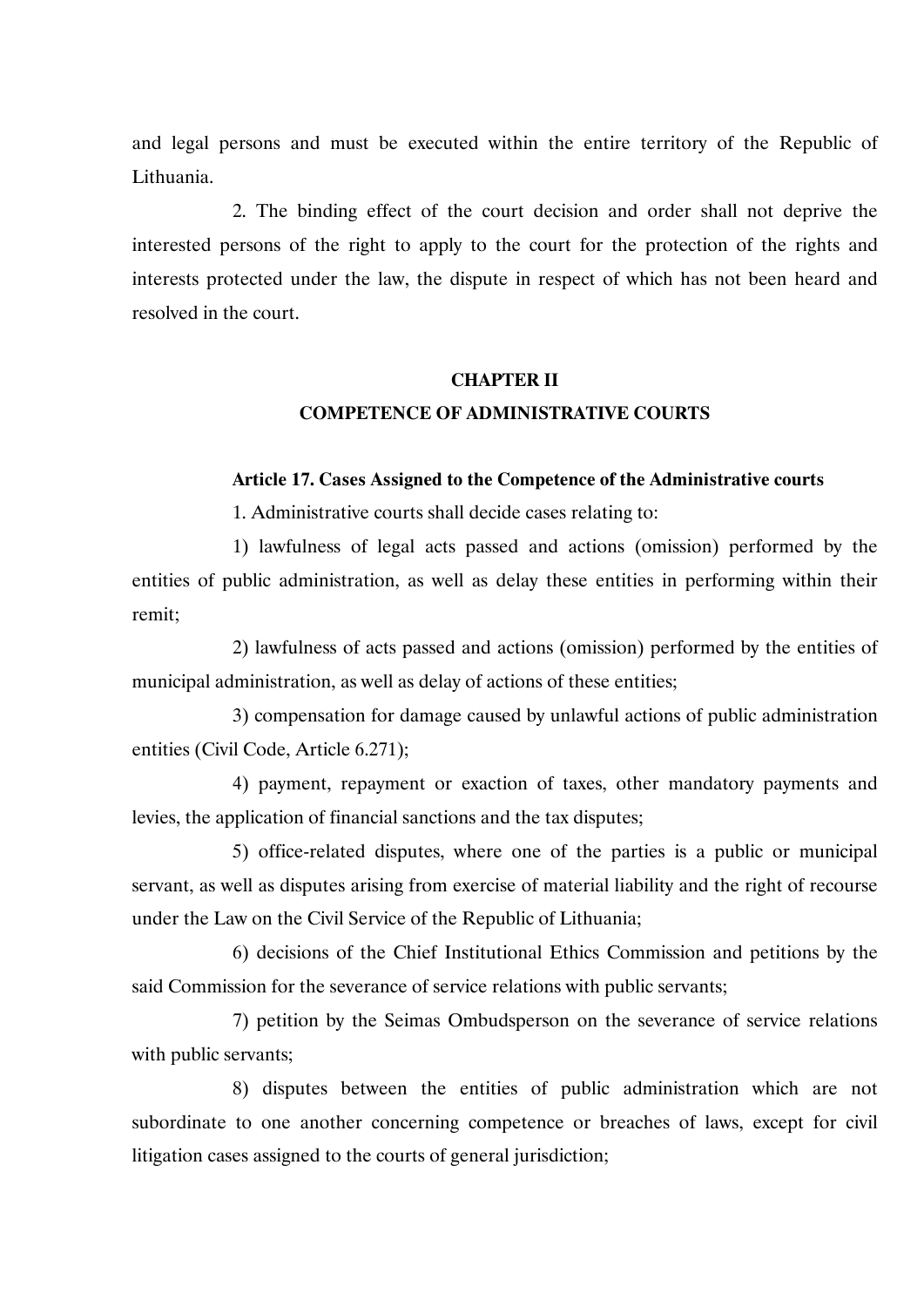9) violation of the election laws and the Law on the Referendum of the Republic of Lithuania (hereinafter the Law on Referendum);

10) lawfulness of the decisions made and actions (omission) performed in the sphere of public administration by public agencies, state or municipal enterprises and associations with public administration powers, as well as delay of actions of these entities;

11) lawfulness of acts of general character passed by communities, political parties, political organisations or associations;

12) complaints by aliens about the refusal to issue permits for residence and work in Lithuania or withdrawal of such permits, about changing permits for residence, as well as complaints about refusal or cancellation of Asylum;

13) petitions of the municipal council to present a conclusion whether the member of the municipal council, the member of the municipal council - the mayor against whom the procedure of the loss of mandate has been initiated has breached their oath and/or failed to exercise the powers assigned to them by the laws (as specified in the application);

14) petitions of the State Data Protection Inspectorate to apply to the competent judicial authority of the European Union regarding the decision of the European Commission on the suitability, adoption of standard data protection conditions or on the universal validity of the approved codes of conduct (hereinafter the Decision of the European Commission).

2. Other cases may also be assigned by law to the competence of administrative courts.

### **Article 18. Cases not Assigned to the Competence of Administrative Courts**

1. Administrative courts shall not hear cases assigned to the competence of the Constitutional Court, also cases assigned to the courts of general jurisdiction and other specialised courts.

2. Investigation of the activities of the President of the Republic, the Seimas, members of the Seimas, the Prime Minister, the Government, judges of the Constitutional Court, the Supreme Court of Lithuania and the Court of Appeals of Lithuania, procedural actions of judges of other courts, also of prosecutors, pre-trial investigation officers and court bailiffs, connected with the administration of justice or investigation of a case as well as the execution of decisions, and decisions of the Seimas Ombudsman and the ombudsman for the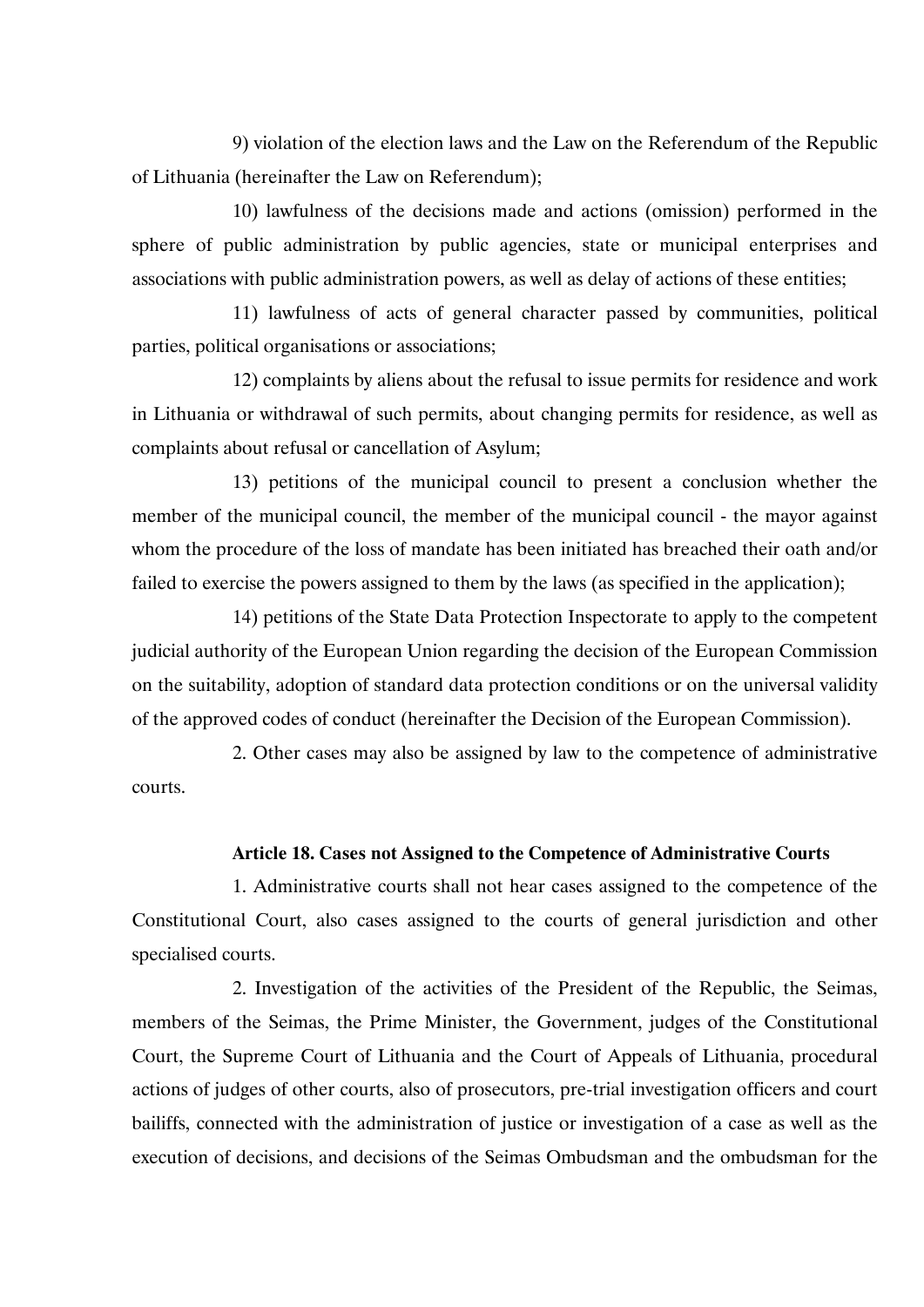protection of the rights of the child shall be outside the remit of competence of administrative courts.

### **Article 19. Assignment of Administrative Cases to Courts**

1. In case of joinder of several interconnected claims some of which are assigned to the competence of the court, whereas the others are outside the remit of competence of judicial institutions, all the claims must be heard in court.

2. If the assignment of a dispute raises doubts or results in the collision of effective laws, the dispute shall be heard in court.

### **Article 20. Competence of the Regional Administrative Court**

1. The Regional Administrative Court shall be the court of the first instance for the cases specified in Article 17 of this Law, except for the cases referred to in Subparagraphs 11, 13 and 14 of Paragraph 1 Article 17 of this Law.

2. Where the procedure of preliminary extrajudicial investigation is not applied, the Regional Administrative Court shall hear the following cases as the court of the first instance:

1) cases relating to lawfulness of regulatory administrative acts adopted by the territorial entities of administration or entities of municipal administration;

2) cases relating to requests lodged by municipal councils regarding the infringement of their rights, where the respondents are entities of state administration;

3) on the petitions of the Government representative concerning the legal acts of municipal institutions and their officials, which are not in compliance with the Constitution of the Republic of Lithuania and the laws, concerning failure to implement laws and Government resolutions (decisions), concerning the lawfulness of the legal acts or actions infringing the rights of the residents and organisations;

4) compensation for damage caused by unlawful actions of public administration entities (Civil Code, Article 6.271);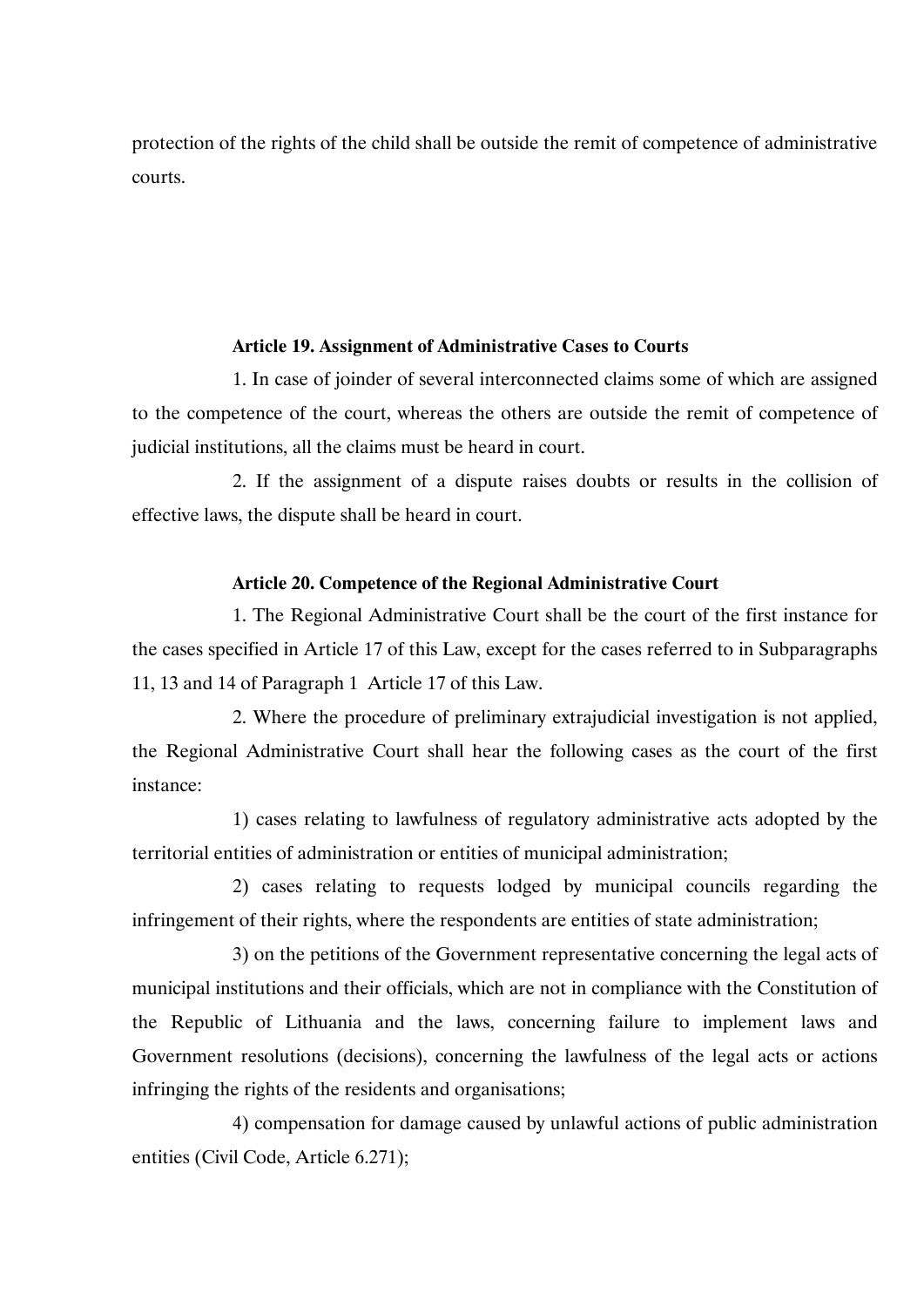5) office-related disputes, where one of the parties is a public or municipal servant, as well as disputes arising from exercise of material liability and the right of recourse under the Law on the Civil Service of the Republic of Lithuania;

6) decisions of the Chief Institutional Ethics Commission and petitions by the said Commission for the severance of service relations with public servants;

7) petition by the Seimas Ombudsperson on the severance of service relations with public servants;

8) disputes between the entities of public administration which are not subordinate to one another concerning competence or breaches of laws, except for civil litigation cases assigned to the courts of general jurisdiction (Subparagraph 8 of Paragraph 1 of Article 17 of this Law);

9) cases relating to complaints against the decision of the district electoral committee or the decision of the district committee for the Referendum on the mistakes made in the voter list or in the list of citizens entitled to participate in the Referendum;

10) complaints by aliens about the refusal to issue permits for residence and work in Lithuania or withdrawal of such permits, about changing permits for residence, as well as complaints about refusal or cancellation of Asylum;

### 11) EXPIRED;

12) cases relating to statements of the institutions implementing projects of special national importance regarding the legality of the legal act on taking the land for public needs.

3. The Vilnius Regional Administrative Court shall also be a court of the first instance for investigating complaints (requests) against the decisions of the Administrative Disputes Commission of Lithuania, its territorial divisions and the Tax Disputes Commission under the Government of the Republic of Lithuania and, in the cases provided for by law, also against the decisions taken by other institutions under the procedure of preliminary extrajudicial investigation of disputes.

4. The Vilnius Regional Administrative Court is also the first instance for hearing other cases attributed to the competency of the Vilnius Regional Administrative Court according to the effective laws.

#### **Article 21. Competence of the Supreme Administrative Court of Lithuania**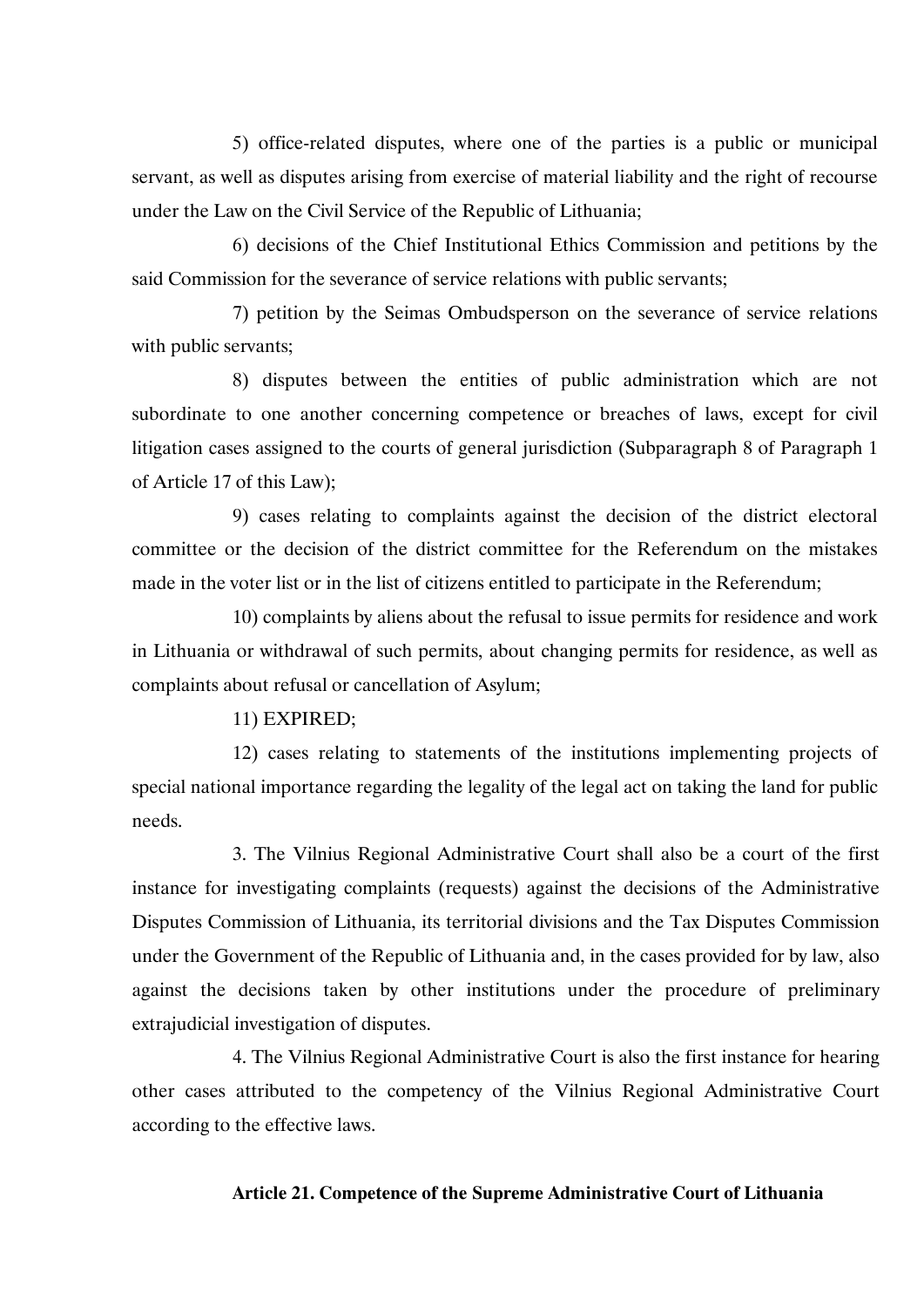1. The Supreme Administrative Court of Lithuania is:

1) the appellate instance for cases heard by the administrative courts as courts of the first instance;

2) the single and last instance for the cases relating to the lawfulness of regulatory administrative acts adopted by the central entities of state administration as well as for the cases referred to in Article 17 Paragraph 1 Subparagraph 11 of this Law;

3) the last instance for the cases relating to the complaints against the decisions or omission of the Central Electoral Committee of the Republic of Lithuania, with the exception of those assigned to the competence of the Constitutional Court;

4) the last instance for deciding the issues concerning the assignment of administrative cases to the other administrative courts.

2. The Supreme Administrative Court of Lithuania shall hear petitions for renewal of proceedings in administrative cases, which have been disposed of by virtue of an effective court decision or order.

3. The Supreme Administrative Court of Lithuania shall hear cases referred to in Subparagraphs 13 and 14 of Paragraph 1 of Article 17 of this Law.

4. The Supreme Administrative Court of Lithuania shall also perform other functions assigned to its competence by laws.

## **Article 22. Resolution of Questions Related to the Case Fall Under Specific Jurisdiction of Courts of General Jurisdiction or of Administrative Courts**

1. The case cannot be dismissed or complaint/application/petition cannot be left unexamined on the sole ground that the dispute falls respectively under the jurisdiction of court of general jurisdiction. In such cases, the case shall be transferred in accordance with the rules of specific jurisdiction.

2. Specific jurisdiction of the court of general jurisdiction or of the administrative court over the case shall be determined by the character of legal relation from which the dispute arose. In case of a mixed legal relation, specific jurisdiction of the case depends on which legal relation (civil or administrative) predominates.

3. When the administrative court has doubts about the case fall under specific jurisdiction of the courts of general jurisdiction or administrative court, these questions shall be resolved in a written procedure by a special judicial panel of judges comprising the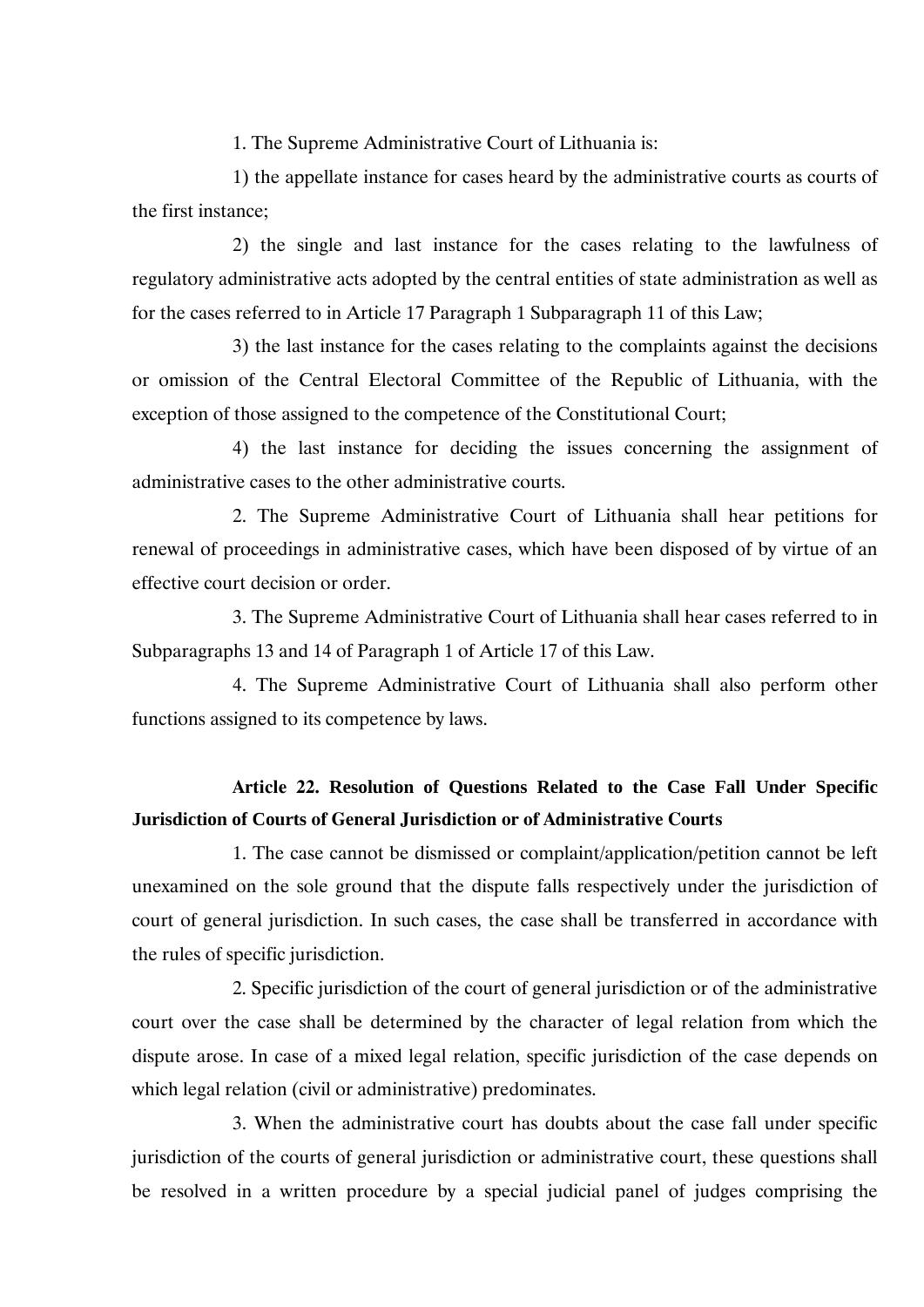President of the Civil Division of the Supreme Court of Lithuania, the Vice-President of the Supreme Administrative Court of Lithuania and other two judges - one assigned by the President of the Civil cases division of the Supreme Court, another by the President of the Supreme Administrative Court.

4. The administrative court shall deliver a reasoned order on the questions of specific jurisdiction of the case through the Supreme Administrative Court of Lithuania.

5. Sessions of the special judicial panel specified in Paragraph 3 of this Article shall be presided over by the President of a Civil cases division of the Supreme Court. Decisions shall be delivered by consensus or a majority of votes of the members of the judicial panel; in the event of a tie the presiding judge shall have the casting vote. An order on the jurisdiction of the case shall be final and conclusive (not be subject to appeal).

6. After resolution of the question of specific jurisdiction of the case, the case shall be send to the competent court within three business days from the day of when the ruling was passed by the special chamber of judges. Furthermore, the special judicial panel of judges shall have a right to classify the submitted claims to individual unexamined cases in the court of general competency and administrative court.

7. Where the court of appellate instance, hearing the case, applies to the special judicial panel with the question of specific jurisdiction and the special judicial panel finds that the rules of specific jurisdiction have been infringed, the decisions of the courts of first instance whereby the dispute is solved on the merits, lose the legal effect and the case shall be transferred to the court of general jurisdiction in accordance with the rules of specific jurisdiction.

8. When the case is referred to the administrative court from the court of general jurisdiction, the administrative court sets a procedural status of persons participating in the case and, where necessary, takes measures for elimination of shortcomings of procedural documents.

# **CHAPTER III GENERAL PROVISIONS CONCERNING THE COMPLAINTS/APPLICATIONS/PETITIONS**

### **Article 23. Right to File a Complaint/Application/Petition**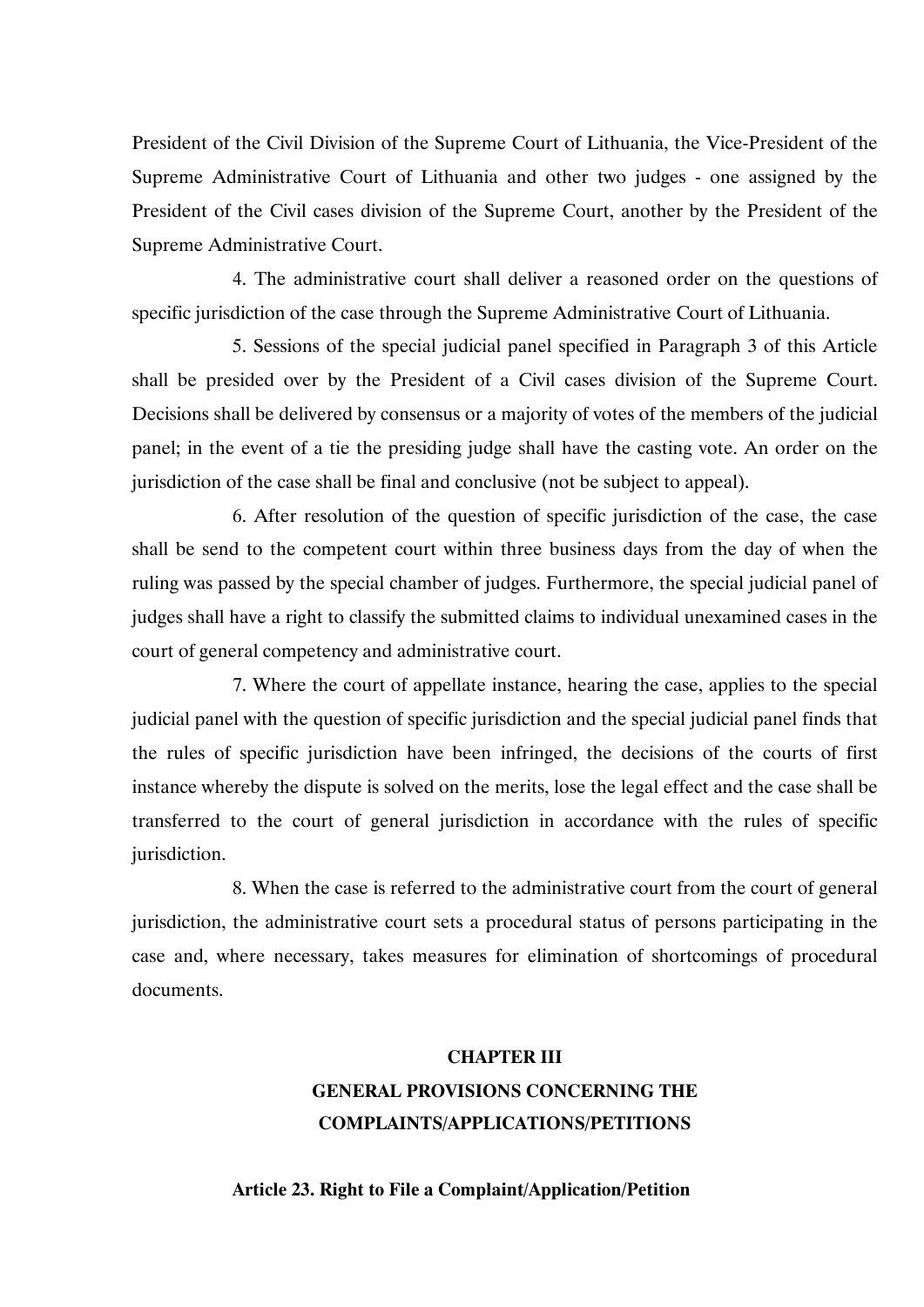1. Persons, as well as other entities of public administration, including public servants and officers shall have a right to file a complaint/application/petition against an administrative act adopted by an entity of public administration or against the action (omission) of the above entities if they believe that their rights or interests protected by law have been breached.

2. The applications are filed with the administrative disputes commission or administrative court by the entities of public administration, while complaints - by other persons. As regards the collection of charges, the organisations providing services apply to the administrative disputes commission or administrative court with applications.

3. In cases stipulated in Subparagraph 7 of Paragraph 1 of Article 17 and 11, Subparagraph 3 and 12 of Paragraph 2 of Article 20, Articles 32 and 55, Paragraphs 1 and 2 of Article 112 and other cases stipulated by the laws, the statements are filed with the administrative court. Other laws may also provide for other forms of appeal.

4. The complaint (application, petition,) shall be filed directly with the administrative court in the cases provided for in Paragraph 2 of Article 20 of this Law.

5. In cases stipulated by this Law, the complaint (application, petition) shall be, first of all, filed with the administrative disputes commission or other institution of preliminary extrajudicial examination of disputes.

6. In other cases the complaint/application/petition may be filed at the claimant's discretion either with the administrative disputes commission or directly with the administrative court.

7. A complaint (application, petition) may be sent by post, except for case of disputes provided for in Subparagraph 9 of Paragraph 2 of Article 20 and Subparagraph 3 of Paragraph 1 of Article 21 of this Law and in electronic form by means of electronic communication. If the complaint/application/petition is sent by facsimile letter or other means of electronic communication (except for cases where the person's identity is verified by methods stipulated in the Law on Courts of the Republic of Lithuania (hereinafter the Law on Courts), an original complaint (application, petition) shall be submitted no later than within three calendar days.

### **Article 24. The Form and Contents of the Complaint/Application/Petition**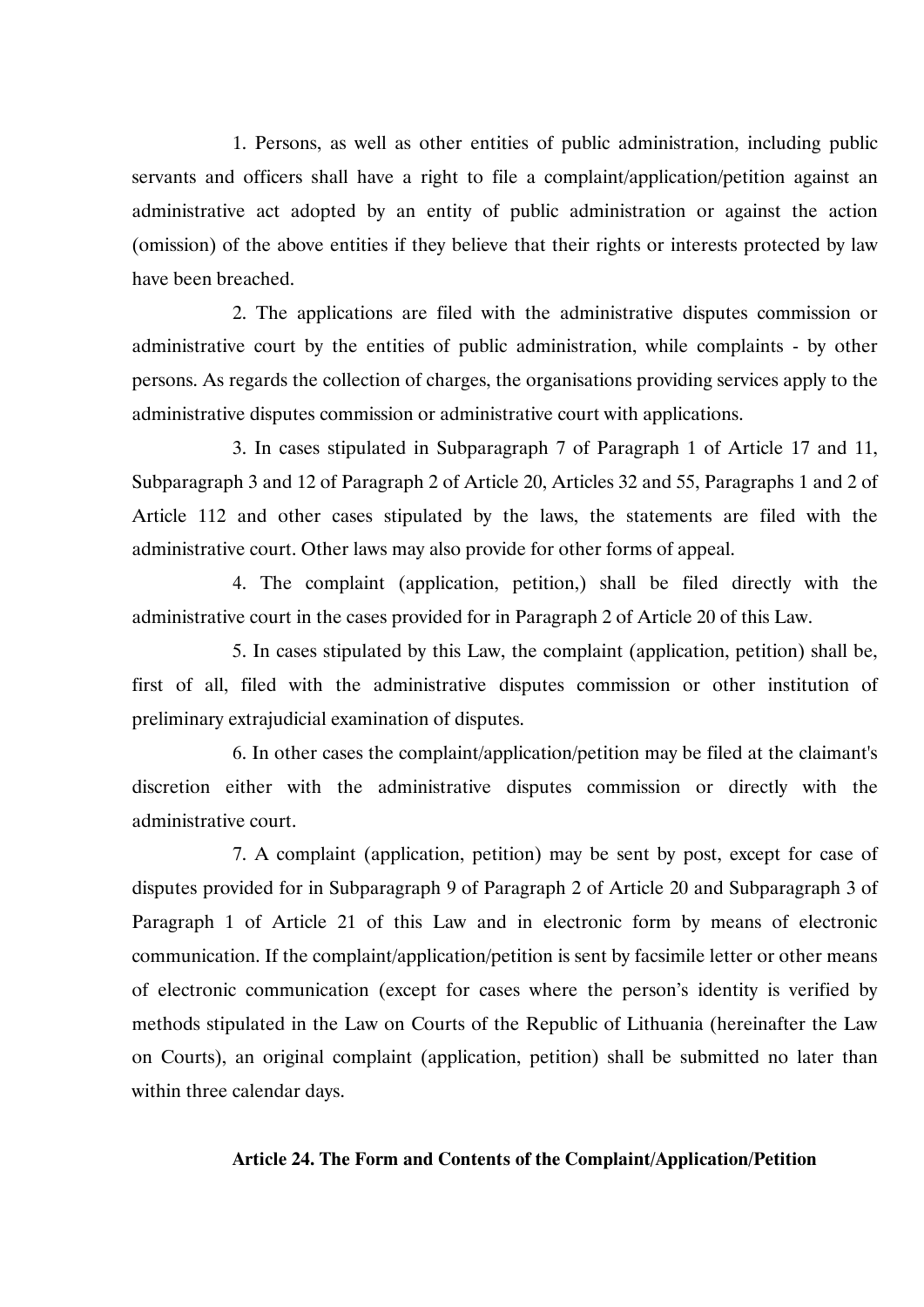1. Complaints/applications/petitions shall be filed with the administrative disputes commission or administrative court in writing. Complaints/applications/petitions may be filed in an electronic form and submitted by means of electronic communication. The procedure for submission of complaint (application, petition) by means of electronic communication and form of complaint/application/petition shall be set by the Minister of Justice.

2. The complaint/application/petition must contain the following:

1) the name of the administrative disputes commission or the court with which the complaint/application/petition is filed;

2) the name, surname (name) of the claimant, personal number (registration number), place of residence (seat), if the claimant has any, and email address, telephone, fax numbers or addresses of other means of electronic communication, as well as name, surname and address, if available, of the representative, if any, email, telephone, fax numbers of representative or addresses of other means of electronic communication;

3) requests regarding the receipt of response to the complaint/application/petition, court decision, other procedural documents by means of electronic communication;

4) name of entity of public administration or name and surname of other person whose legal acts or actions (omission) or delay in performance of actions are appealed, seat (place of residence), if known, and email address, telephone and fax numbers of entity of public administration or other person, addresses of other means of electronic communication;

5) names, surnames (names), personal ID numbers (registration numbers, if known), address of the place of residence (seat), if known, of any third persons concerned, and email addresses, telephone and fax numbers, addresses of other means of electronic communication;

6) the particular contested action (omission) or legal act, date of its performance (adoption);

7) the circumstances upon which the claimant's claim is based, supporting evidence, surnames, first names and place of residence of witnesses, location of other evidence;

8) the claimant's claim;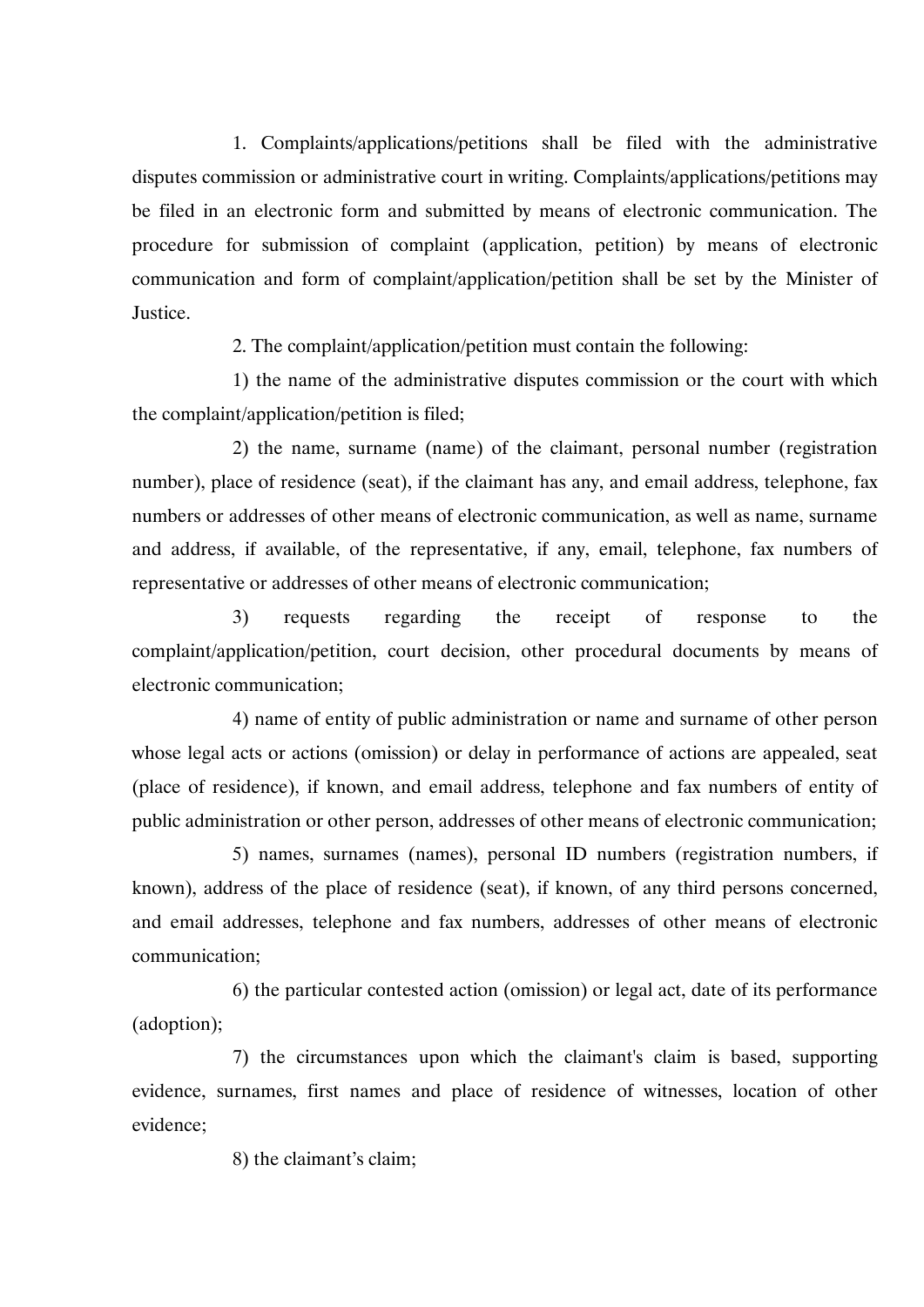9) the claimant's request regarding the hearing of the case in accordance with the written procedure;

10) the list of enclosed documents;

11) the place and date of the drawing up of the complaint/application/petition.

3. Complaint/application/petition shall be signed by the claimant or his representative. If the complaint/application/petition is submitted by means of electronic communication in accordance with the procedure established in Paragraph 4 of this Article, the complaint (application, petition) is deemed to have been signed. The power of attorney or any other document certifying the representative's authorisation must be enclosed to the complaint/application/petition filed by the representative.

4. When the complaint/application/petition is filed with the administrative court by means of electronic communication, the person's identity is verified by methods established in the Law on Courts. When the complaint/application/petition is filed with the administrative disputes commission by means of electronic communication, the person's identity is verified by signing with safe electronic signature.

### **Article 25. Documents Accompanying the Complaint/Application/Petition**

1. The following documents shall be attached to the complaint/application/petition: the challenged act; a relevant decision of the administrative disputes commission or any other institution for preliminary extrajudicial investigation of disputes if the complaint/application/ petition has been heard in the administrative disputes commission or any other institution for preliminary extrajudicial investigation of disputes; if necessary - a document confirming the date of filing of demands or objections addressed to the institution, agency, service against which the complaint is lodged. Where the complaint/application/petition is filed by means of electronic communication, the digital copies of annexes shall also be enclosed thereto. Electronic complaints/applications/petitions and digital copies of annexes enclosed thereto shall be filed in accordance with the procedure established by the Minister of Justice.

2. The stamp duty receipt or a justified request for exemption must be attached to the complaint/application/petition, except in the cases specified in Article 36 of this Law.

3. The number of copies of the complaint/application/petition and the attached subparagraphs must be sufficient to deliver copies thereof to each party to the proceedings,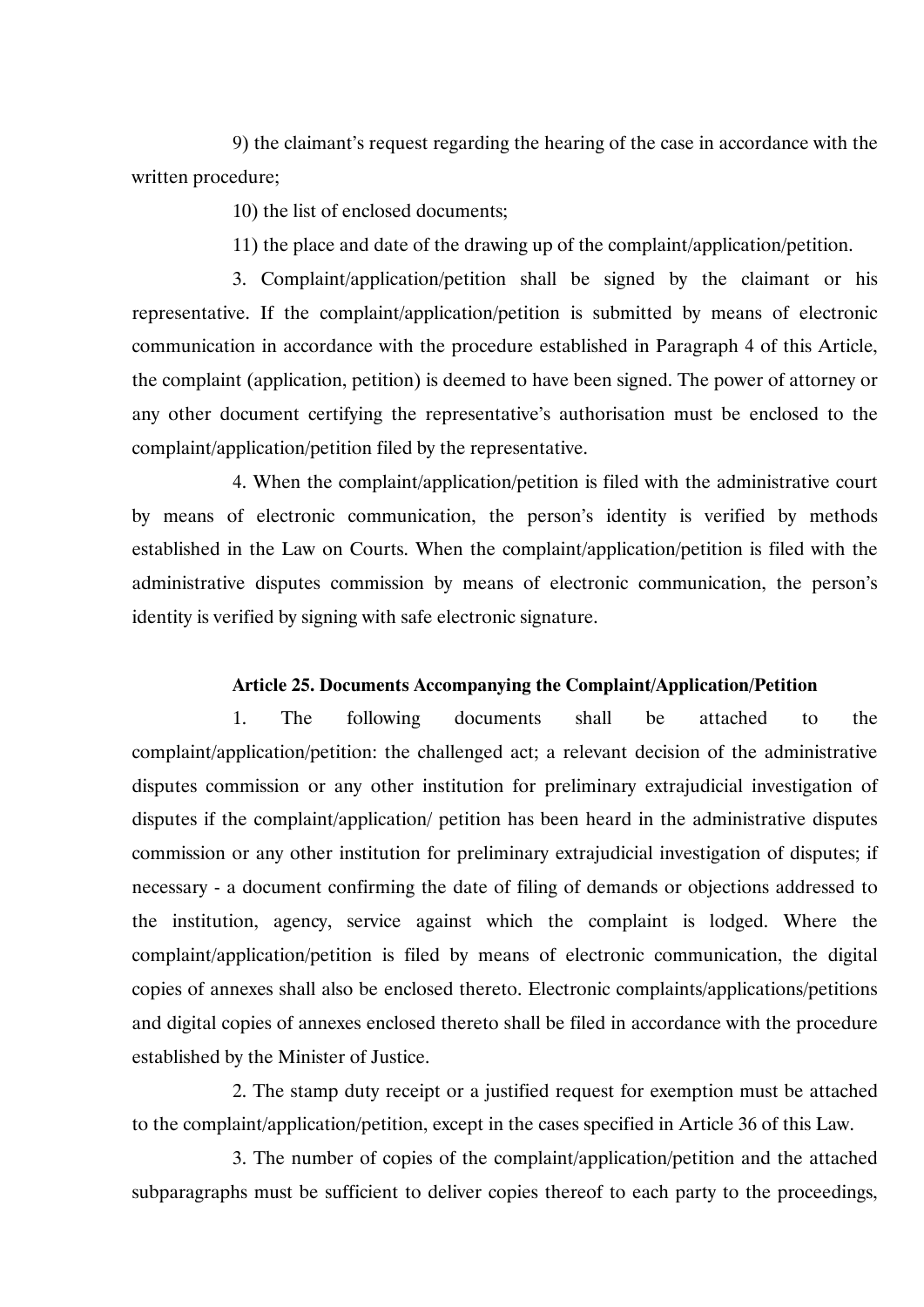with a copy of documents being reserved for the court file, except for the cases where the complaint/application/petition is delivered by means of electronic communication or where the court permits the parties involved in the proceedings not to submit the complaint/application/petition due to excessive volume of documents. In case the number of copies of annexes to the complaint (application, petition) is lower than the number of parties involved in the proceedings, when sending the copy of complaint/application/petition to the parties involved in the proceedings, they shall be informed how to familiarise with annexes to the complaint/application/petition.

# **CHAPTER IV PRELIMINARY EXTRAJUDICIAL CONSIDERATION OF COMPLAINTS/REQUESTS/PETITIONS**

### **Article 26. Preliminary Extrajudicial Investigation of Disputes**

1. Before applying to the administrative court, individual legal acts adopted by public administration entities as well as their acts/omission or delay of actions may be and in the cases established by law must be contested by applying to the institution for preliminary extrajudicial investigation of disputes.

2. When a complaint/request/petition is filed for extrajudicial investigation of the dispute, the form and contents thereof must meet the requirements set in Article 24 of this Law (except Subparagraph 9 of Paragraph 2 of Article 24).

# **Article 27. Administrative Disputes Commissions, the Procedure of their Establishment and Work**

1. Unless the laws provide otherwise, preliminary extrajudicial investigation of disputes shall be carried out by Administrative Disputes Commission of Lithuania and its territorial divisions.

2. The procedure for formation of the Administrative Disputes Commission of Lithuania and its territorial units, their competencies, work principles and procedure for examination of complaint (applications) in the Administrative Disputes Commission of Lithuania and its territorial units shall be set by a separate law.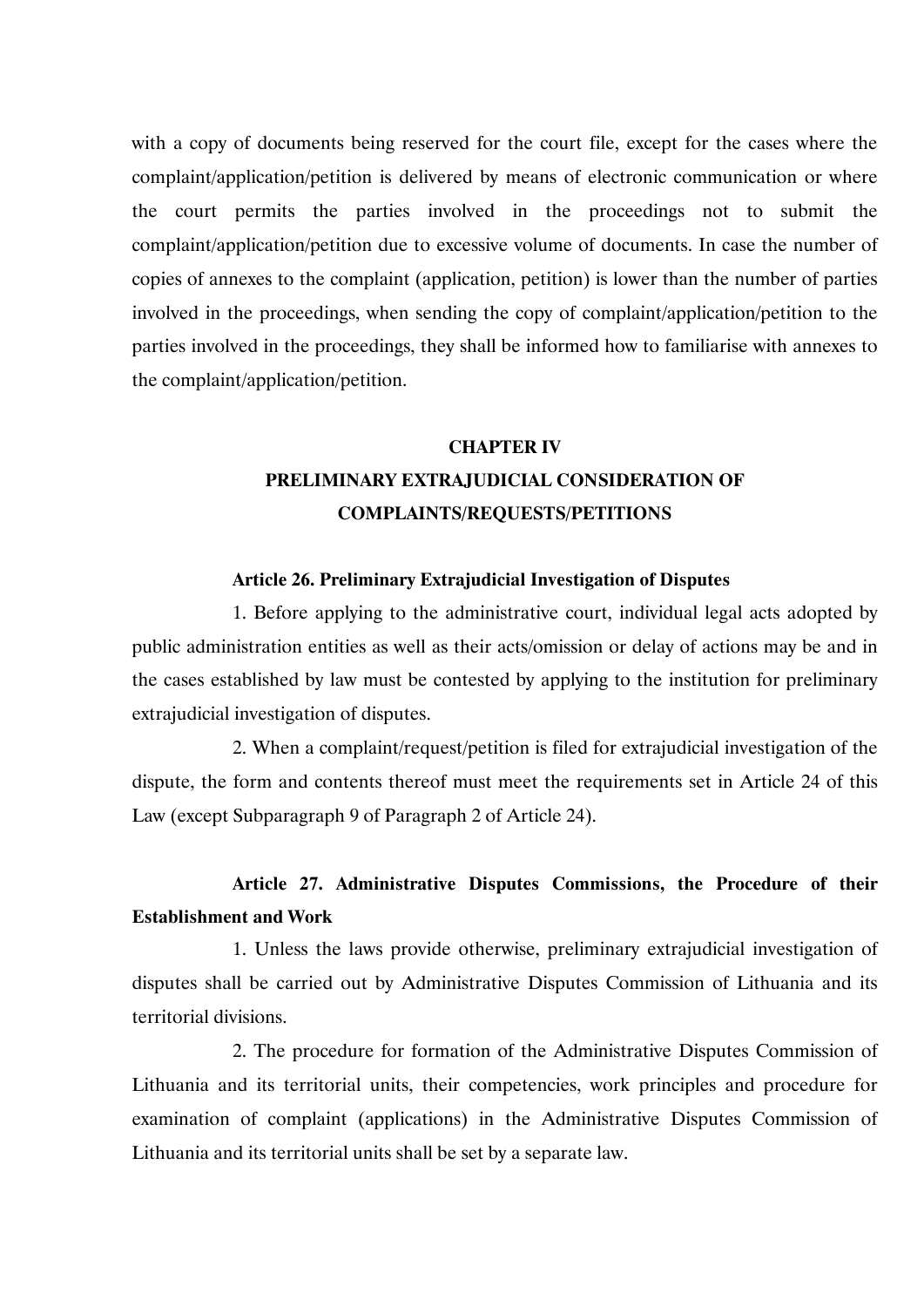3. The decisions or actions/omission of entities of tax administration on the issues of taxes, other mandatory payments, except for tax-related disputes, may be filed selectively with either the Tax Disputes Commission or directly with the administrative court. The obligatory preliminary extrajudicial consideration of tax-related disputes shall be established by tax laws.

4. Other institutions for preliminary extrajudicial investigation of disputes may also be prescribed by law for certain categories of administrative disputes.

### **CHAPTER V**

# **BASIC RULES OF FILING COMPLAINTS/REQUESTS/PETITIONS WITH THE ADMINISTRATIVE COURT**

**Article 28. Filing of Complaints/Application/Petitions with the Administrative Court Contesting the Decision of the Administrative Disputes Commission or any other institution for preliminary extrajudicial investigation of disputes**

1. The decision of the Administrative Disputes Commission or any other institution for preliminary extrajudicial investigation of disputes, adopted after investigating an administrative dispute in accordance with the extrajudicial procedure, may be appealed against to the administrative court by any of the parties to the dispute, contesting the decision of the administrative disputes commission or any other institution for preliminary extrajudicial investigation of disputes. In such an event the administrative court may be appealed to within one month of the day of receipt of the decision, unless the laws provide otherwise.

2. If the Administrative Disputes Commission or any other institution for preliminary extrajudicial investigation of disputes fails to consider the complaint/application/petition within the prescribed time limit, the entities specified in Paragraph 1 of Article 23 of this Law may file with the administrative court an complaint/application/petition about the infringed right within two months from the day by which the decision ought to have been taken.

3. After a complaint has been lodged against the decision of the Administrative Disputes Commission or any other institution for preliminary extrajudicial investigation of disputes, the procedural status of the parties to the dispute shall not change.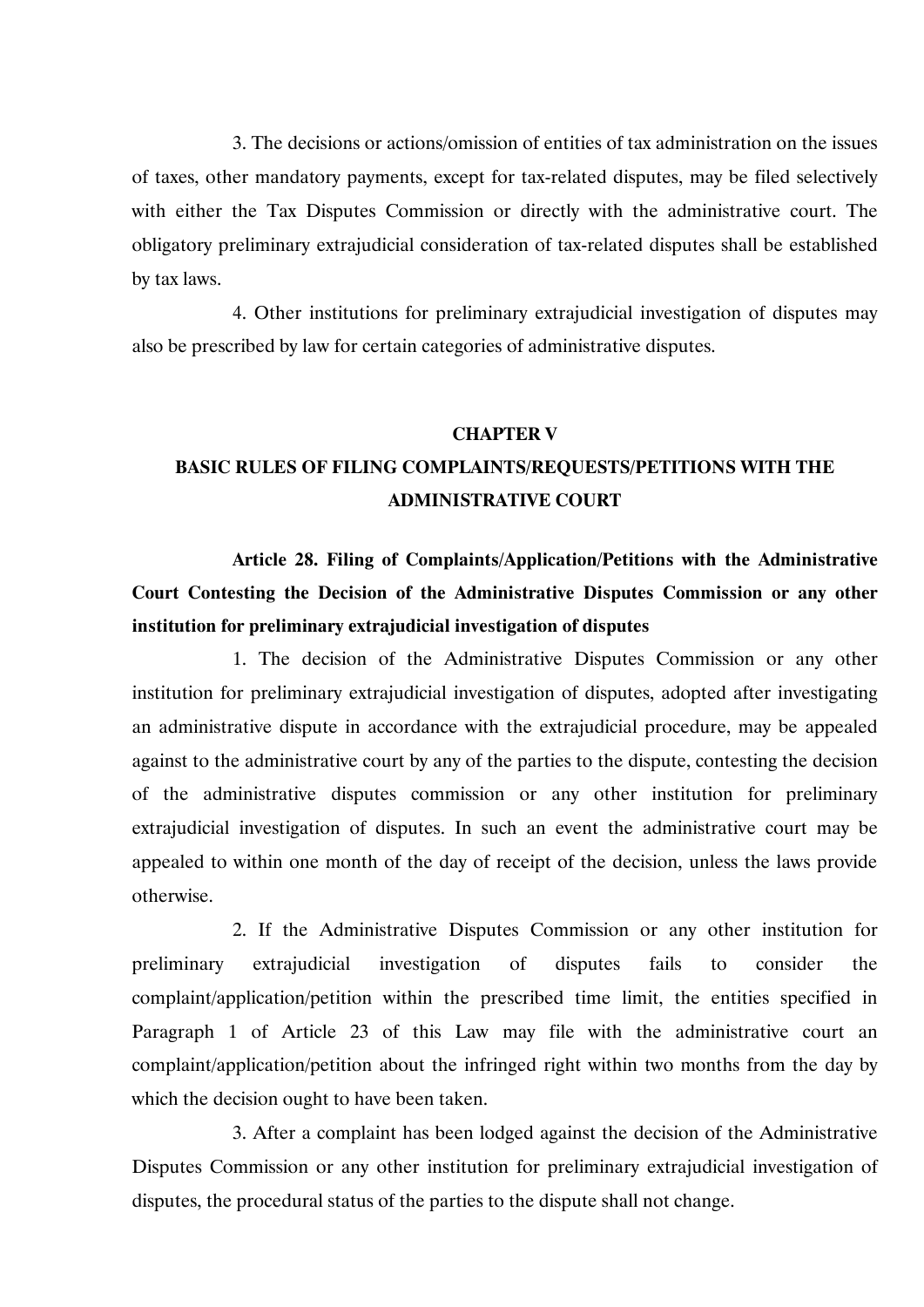## **Article 29. Other Time Limits for Filing Complaints/Applications/Petitions with the Administrative Court**

1. Unless a special law establishes otherwise, a complaint/application/petition may be filed with the administrative court within one month from the day of publication of the contested legal act or the day of delivery of the individual legal act to party concerned or the notification of the party concerned of the act (or refusal to act).

2. If the entity of public administration fails to perform its duties or delays the consideration of a certain issue and fails to resolve it by the due date, a complaint about such failure to act (delay in performance) may be lodged within two months from the day of expiry of the time-limit set by a law or any other legal act for the settlement of the issue.

3. The time limits for petitions/applications requesting for examination of the legitimacy of regulatory administrative legal acts, as well as petitions of the State Data Protection Inspectorate to apply to a competent judicial authority of the European Union regarding the submission of the decision of the European Commission to the administrative court shall not be set.

### **Article 30. Restoration of Overlooked Time Limits**

1. If it is recognised that the time-limits for filing a complaint/application/petition have not been observed for a good reason and there are no circumstances specified in Subparagraphs 1-8 of Paragraph 2 of Article 33 of this Law, at the claimant's request the administrative court may grant restoration of the status quo ante. The time-limit for filing the complaint/application/petition cannot be restored, if over 10 years have passed from the adoption of the disputed legal act or performance of actions or expiry of the time-limit set for the resolution of the issue set by the law or other legal act, except for the cases when the criminal activity related to the adoption of the legal act, performance of action or inaction or delay in performance is determined by the final and binding court decision.

2. The petition for the restoration of the status quo ante shall indicate the reasons of failure to observe the time-limit and present the evidence confirming the reasons of failure to observe the time limit. The complaint/application/petition shall be filed with the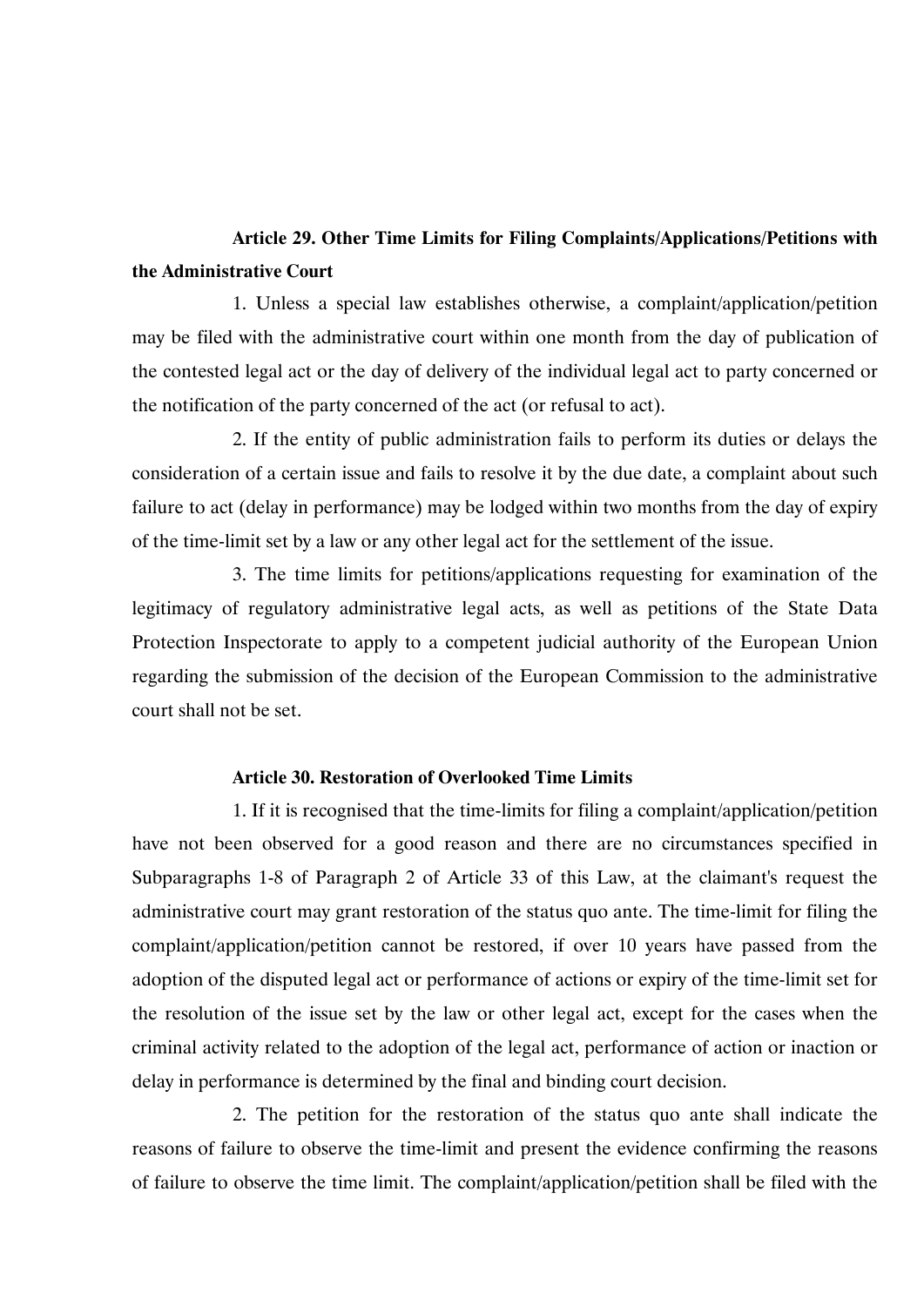administrative court together with the petition for the restoration of the status quo ante. Where the application for restoration of the status quo ante is submitted by the means of electronic communication, the complaint (application, petition) shall also be submitted by the means of electronic communication.

3. The petition for the restoration of the status quo ante for filing the complaint/application/petition shall be considered and the ruling shall be passed by the president of the court, the judge or the chamber of judges formed by the president of the court or his/her assigned judge in accordance with the written procedure within seven days from the filing of the petition with the court accompanied by the evidence confirming the reasons. Where the president of the court, the judge, the chamber of judges formed by the president of the court or a judge appointed thereby thinks it is necessary to receive the opinion of persons concerned regarding the application to restore the status quo ante for filing a complaint/application/petition, such application shall be examined within ten business days from the receipt thereof. In such case, the persons concerned shall be notified on the examination of application for restoration of the status quo ante for filing a complaint/application/petition and a time-limit for submission of opinion shall be indicated. The claimant may file a separate appeal against the ruling to refuse granting the restoration of the status quo ante in case of failure to observe the time-limit for filing the complaint/application/petition. Upon the entry into effect of the order to refuse granting the restoration of the status quo ante in case of failure to observe the time-limit for filing the complaint/application/petition, the complaint/application/petition shall be returned to the claimant.

4. Having granted the restoration of the status quo ante, the administrative court shall resolve the issue of acceptance of the complaint/application/petition and shall render decision on the merits in accordance with the procedure established by this Law.

## **Article 31. Territorial Jurisdiction of Administrative Proceedings Place of Lodging Procedural Documents**

1. Complaint/application/petition is filed with the administrative court in the territory of activity whereof the seat (place of residence) of the respondent is located, whereas in case the respondent is a state or municipality - with the administrative court in the territory whereof the seat of institution representing the respondent is located. If the legitimacy of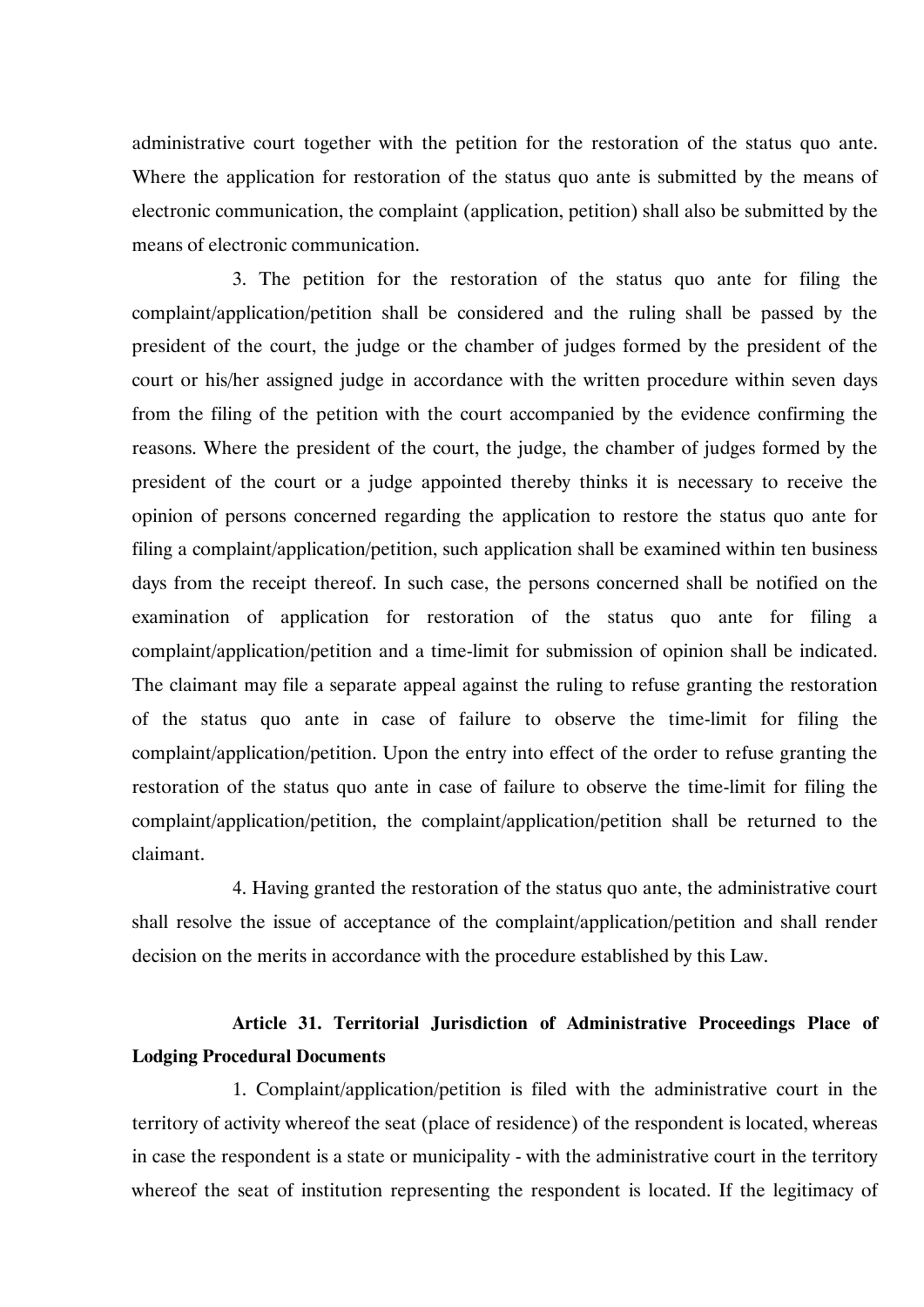administrative act or action (inaction) of the entity of public administration, its territorial unit, territorial entity public administration or officer operating in the part of territory of the Republic of Lithuania was verified (examined) by the superior entity of public administration according to the subordination and/or other institution of preliminary extrajudicial examination of disputes, the complaint/application/petition shall be filed with the administrative court according to the place of seat of that entity of public administration, its territorial unit, territorial entity of public administration or officer the legitimacy of administrative act or action (omission) whereof was verified (examined).

2. In cases regarding the compensation of damage resulting from illegal action of entities of public administration, cases regarding the award of pensions or refusal to award pensions, as well as in cases regarding the defending of the rights of persons with disabilities, at the discretion of the claimant, the complaint/application shall be filed with the administrative court according to the rules set in Paragraph 1 of this Article or according to the place of residence (seat) of the claimant. In the office-related disputes, as well as disputes arising due to material liability and implementation of the right of recourse according to the Law on Civil Service, at the discretion of the claimant, the complaint/ application may be submitted according to the rules set in Paragraph 1 of this Article or according to the location where the service is performed, was performed or should have been performed.

3. In case of several interrelated claims in a case, some of which are attributed to the Vilnius Regional Administrative Court, others to the Regional Administrative Court of the Regions according to Paragraph 4 of Article 20, the complaint/application/petition shall be filed with the Vilnius Regional Administrative Court. In other cases where several interrelated claims are lodged, which may be examined in the administrative courts of different regions, the complaint/application/petition shall be filed with the administrative court at the discretion of the claimant.

4. The complaint/application/petition to several representatives residing or located at different locations shall be filed according to the seat of one of the defendants at the discretion of the claimant. If due to one of the defendants the case is amenable to the Vilnius Regional Administrative Court according to Paragraph 4 of Article 20 of this Law, the complaint (application, petition) shall be filed with the Vilnius Regional Administrative Court.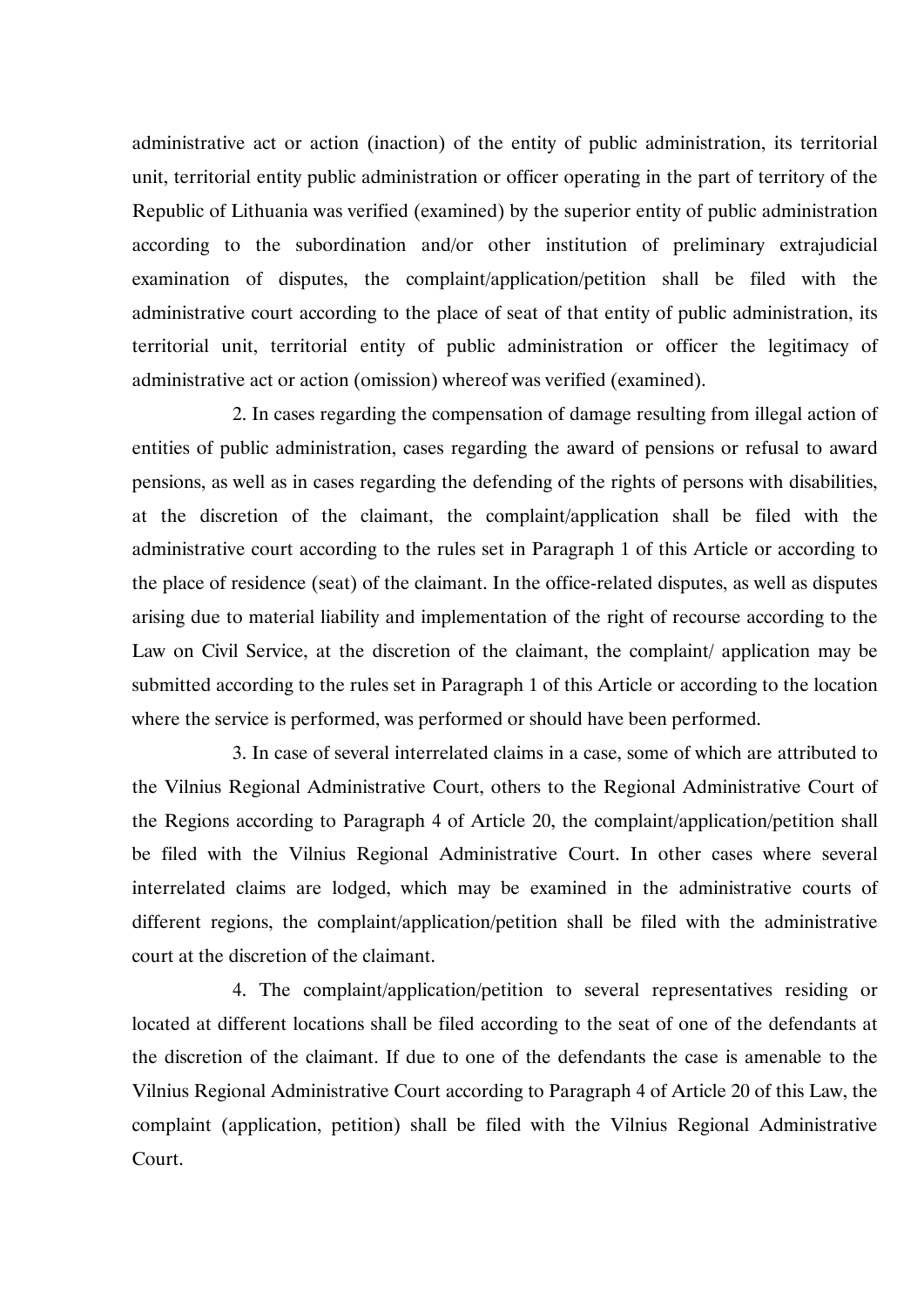5. Where the case is amenable to the court formed of the chambers of courts, the complaint/application/petition shall be filed with this court in any of the chamber of this court, whereas other procedural documents - in the chamber of the court to which the case is attributed to be heard by the appointed judge or judges.

#### **Article 32. The Claim of the Seimas Ombudsperson**

In cases where, pursuant to the Law on the Seimas Ombudsperson of the Republic of Lithuania (hereinafter Law on the Seimas Ombudsperson), the Seimas Ombudsperson applies to the administrative court on account of the citizen's complaint, his petition must be in compliance with the requirements of Paragraphs 1 and 2 of Article 24 and Paragraph 3 of Article 25 of this Law.

### **Article 33. Admission of the Complaint/Application/Petition**

1. After the court has received a complaint/application/petition, the president or the judge of the administrative court shall within seven business days decide the issue of acceptance thereof. In case of decision on the matter of restoration of the status quo ante for filing the complaint/application/petition and the persons concerned are notified in accordance with the procedure established in Paragraph 3 of Article 30, the president or the judge of the administrative court shall resolve the matter of acceptance of the complaint/application/petition no later than within ten business days. If the complaint/application/petition does not comply with the requirements set in Paragraph 2 of Article 9, Articles 24, 25 and 35 of this Law, the ruling shall set the time-limit for rectification of shortcomings. In case the shortcomings are rectified within the time-limit set by the court, the complaint/application/petition shall be deemed not to have been filed on the day of its initial filing with the court. In case of failure to rectify the shortcomings within the time-limit set by the court, the complaint/application/petition shall be deemed not to have been filed and shall be returned to the claimant by virtue of a court ruling. A separate appeal may be filed against the order to return the complaint/application/petition to the claimant.

2. The president of the administrative court or the judge shall by virtue of an order declare the complaint/application/petition not receivable if:

1) the complaint/application/petition is not subject to investigation by the court in accordance with the procedure established by this Law;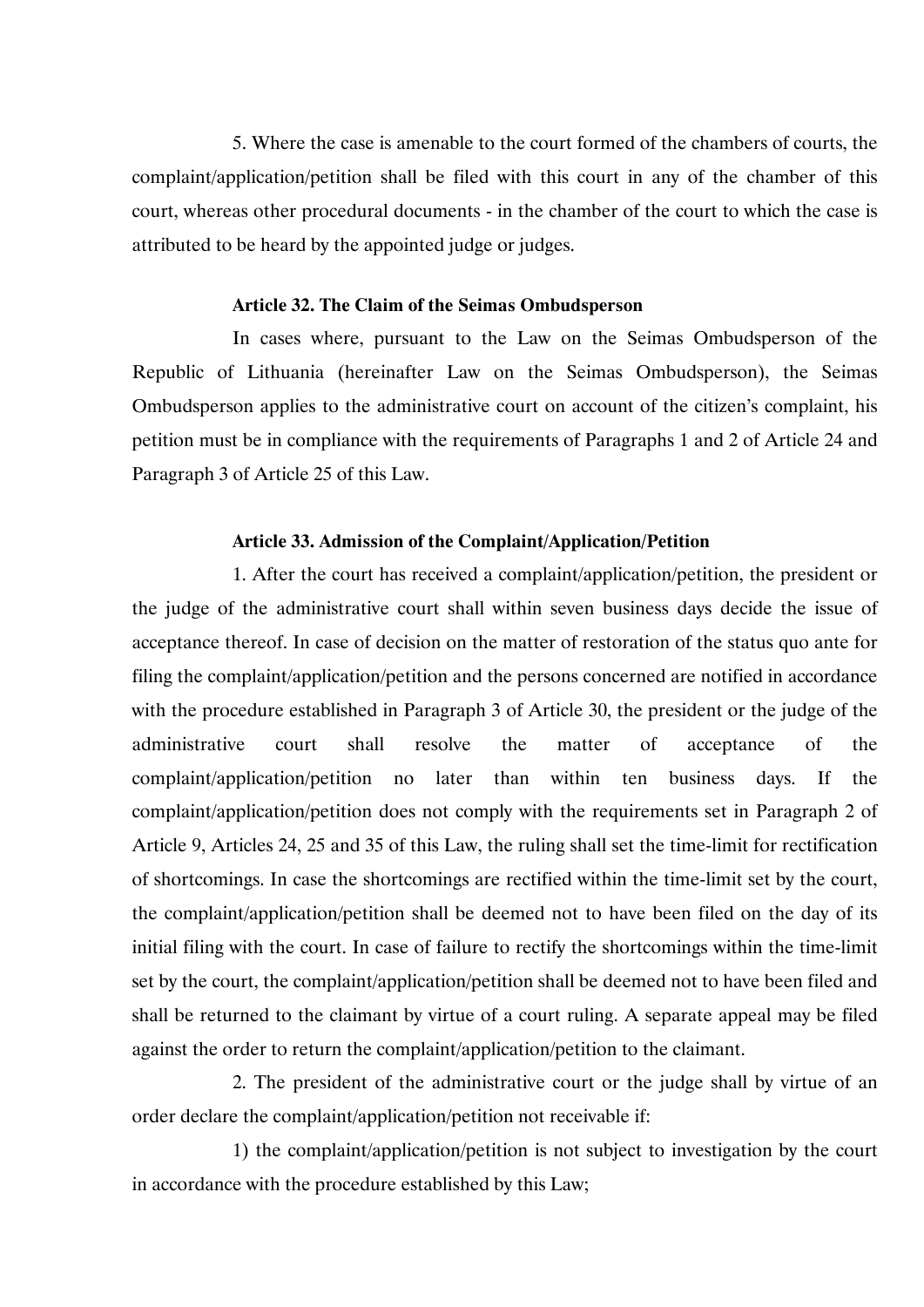2) the case does not come within the jurisdiction of the court;

3) the claimant has not complied with the procedure for extrajudicial consideration of the case established by the law for the cases of the said category;

4) the court decision adapted in relation to a dispute between the same parties of dispute thereto, regarding the same subject matter and on the same ground, or a court order to accept the claimant's withdrawal of the complaint/application/petition has become effective or to approve a court settlement between the parties to the dispute;

5) the decision is accepted by the Administrative Disputes Commission of Lithuania, its territorial unit whereby the dispute between the same parties to the dispute is resolved for the same subject and on the same basis, or the decision of the Administrative Disputes Commission of Lithuania, its territorial unit to approve the settlement between the parties to the dispute is accepted and this decision is not appealed within the time-limit established by the laws

6) the court seized is of a case relating to a dispute between the same parties, regarding the same subject matter and on the same ground;

7) the complaint/application/petition is filed by a legally in a particular area incapacitated person;

8) the complaint/application/petition is filed on behalf of the interested person by a person not authorised to conduct the proceedings;

9) the complaint/application/petition was filed after missing the deadline for filing the complaint/application/petition and this time-limit is not restored.

3. In the order declaring the complaint/application/petition not receivable the president of the court or the judge must indicate the institution the claimant has to apply to if the case is not subject to investigation by the court or the way of eliminating the circumstances which make the complaint/application/petition not receivable. The order must also direct that the stamp duty should be repaid in the cases where such duty was paid when filing the complaint/application/petition. A transcript of the order made by the president or judge of the court, declaring the complaint/petition to be not receivable, shall be within three days after the making of the order delivered or communicated to the claimant. A separate appeal may be filed against the order of the court person or judge to declare the complaint/application/petition to be not receivable. After the order becomes effective, the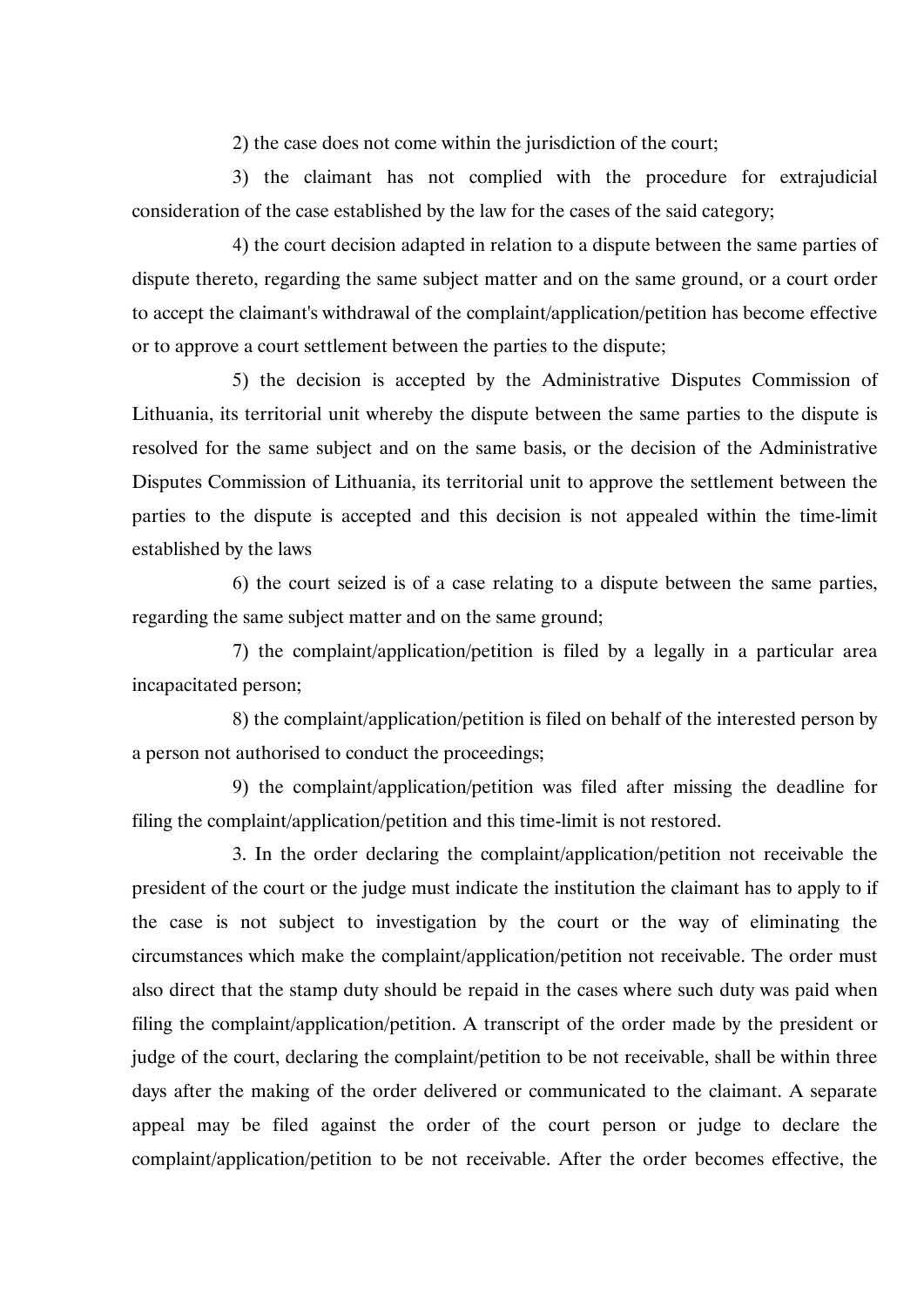complaint/application/petition shall be returned to the claimant, except for the cases where the complaint/application/petition was filed by the means of electronic communication.

4. The refusal of the court to accept the complaint/application/petition does not prevent from reapplying to the court with the same complaint/application/petition, if the circumstances that prevented from acceptance of the complaint/application/petition are eliminated or no longer exist.

5. If the claimant fails to indicate in the complaint the respondent or the third interested party or indicates not the actual respondent or third interested party, or indicates the persons whose rights and duties are not affected by the dispute, but sufficiently clearly defines in his complaint the subject matter of the dispute (indicates the contested legal act, the challenged act or omission to omission, or delay in performing actions) and the entity of administration or other person the act adopted by whom, or whose act or omission, or delay constitutes the subject matter of the complaint, the president or judge of the court may eliminate the shortcomings by virtue of an order. In such case, an order to declare the complaint/application/petition to be receivable shall be made, indicating who shall be included to the administrative proceedings as the respondent/respondents and/or the third party/parties concerned. The final decision on the replacement of a party to the proceedings by the appropriate one shall be made by the court during the preparatory part of the court hearing. If the claimant does not indicate the state representative or indicated a different state representative in the complaint/application/petition, the president or the judge of the court shall eliminate such shortcomings by indicating the representative of the state in the complaint/application/petition.

## **CHAPTER VI LEGAL COSTS**

### **Article 34. Stamp Duty**

Except in cases provided for by law, complaints/application/petition shall be received and heard by the administrative courts only after the payment of the stamp duty prescribed by the law.

### **Article 35. Amount of Stamp Duty**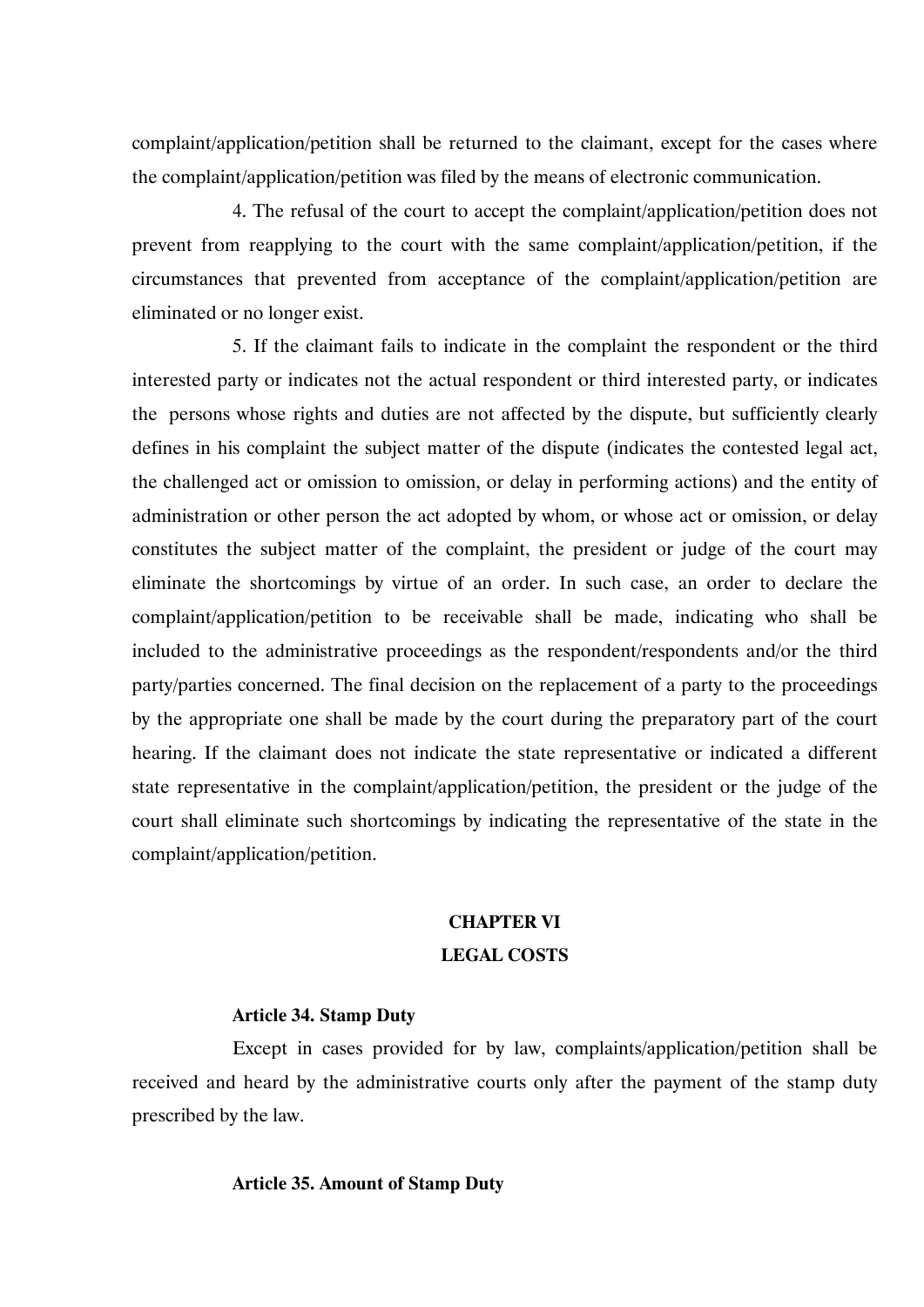1. Every complaint/application/petition in the administrative cases, irrespective of the demands made therein, shall be subject to a stamp duty in the amount of 30 EUR, save for the exceptions specified in Articles 36 and 37 of this Law.

2. An appeal for the review of a court decision shall be subject to the stamp duty in the amount of 15 EUR.

3. In case of submission of complaints/request/petition indicated in this Article to the court by means of electronic communication only, 75 per cent of the sum of stamp duty shall be paid for the respective complaint/request/petition.

### **Article 36. Complaints/Application/Petition Exempt from Duty**

1. Exempt from stamp duty shall be complaint/application/petition relating to:

1) delay by the entities of public administration to perform the actions;

2) awarding of pensions or refusal to award the same;

3) violations of election laws and the Law on the Referendum;

4) petitions by public servants and officers when they concern legal relations in the office;

5) petitions by tax administrators and their officers concerning recovery of taxes and other payments into the budget, also their petitions concerning tax disputes; petitions by officers about the recovery of levies;

6) petitions by state and municipal control officers relating to the recovery into the State or municipal budgets of unlawfully received income or misappropriated grants, subsidies and allocations;

7) petitions, in the cases provided for by laws, by the prosecutors, entities of public administration, organisations or natural persons, relating to the protection of public interests or the rights of the state, the municipality and individual and the interests protected by law;

8) petitions by the Seimas Ombudsperson in accordance with the Law on the Seimas Ombudsperson;

9) petition by the Government representative concerning the acts adopted by municipal institutions, agencies, services as well as unlawful actions of their staff members;

10) compensation for damage caused by unlawful actions of public administration entities (Civil Code, Article 6.271);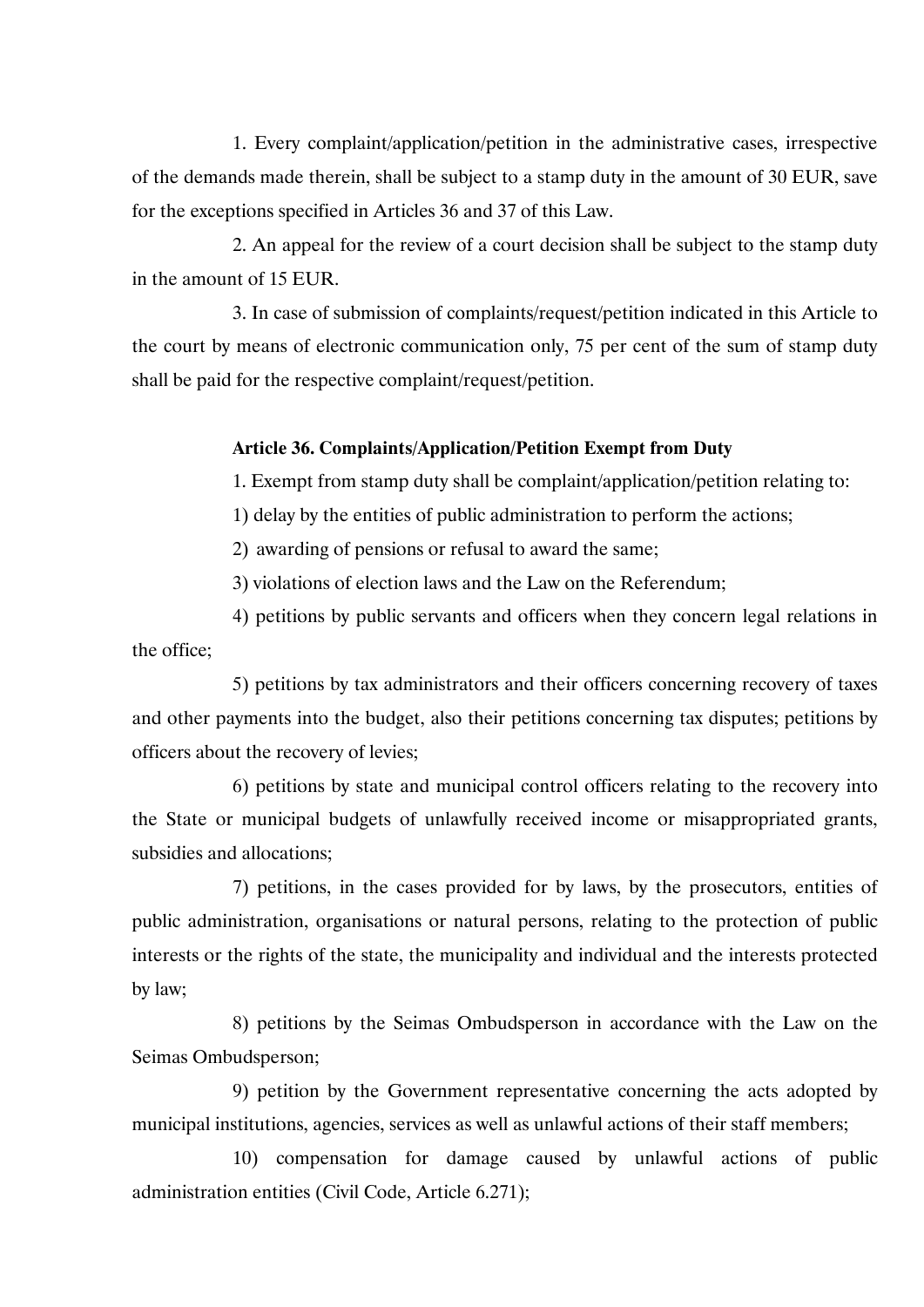11) petitions of the State Data Protection Inspectorate to apply to the competent judicial authority of the European Union regarding the decision of the European Commission on the suitability, adoption of standard data protection conditions or on the universal validity of the approved codes of conduct (hereinafter the Decision of the European Commission).

12) application of the State Data Protection Inspectorate according to the Law on the Legal Protection of Personal Data of the Republic of Lithuania (hereinafter the Law on the Legal Protection of Personal Data).

2. Other petitions to the administrative court by the entities of public administration which are directly related to public administration functions performed by them shall also be exempt from stamp duty.

3. Exempt from stamp duty shall also be separate appeals by the parties to the proceedings, also appeals against decisions of administrative courts adopted on the complaints/applications/petitions specified in Paragraphs 1 and 2 of this Article as well as petitions by entities specified in Paragraphs 1 and 2 Article 112 of this Law, contesting the legality of an administrative act or other act of general character.

4. The court shall have the right to demand that stamp duty be paid by the persons who abuse the right to legal remedy (i.e. who appeal to the court without a valid reason or more than once a month).

### **Article 37. Exemption from Stamp Duty**

Having regard to the property status of a natural person or group of natural persons, the administrative court may grant them a full or partial exemption from stamp duty. The petition for exempting the natural person from stamp duty must be justified and substantiated by appropriate evidence.

### **Article 38. Repayment of Stamp Duty**

1. The paid stamp duty or part thereof shall be repaid:

1) in case of overpayment in excess of the amount prescribed by law;

2) if the claimant withdraws his complaint/application/petition;

3) when the complaint/application/petition is found to be not receivable or when they are returned to the claimant;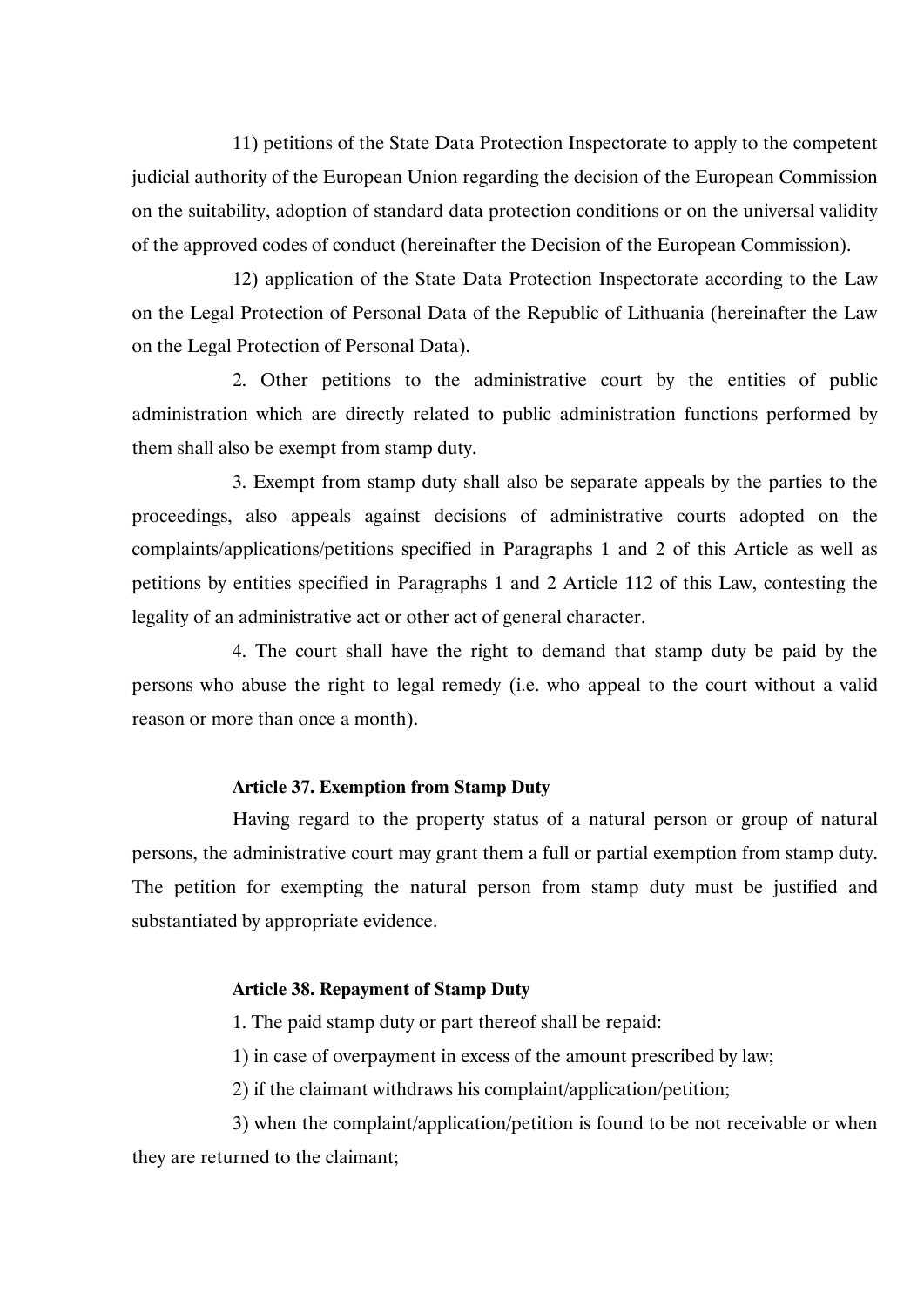4) in the event of dismissal of the case where the case is not subject to examination by the court or when the claimant has not observed the procedure of preliminary extrajudicial settlement of dispute prescribed for the cases of the particular category and it is no longer possible to use the procedure;

5) when the complaint/applications/petitions is not admissible for hearing unless the claimant makes use of the possibility to follow the procedure of preliminary extrajudicial dispute settlement prescribed for the cases of the particular category where there is still an opportunity to make use of the same procedure;

6) when the complaint/application/petition is not admissible for hearing where the complaint/request/petition has been filed by a legally incapacitated person or the person not authorised to conduct the proceedings;

7) when the complaint filed with the court is found not receivable;

8) if the stamp duty is paid for the complaint/application/petition not subject to stamp duty.

2. When the court settlement has been approved, 50 percent of paid stamp duty shall be return.

3. Stamp duty shall be repaid by the State Tax Inspectorate on the basis of the court or judge's order, provided that the petition has been filed with the court within at least two years of the date on which the judge's order to declare the complaint/application/petition not receivable or to return the petition as well as the court order to dismiss the case or to leave the complaint/application/petition unconsidered was made. Where an overpaid amount of the stamp duty is subject to be returned or the stamp duty is paid for the complaint/application/petition not subject to stamp duty, the said time period shall run from the date of entry into effect of the court decision, order or ruling.

### **Article 39. Other Costs Relating to the Examination of the Case**

1. The costs of proceedings include the following:

1) amounts paid to the witnesses, interpreters, specialists, experts and organisations of experts;

2) costs for payment of legal services of the lawyer or assistant lawyer (costs of consultations of lawyer and assistant lawyer, assistance in preparation and submission of procedural documents and participation in the court proceedings);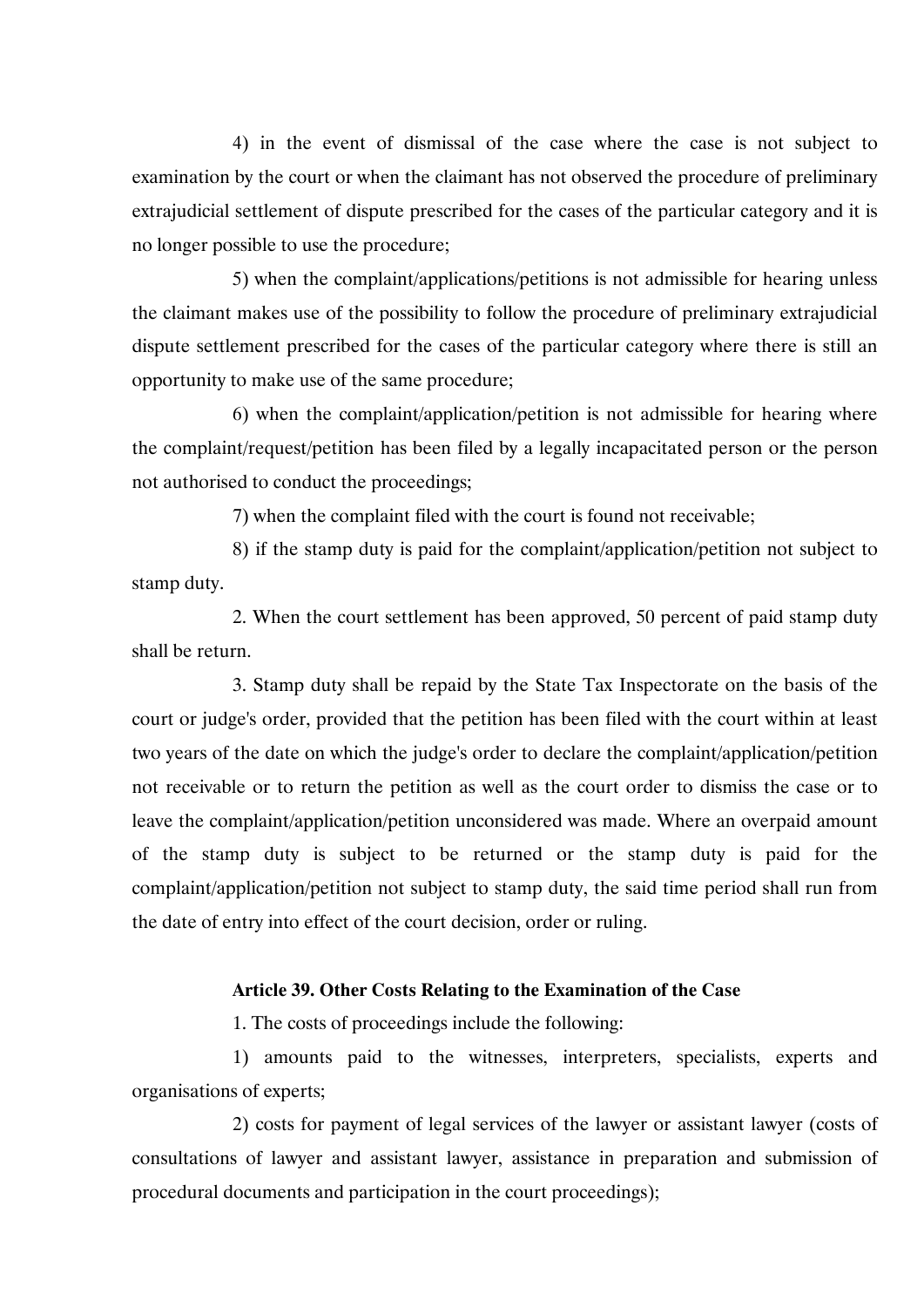3) any other necessary and reasonable costs not related to the provision of legal services to the party to the proceedings.

2. For keeping and recovering the amounts payable to the witnesses, specialists, experts and organisations of experts a special account shall be opened in the bank according to the location of the court.

3. The amounts payable to the witnesses, specialists, experts and organisations of experts shall be paid in advance by the party which made a request to summon witnesses, specialists or experts.

4. If the above-mentioned requests have been made by both parties, or if the witnesses, specialists and experts are summoned or the examination is carried out on the initiative of the court, the required amounts shall be paid in by the parties to the proceedings in equal amounts.

5. The specified amounts shall be paid into a special bank account of the court. Having regard to the property status of the natural person or group of natural persons, the administrative court may fully or in part exempt them from the payment into the special court account of the amounts specified in this Article. The request for exemption from the payment into the account of the said amounts must be justified and substantiated by relevant evidence. The aggrieved party may also be exempted from the payment into the account of the amounts indicated in this Article.

6. After the witnesses, specialists and experts have performed their duties, the court shall pay out the amounts due to them from the special account of the court and the amounts payable to the interpreter - from the budget resources allocated for the purpose.

7. The amounts unpaid by the parties to the proceedings, which are payable as costs related to the examination of the case, shall be awarded to a special account of the court from the nonprevailing adverse party to the proceedings or from the parties to the proceedings in proportion to the amount of the met and refused claims.

8. The provisions of this Article do not apply to the examination of the cases stipulated in Paragraph 3 of Article 21. In cases stipulated in Paragraph 3 of Article 21 of this Law, the amounts owed to the witnesses, specialists, experts and interpreters shall be paid by the court after they provide their services out of the state budget funds allocated to the court.

#### **Article 40. Recovery of Costs by the Parties to the Proceedings**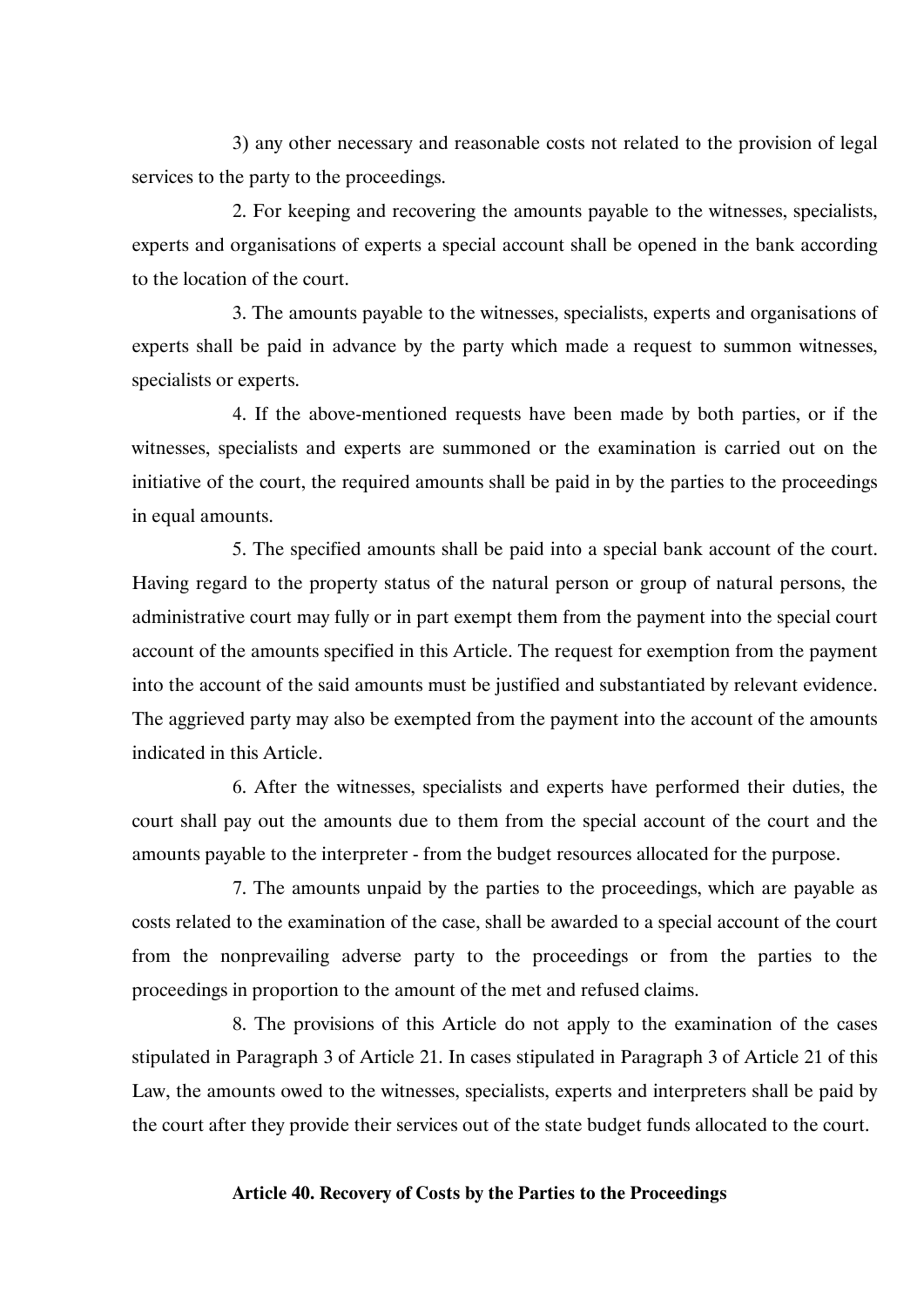1. The prevailing party to the proceedings shall be entitled to recover costs from the nonprevailing adverse party.

2. The right of claimant to request compensation of costs shall also remain in the cases where the claimant refuses the complaint/application/petition due to the fact that the respondent meets his claim in good will after the complaint/application/petition is filed with the court.

3. If the rights of third persons concerned are met or defended after the examination of the case, these persons shall have the same rights to the compensation of costs as the party to the proceedings in favour whereof the decision is made.

4. The court may refuse to observe the rules of allocation of the costs of proceedings set in Paragraphs 1, 2 and 3 of this Article as to whether the procedural behaviour of parties to the proceedings was appropriate (same as in case of mediation), and having evaluated the reasons of emergence of the dispute and other causes that resulted in the litigation costs. The procedural behaviour of the party to the proceedings shall be deemed as appropriate, if it used the procedural rights and performed its procedural obligations in a fair manner.

5. The party to the proceedings in whose favour the decision has been adopted shall also be entitled to reimbursement of the costs of legal aid provided by the lawyer and assistant lawyer. The costs incurred for payment for the aid provided by other representatives according to the authorisation shall be reimbursed, if the court recognises them as eligible and reasonable and they are not related to the provision of legal services to the party to the proceedings. The issue of reimbursement of representation costs shall be resolved in accordance with the procedure laid down by the Code of Civil Procedure and other legal acts.

6. If the parties to the dispute did not set the procedure for allocation of the litigation costs when concluding a settlement, the court shall resolve this issue according to the provisions of this Article.

7. In examination of the cases provided in Paragraph 3 of Article 21 of this Law, the costs of parties to the proceedings shall not be compensated.

### **Article 41. Taking a Decision on the Recovery of Costs**

1. The party concerned with the recovery of costs shall file with the court a written petition with the calculation and substantiation of the costs incurred before the end of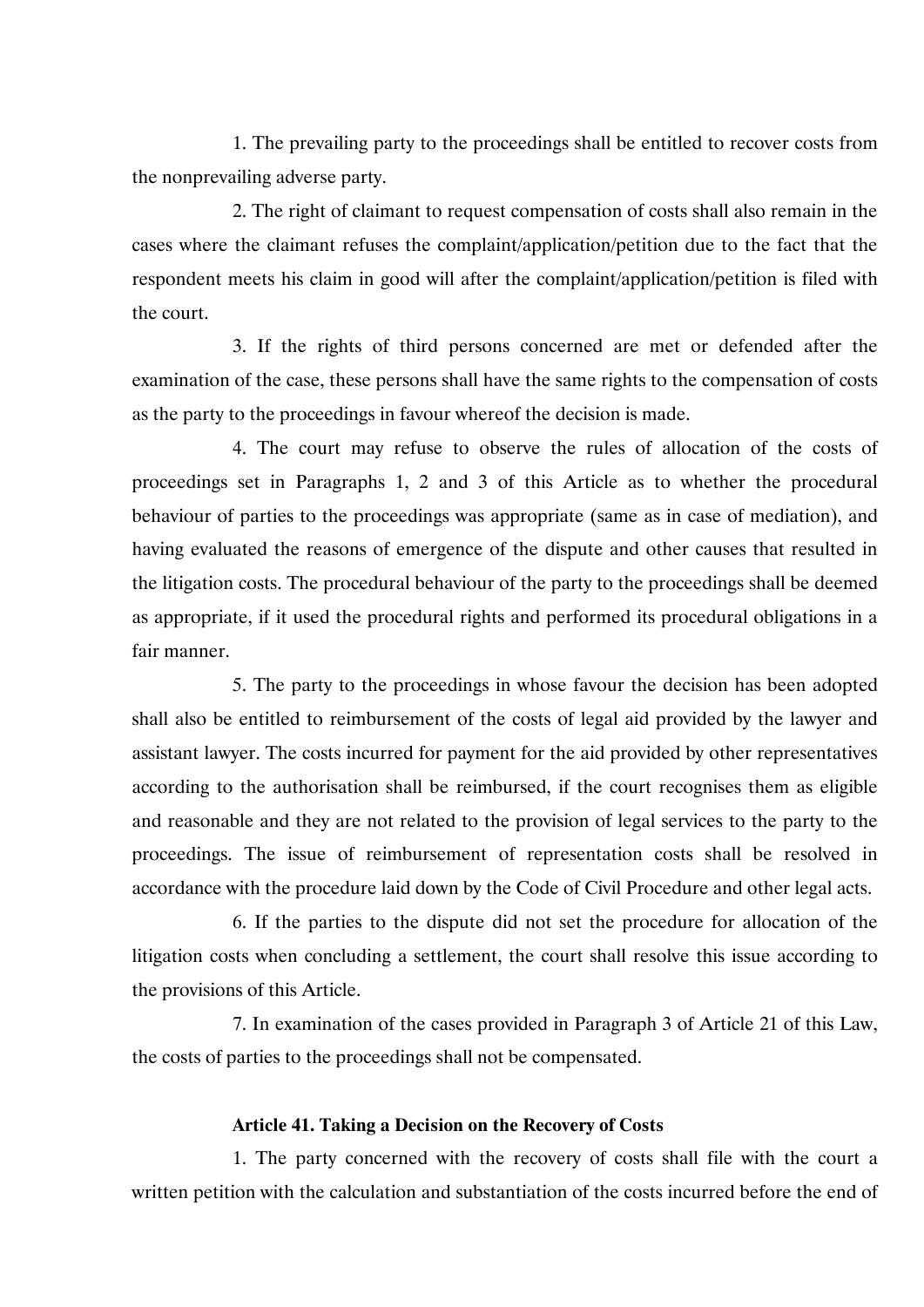hearing of the case on the merits. The petitions on the reimbursement of costs shall be examined by the court when making a decision regarding the administrative proceedings.

2. If the claimant refuses the complaint/application/petition because the respondent meets his claim in good will, the issue on the compensation of litigation costs shall be resolved by the court by adopting a separate ruling.

3. If the Supreme Administrative Court of Lithuania changes the decision of the court of first instance or adopts a new decision without transferring the case for reexamination, it shall change the allocation of the litigation costs accordingly. If the Supreme Administrative Court of Lithuania does not allocate the litigation costs, this issue shall be resolve by the court of first instance by usually adopting a ruling in accordance with the written procedure.

4. The order made by the court of first instance on the recovery of costs may be appealed to the Supreme Administrative Court of Lithuania within seven calendar days from the pronouncement thereof.

### **Article 42. Procedure for Reimbursing Expenses of State-Guaranteed Legal Aid**

1. If the party to the proceedings in whose favour the decision is made was granted state-guaranteed legal aid, the court shall settle the issue of reimbursement of the costs of stateguaranteed legal aid to the state at own discretion, having received the data of the institution organising the provision of state-guaranteed legal aid on the calculated costs of legal aid by applying mutatis mutandis the provisions of Articles 40 and 41 of this Law regulating the reimbursement of costs.

2. If the issue of compensation of the costs of state-guaranteed legal aid has not been resolved when adopting the decision having examined the case on the merits, the institution organising the provision of state-guaranteed legal aid shall have a right to submit the application to the court regarding the compensation of the costs of state-guaranteed legal aid to the state no later than within fourteen calendar days from the day when this decision becomes effective. In such case, the court shall decide on the issue of compensation of the costs of state-guaranteed legal aid to the state by adopting an additional decision.

# **CHAPTER VII COMPOSITION OF THE COURT. DISQUALIFICATIONS OF JUDGES AND OTHER PERSONS**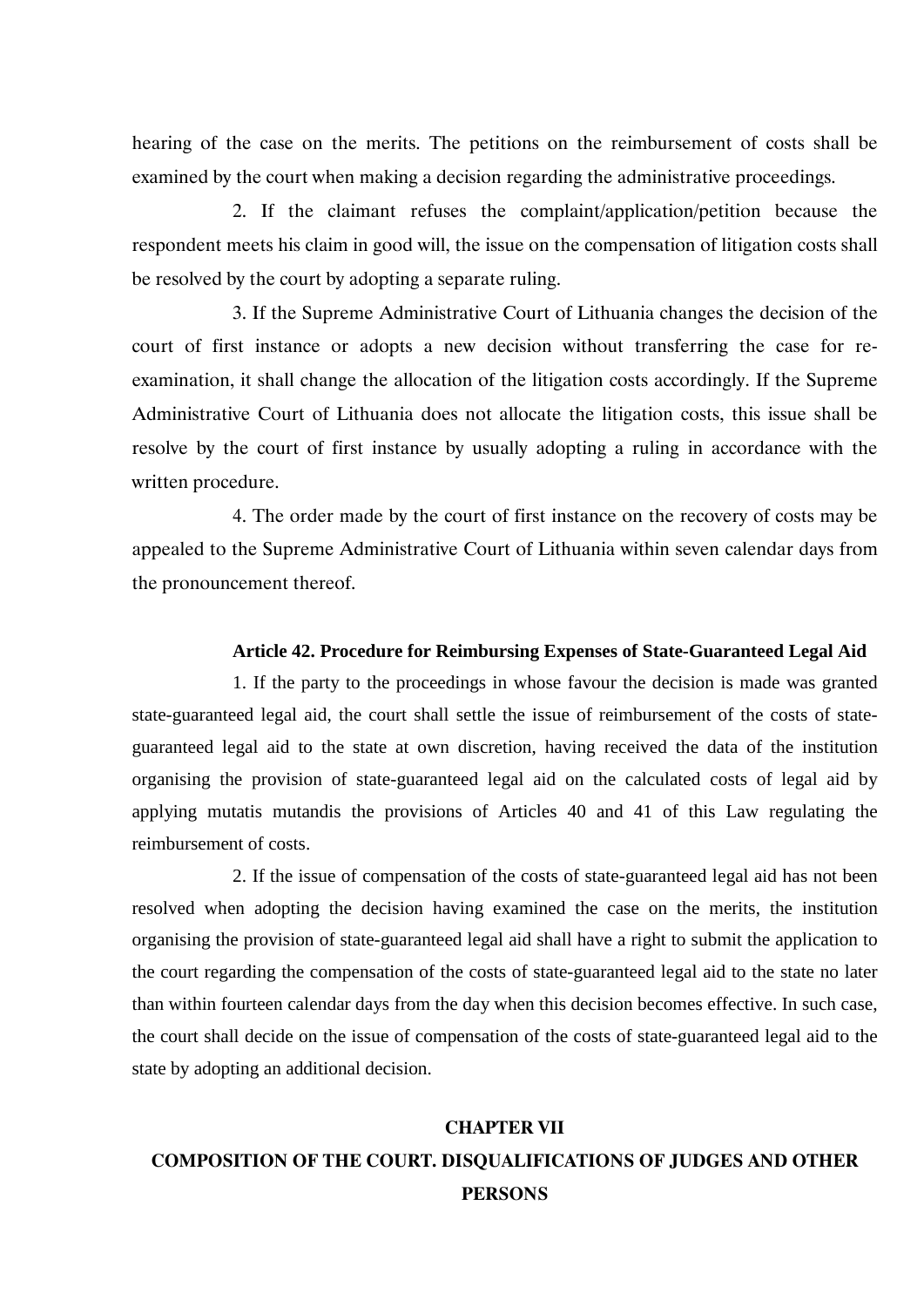### **Article 43. Composition of the Administrative Court**

1. In the administrative courts, the cases indicated in Subparagraphs 3, 4 and 5 of Paragraph 1 of Article 14, Paragraphs 1 and 2 of Article 131, cases regarding the decision of entities of public administration related to the provision of state-guaranteed legal aid, cases regarding the decision adopted by the administrative disputes commission and other collegial institution of preliminary extrajudicial examination of disputes, as well as in cases stipulated in Paragraph 5 of Article 99 of this Law shall be examined by a single judge, the other cases by the chamber of three judges. In certain cases, a chamber of judges may be formed by the ruling of the president of the court or his/her appointed judge to examine the cases subject to hearing by a single judge. Where the court is formed of the chambers of the court, the chamber of judges shall be formed of the judges appointed to the same chamber of the court.

2. In the Supreme Administrative Court of Lithuania, the cases shall be heard before a chamber of three judges. In cases established by this Law, the proceedings may be heard in the Supreme Administrative Court of Lithuania by a single judge. A chamber of three judges may be formed by the ruling of the president of the court for examination of cases subject to hearing by a single judge. For the hearing of complex cases, an expanded chamber of five or seven judges may be formed on the initiative of the president of the court or on the recommendation of the chamber or the case may be referred to the plenary session of the court. The meeting of plenary session of the court is legitimate, if at least two thirds of the judges of the court are present.

3. The cases indicated in Paragraph 3 of Article 21 of this Law shall be examined by a chamber of five judges of the Supreme Administrative Court of Lithuania.

4. The members of the chamber of judges, the chairman of the chamber and the judge rapporteur shall be appointed by the president of the respective court or his/her appointed judge.

5. The judge who participated in the hearing of the administrative case and in the rendering of the decision/order on the merits therein (except for the rulings rendered when resolving the issue of acceptance of complaint/application/petition)may not participate in the hearing of the case either in the appellate court or in the hearing *de novo* of the case in the court of the first instance. The rule shall not be applicable when an extended chamber of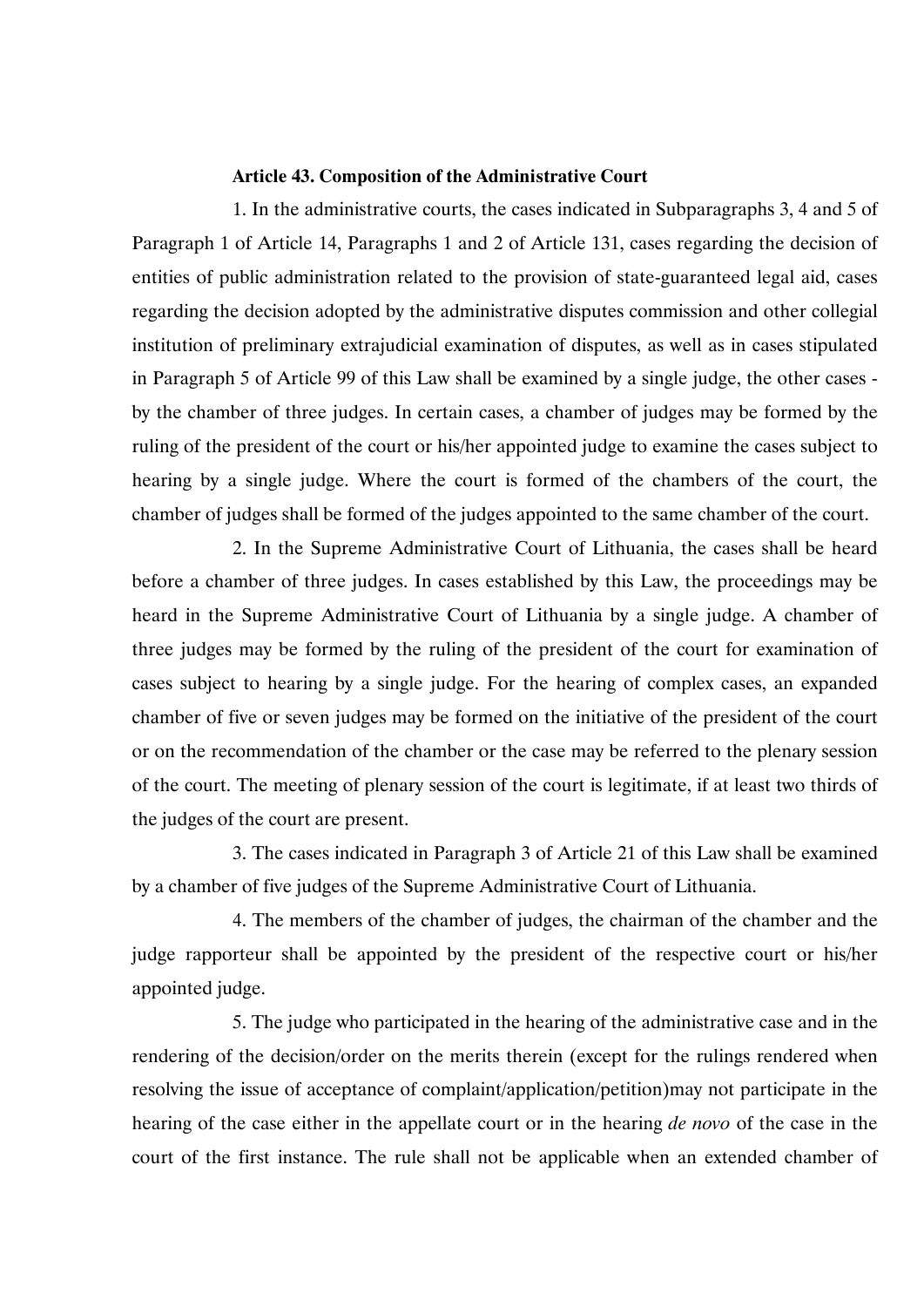judges is formed in the Supreme Administrative Court of Lithuania or when the case is referred to the plenary session of the court.

6. Cases shall be prepared for the hearing and separate procedural actions shall be performed by a single judge on behalf of the court. The issues which the judge is entitled to decide on his own may also be decided by the chamber of judges or the plenary session of the court.

### **Article 44. Disqualification of the Judge and Other Persons**

1. The judge, the recording clerk of the court hearing, the specialist, the expert and the interpreter may not participate in the hearing of the case and must disqualify themselves or be disqualified if they themselves are directly or indirectly interested in the disposition of the case or there are other circumstances which give reasons to doubt the impartiality of the above persons.

2. The judge may not participate in the hearing of the case if:

1) he/she participated in the legal proceedings initiated prior to his involvement in the case in the capacity of a witness, specialist, expert, interpreter, representative, the prosecutor, the recording clerk of the court hearing;

2) he/she is in family relationship with the parties, other participants in the proceedings or judges of the chamber;

3) he/she himself or his relatives have a direct or indirect interest in the disposition of the case or if there are circumstances which give reason to doubt his impartiality;

4) if he/she has performed judicial mediation in this case and the parties to the dispute failed to conclude a settlement during the judicial mediation.

3. The reasons for disqualification specified in Subparagraphs 2 and 3 of Paragraph 2 of this Article shall also be applicable with respect to a specialist, expert, interpreter and the recording clerk of the court hearing. In addition, an expert may not participate in the investigation of the case if:

1) he/she is subordinate in his employment or otherwise to at least one of the parties of the proceedings or other participants in the proceedings;

2) he/she carried out an audit the material whereof served as the ground for instituting the proceedings;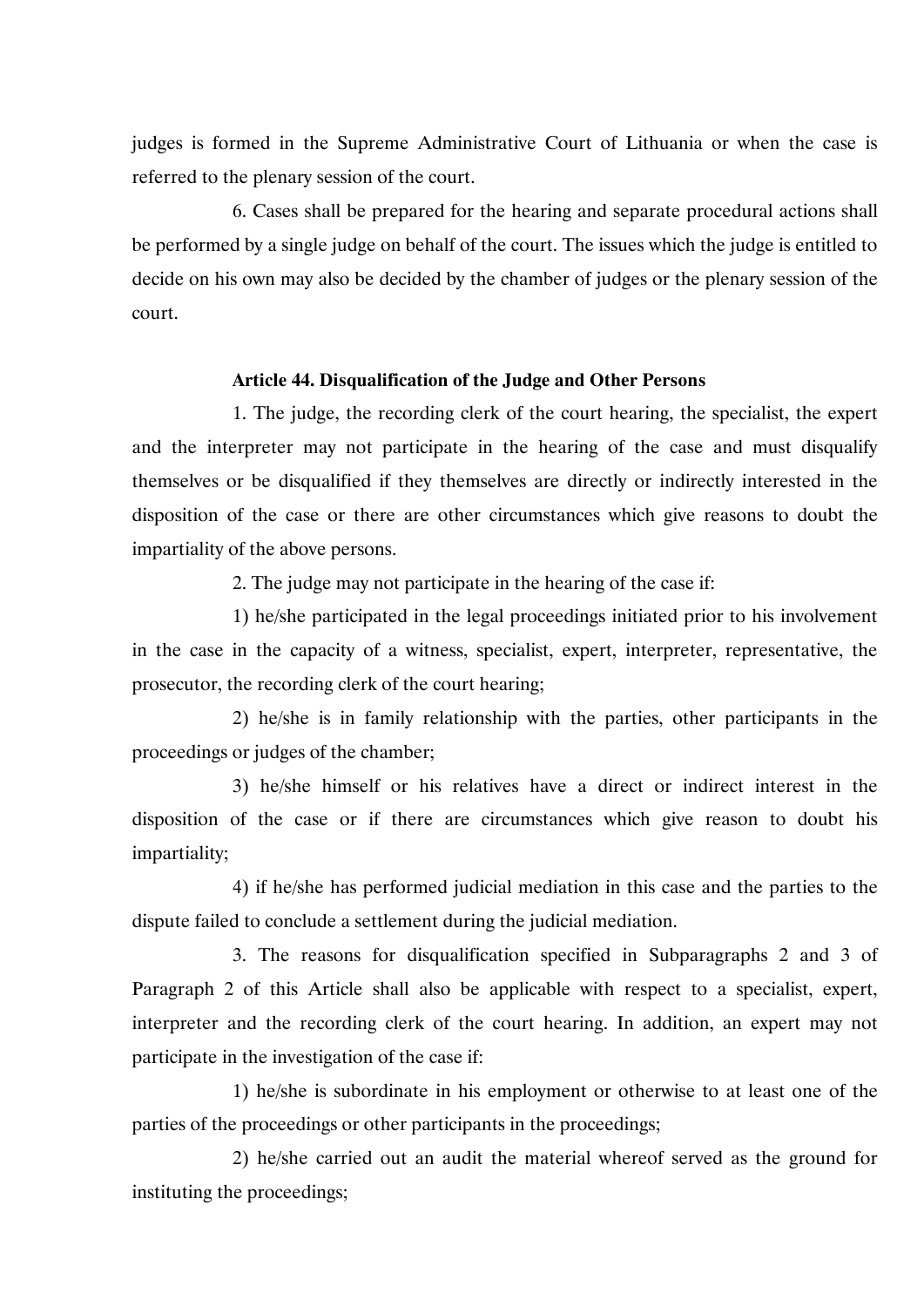3) he/she is found to be incompetent.

4. The fact that the specialist, the expert, the interpreter and the recording clerk of the court hearing were involved in the previously held investigation of the case accordingly as a specialist, expert, interpreter, and recording clerk of the court hearing shall not be grounds for their disqualification.

5. If there are circumstances specified in this Article, the judge, specialist, expert, interpreter, recording clerk of the court hearing shall make a request for their disqualification. The participants in the proceedings may request their disqualification on the above-stated grounds.

6. Disqualification must be justified and requested prior to the commencement of the hearing of the case on the merits. Subsequently, the request for disqualification shall be admissible only if the person submitting the request gets knowledge of the grounds on which it is made after the commencement of the hearing of the case on the merits.

7. A repeated disqualification cannot be reasoned on the same arguments used to reason the disqualification that had been rejected.

### **Article 44. Procedure for Resolution of the Declared Disqualification**

1. Where the disqualification on the grounds stipulated in Paragraphs 1 and 2 of Article 44 of this Law is declared to the judge(s) by the participant in the proceedings, the issue of disqualification shall be resolved by the president of that court, the vice-president of the court or the judge delegated thereby, except for the cases stipulated in Paragraph 2 of this Article.

2. Where a chamber of judges is formed for the examination of the case and the disqualification is declared not to all members of the chamber of judges, the issue of disqualification shall be resolved by the judge(s) to whom the disqualification has not been declared. In case of equal number of votes for and against the disqualification, the judge shall be considered as disqualified. In case of declaration of repeated disqualification based on the same arguments used for disqualification that was rejected, the issue of disqualification shall be resolved immediately by the judge or chamber of judges hearing the case.

3. Where the disqualification is declared to the president of the court, the issue of disqualification shall be resolved by the judge of that court having the highest length of work as the judge.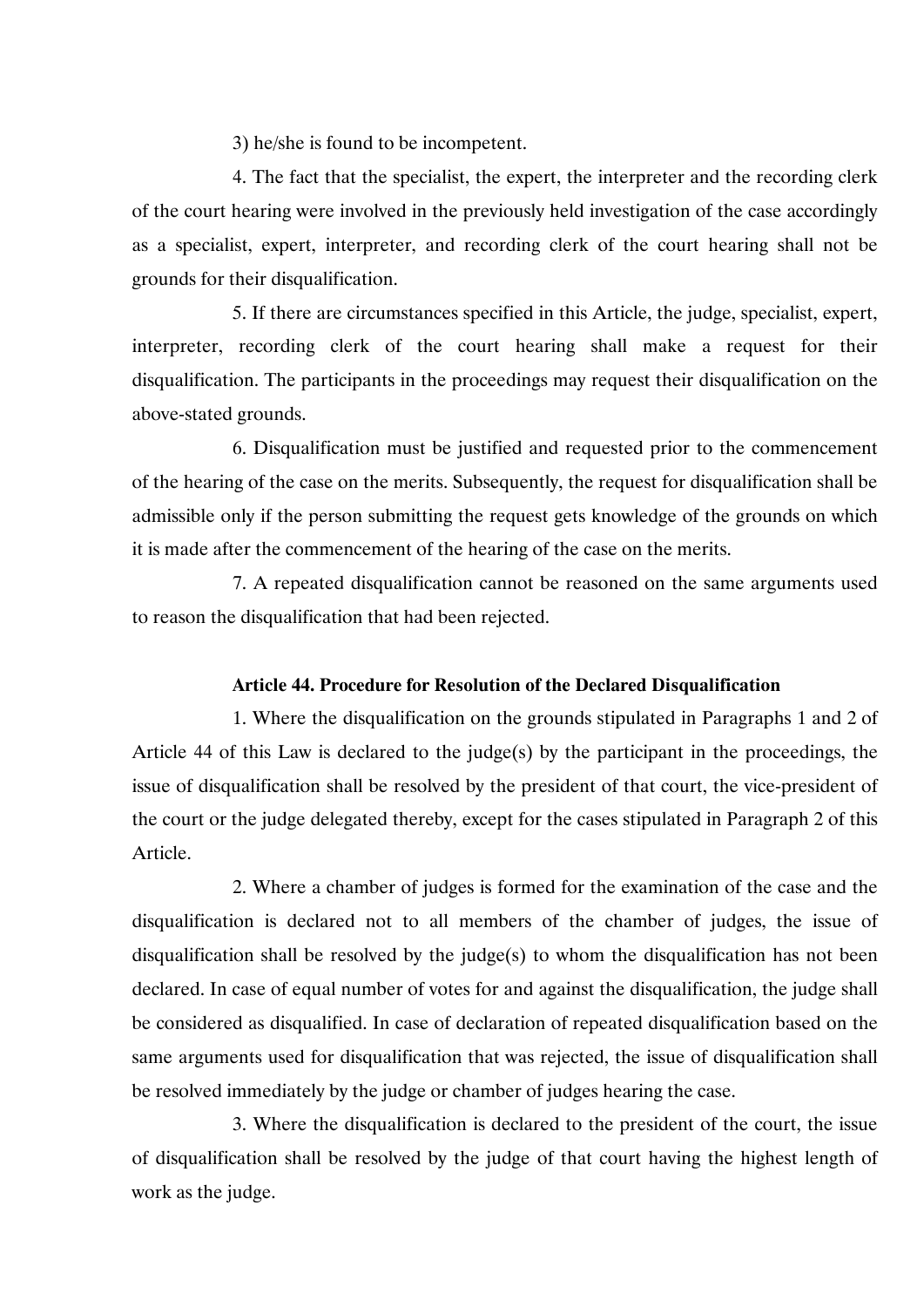4. In cases where the regional administrative court does not have sufficient number of judges, the issue of disqualification shall be resolved by the president or vicepresident of the Supreme Administrative Court of Lithuania, or the judge appointed by the president of the court or vice-president of the court immediately, but no later than within 3 business days from the receipt of declaration on disqualification in the Supreme Administrative Court of Lithuania. In this case, the declaration of disqualification and all the related documents, including the written explanations of the judge to be disqualified, if any, shall be sent to the Supreme Administrative Court of Lithuania no later than within one business day from the receipt of declaration of disqualification in the regional administrative court.

5. The issue of disqualification shall be resolved immediately. If in case of examination of the case by the chamber of judges the disqualification is declared to all members of the chamber of judges at the time of oral hearing of the case, the issue of disqualification is usually resolved during the same court hearing, after hearing all the opinions of the participants in the proceedings. In any other cases, the issue of disqualification shall be resolved no later than within three business days according to the written procedure, having familiarised with verbal or written explanations of the person declaring the disqualification and the person who is declared to be disqualified, if any.

6. The issue of disqualification of the expert, specialist, interpreter and secretary of the court meeting shall be resolved by the court hearing the case.

7. At the reasoned request of the person who suffered from the abuse of the right of disqualification, all or part of the penalty imposed to the person abusing the right of disqualification may be dedicated in favour of the person who suffered from the abuse of the right of disqualification. The right to impose a penalty to the person abusing the right of disqualification is also available to the persons indicated in Paragraph 4 of this Article when deciding on the issue of disqualification.

### **CHAPTER VIII**

## **PARTICIPANTS IN THE ADMINISTRATIVE PROCEEDINGS**

### **Article 46. Parties to and Participants in the Proceedings**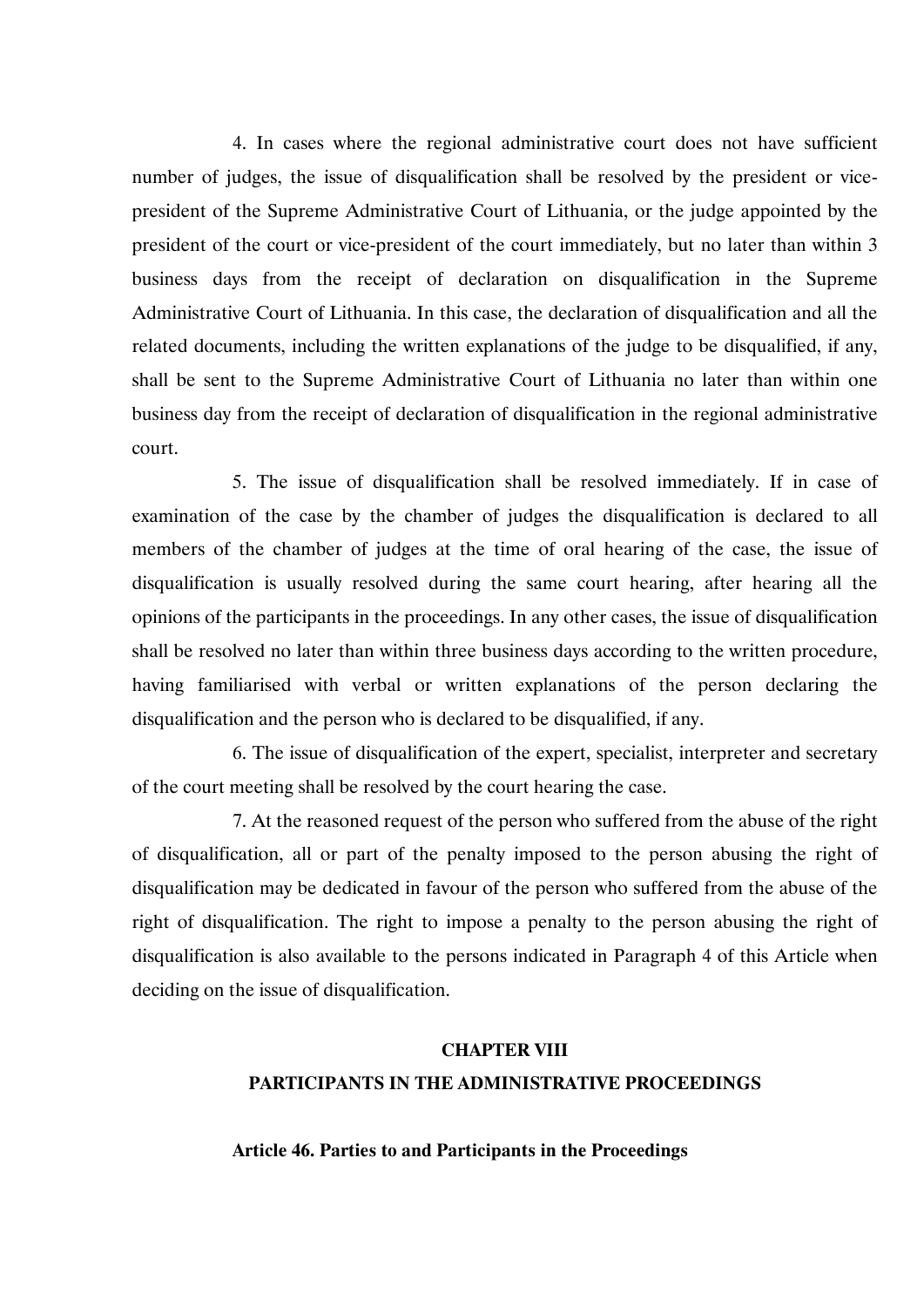1. Parties to the dispute/administrative case shall be the claimant and the respondent.

2. Parties to the administrative proceedings shall be: the claimant (the entity who filed the complaint, petition; the court, which issued the order); the respondent (the institution, agency, service, the employee whose acts or actions are contested); the third interested persons (i.e. those persons whose rights or duties may be affected by the disposition of the case).

3. Participants in the administrative proceedings shall be: parties to the proceedings and their representatives, also the prosecutor, entities of administration, organisations and natural persons participating in the case on the grounds specified in Article 56 of this Law.

#### **Article 47. Representation in the Court**

1. The parties to the proceedings shall defend their interests in the court themselves or through their representatives. By participating in the case, the party shall not forfeit the right to be represented in the case. State institutions, agencies, services shall be entitled to obtain the assistance of representatives of the interested superior State institutions.

2. The public institutions and authorities (state representatives) shall represent the State and the Government in the administrative proceedings according to the powers granted to them by the laws and other legal acts. State institutions and agencies shall be entitled to obtain the assistance of representatives of the concerned superior state institutions.

3. The cases may be conducted on behalf of the legal persons by the managers of institutions, authorities, services, companies and organisations, whereas in accordance with the procedure established by the laws and incorporation documents - by other employees or civil servants acting according to the rights and duties granted by the laws, other legal acts and documents of incorporation. The said persons shall submit to the court documents confirming the office held by them. The court, which applied to the administrative court, shall be represented by the judge who issued the order (or the chairman of the chamber of judges).

4. The authorised representatives at the court (under authorisation) may be:

1) lawyers;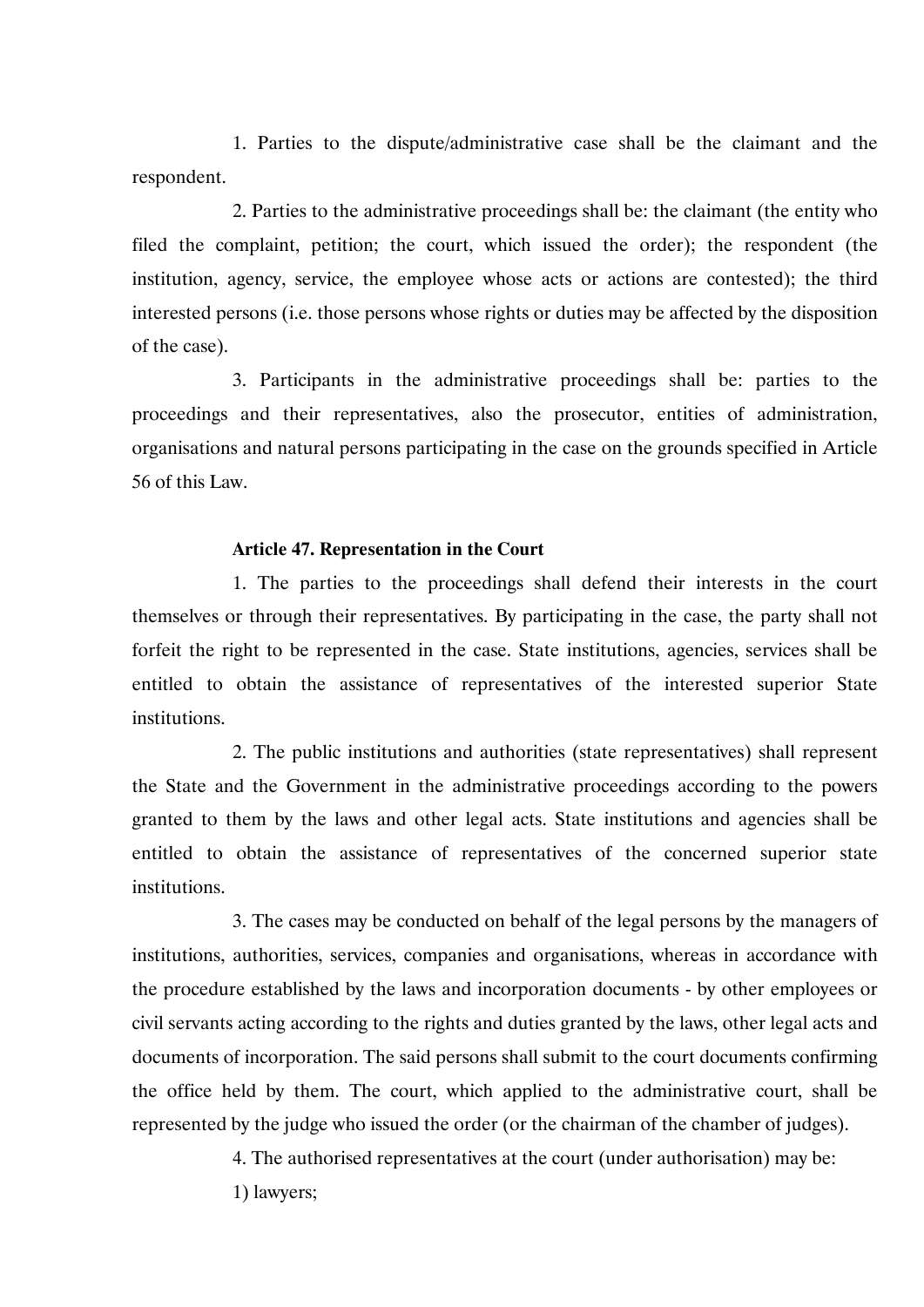2) assistant lawyers having a written permit of the lawyer supervising their practice to represent in a specific case;

3) one claimant delegated by other claimants or one respondent delegated by other respondents;

4) persons having a higher legal university education when they represent their close relatives or a spouse (cohabitee);

5) employees of legal persons or civil servants (in the court of appeal instance persons having a higher university degree) representing a specific legal person;

6) persons controlling and/or controlled by the legal person, parent companies and/or subsidiaries. In such cases, the case is conducted in the court by a respective sole management body of the legal person, members of collegial management bodies authorised in accordance with the procedure established by the laws or incorporation documents or representatives on the basis of authorisation - employees or civil servants (in the court of appeal instance - persons having a higher university degree) and/or lawyers (assistant lawyers);

7) trade unions, if they represent the members of trade union in cases of officerelated legal relations, and in case stipulated in Paragraph 1 of Article  $126<sup>8</sup>$  - trade unions or associations. In cases stipulated in this Paragraph, the case is conducted by sole management body of trade union or association, members of collegial management bodies authorised in accordance with the procedure established by the laws or incorporation documents or representatives on the basis of authorisation - employees (in the court of appeal instance persons having a higher legal university education) and/or lawyers (assistant lawyers).

5. Together with persons indicated in Subparagraphs 1, 2 and 5 of Paragraphs 3 and Paragraph 4 of this Article, other persons may also be representatives on the basis of authorisation. If persons indicated in Subparagraphs 1, 2 and 5 of Paragraph 3 of this Article fail to appear at the court hearing, other persons cannot represent independently in the case on the basis of authorisation.

6. The powers of the lawyer or assistant lawyer shall be confirmed by the agreement or extract of agreement concluded between the lawyer or assistant lawyer with the client. The powers of other representatives are approved in accordance with the procedure established by the Code of Civil Procedure.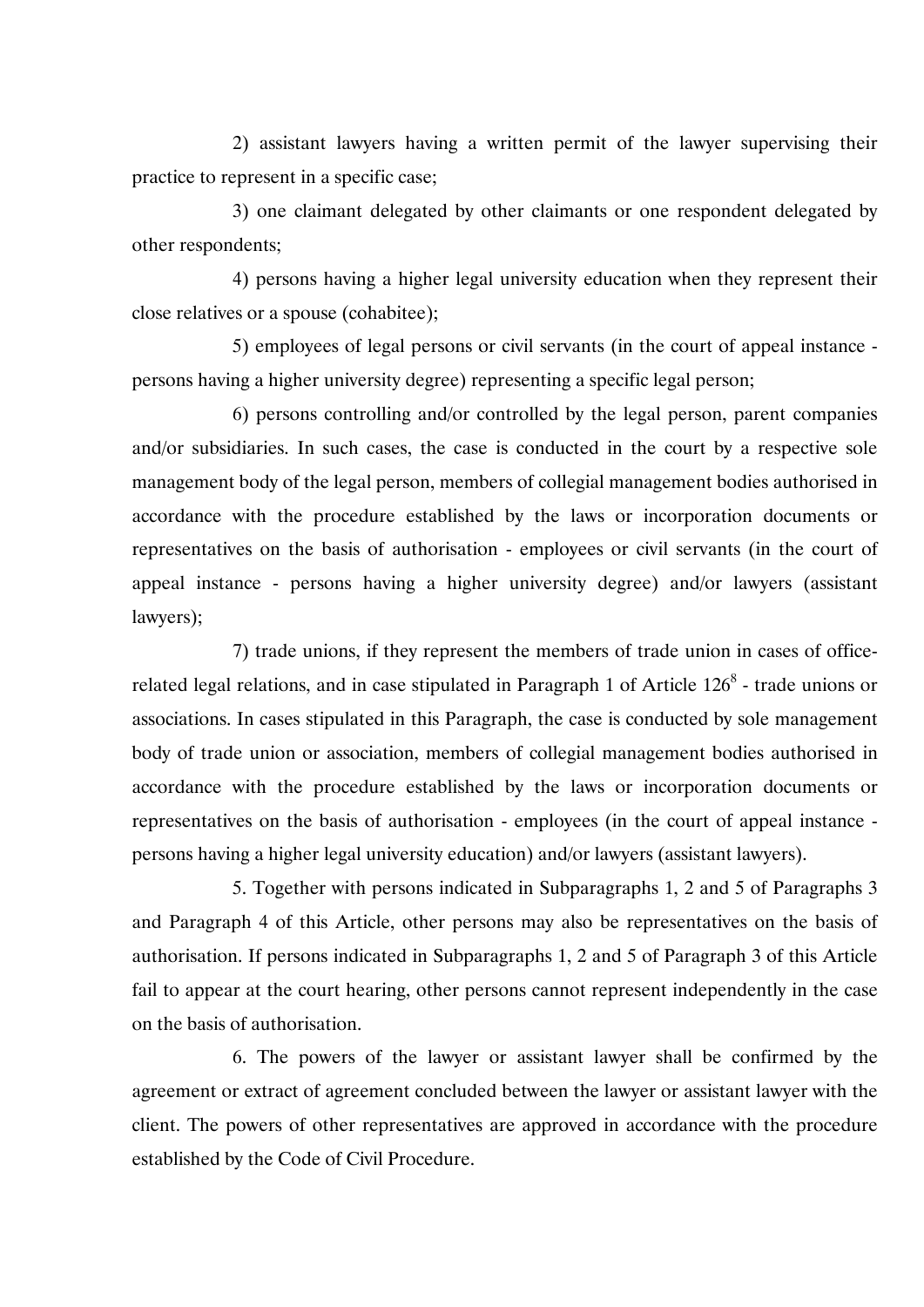7. If the party to the proceedings is a minor or a person declared incapable or with limited capability in a certain field according to the procedure established by the laws, their interests may be represented by their representatives according to the law (parents, adoptive parents, guardians, care-givers).

#### **Article 48. Powers of Representatives**

1. The statutory representatives shall perform on behalf of the represented persons all procedural actions which the represented persons are entitled to perform; at the same time the restrictions provided for by laws shall be applied. The statutory representatives may delegate the authority to conduct the proceedings in the court to another person, chosen by them as the representative.

2. The lawyer's power of attorney to handle a case in the court entitles the attorney to perform all procedural actions on behalf of the principal except for cases stipulated in the power of attorney.

3. In cases where the party to the proceedings conducts the case via the representative, all procedural documents related to the case shall be presented only to the representative. Upon receipt of such documents, the attorney must immediately inform the principal thereof and form the possibility to familiarise with the received documents. In case of expiry of the representation relations, the attorney must perform the actions indicated in this Paragraph as regards the procedural documents that were sent to the representative by the court until the moment when the notification was received by the court on the expiry of the representation relations. If in case of expiry of representation relations, the attorney cannot serve the procedural documents to the principal due to objective reasons, he shall notify the court immediately and return the received procedural documents.

4. The rules for representation of the State and the Government shall be set by the Government.

# **Article 49. The Right of Access to the Case File of the Participants in the Proceedings**

1. The participants in the proceedings shall have a right to examine the documents, other material of the case (including the electronic case) in the court, and, with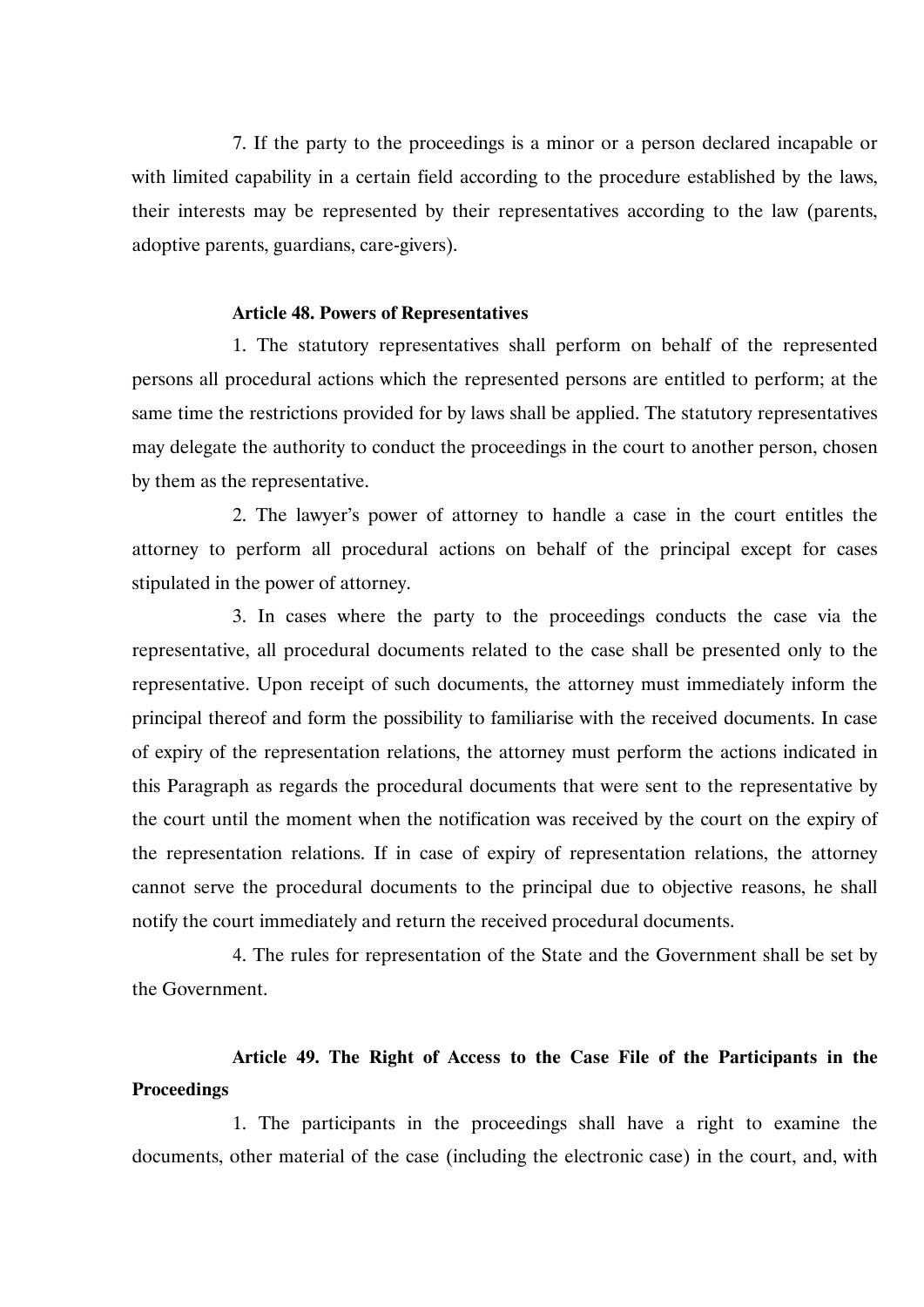the permit of the court/the judge, receive copies (digital copies) and transcripts thereof at their own expense.

2. The party in the proceedings or the institution submitting documents or material to the court, which contain data constituting State, official, professional or commercial secret, may request that the court refrain from granting access to the data and allowing making copies thereof. The court shall make an order on the aforesaid issue.

3. The court shall have a right to decide not to allow the participants in the proceedings to familiarise with the material of the case containing personal data of the person, whose confidentiality is ensured in accordance with the procedure established in the Law on the Reporting Persons.

4. The amount of the fee for the copies of the case material and procedure for payment shall be set by the Government or its authorised institution.

# **Article 50. Withdrawal or Refusal of the Complaint/Application/Petition, Change of the Subject Matter or Basis of Complaint/Application/Petition**

1. The claimant shall have a right to withdraw his complaint/application/petition before the acceptance thereof. If the claimant withdraws the complaint/application/petition, on the basis of the ruling, the court declares the complaint/application/petition as not to have been submitted and returns it to the submitting person.

2. The claimant shall have a right to refuse the complaint/application/petition at any stage of examination of the case before the court leaves to the conference room for discussion. The court shall not accept the refusal of the claimant's complaint/application/petition if it results in a conflict with the imperative provisions of the laws or public interest. If the claimant refuses the complaint/application/petition, the issue of termination of the case may be settled in accordance with the written procedure.

3. The claimant shall have a right to specify, change the basis of complaint/application/petition or the subject matter within fourteen calendar days from the day of receipt of the replies from the parties to the proceedings. In such case, the court shall be presented with a specified complaint/application/petition, which shall meet the requirements laid down in Paragraph 2 of Article 9 and Articles 24 and 25 of this Law. The issue of acceptance of a specified complaint/application/petition shall be resolved by applying *mutatis mutandis* the provisions of Article 33 of this Law. The court refuses to accept the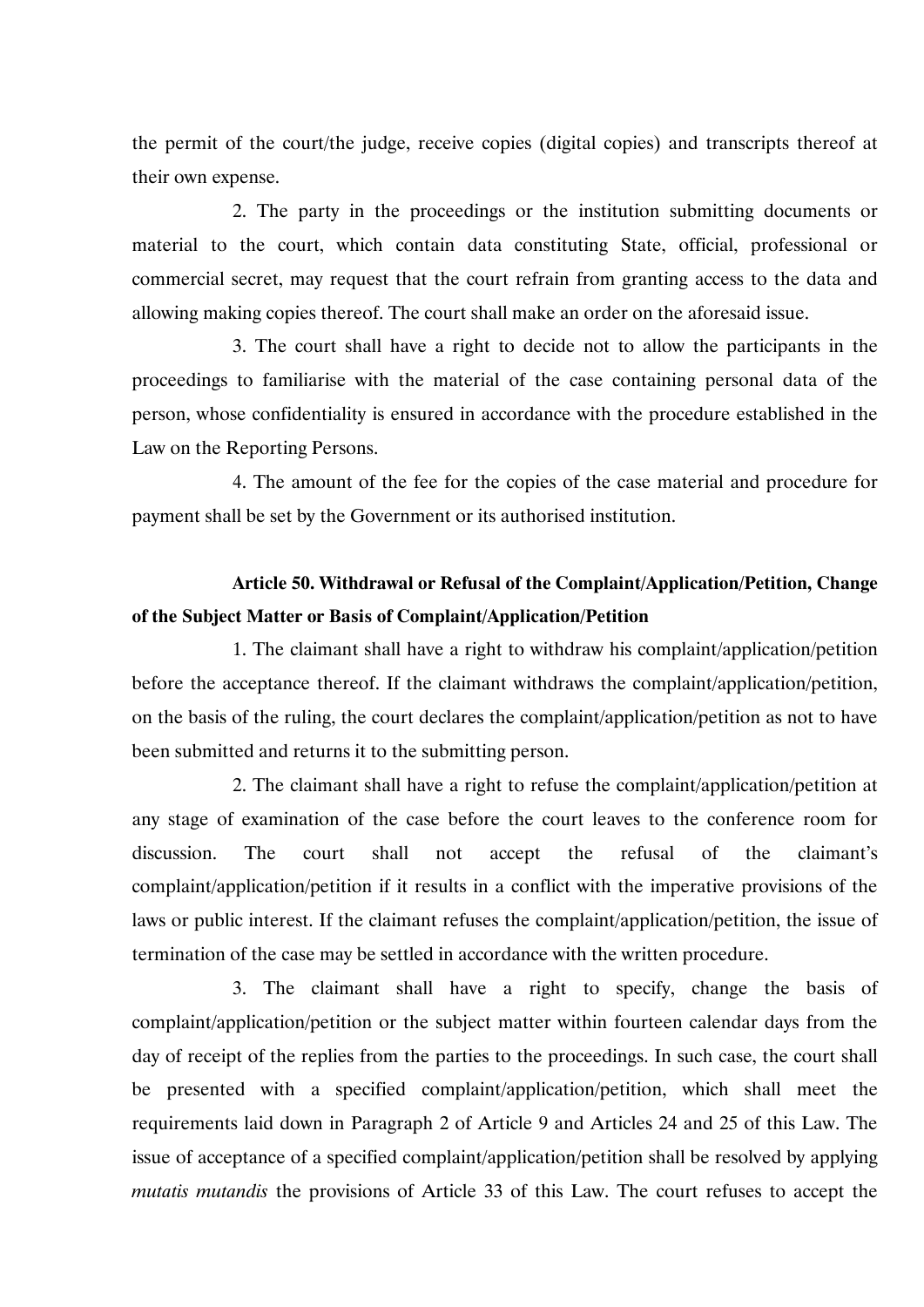specified complaint/application/petition submitted after the deadline, except for the cases, where the respondent do not object to the acceptance of the specified complaint/application/petition or a necessity to submit a specified complaint/application/petition arose later or if the court believes that it is necessary for correct resolution of the case. The ruling of the court to refuse to accept a specified complaint/application/petition shall not be appealed by a separate appeal.

#### **Article 51. A Right to Conclude a Settlement**

1. At any stage of the proceedings, the parties to the dispute can close the case by concluding a settlement, if such can be concluded according to the nature of dispute. A settlement shall not be in conflict with the imperative provisions of the laws and other legal acts, public interest, shall not violate the rights or legitimate interests of third persons concerned. A settlement cannot be concluded in cases on the legitimacy of regulatory administrative acts, in cases on the basis of the appeals on the election laws and breaches of the Referendum Law, in cases on the applications of the municipal council to submit a conclusion whether the member of the municipal council, the member of the municipal council - the mayor against whom the procedure of the loss of mandate has been initiated has breached their oath and/or failed to exercise the powers assigned to them by the laws. The subject matter of the settlement shall be of the same nature as the claims indicated in the complaint (petition). The settlement may solve the entire dispute or part thereof (individual claims). The court shall take measures for reconciliation of parties to the dispute only in case of consent of the party to the dispute to start negotiations regarding the conclusion of a settlement.

2. The settlement shall be enclosed to the case. Before approving the settlement, the court shall explain the consequences of these procedural actions to the parties to the dispute. By adopting a ruling on the approval of settlement, the court shall approve the settlement and terminate the proceedings. The approved conditions of the settlement shall be indicated in this ruling.

3. After the parties reach a peaceful settlement and conclude a settlement during the judicial mediation, this contract shall be approved by the court hearing the administrative case in accordance with the procedure established in Paragraph 2 of this Article. When the judicial mediation is conducted by the same judge examining the administrative case, he shall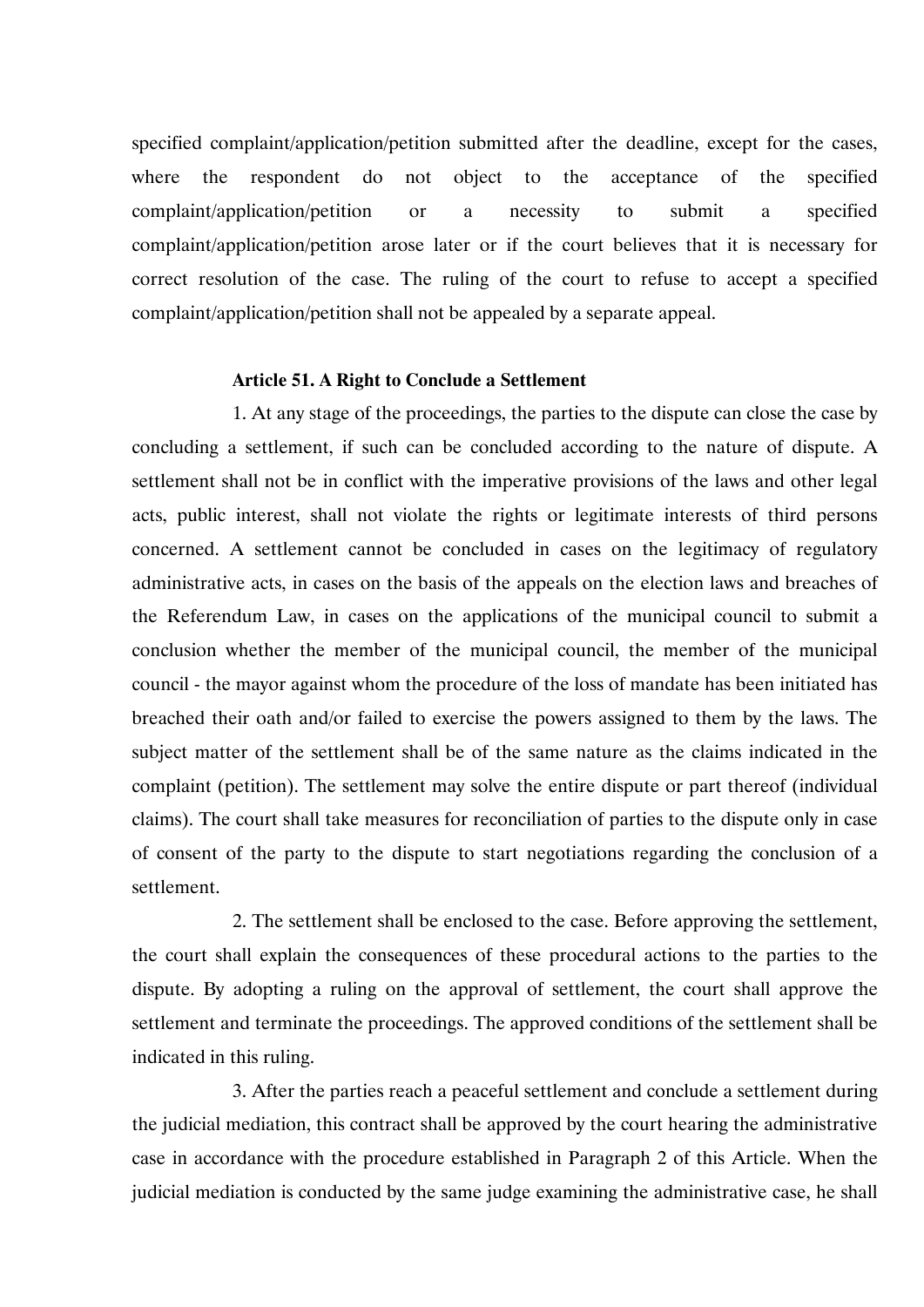have a right to approve a settlement concluded by the parties to the dispute in accordance with the procedure established in Paragraph 2 of this Article.

4. The court shall not approve the settlement, which is in conflict with the conditions indicated in Paragraph 1 of this Article. If the court refuses to approve the settlement, it shall adopt a reasoned ruling for this issue. The ruling of the court on the refusal to approve the settlement may be appealed by lodging a separate appeal.

5. If the parties to the dispute conclude a settlement and submit it to the approval of the court after the adoption of the decision after examination of the administrative case at the regional administrative court, but before the expiry of the time-limit for its appeal to the court in accordance with the appeal procedure, the regional administrative court, having approved the settlement on the basis of ruling, shall repeal the adopted decision and terminate the proceedings. With the solution of the issue of approval of the settlement pending, the course of time-limit for submission of appeal shall be suspended. In case indicated in this Part, the issue of approval of the settlement or refusal to approve may be solved in accordance with the written procedure.

### **Article 52. Other Rights and Duties of the Parties to the Proceedings**

1. The parties shall have equal procedural rights. The special character of the procedural rights of the parties in the cases of separate categories shall be established by special laws.

2. The parties to the proceedings shall have the right to request disqualification and submit petitions, preference to receive procedural documents in electronic form by means of electronic communication, submit evidence, take part in the examination of evidence, put questions to other participants in the proceedings, witnesses, specialists and experts, present explanations, present their arguments and reasoning, to object to the petition, arguments and reasoning of other parties to the proceedings, to apply to the court for the order regarding nondisclosure of the case material, to obtain transcripts of the court decisions, rulings and orders by virtue whereof the case was disposed of, to appeal against the court decisions, rulings and orders and to exercise other rights provided for by this Law.

3. The procedural rights of the parties to the proceedings (with the exclusion of the courts, counsel for the defence and prosecutors) shall be explained to them in writing,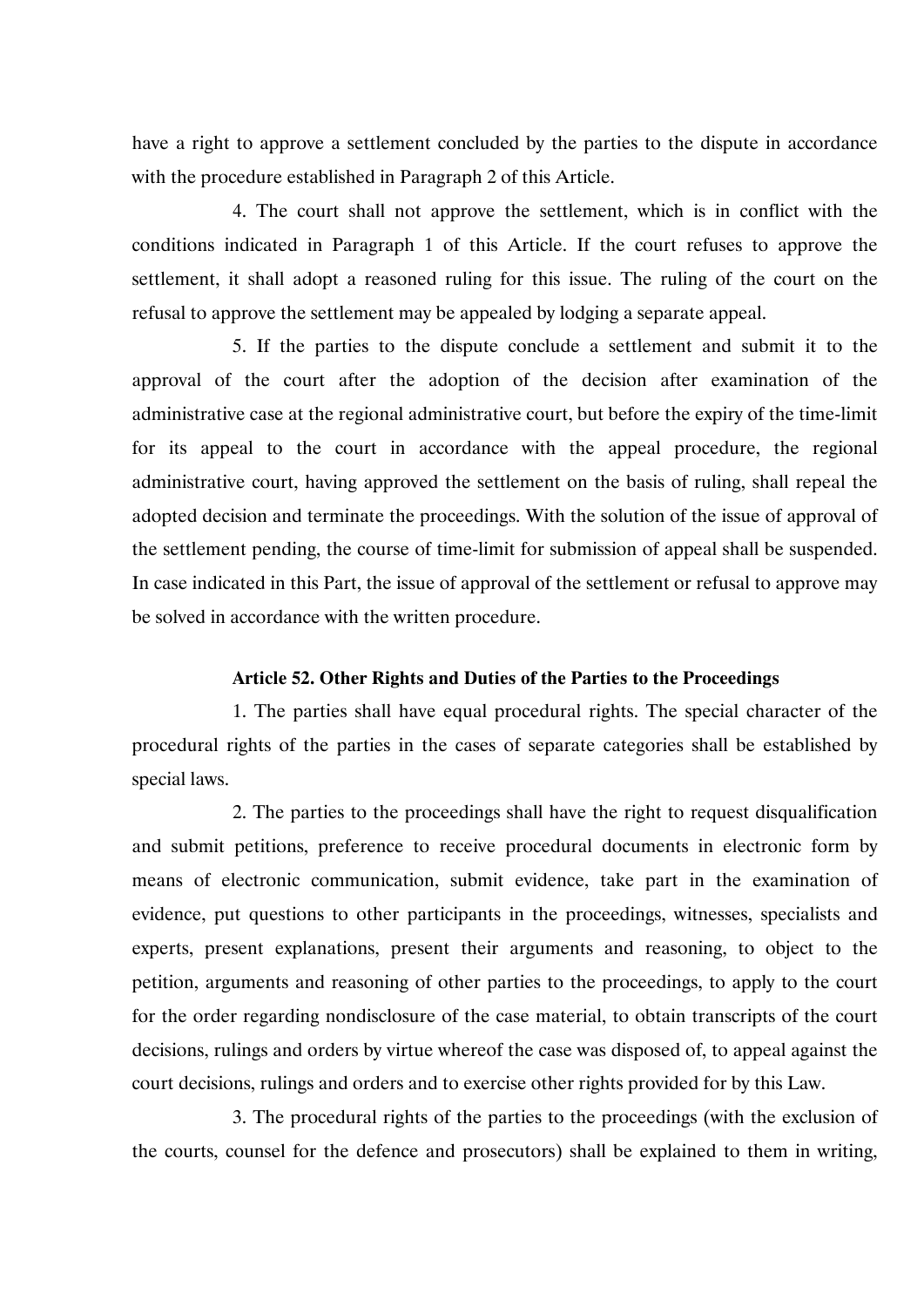delivering to them or sending them the explanation of their rights attached to the summons. The parties to the proceedings must exercise their procedural rights in good faith.

#### **Article 53. Replacing the Inappropriate Party**

If the court establishes in the course of the investigation of the case that the complaint/application/petition has been filed not by the person who has the right of claim, or to the inappropriate respondent, it will have the right to replace them, with the claimant's consent, by the appropriate claimant or respondent. In case the claimant refuses to give his consent, the court shall hear the case on the merits, and the persons summoned by the court shall participate in the proceedings with the rights of the third interested persons. If the court examining the case determines that a wrong state representative is indicated in the complaint/application/petition, it shall make the necessary changes.

#### **Article 54. Succession to the Procedural Rights**

1. Where one of the parties withdraws from the case (by reason of a person's death, dissolution of the legal person, reorganisation or liquidation of the institution or organisation or transfer of the claim), the court shall replace the party by its legal successor. The taking over of the rights may be effected at any stage of the proceedings.

2. All the actions performed in the course of the proceedings before the participation of the legal successor shall be binding on him to the extent, they would be binding on the person in whose stead the legal successor is participating in the proceedings.

# **Article 55. Procedural Rights of the Prosecutor, Entities of Public Administration, Organisations and Natural Persons, Protecting the Rights of the State, Municipality and Persons**

1. In the cases established by law the prosecutor, the entities of administration, State institutions, agencies, organisations, services, or natural persons may apply to the court with a petition for the protection of the public interest or protection of the rights of the state, municipality and persons as well as the interests protected by laws.

2. The entities specified in Paragraph 1 of this Article shall have the procedural rights and duties of the party to the proceedings. Withdrawal by the above-stated persons of the petition filed by them shall not deprive the person, for the protection of whose rights and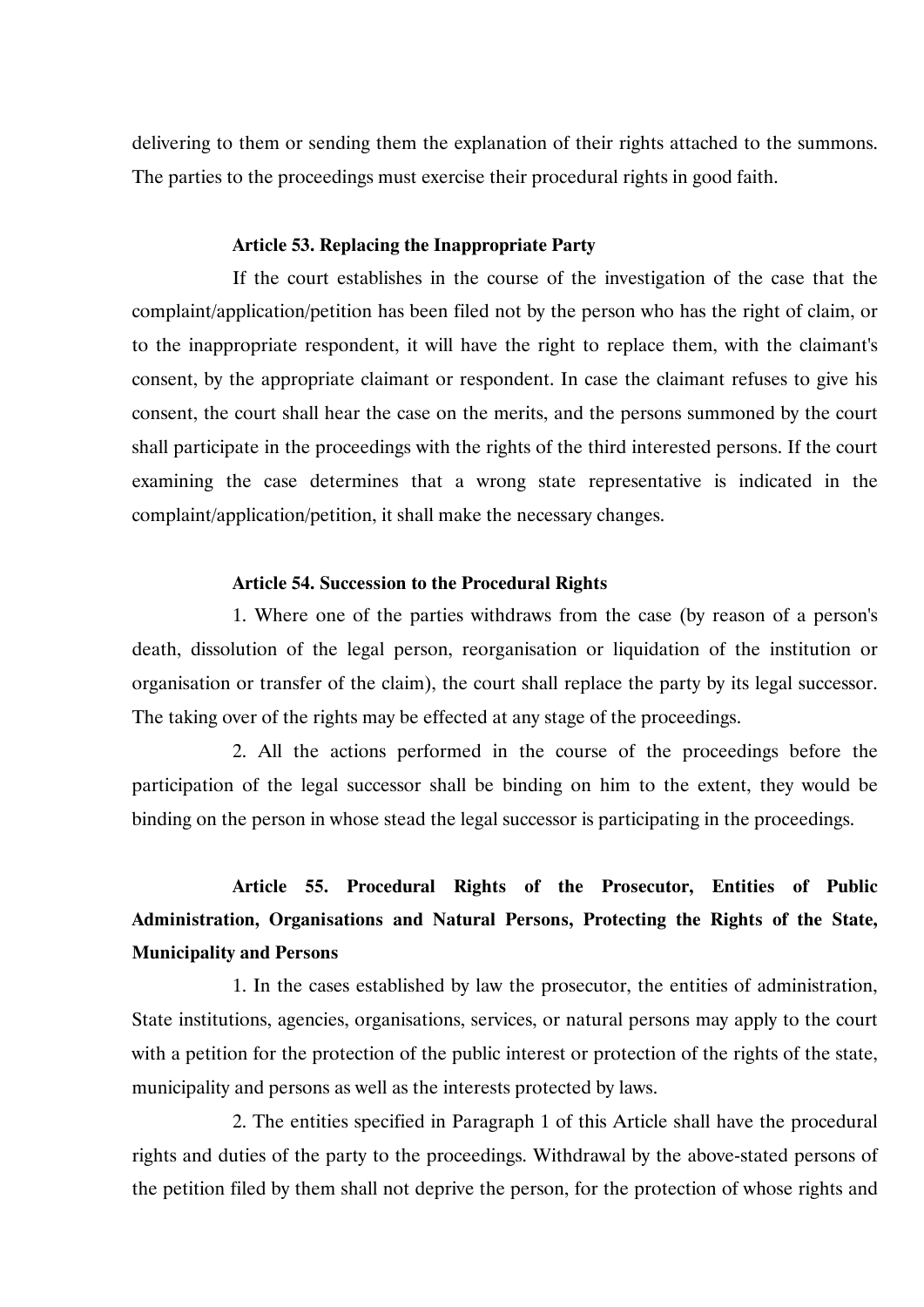interests the petition was filed, of the right to demand that the court should hear the case on the merits. The court may not accept the withdrawal of the petition filed by the entities specified in paragraph 1 of this Article, if this is contrary to law or public interest or infringes anyone's rights or interests protected by law.

# **CHAPTER IX EVIDENCE**

### **Article 56. Evidence**

1. Evidence in the administrative case are all factual data found admissible by the court which hears the case and based whereon the court finds, according to the procedure established by the law, that there are circumstances which justify the claims and rebuttals of the parties to the proceedings and other circumstances, which are relevant to the fair disposition of the case or that there are no such circumstances. Data received in the course the mediation cannot be used as evidence in the administrative case. Information not subject to the confidentiality requirement is determined by applying mutatis mutandis the provisions of the Law on Mediation.

2. The above-mentioned factual data shall be established with the help of the following means: explanations of the parties to the proceedings and their representatives, the testimony of witnesses, explanations of specialists and opinion of experts, physical evidence, documents and other written, audio and visual evidence.

3. As a rule, the factual data which constitutes a state or official secret may not be evidence in an administrative case, until the data have been declassified in the manner prescribed by law.

4. The evidence shall be submitted by the parties to the proceedings and other participants in the proceedings. As necessary, the court may advise the said persons should submit additional evidence or upon the request of these persons or on its own initiative compel the production of the required documents, demand that the officers give explanations.

5. The evidence collected and documented in the manner prescribed by law shall retain its evidential value in all stages of the proceedings and as a rule they shall not be subject to review *de novo*.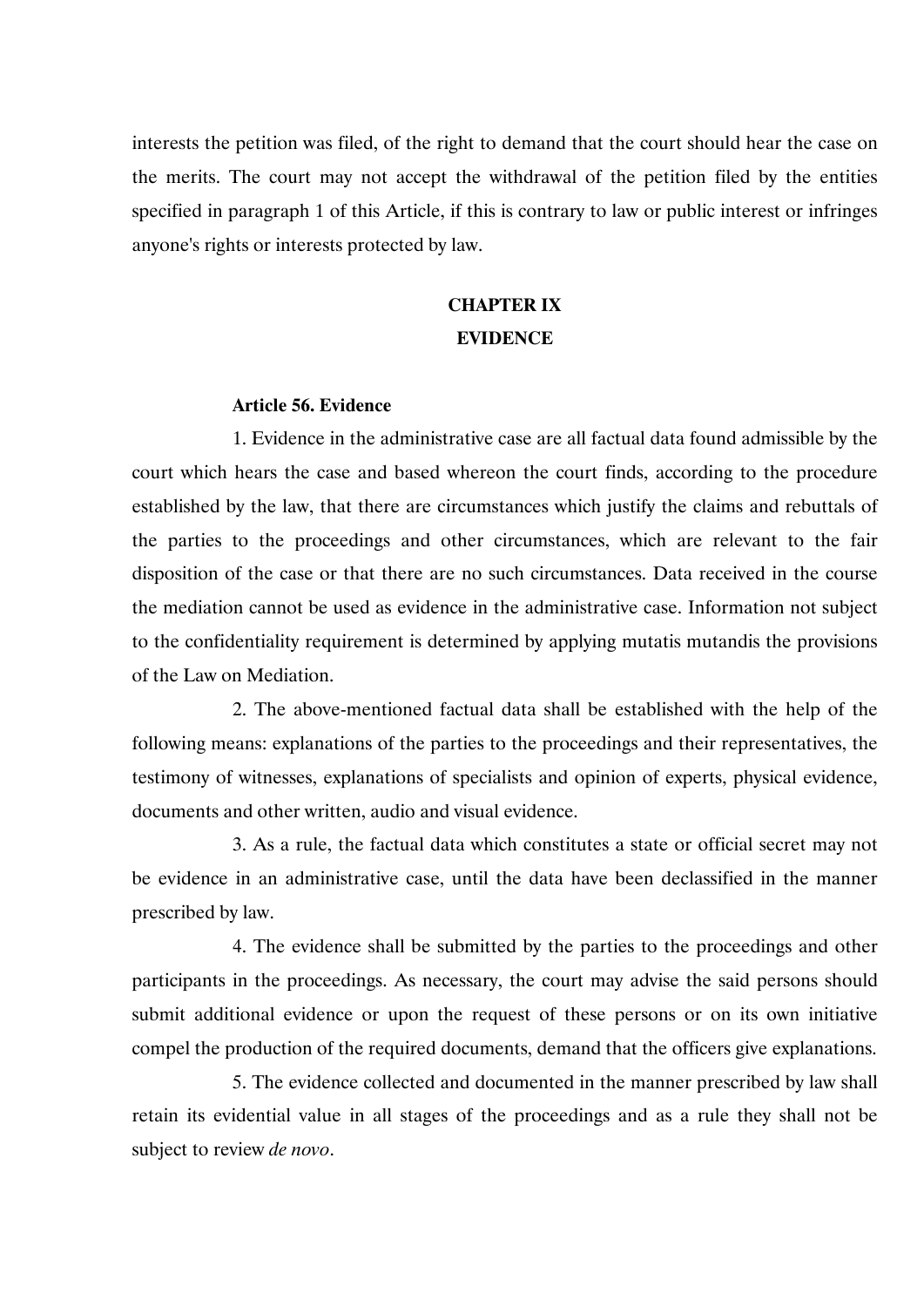6. No evidence shall have for the court any value set in advance. The court shall assess the evidence according to their inner conviction based on the scrupulous, comprehensive and objective review of all the circumstances of the case on the basis of the law as well as the criteria of justice and reasonableness.

#### **Article 57. Circumstances or Facts Which are not Subject to be Proved**

1. The circumstances recognised by the court as commonly known shall not be required to be proved.

2. The facts established by the effective court decision in one administrative or civil case shall not be required to be proved in another administrative proceedings in which the same persons are participating.

3. The facts presumed under the law as having been established shall not be required to be proved while hearing the case. Such renewal s may be rebutted according to the general procedure.

4. An effective court decision in a criminal case shall be binding on the court which hears administrative cases regarding the administrative legal consequences of the actions by the person in respect of whom the court decision has been rendered.

5. It is not necessary to prove the circumstances established by interim decision in group complaint case that became final and binding, when the court examines the requirements of individual nature of the members of the group in the case of the complaint of the same group.

#### **Article 58. Responsibility of Persons Summoned to the Court**

1. If the person summoned to the court fails to put in an appearance, he may be brought to the court upon the court or judge's order. Failure to appear in the court or refusal to give evidence, explanations or opinion in the court may be punishable by a fine in the amount of up to 300 EUR or detention in custody for the term of up to one month.

2. Giving knowingly false witness's testimony, presenting the expert's false conclusion, the specialist's false explanation, also for knowingly false translation/interpretation by the translator/interpreter shall make the persons liable under the Criminal Code. The judge hearing the case, or the court shall warn the witness, specialist, expert, translator/interpreter thereof against their signature.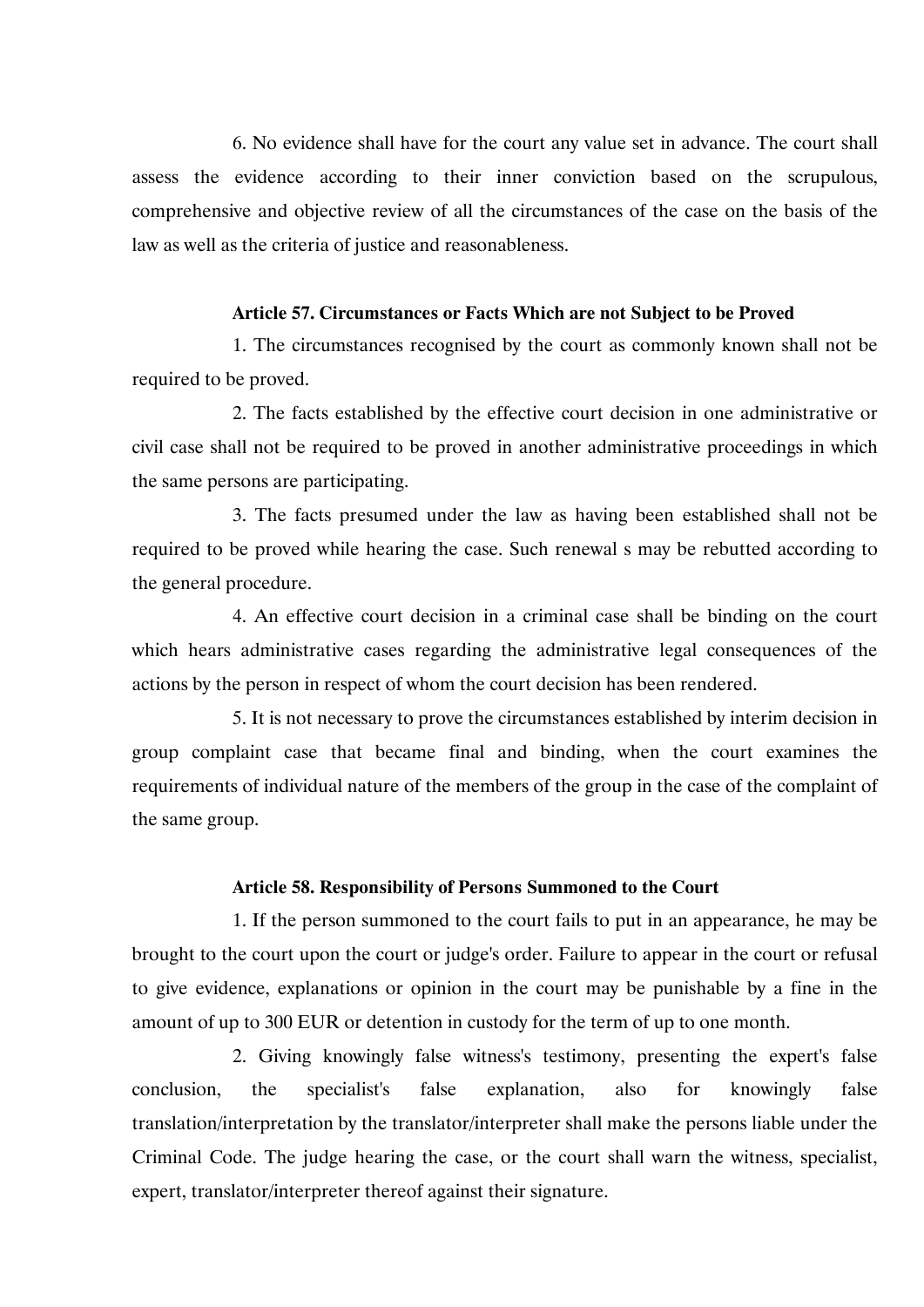#### **Article 59. Witness**

1. The person summoned as a witness must appear in the court and give truthful testimony. Upon the court's decision the witness may be examined in the place of his residence or employment.

2. The person who requests a witness to be summoned must indicate the witness's name and surname, place of residence or employment and the circumstances material to the case, which the witness is able to corroborate.

3. The following persons may not be summoned and examined as witnesses:

1) representatives in a civil case and counsel for the defence in a criminal case, concerning the circumstances which came to their knowledge in this capacity;

2) persons who due to their physical or mental deficiencies are unable to correctly comprehend the circumstances material to the case or to give true testimony in relation thereto;

3) clergymen, concerning the information that became known to them under the seal of confession;

4) healthcare employees – on the circumstances forming their professional secrecy;

5) mediators – on the circumstances they found out during the mediation;

6) other persons prescribed by the law.

4. The person may refuse to give testimony against himself/herself, his/her family members or close relatives.

5. Persons whose confidentiality has to be ensured in accordance with the procedure established by the Law on the Protection of Reporting Persons are usually not summoned as witnesses. Where the testimony of such person is materially important for correct examination of the case and without his participation there are no other possibilities to establish the circumstances important to the case, the court can decide to call the person whose confidentiality must be ensured as witness on the basis of a ruling. The court may delegate the police to organise the arrival of such witness to the court to ensure his/her confidentiality. The court must take measures to prevent from disclosure of identity of a person whose confidentiality must be ensured to the participants in the proceedings or other persons. Personal data of such witness shall be provided in a separate annex to the procedural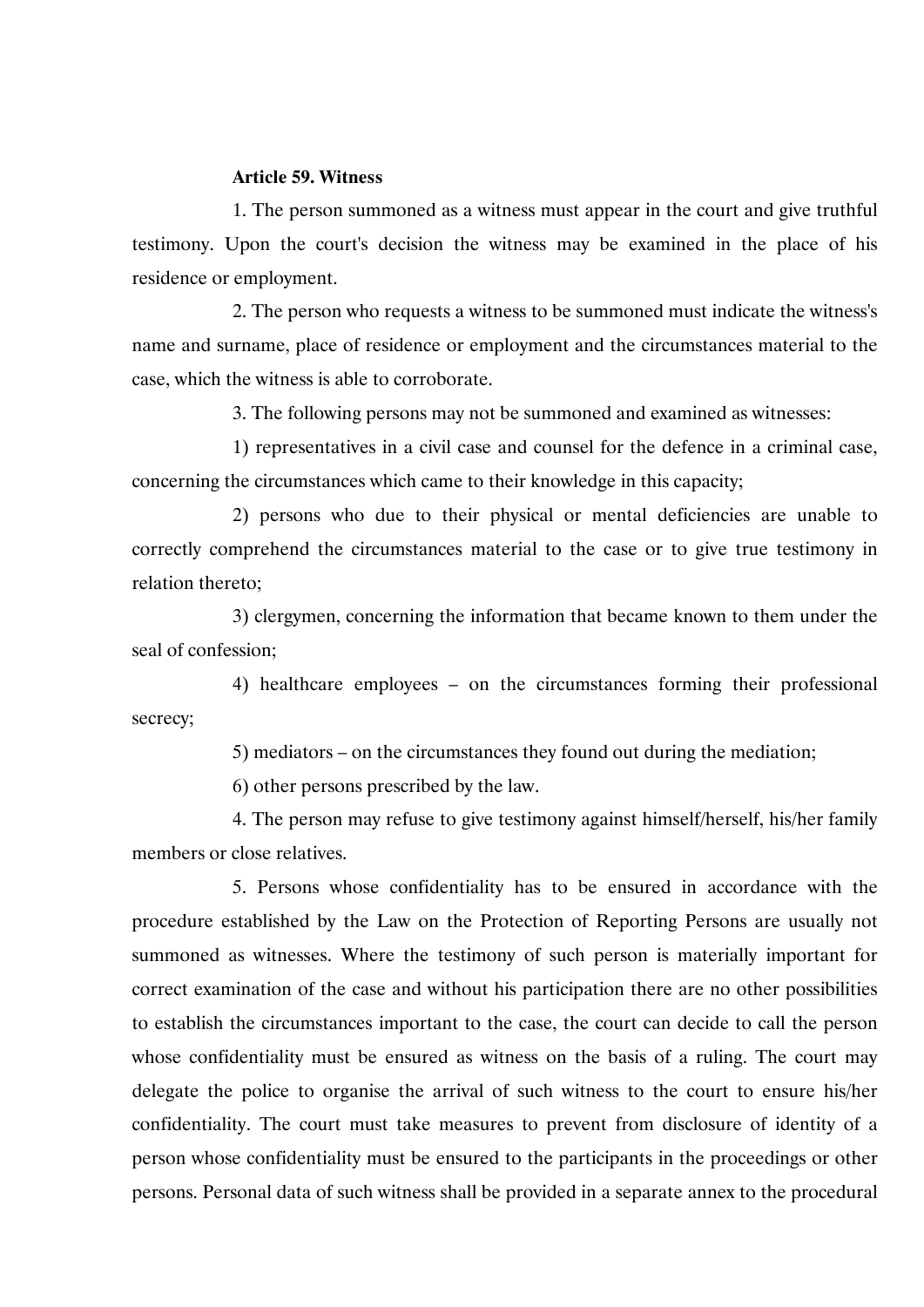document, kept in an envelope and stored separately from the material of the case. The witness may be interviewed by means of remote audio and video broadcast with acoustic and visual obstacles preventing from identification of such person. In such case, the testimony of witness is recorded by making an audio or video recording with acoustic and visual obstacles preventing from identifying such person or recorded in the interview protocol.

#### **Article 60. Specialist**

1. Specialists shall be invited where, special knowledge is required in the court in the course of the investigation of the case for examining and evaluating documents, articles or actions.

2. The explanations of the specialist shall be recorded in a separate document which must be signed.

#### **Article 61. Expert and his Conclusion**

1. If questions arise in the administrative case which require special knowledge in the sphere of science, art, technology and crafts, the court or the judge shall appoint an expert or charge an appropriate expert institution to carry out the expert examination.

2. The questions on which the conclusion of an expert is requested may be put to the court by each participant in the proceedings, however, the questions shall be finally determined by the court or the judge.

3. The expert's conclusion shall be presented in writing in the report of the expert examination. Where there are several experts appointed to the case, their joint opinion shall be signed by those of them who advance the conclusion. The experts who disagree with them shall draw up their conclusion separately.

4. The expert's conclusion shall not be binding on the court. However, the court must motivate its disagreement with the expert's conclusion.

### **Article 62. Rights of the Specialist and Expert**

1. The specialist and the expert shall have the right to examine the case material, be present at the hearing of the case, put questions to the parties to the proceedings, witnesses, request the court for additional material, if this is required in order to give explanations or opinion.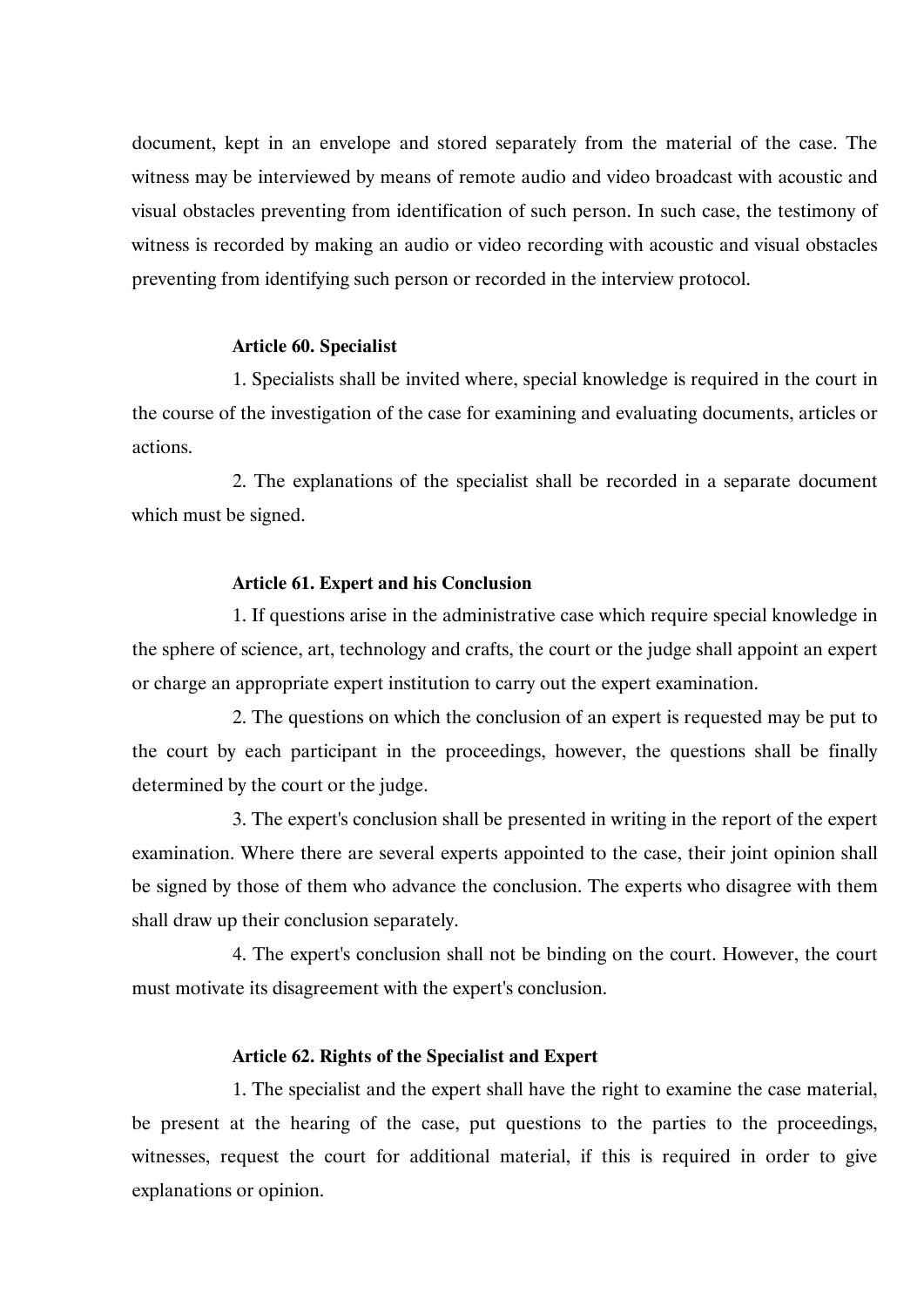2. The specialist and expert shall have the right to refuse to give explanations or opinion if he considers the presented material insufficient for giving explanations or opinion or that the question put to him is outside his remit.

### **Article 63. Letters Rogatory**

1. In case of necessity to collect evidence in the territory of activity of any other court and where the court is formed of the chambers of the court, in the territory of activity of other chamber of that court, the court examining the cases may delegate the respective court or chamber of the court to perform certain procedural actions. If the evidence is in a foreign state, the court which hears the case shall send a communication with a request to the court in the foreign country through the Ministry of Justice of the Republic of Lithuania according to the procedure established by the international agreements to which the Republic of Lithuania is a party.

2. The order concerning a rogatory letter shall give a brief description of the merits of the case, indicate the circumstances which have to be discovered, the evidence which the court to which the rogatory letter is addressed has to collect. The order shall be binding on the court to which it is addressed and must be executed within ten days.

3. The rogatory letter shall be executed during the court session. The participants in the proceedings shall be informed of the time and place of the session, however, their nonappearance shall not preclude the execution of the rogatory letter.

4. The minutes and all the material collected during the execution of the rogatory letter shall be without delay sent to the court which hears the case.

## **CHAPTER X PROCEDURAL TIME LIMITS**

### **Article 64. Time Limits for Procedural Actions**

1. The procedural actions shall be performed within the time limits set by laws. Where the time limits have not been set by law, they shall be set by the court. The court may grant an extension of the time limits it has set.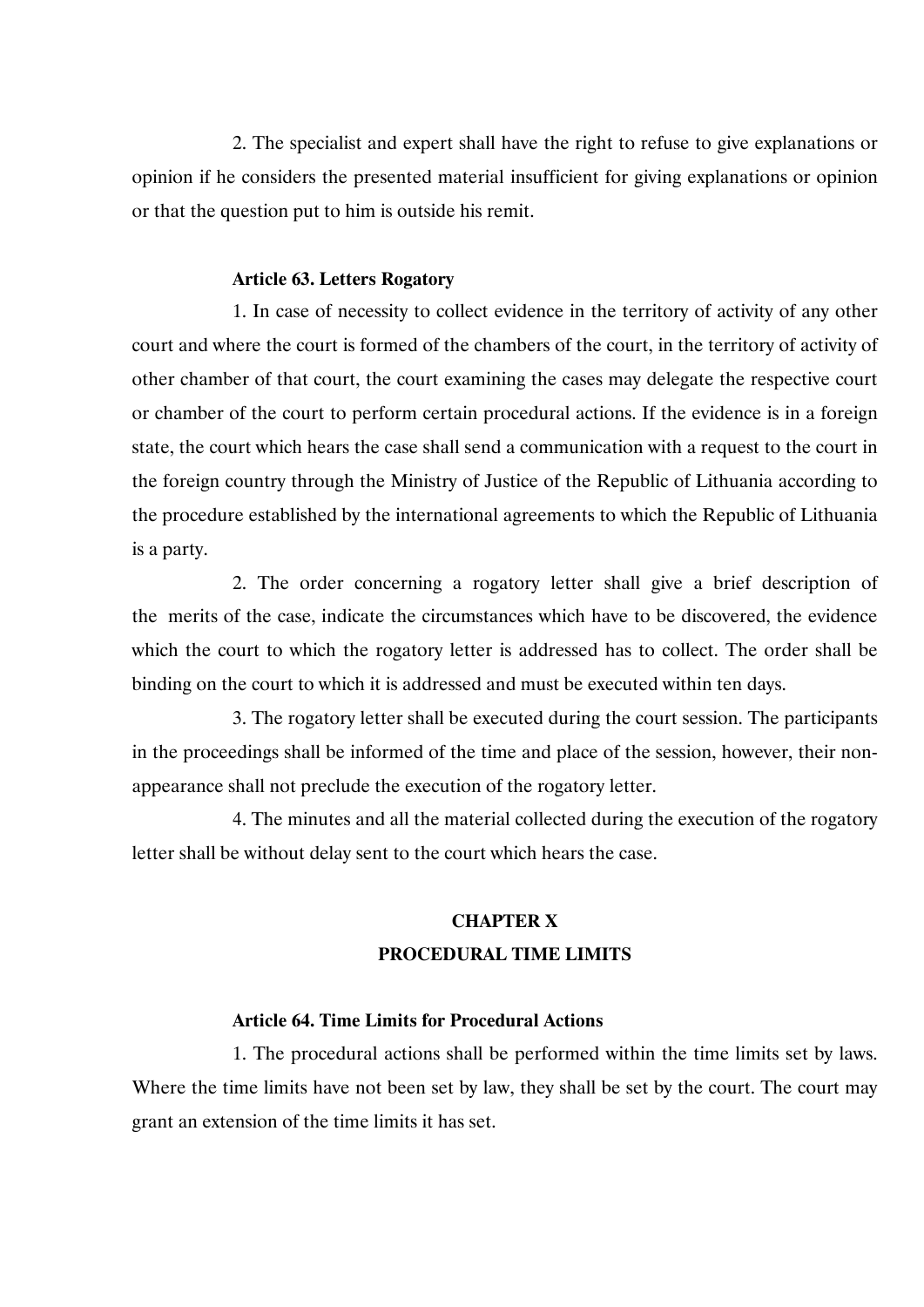2. As a rule the preparation of administrative cases for hearing in the court must be completed within one month from the day of acceptance of the complaint/application/petition.

3. The ruling to assign the case to be examined in the court hearing usually has to be adopted no later than a month before the day of the court meeting.

4. The first court hearing usually shall take place no later than within three months after the day of acceptance of ruling to examine the case in the court hearing.

#### **Article 65. Calculation of Time Limits for Performance of Procedural Actions**

1. Time limits for performing procedural actions shall be determined by the fixed calendar day or by specifying the event which must occur or by a period of time. In the latter case the action may be performed within the duration of the entire period.

2. A time limit determined in years, months, weeks or days shall commence on the next day after the calendar day or event which corresponds to the day on which the time limit began.

3. A time limit determined in years shall expire on the appropriate day of the appropriate month of the last year. time limit determined in months shall expire on the appropriate day of the appropriate month of the last month. If the time limit which is determined in years or months expires in the month which lacks the appropriate day, the time limit shall be deemed to expire on the last day of the said month. A time limit determined in weeks shall expire on the appropriate day of the last week of the time limit.

4. If the end of a time limit falls on a day-off, the time limit shall expire at the next workday.

5. The performance of a procedural action for which a time limit has been set may last until 24.00 of the last day of the time limit. If the action must be performed in the court or any other institution, the time limit shall expire at the end of the fixed office hours.

6. The time limit shall not be considered missed if the complaint, documents or sums of money have been filed or delivered to the post or telegraph by 24.00 of the last day of the time limit.

**Article 66. Suspension of Time Limits for Procedural Actions and Consequences of the Missed Time Limits**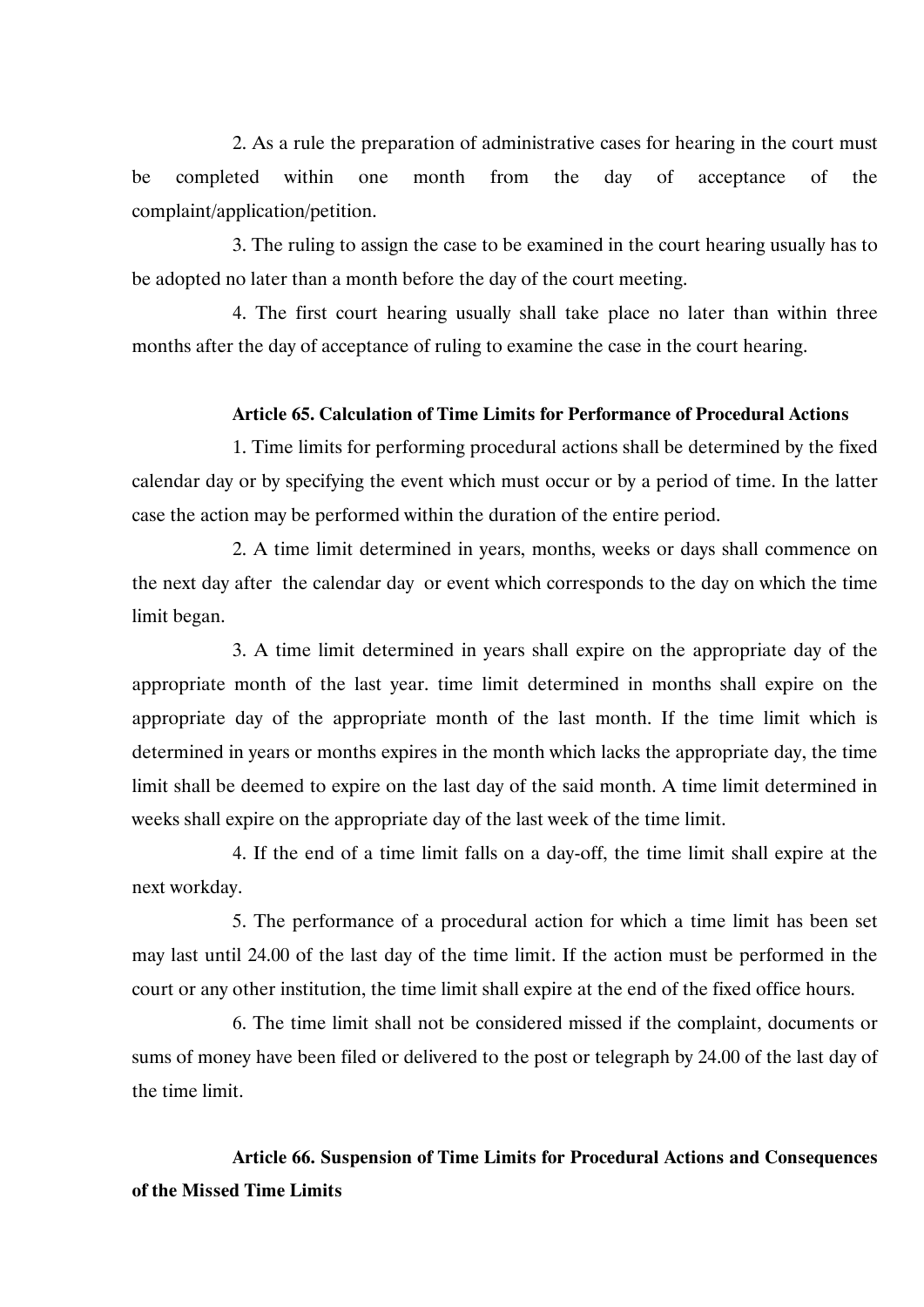1. The running of all unexpired procedural time limits shall be suspended upon the suspension of the proceedings. The suspension of the running of the time limits shall commence from the moment of emergence of circumstances which provide grounds for the suspension of the proceedings. From the day of renewal of the case, the procedural time limits shall continue.

2. The right to perform procedural actions shall lapse upon the expiry of the time limit set for the performance thereof by the court or the law. Complaints and documents filed after the expiry of the term shall be returned to the persons who filed them.

3. For persons who missed the time limits for performance of procedural actions due to reasons recognised by the court as material, the missed time limit may be renewed. The application regarding the missed time-limit renewal shall be submitted to the court where it was necessary to perform the procedural action and examined in accordance with the written procedure. When submitting the application on the renewal of the time limit, it is also necessary to perform the procedural actions (procedural or other documents shall be submitted, or other actions shall be performed) for performance of which the time limit was missed. The court shall have a right to renew the missed time limit on its own initiative, when it is seen from the available material that the time limit was missed due to important reasons.

#### **PART TWO**

# **PROCEEDINGS IN THE COURT OF THE FIRST INSTANCE CHAPTER I GENERAL ADMINISTRATIVE PROCEEDINGS SECTION ONE PREPARATION FOR THE HEARING OF ADMINISTRATIVE CASES**

### **Article 67. Preparation for the Hearing of Administrative Cases in Court**

1. The president of the court or judge of the court who by virtue of an order recognised the complaint/application/petition to be receivable, shall, as necessary, determine the following mandatory issues relating to the preparation for the hearing of the case in the court:

1) take measures to secure the claim;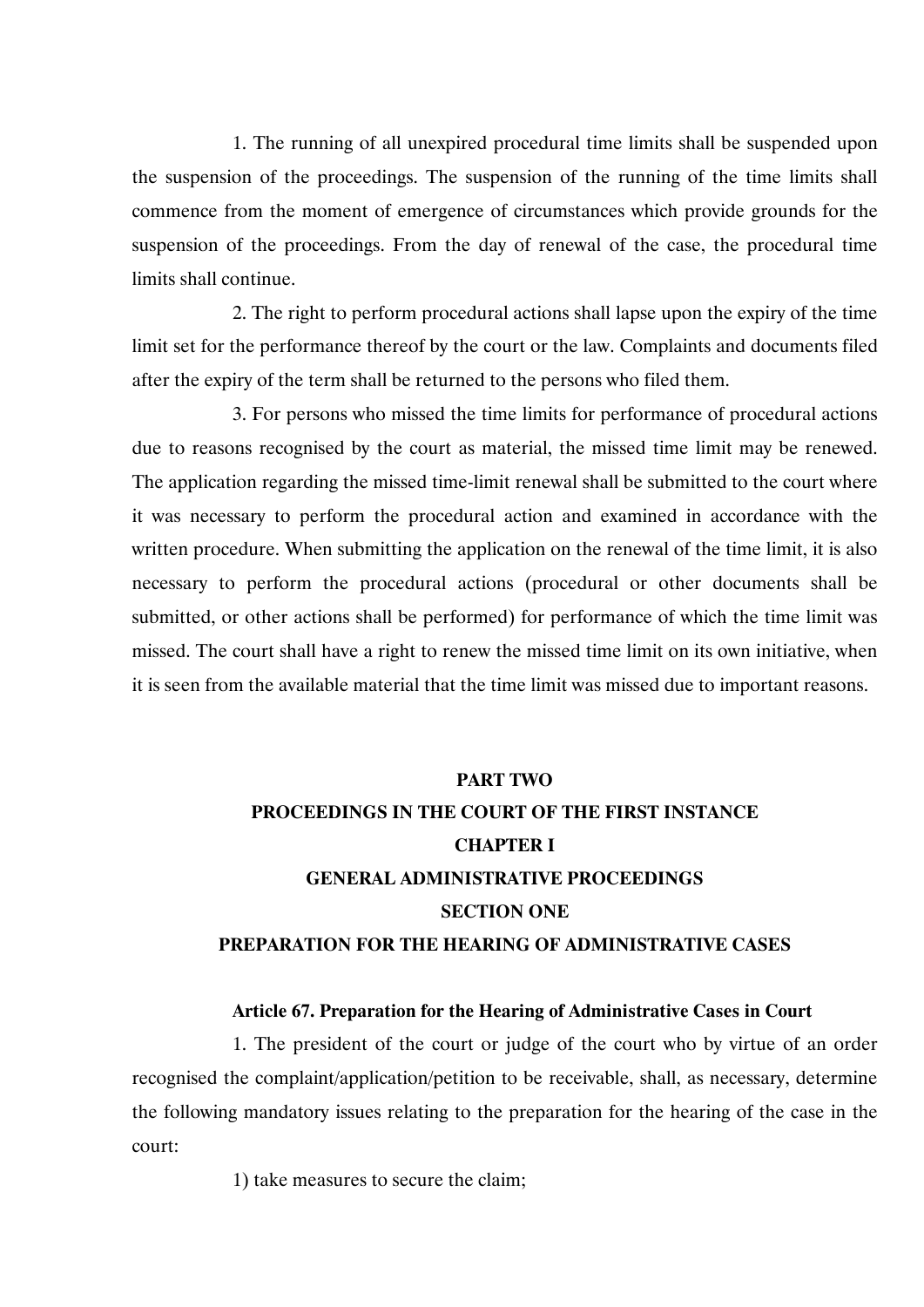2) obligate the claimant, other participant in the proceedings or a person not involved in the case to submit evidence or present additional explanations in writing or in an electronic form by means of electronic communication (when the complaint/application/petition is submitted by means of electronic communication) regarding the submitted claims and set the time limit for execution;

3) send transcripts (digital copies) of the complaint/application/petition to the third interested person and the respondent and demand that the respondent to present to the court the opinion within the specified time limit, which is usually of at least fourteen calendar days from the day of receipt of transcript (digital copy) of complaint/application/petition;

4) upon the request of the parties compel the production of evidence which the parties are unable to get or issue a certificate for receiving the evidence;

5) decide on the summoning of the specialist or on the conduct of the expert examination;

6) having established that a settlement is possible in the case, offer the parties to the dispute a possibility to settle a case and indicate that by the mutual consent of parties to a case the essential terms and conditions of the agreement shall be agreed before the day of the court hearing;

7) having established a possibility to settle the dispute by judicial mediation in the case, offer the parties to the dispute to take advantage of this opportunity

8) perform other actions necessary when preparing for the hearing of the case.

2. The president of the court or the judge shall issue the orders necessary for preparing the hearing of the case in the court without notifying the participants in the proceedings, except when deciding the issue of ordering the expert examination.

3. The material or documents demanded by the judge must be delivered to the court within three business days, unless another time limit is set by the judge.

4. Considering that there are no obstacles for the hearing of the administrative case, the judge shall make a motion to the president of the court to refer the case to be examined in the court hearing. The following shall be indicated in the ruling passed by the president of the court or his/her appointed judge:

1) members of the chamber of judges, the chairman of the chamber of judges;

2) time and venue of the hearing;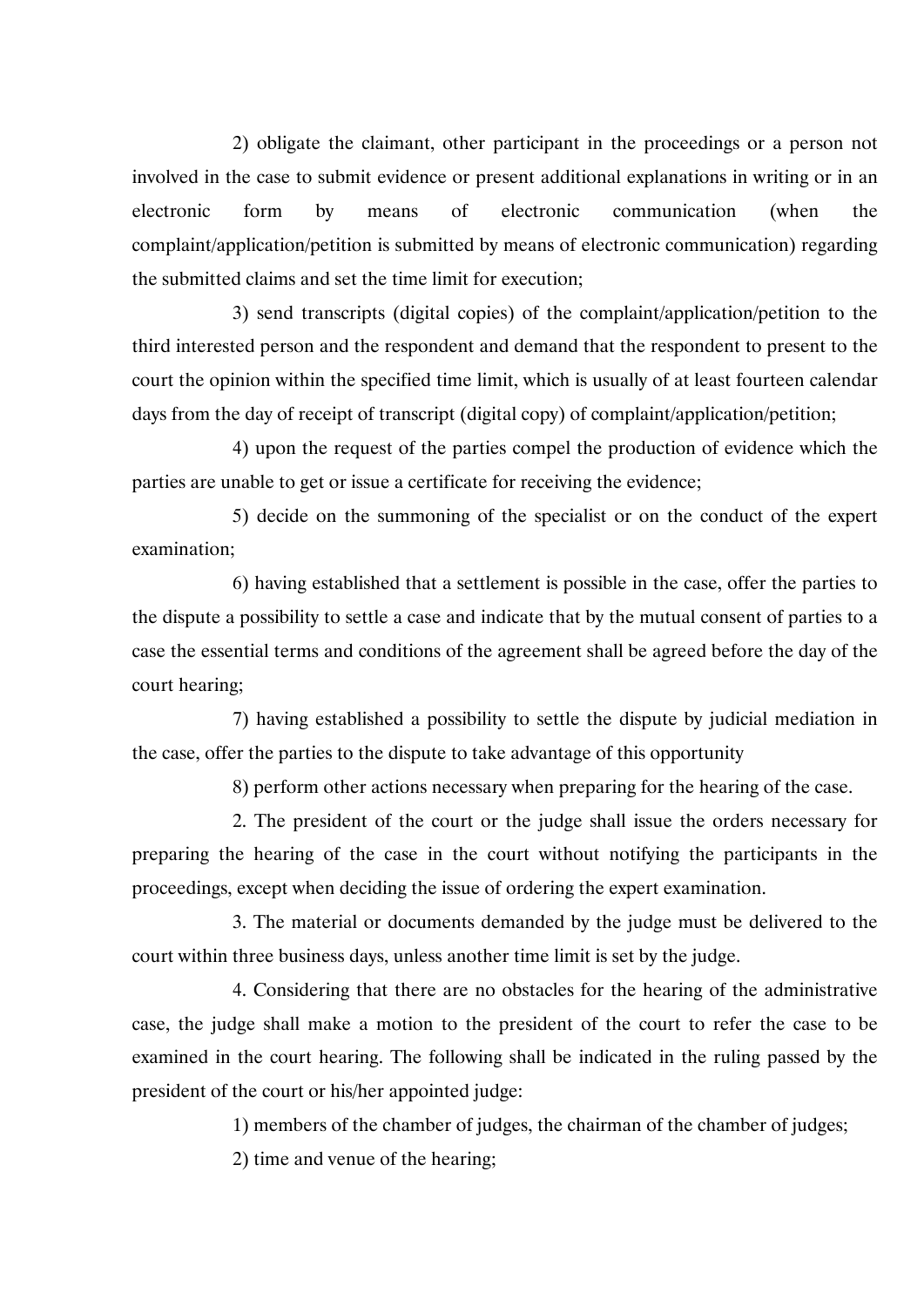3) delegation to send the summons to the participants in the proceedings, witness, specialist, expert and interpreter participating in the proceedings or to notify of the court hearing in any other way no later than within three business days from the day when the ruling is passed;

4) delegation to send to the respondents or third persons concerned the transcripts (digital copies) of complaint/application/petition and other documents, if these were not sent when preparing to hear the case, by regular mail or means of electronic communication no later than within three business days from the day of acceptance of the ruling.

5) other requests necessary for the timely hearing of the case.

5. The actions provided for in Subparagraphs 3-5 of Paragraph 4 of this Article may also be performed by the judge rapporteur. In the cases for which the hearing by a single judge is provided the actions provided for in Paragraph 4 of this Article, except for that referred to in Paragraph 1, shall be performed by the judge rapporteur.

#### **Article 68. Joinder and Separation of Cases**

1. Having established that two or more applications/petitions contesting the legality of one and the same regulatory administrative act have been filed with the court or different regional administrative courts or that the complaint/application/petition has been filed by different claimants, however, with regard to the same act or action/omission by the same respondent, the judge rapporteur or the court hearing the case may, before the completion of the hearing of the case on the merits, join them into one case by virtue of an order. Where the complaint/application/petition indicated in this Paragraph are filed with the same court, they are joined by the judge preparing the case for the hearing or the court hearing the case. When the complaint/application/petition indicated in this Paragraph are filed with the different chambers of the same court, the ruling on their joining shall be passed by the president or the vice-president of the court by settling the issue on the referral of the joint case for hearing by a specific chamber of the court at the same time. Issue regarding the joining of complaints complaint/application/petition in different regional administrative courts and submission of joint case for hearing by a specific court or specific chamber of the court shall be resolved by the president or the vice-president of the Supreme Administrative Court of Lithuania at the request of the court hearing the case.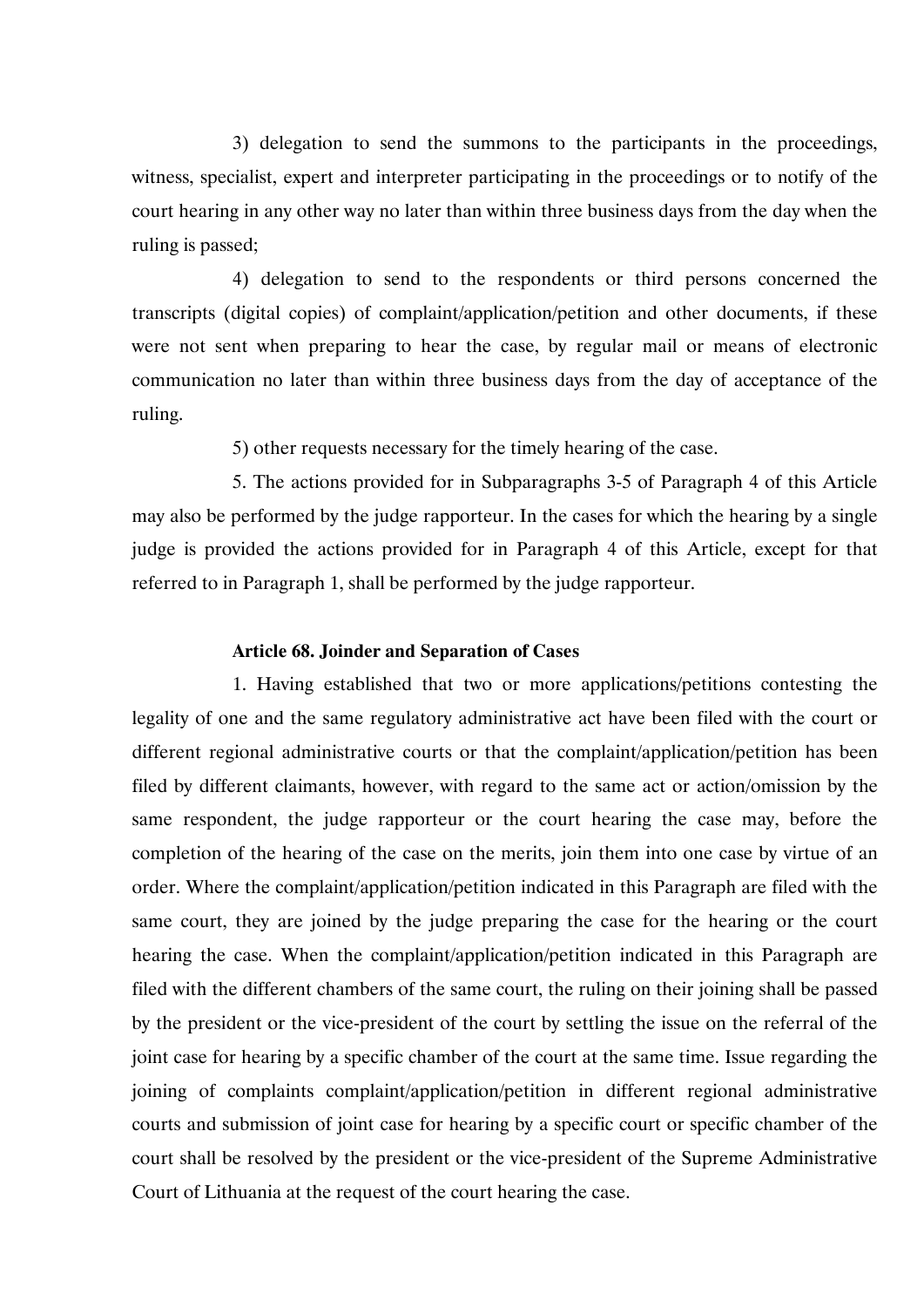2. Where there is more than one claim in a case, the court may, as necessary, separate certain of the claims into a separate case/cases.

#### **Article 69. Referral of a Case to Another Court**

1. The court shall transfer the case to be heard by a different court and, where the court is formed of the chambers of the court, to a different chamber of that court:

1) when in case of disqualification of one or several judges it is impossible to replace them with others in that court and, where the court is formed of the chambers of the court, in the chamber of that court (except for cases referred to in Paragraphs 3, 4 and 5 of this Article);

2) when it becomes evident that the court accepted the case in violation of the rules of jurisdiction of the courts;

3) having recognised that the case would be examined in a more expedient and cost-efficient manner in a different court, and, where the court is formed of chambers of the court, in a different chamber of that court, specifically – according to the place of residence or seat of the claimant or majority of claimants, if the complaint/application/petition was submitted by more than one person, or according to the location of real property that is directly related to the arising dispute, or according to the location of the adoption of the disputed legal act and/or event (action) directly related to the disputed legal act.

2. The issue of referral of the case from one court to another shall be resolved by the chamber of judges referring the case or the president of the Supreme Administrative Court of Lithuania, whereas the issue of referral of the case from one court to another in cases stipulated in Subparagraph 3 of Paragraph 1 of this Article, by the president of the Supreme Administrative Court of Lithuania at the order of the president of the court referring the case. The issue of referral of the case to another chamber of the same court shall be resolved by the president of that court.

3. Where the party to the proceedings is the judge and the case is amenable to the court wherein he/she or his/her spouse, children (adoptive children), parents (adoptive parents), brothers, sisters (stepbrothers, stepsisters), as well as children (adoptive children), parents (adoptive parents), brothers, sisters (stepbrothers, stepsisters) of his/her spouse work as judges (except for the Supreme Administrative Court of Lithuania), the president of the Supreme Administrative Court of Lithuania shall refer the hearing of the case to a different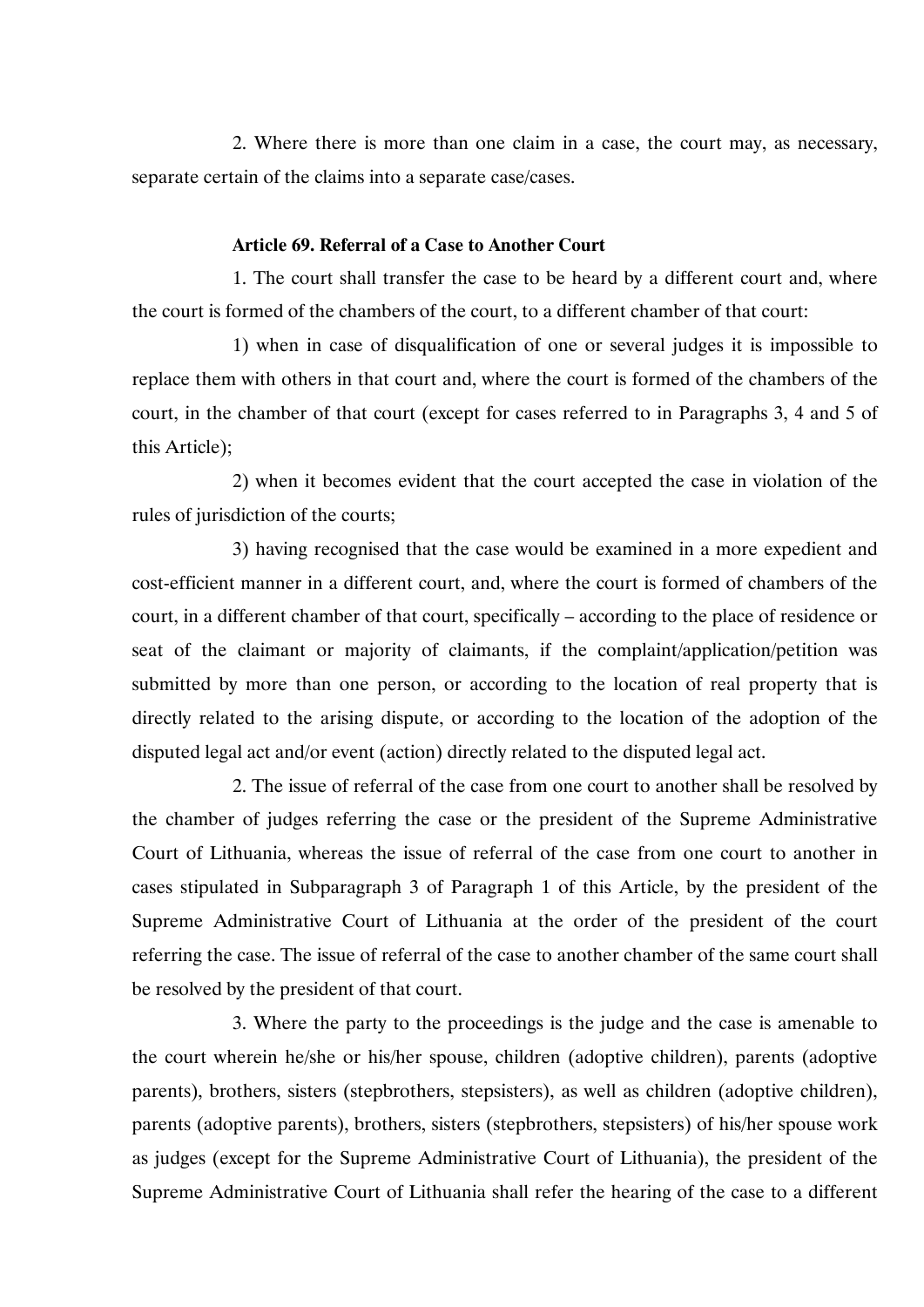court, except for the cases stipulated in Paragraph 4 of this Article. This rule shall also apply when a party to the proceedings is a relative of the judge indicated in this Paragraph.

4. Where a judge in the case is a party in the proceedings and the case is amenable to the court formed of the chambers of the court, wherein he/she or his/her spouse, children (adoptive children), parents (adoptive parents), brothers, sisters (stepbrothers, stepsisters), as well as children (adoptive children), parents (adoptive parents), brothers, sisters (stepbrothers, stepsisters) of his/her spouse work as judges, the president of such court shall refer this case to be heard by another chamber of that court where such persons are not appointed. This rule shall also apply when a party to the proceedings is a relative of the judge indicated in this Paragraph.

5. Where a the president or a vice-president of the court is the party in the proceedings and the case is amenable to the court formed of the chambers of the court, where he or his spouse, children (adoptive children), parents (adoptive parents), brothers, sisters (stepbrothers, stepsisters), as well as children (adoptive children), parents (adoptive parents), brothers, sisters (stepbrothers, stepsisters) of his/her spouse work as judges, the president of the Supreme Administrative Court of Lithuania shall refer this case to be heard by a different court. This rule shall also apply when a party to the proceedings is a relative of the president or the vice-president of the court indicated in this Paragraph.

6. The court must unconditionally seise of every case referred to it by another court and disputes on the issue between the courts shall be inadmissible, except in the cases provided for in Article 21 of this Law.

#### **Article 70. Measures Securing the Claim**

1. The court or the judge can take provisional measures to ensure the claim by the reasoned application of the participants in the proceedings or on its own initiative. The application for provisional measures shall be submitted in writing or in an electronic form by means of electronic communication in accordance with the procedure established by the Minister of Justice. The claim shall be secured at any stage of the proceedings, if the participant in the proceedings reasons the claim and failure to take provisional measures may lead to irreparable damage or damage that would be difficult to repair. In case of the grounds stipulated in this Paragraph, the provisional measures may also be applied in cases of need of temporary regulation of the situation related to the disputed legal relations.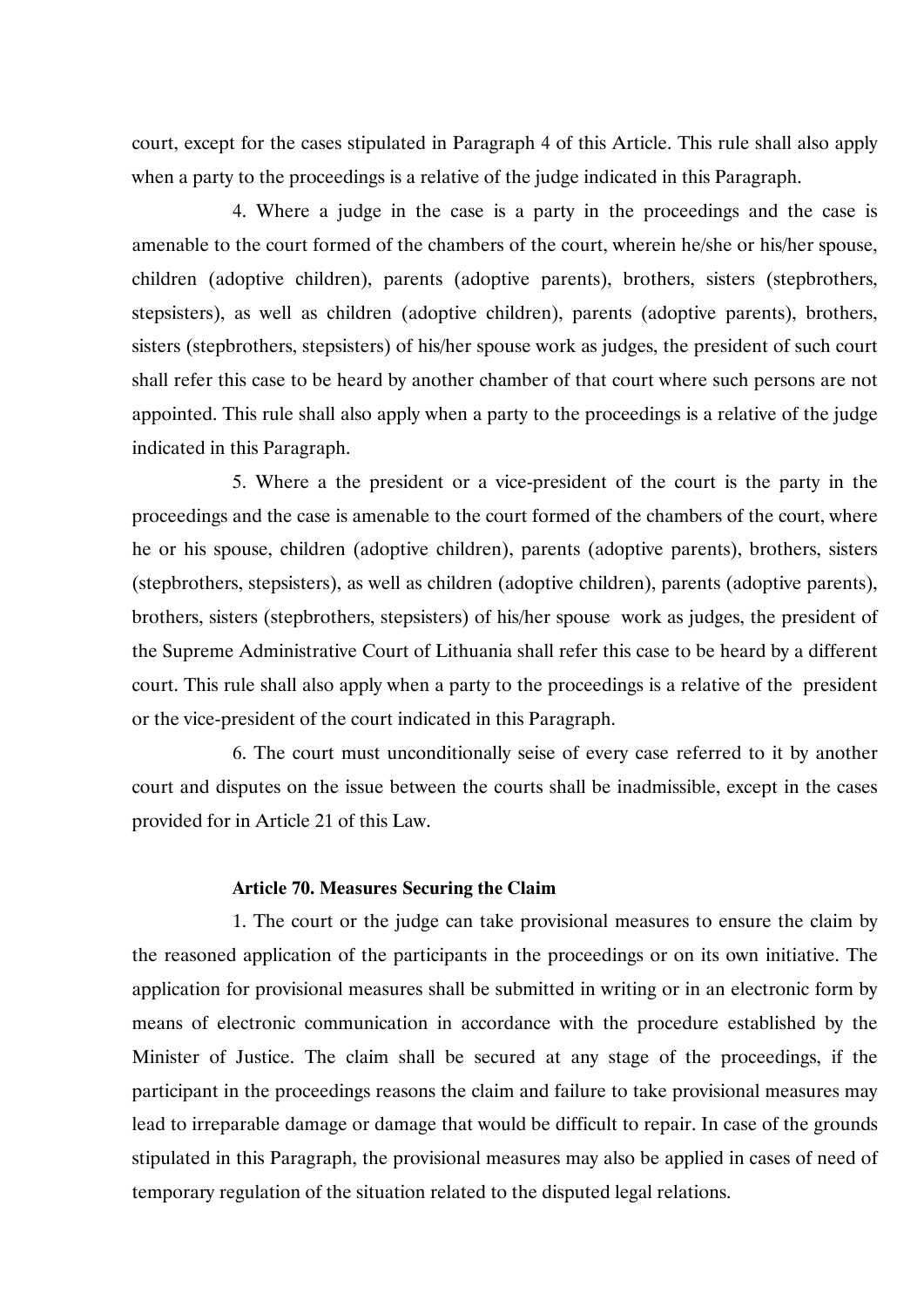2. At a reasoned request of the participants in the proceedings or on its/his own initiative, the court or the judge cannot apply the provisional measures established in Paragraph 3 of this Article, if it is established by other laws regulating the application of the sanctions or means of enhancement of financial stability and reliability to the financial institutions.

3. Provisional measures may be as follows:

1) granting an injunction restraining from certain actions;

2) stay of execution under the writ of execution;

3) temporary suspension of the validity of disputed individual legal act, as well as granting subjective rights to other person (not the claimant);

4) other measures applied by the court or the judge.

4. The judge or the court shall hear the petition for securing the claim no later than within three business days from the receipt thereof, without notifying the respondent and other participants in the proceedings. If such a petition is filed together with the complaint/application/petition, it shall be heard no later than within three business days from the acceptance of the complaint/application/petition. Where the court or the judge considers it is necessary to receive the opinion of the respondent and/or other participants in the proceedings for the request to apply the provisional measures, such application shall be examined within ten business days from the day of its receipt or acceptance of the complaint/application/petition. In such case, the respondent and/or other participants in the proceedings is/are notified on the examination of the application for provisional measures and the time limit is set during which the respondent and/or other participants in the proceedings have to submit their opinions. The court or the judge shall make an order on securing the claim, in which the procedure and the manner of the execution thereof shall be indicated.

5. The person against whom the provisional measures are applied is notified of the passed ruling on the application of provisional measures and explained about the liability for the violation of the restrictions imposed.

6. The provisional measures may be changed or cancelled by the initiative of the court examining the case on the merits or at the reasoned application of the participants in the proceedings submitted to this court. Where the provisional measures applied by the court restrict, violate or obstruct the rights of persons not involved in the proceedings, such persons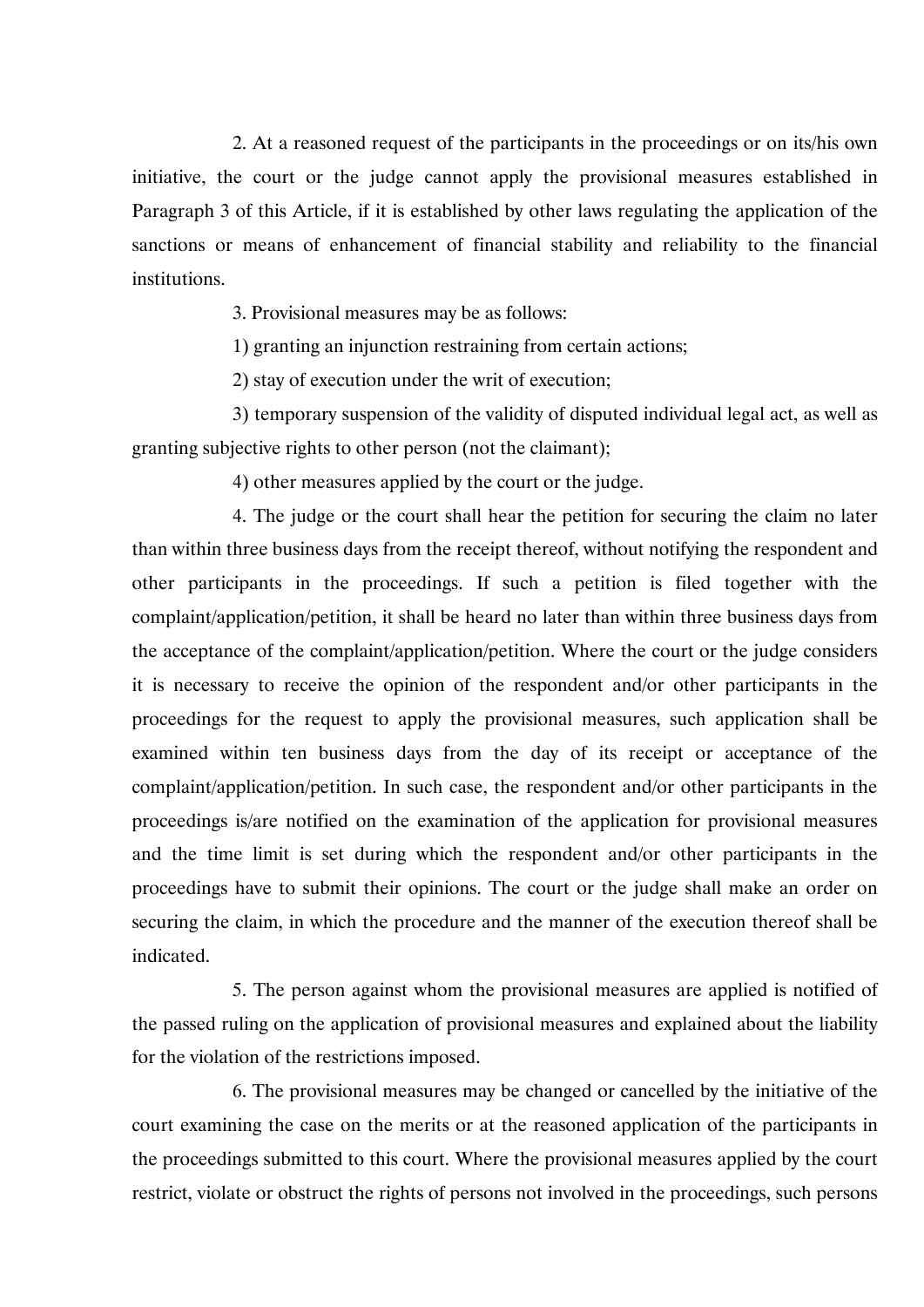shall have a right to submit applications to the court hearing the case on the merits to change or revoke the provisional measures applied against them. The provisional measures are changed or revoked by the ruling of the court hearing the case on the merits.

7. A separate appeal may be filed against the court order on the issues regarding the securing of claims. The filing of a separate appeal against the order to secure the claim shall not stay the execution of the order or suspend the hearing of the case.

8. The court order to secure the claim shall be executed without delay. The order to replace a measure securing a claim or to cancel the measure aimed at securing a claim shall be executed upon the expiry of the time limit for filing an separate complaint against such orders and, where the complaint has been filed, upon making an order to reject the complaint. The orders specified in this Article shall be executed in accordance with the procedure established for the execution of court decisions.

9. In case the court rejects the complaint/application/petition, the provisional measures that have been applied are left until the court judgement becomes effective. The court shall resolve the issue of lifting of provisional measures by the virtue of order.

10. If the complaint/application/petition is met, the applied provisional measures shall be valid until the enforcement of the court judgement.

11. If the complaint/application/petition is met in part, the issue of validity of applied provisional measures shall be resolved by the court by virtue of order.

12. Where the injunctions specified in Paragraph 3 of this Article are not complied with, the guilty persons shall be imposed with a fine by a court order in the amount of up to 300 EUR. A separate appeal may be filed against the order of the court concerning the imposition of a fine.

#### **Article 71. Request for a Response to a Complaint/Application/Petition**

The president or the judge of the court shall send to the respondent a transcript (digital copy) of the complaint/application/petition, and, where necessary, transcripts (digital copies) of enclosed documents, and usually shall set a time-limit of at least fourteen calendar days from the day of receipt of transcript (digital copy) of the complaint/application/petition, during which the respondent must present to the court his written response to the complaint/application/petition. Where the respondent is an entity of public administration, he must present the responses to the complaint/application/petition in a form requested by the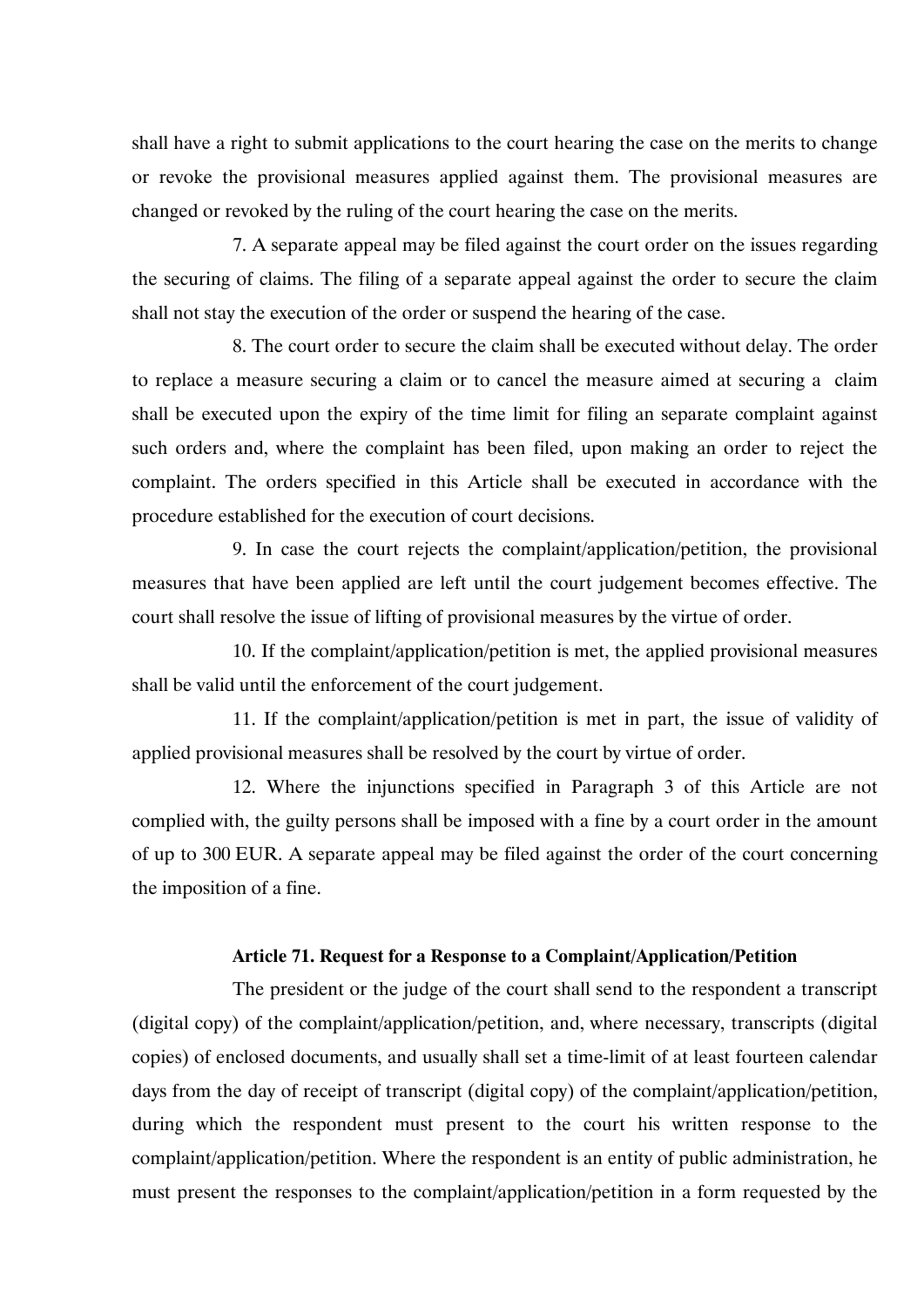claimant, and, if the claimant failed to submit the request regarding the form of procedural documents, in a form in which the complaint (petition, statement) was submitted. In a response to the complaint/application/petition, the respondent shall indicate his agreement or disagreement with the claims of that complaint/application/petition, whether he would participate in the court hearing, as well as opinion regarding the intention and possibilities to resolve the dispute by judicial mediation. The number of counterparts (copies) of response with annexes shall be sufficient to be delivered to each party involved in the proceedings and plus one copy to the court, except for the cases where the response is delivered by means of electronic communication or where the court allows not to submit the annexes due to excessive volume of document. Upon the receipt of written response from the respondent, its transcripts (digital copies) shall be sent to the parties in the proceedings.

#### **Article 72. Summons and Notice Given by the Court**

1. The participants in the proceedings and representatives shall be notified of the time and place of court hearing or performance of separate procedural action by summonses and notices. The witnesses, specialists, experts and interpreters shall also be required to appear in the court by having a summons served on them.

2. Unless otherwise established by laws, the summons must be served on the participants in the proceedings and representatives at least three days prior to the date of the court hearing.

3. The person to whom a notice or a summons is served shall have the summons delivered to the place of residence or sent to his place of work. The entity of public administration shall be notified at its seat. In cases referred to in Paragraph 7 of Article 74 of this Law, the court summons and notices shall be submitted by means of electronic communication. If the place of residence and place of work of the addressee are unknown, the court may submit the summons and notices on the time of and place of examination of the assigned case on the special website no later than 10 business days left before the day of hearing of the case. To this end, the court shall pass a ruling indicating the date of public delivery of procedural documents. In such event the participants in the proceedings shall be deemed to have been notified of the time and place of the hearing. The day of court summons or publication of notice on the special website shall be the day of delivery of court summons or statement to the indicated persons.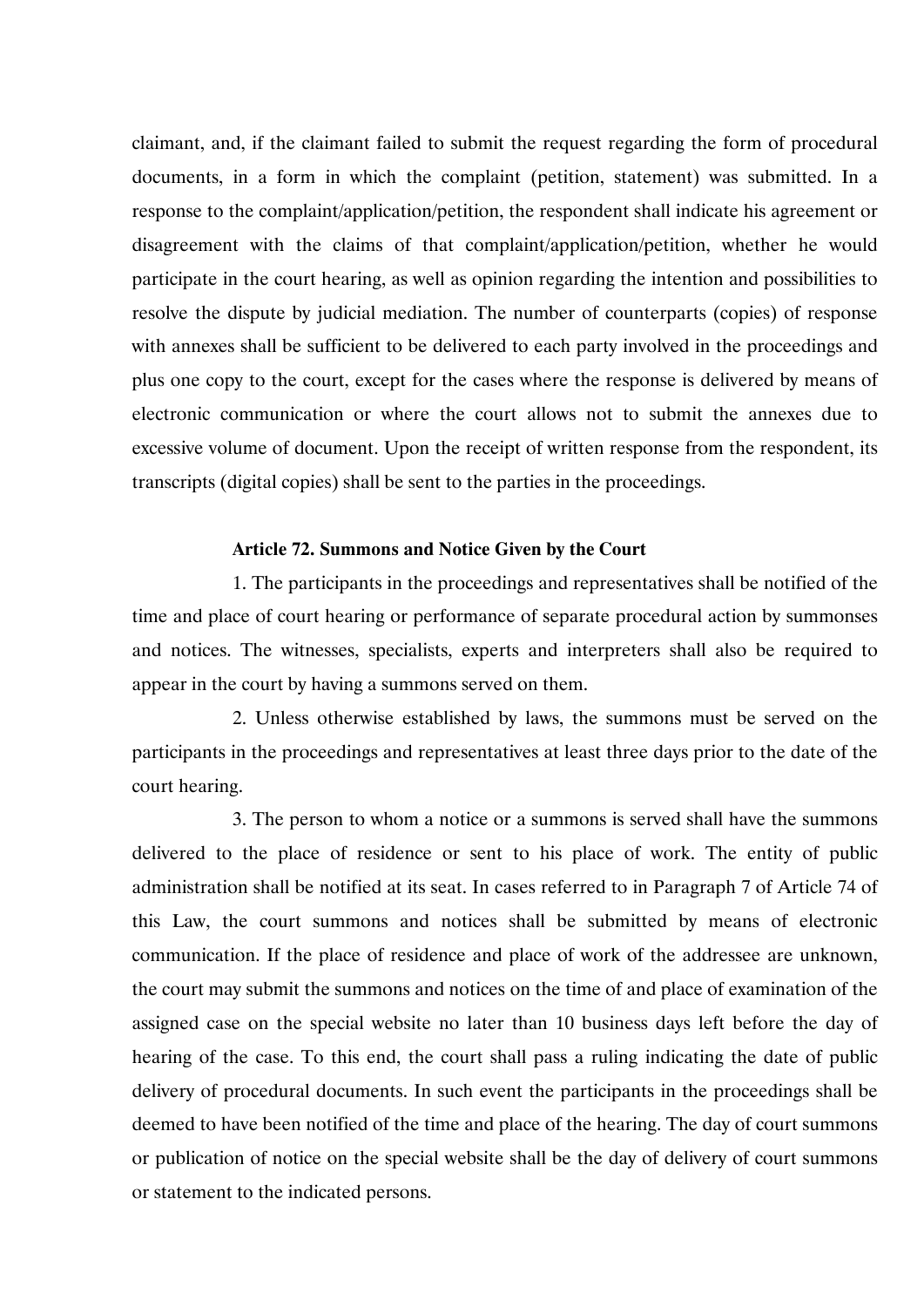4. In the event of the deferral of the hearing of the case and the setting of a different time and place of the court hearing, the persons who appeared in the court shall be notified thereof against their signature. Other participants in the proceedings, also in case of deferral of the hearing of the case without a different time and place of the next court hearing being set, may be given a notification of the hearing of the case by means of court notices without the detachable slip subject to be returned to the court, in which the addressee shall confirm by his signature the service of the notice. The contents of the notice must correspond to the detail information of the summons. A transcript of the summons shall be deposited in the file. The notices shall be delivered by mail or via couriers, and, in cases referred to in Paragraph 3 of this Article, by means of electronic communication or by making public announcement on the special website. Sending of notice or publication on the special website is equal to the delivery of summons and it shall be deemed that the indicated participants in the proceedings have to be notified of the time and place of hearing of the case.

5. The information on the court hearings of that day is published on the notice board of the court and, where the court is formed of the chambers of the court, of the chamber of the court to which the judge or judges hearing the case is/are appointed.

#### **Article 73. Contents of the Summons**

1. The following shall be indicated in the summons:

1) the name of the addressee or the name, surname, address of the person;

2) the name, exact address of the court and, where the court is formed of the chambers of the court, name and exact address of the chamber of the court to which the judge or judges hearing the case is/are appointed;

3) the time and place of the court hearing or of the performance of a separate procedural action;

4) the name and number of the case to which the addressee is summoned, number of judicial proceedings and parties to the dispute;

5) the procedural status of the summoned person;

6) that the participants in the proceedings must submit all available evidence relating to the case;

7) that the person who received the summons in the absence of the addressee must deliver it to the addressee at the earliest possibility;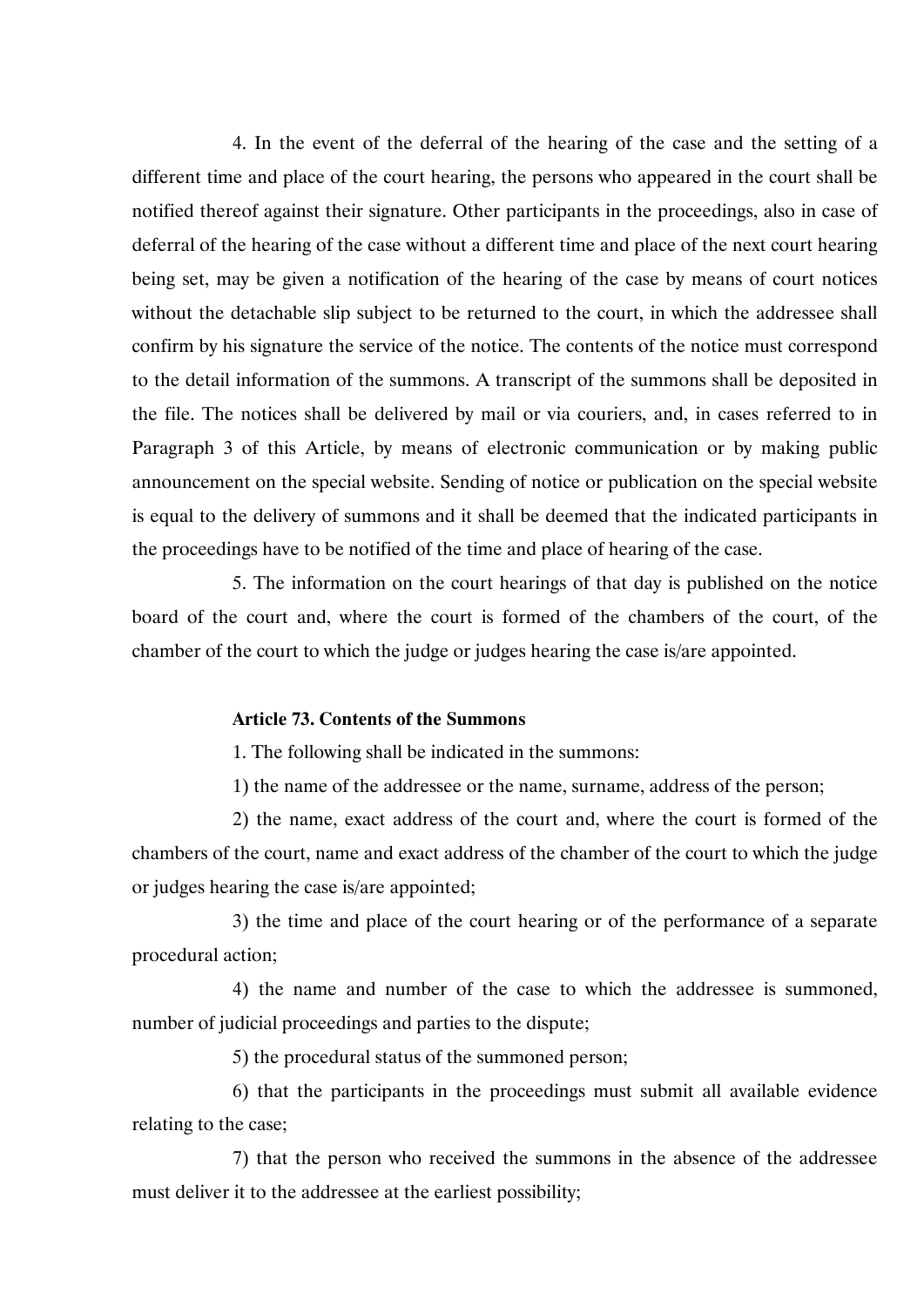8) consequences of failure to appear (Articles 59, 77, 83 and 105 of this Law ).

2. The basic procedural rights and duties of the parties to the proceedings shall be indicated in writing under the text of the summons. The service of the summons shall mean that the relevant party to the proceedings has been informed of his procedural rights.

#### **Article 74. Delivery and Service of Summonses**

1. The summonses shall be delivered by post or courier service. The time of serving on the addressee shall be marked in the served summons and in the detachable slip, subject to be returned to the court, in which the addressee shall put his signature confirming the receipt of the summons.

2. If the participant in the proceedings gives his consent, the judge may present him with the summons to be served on another person who is notified or summoned to participate in the proceedings. The person charged by the court to serve the summons must return to the court the detachable slip of the summons where the addressee has put his signature confirming the receipt of the summons.

3. The summons may be sent by facsimile transmission. The person who receives the message sent by facsimile transmission must deliver it to the addressee at the earliest possibility.

4. The summons shall be served on the addressee against his signature. The summons addressed to an enterprise, agency, organisation shall be served on its head officer or other employee. The person who receives the summons shall put his signature.

5. If the person serving the summons fails to find the person who is notified or summoned to participate in the proceedings at his place of residence or work, the summons shall be served on any of the adult family members residing with the addressee or, in their absence, apartment maintenance administration, the warden (his deputy) or the administration of the workplace. In the latter cases the person who receives the summons must when signing in confirmation of receipt indicate his name, surname as well as relationship with the addressee or official position. The person who receives the summons must deliver it to the addressee at the earliest possibility.

6. The detachable slip of the summons with the signature of the addressee or the notice of the service of the summons shall be returned to the court. If the actual whereabouts of the summoned person are unknown, the court shall open the hearing upon the receipt in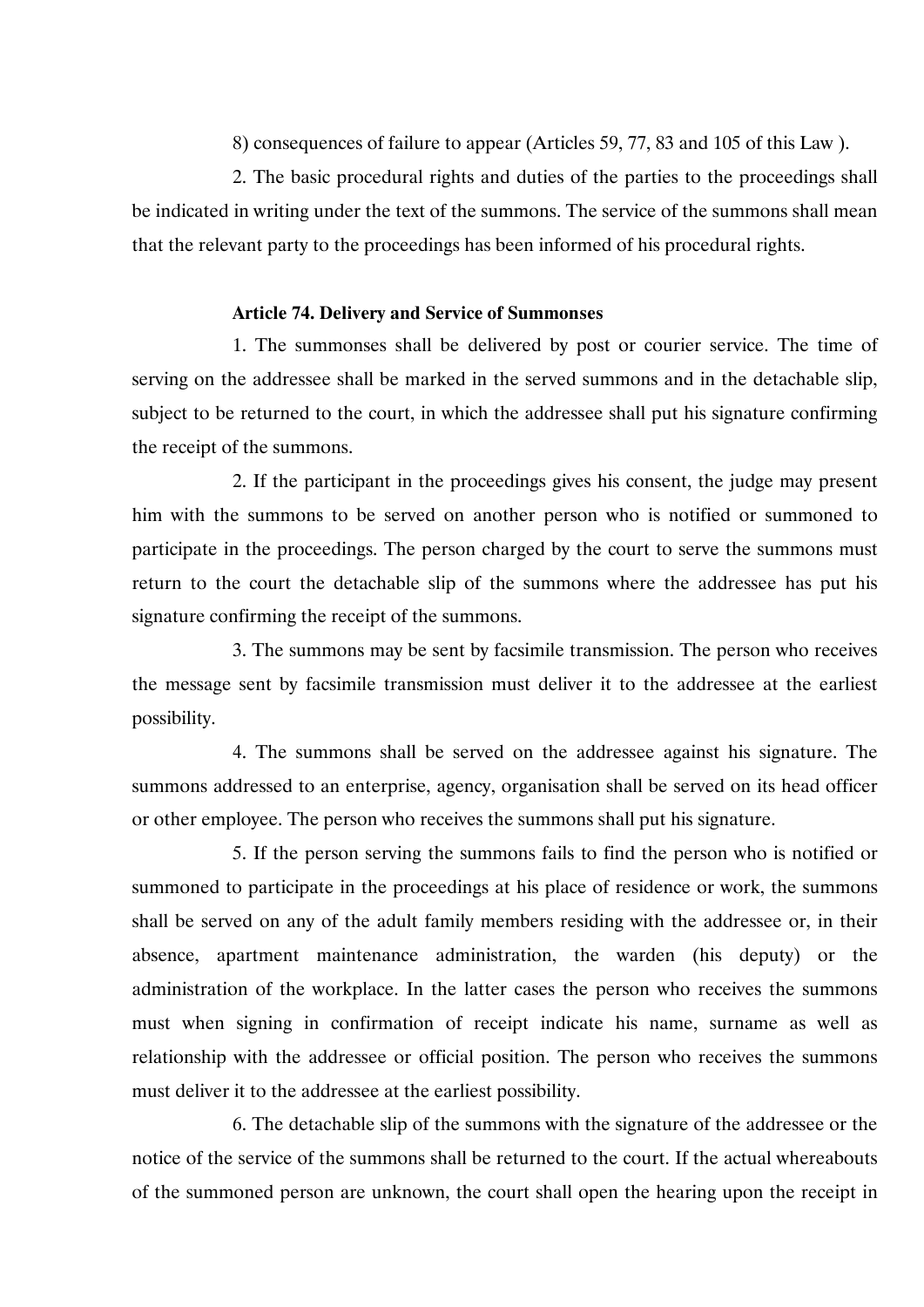the court of the summons with an inscription confirming that the summons has been received by the apartment maintenance administration of the last known place of residence of the summoned person or the elder of the war (his deputy).

7. The court shall serve summons and notices to the lawyers, assistant lawyers, bailiffs, assistant bailiffs, notaries, the ombudsmen of the Seimas, entities of public administration, state and municipal enterprises, financial authorities, insurance and audit companies, court experts, bankruptcy administrators and restructuring administrators by the means of electronic communication. Furthermore, the summons and notices are served by means of electronic communication to persons obliged to accept the procedural documents by means of electronic communication by the legal acts or the contract concluded with the manager of the information system of the courts. Summons and notices to other persons shall be served by the court by means of electronic communication, if they wish to receive the procedural documents in such manner and have indicated the email of the recipient or address of other means of electronic communication. The procedure for and form of delivery of summons, notices and other procedural documents shall be set by the Minister of Justice.

8. In cases and according to the procedure stipulated by this Law when delivering the procedural documents to the participants in the proceedings, witness, specialist, expert or interpreter by means of electronic communication, the day of delivery of procedural document to the participant in the proceedings, witness, specialist, expert or interpreter shall be the next business day after the day of sending of procedural document.

#### **Article 75. Consequences of Refusal to Accept the Summons**

1. If the addressee refuses to accept the summons, the person serving it shall make a corresponding notice in the summons and the summons shall be returned to the court. The notice in the summons about the refusal to accept the summons by the addressee and the motives of the refusal shall be confirmed by the person serving the summons.

2. The refusal by the addressee to accept the summons shall be equated to the service of the summons on him.

#### **Article 76. Duty to Inform of the Change of the Address during the Proceedings**

1. The participants in the proceedings must notify the court on any changes in their address, email, telephone and fax numbers or addresses of other means of electronic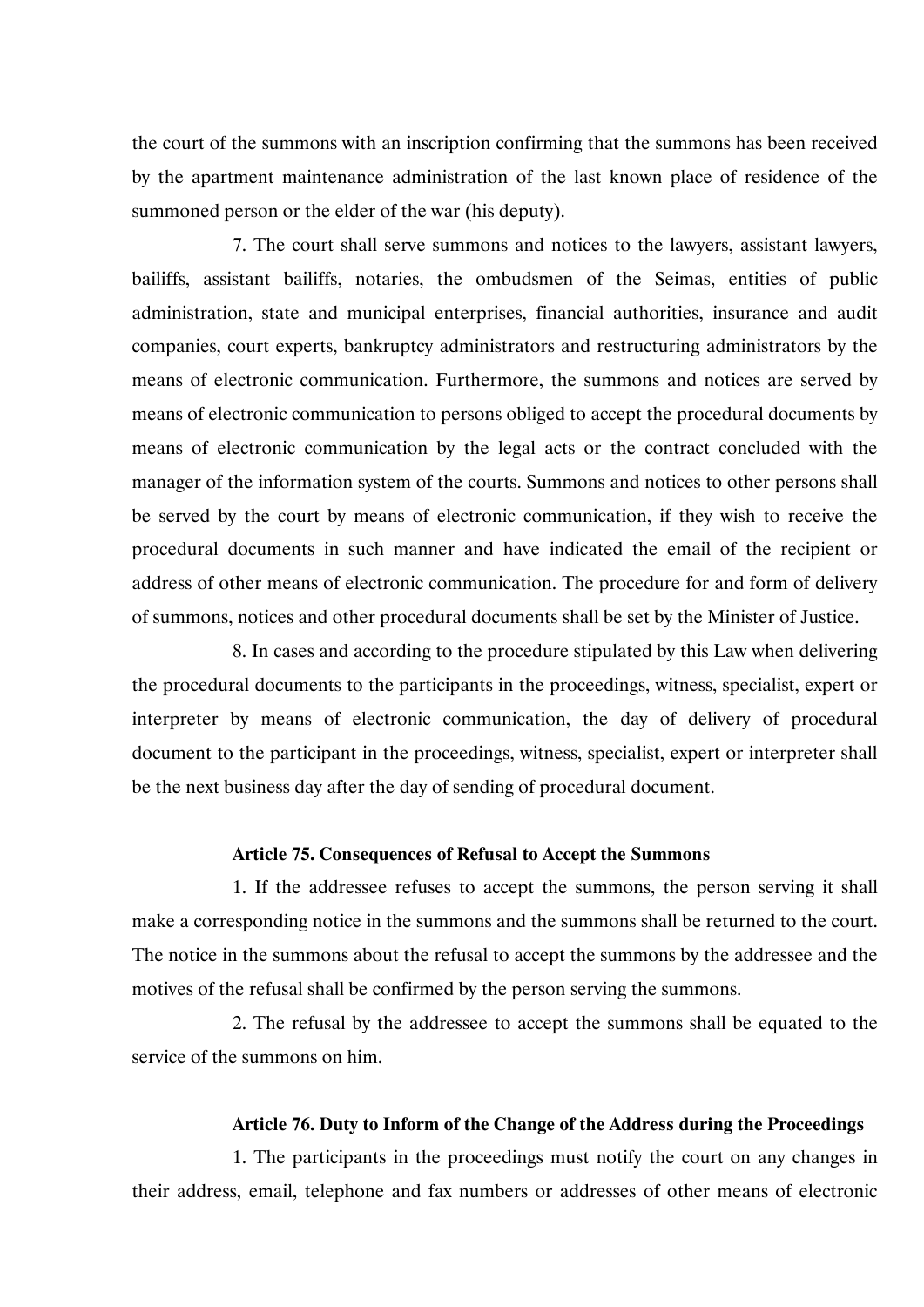communication during the proceedings. In case of lack of such notice, the summons shall be sent to the last known address of the court (email address or other means of electronic communication) or officially declared address of the place of residence or the seat and shall be deemed as delivered, although the addressee no longer lives at that address or changed his seat (email or address of other means of electronic communication).

2. The court shall have a right to impose a fine of up to 30 EUR to the participants in the proceedings for failure to perform the obligation to inform the court on the changes in his address, email address, telephone and fax numbers, as well as addresses of other means of electronic communication, if they are necessary in order to accept the procedural documents by means of electronic communication, if such failure to notify results in the deferral of the hearing of the case.

# **SECTION TWO HEARING OF THE CASE IN THE COURT**

#### **Article 77. Conditions for Opening the Court Hearing**

1. A case shall be considered at the hearing of the administrative court only when the participants in the proceedings have been informed in advance by a summons, notice or public announcement of the time and place of the hearing.

2. Where the case relates to the violation of the election laws or the Law on the Referendum, also in cases on disputes for the consideration whereof special time limits have been set by law, the summons may be served on the participants in the proceedings a calendar day before the opening of the hearing.

3. Failure by the said participants to appear in the court after a proper service of notice shall not preclude the conduct of proceedings and the adoption of the decision.

4. The court hearings shall take place in the premises of the court the judge or judges hereof examine the case, and, if the court is formed of the chambers of the court, of the chamber of the court to which the judge or judges hearing the case is/are appointed.

5. Oral hearing of the case may also take place in the premises not specified in Paragraph 4 of this Article, if the case is examined in a more expedient and cost-efficient manner at a different location, specifically – according to the location of the majority of evidence or the place of residence or seat of the participants in the proceedings or the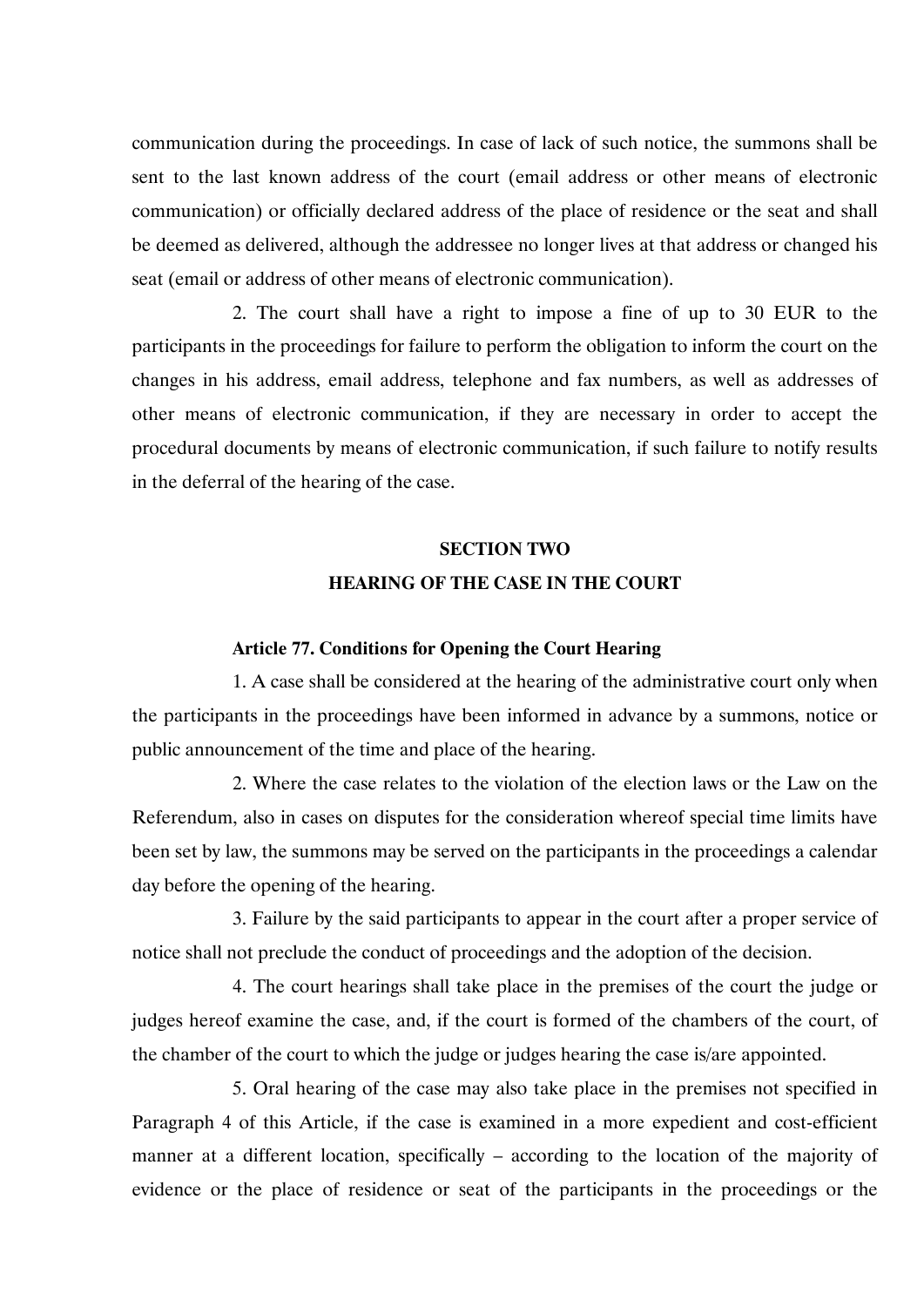majority of the participants in the proceedings, or according to the location of real property that is directly related to the examined case, or location of the acceptance of the disputed decision and/or event (action) directly related to the disputed decision.

# **Article 78. Impartiality, Verbality and Continuity of the Hearing of the Case in the Court**

1. When hearing the case, the court of the first instance must examine the evidence in the case; hear the explanations by the parties to the proceedings, the testimony of the witnesses, explanations by the specialists and the opinion of the experts, examine the written evidence and review the physical evidence.

2. The court of the first instance shall hold the oral hearing of the case also where the composition of judges has not been changed. If in case of deferral of the hearing of the case during the proceedings at least one of the judges is replaced, the case shall be heard from the start, except for the cases where the participants in the proceedings do not object for the case to be continued to be heard from the procedural action after the performance of which it was deferred. If the case is re-examined, the witnesses questioned in the court are usually not summoned to the hearing again.

3. The hearing of the case in the court shall take place uninterruptedly, except for the cases when the break is announced, which cannot be longer than five business days. As long as the hearing of the case is not completed, the court of such composition shall have no right to hear any other cases except for the deferral of the hearing of the case, suspension or a break of the court hearing is made, the adoption and publication of decision is postponed.

4. If the case is not closed during the commenced court hearing, the next court hearing shall begin with the procedural action which closed the previous court hearing, provided that the parties to the proceedings have been duly notified hereof. After the break of the court hearing, the case continues to be heard with the last action performed before the break.

5. In case of failure to appear at the hearing by either parties to the proceedings, even though they have been notified of the time and place of the hearing in the manner prescribed by law, the court of first instance may decide to hear the case according to the written procedure. Having published the decision to hear the case in accordance with the written procedure, the court shall leave to the conference room to adopt the decision.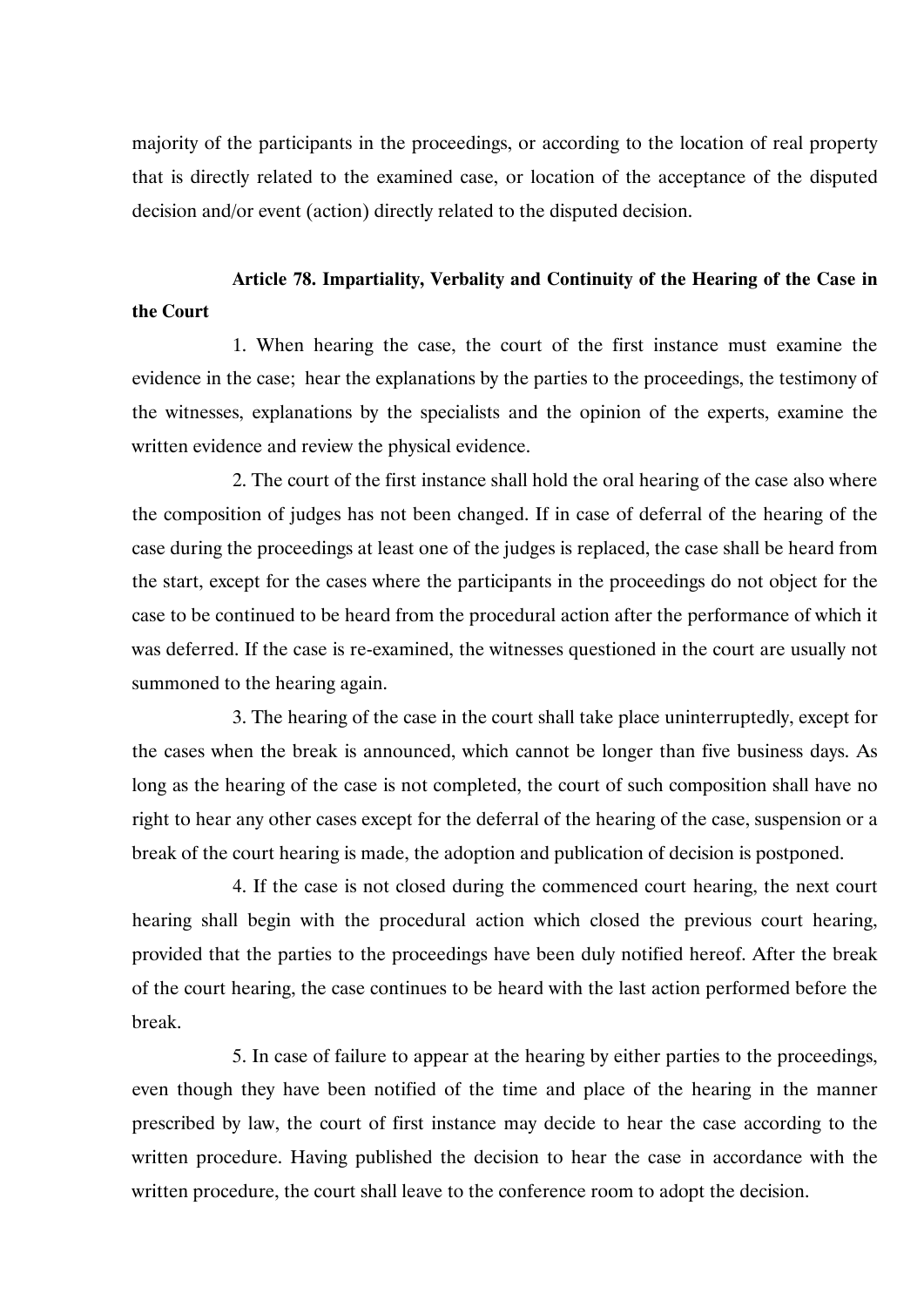6. The case can be heard in accordance with the written procedure, when the claimant asks to examine the case in accordance with the written procedure in his complaint (petition, statement), and other parties in the proceedings do not submit any objection regarding such examination of the case within the time-limit set by the court. In case stipulated in this Paragraph, oral hearing of the case is prepared, if any party in the proceedings submits a reasoned application to examine the case in accordance with the written procedure or the court decides that such examination is necessary. The issues indicated in this Paragraph shall be resolved by the ruling of the court.

7. During the oral hearing of the case, at the request of the parties in the proceedings or at own initiative and consent of all parties in the proceedings, the court shall have a right to decide to continue to hear the case in accordance with the written procedure. When examining the case in accordance with the written proceedings, the court shall have a right to move to the oral hearing of the case having recognised that the circumstances of the case would be examined in more detail by the oral hearing of the case.

8. In cases stipulated by this Law, individual issues may be solved by the written procedure.

#### **Article 79. Deferral of the Hearing of the Case**

1. In case of failure to appear at the hearing by the interpreter or a party to the proceedings, the court may defer the hearing of the case by virtue of an order, should the court decide that their presence is indispensable for the hearing of the case or when it is necessary to compel submission of new evidence or when the parties to the dispute need more time for negotiations regarding a conclusion of peace agreement and in other cases when required. For conclusion of a peace agreement, the hearing of the case cannot be deferred more than once.

2. Hearing of the case may be deferred at the request of the claimant, respondent, third person concerned or one of their representatives, if the claimant, respondent, third person concerned or one of their representatives present documents reasoning their failure to appear in the court before the start of court hearing and the court recognises the reasons for failure to appear in the court as important.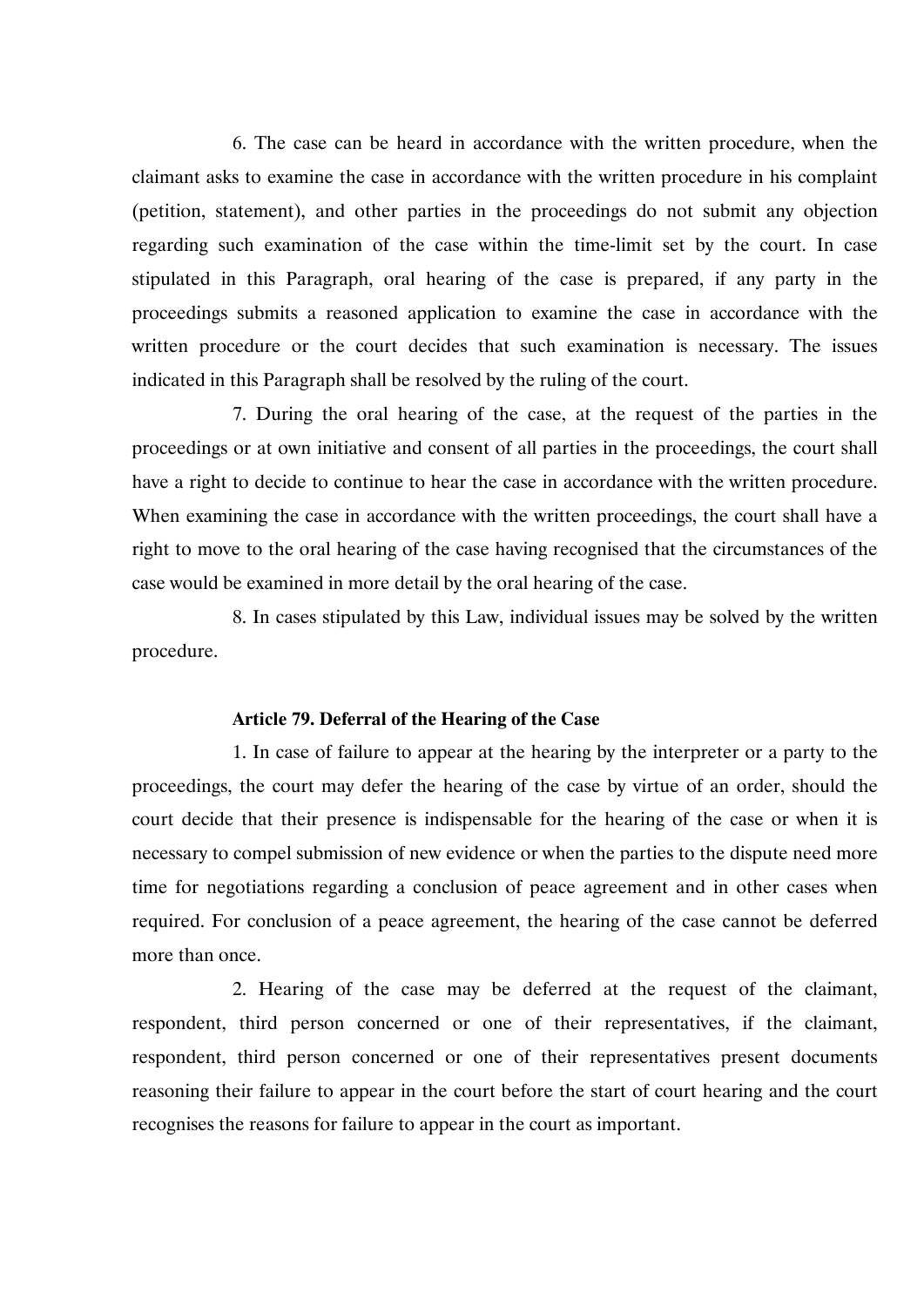3. When the hearing of the case is deferred since it is necessary to compel submission of new evidence, the court shall set the time limit for the submission thereof in the order.

4. When deferring the hearing of the case, the court may examine the witnesses who are present, provided that all participants in the proceedings have been notified of the court hearing.

### **Article 791 . Referral of Resolution of Disputes by Judicial Mediation**

1. At the request or consent of the parties to the dispute and pursuant to the procedure established by this Law and the Chamber of the Judges, the judicial mediation may be conducted. Judicial mediation may be conducted only for the administrative dispute in case of which a conclusion of a peace agreement between the parties to the dispute is permitted by the laws.

2. Judicial mediation services are provided to the parties to the dispute free of charge.

3. The referral of the dispute to be solved by judicial mediation may be initiated by the court examining the administrative case or any party to the dispute. The dispute is referred to be solved by judicial mediation on the basis of a ruling of the court examining the administrative case, when the court explains to the parties the subject matter of judicial mediation, consent of the parties to the dispute or a petition to refer the dispute to be solved by judicial mediation is received.

4. Judicial mediation may be conducted by mediators who are the judges included in the list of mediators of the Republic of Lithuania. In the course of examination of the administrative case, at the consent of the parties, the judge may decide to conduct mediation on his own, and if the case is heard by a chamber of judges, the chamber of judges may appoint one of the members of the chamber to conduct mediation, if he/she is a mediator, or select and appoint another mediator, who is a judge, having considered, as far as practicable, the opinion on the candidacy of mediator, who is a judge, coordinated between the parties. The mediator shall be appointed only after the receipt of his/her written consent. At the request of the parties to the dispute, several mediators may be appointed.

5. By the virtue of ruling referred to in Paragraph 3 of this Article, the hearing of the case may be deferred and an exact time of the next court hearing shall be set. The judicial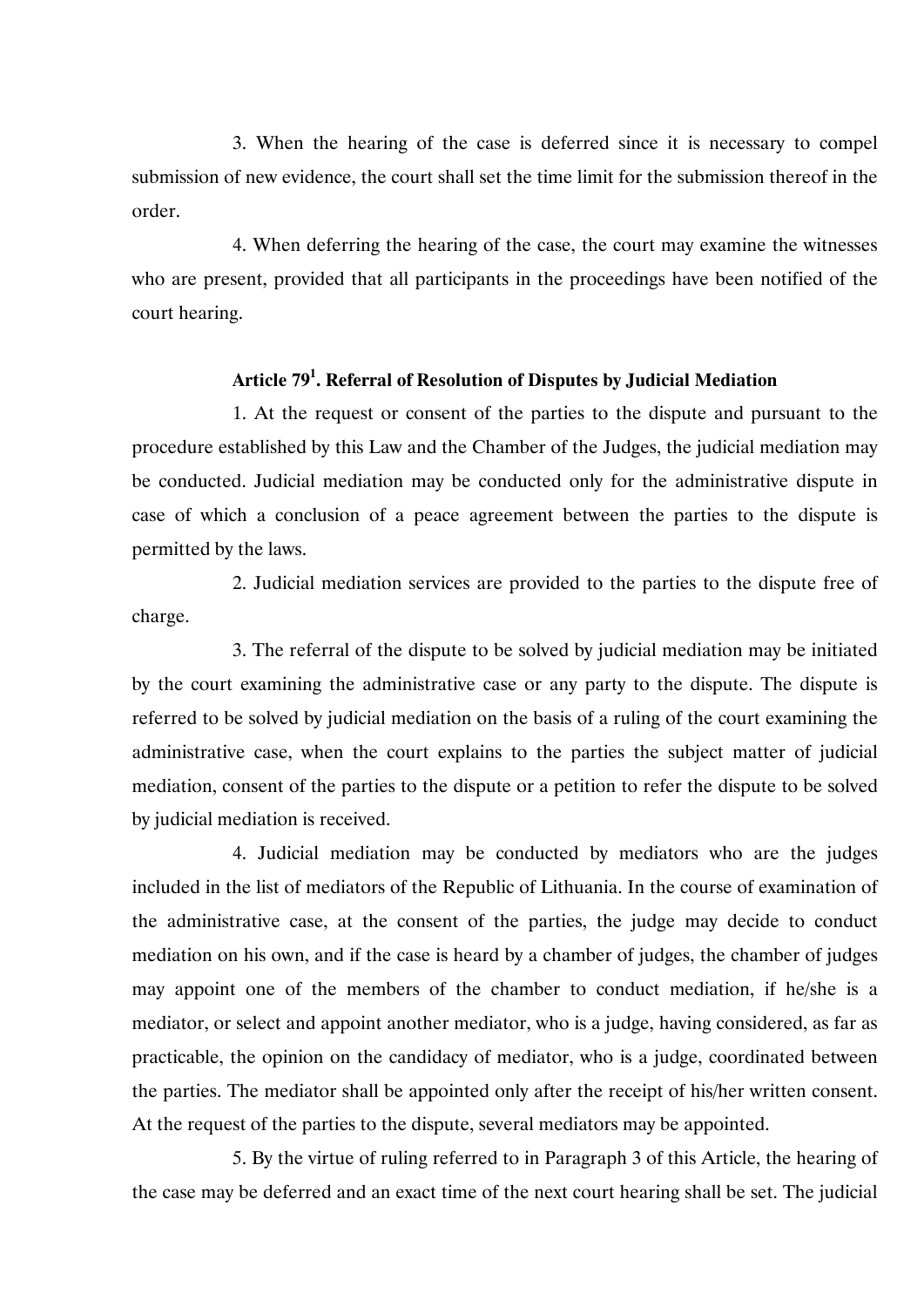mediation shall be completed before this deadline. At the proposal of the mediator, the timelimit for deferral of the hearing of the case may be extended on the basis of the ruling of the judge (chamber of judges) hearing the administrative case. In this case, a new exact time of the next court hearing shall be set.

6. The mediator appointed to conduct the judicial mediation must create a mediator's account on the Subsystem of Public Electronic Services of the Information System of Lithuanian Courts within five business days from the appointment.

7. The mediator is appointed to conduct judicial mediator in accordance with the procedure set by the Rules for Judicial Mediation approved by the Council of Judges. If judicial mediation is conducted by the judge (member of the chamber of judges) hearing the administrative case, his consent to conduct judicial mediation shall be formalised by a ruling. Before giving consent to conduct judicial mediation, the mediator shall have a right to receive information on the subject matter of dispute, the parties to the case and the category of the case.

8. The mediator shall disqualify himself/herself from the resolution of dispute by judicial mediation in case of the grounds referred to in Subparagraphs 1 and 4 of Paragraph 2 of Article 44 of this Law.

9. During the period of judicial mediation, the appointed mediator shall be provided with conditions to familiarise with the administrative case or, at the request of the mediator, the administrative case shall be handed over to him/her against his/her signature. Before the hearing of the administrative case set in the court ruling, the mediator must return the administrative case to the judge (chamber of judges).

10. Only parties to the dispute, their representatives and mediator can participate in the judicial mediation. At the request or consent of the parties to the dispute, other persons may also participate in the judicial mediation.

11. The courts shall provide premises for judicial mediation. At the agreement between the parties to the dispute and the mediator, judicial mediation may be conducted in any other premises as well. Information and electronic communication technologies may be used during the judicial mediation.

12. Any party to the dispute may withdraw from the judicial mediation without specifying the reasons of withdrawal. This shall not prevent the parties to the dispute from lodging a repeated petition for referral of the resolution of dispute by judicial mediation.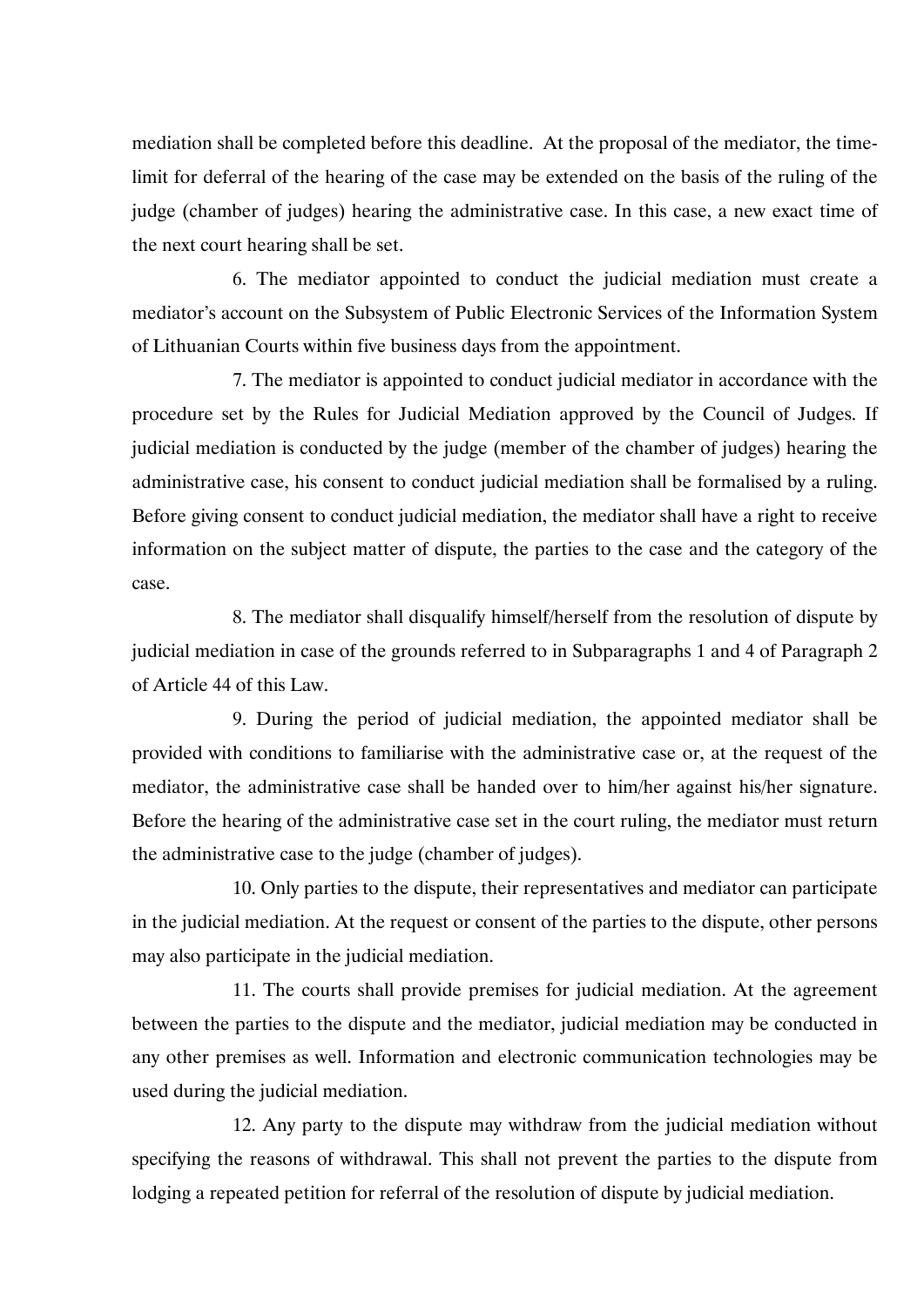# **Article 80. Comprehensive and Objective Review of the Circumstances of the Case, Scope of Hearing of the Administrative Case**

1. When hearing administrative cases the judges must actively participate in the examination of evidence, establishing all the circumstances material to the case and make a comprehensive and objective review of the said circumstances.

2. The administrative court cannot exceed the scope of claim of the submitted complaint/application/petition, except for the cases when it is requested by the public interest or in case the failure to exceed the scope of claim of the submitted complaint/application/petition would make a material breach of the rights and interests of the state, municipality and persons protected by the laws. The administrative court shall not be bound by the wording of the submitted claim.

#### **Article 81. Procedure of the Court Hearing**

1. When the court enters the courtroom, the court usher or the recording clerk of the court hearing shall announce: "All rise for the Court." All persons present in the courtroom shall rise, then take their seats upon the invitation of the presiding judge. All participants in the proceedings shall address the court and give testimony and explanations standing.

2. The court hearing shall be opened by the presiding judge who shall announce the case which will be heard.

3. The recording clerk of the court hearing shall announce who is present at the court hearing. The court shall establish the identity of those present, ascertain whether the officers and representatives have appropriate warrants. If any of the parties (or their representatives) fail to appear, the recording clerk of the court hearing shall inform whether or not they have been duly notified of the time and place of the court hearing, while the court shall decide whether the case may be heard in their absence.

4. The presiding judge shall announce the composition of the court, the recording clerk of the court hearing, the specialist, the expert, the interpreter, and explain to the participants in the proceedings their right to make requests for disqualification as well as their other procedural rights and duties, unless these have been explained earlier.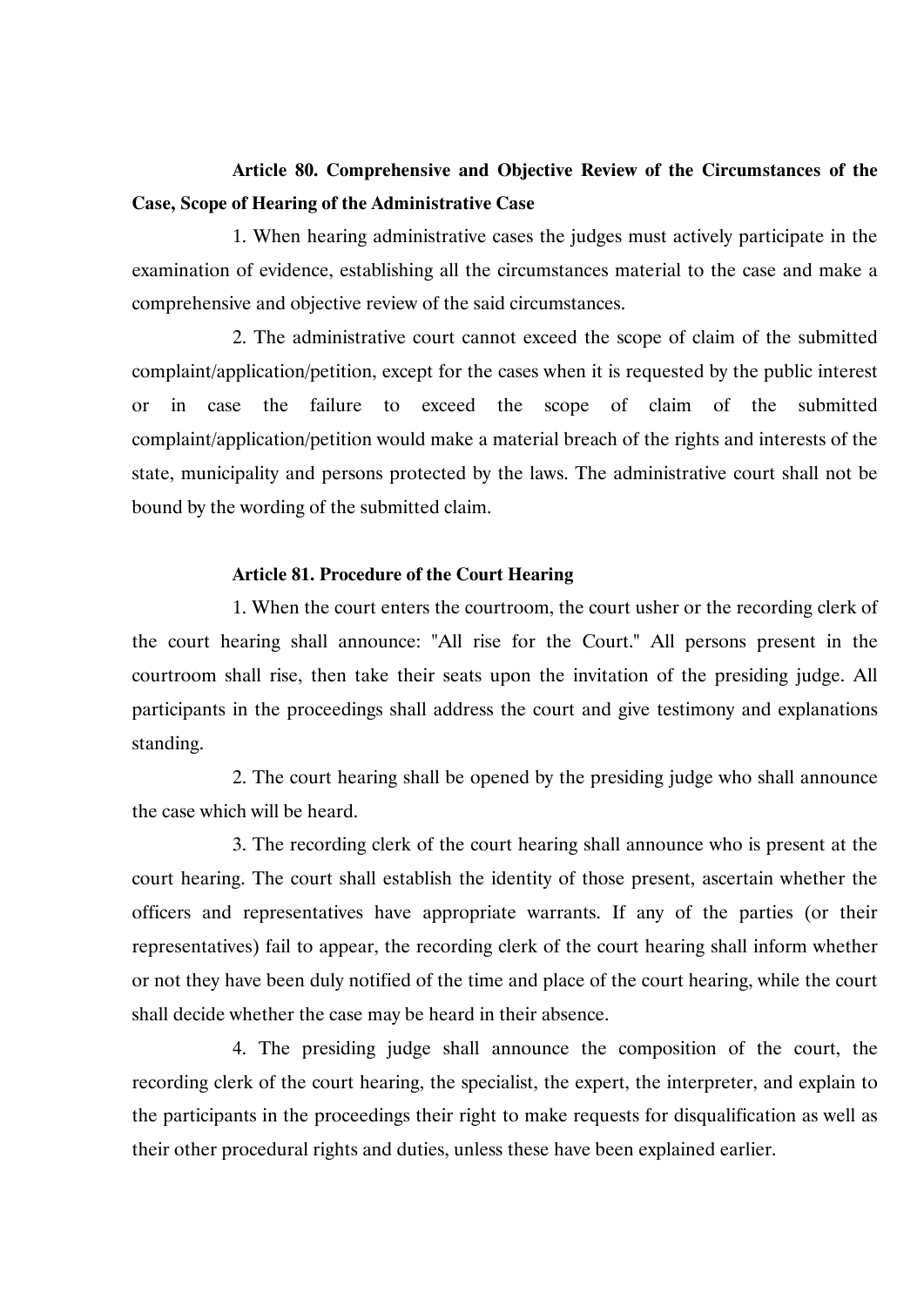5. If the interpreter, the specialist, or the expert participates in the court hearing, the presiding judge shall explain their duties and warn them of the administrative and criminal liability for knowingly incorrect interpreting or for giving a knowingly untruthful conclusion. In this relation the interpreter, the specialist or the expert shall be requested to make a written undertaking. The court shall also decide on the requests by the parties (their representatives). The witnesses who have put in their appearance before the examination shall be removed from the courtroom.

6. The hearing of the case on the merits shall commence with the report given by the judge, in which he shall state the matter in dispute, the grounds for the dispute, the limits of the dispute and other material circumstances of the case. Thereafter the claimant/claimants, the respondent/respondents, the third interested party/parties and/or their representatives shall address the court. The duration of the address shall not be restricted, however, the presiding judge may warn any of the parties or their representatives if they deviate from the merits of the case. The parties/their representatives may be asked questions: the judge/judges shall be the first to put questions, to be followed by other parties/their representatives. After the explanations by the parties other evidence shall be examined: the testimony of the witnesses, explanation by the specialists and conclusions of the experts shall be heard, physical evidence shall be reviewed and written evidence shall be read out. Before the witness gives testimony, the presiding judge shall establish his personal identity and warn him of the liability for refusal to testify or evasion of giving testimony and for giving knowingly false testimony. The witness shall be requested to make an appropriate written undertaking which shall be attached to the minutes of the court hearing. Before completion of the hearing of the case on the merits, new applications by the parties shall be heard.

7. 7. Noting that the parties to the dispute tend to settle the dispute in a peaceful manner on the basis of mutual complies during the hearing of the case in the court, the court shall offer the parties to the dispute to conclude a peace agreement. In case of failure to conclude a peace agreement, the court shall have a right to continue oral hearing of the case and to solve the case on the merits.

8. The closing statements in the court shall comprise the argument by the claimant/claimants, respondent/respondents, the third person(s) concerned or their representatives and the specific final requests of the complaint (petition, statement) and rebuttals thereto. The duration of the argument shall not be restricted; however, the presiding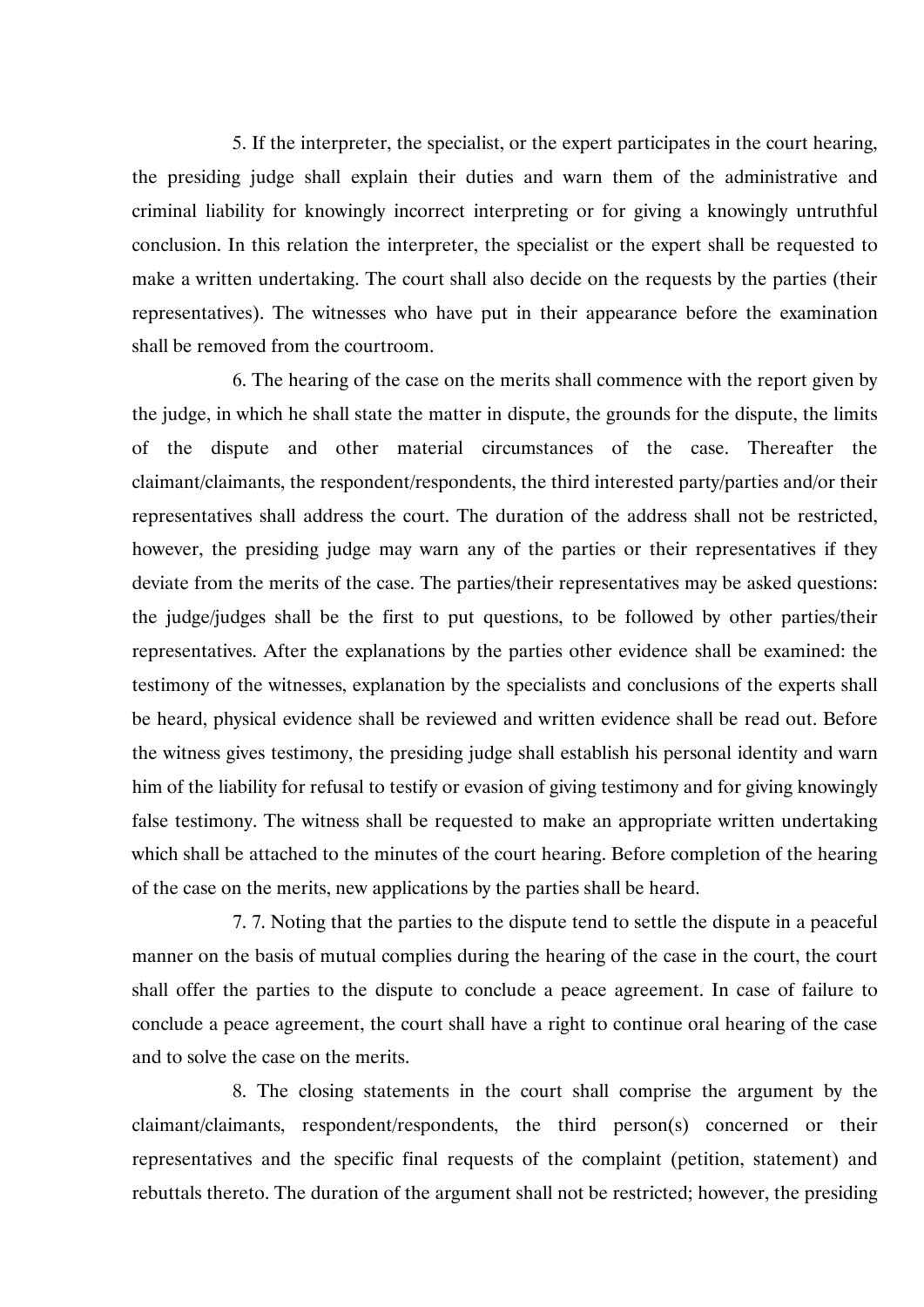judge may warn any of the parties or their representatives if they deviate from the merits of the case. Having presented their arguments, the parties/their representatives may exercise the right to reply once again. After the closing statements, the court shall withdraw to the conference room to make the decision (ruling). The presiding judge shall make an announcement to the effect to those present in the courtroom.

9. During or after the closing statements, having recognised that any new circumstance material to the case must be determined or new evidence must be examined before the adoption of decision, the court shall pass a ruling to renew the hearing of the case on the merits. After the completion of hearing of the case on the merits, the closing statements shall take place according to the general order.

#### **Article 82. Recording of the Course of Court Hearings**

1. The course of court hearing is recorded by making an audio recording of the court hearing, except for the cases stipulated in this Law.

2. The requirements for the audio recording of the court hearing made to record the course of the court hearing are set by the Minister of Justice.

3. Recording of the course of the court hearing shall be organised by the chairman of the court hearing.

4. The parties to the proceedings shall have a right to familiarise with the audio recording of the court hearing, as well as to receive a digital copy of this recording free of charge.

5. In case of failure to make a proper recording of the course of the court hearing or part thereof due to any technical reasons when making an audio recording of the court hearing, the court hearing the case, at the request of the parties to the proceedings or at its own initiative, adopt a ruling to repeat the procedural action that could not be recorded by making an audio recording. The persons participating in the court hearing are notified of the procedural action planned to be repeated in accordance with the procedure laid down in this Law.

**Article 83. The Right of the Court Hearing an Administrative Case to Impose** 

**Fines**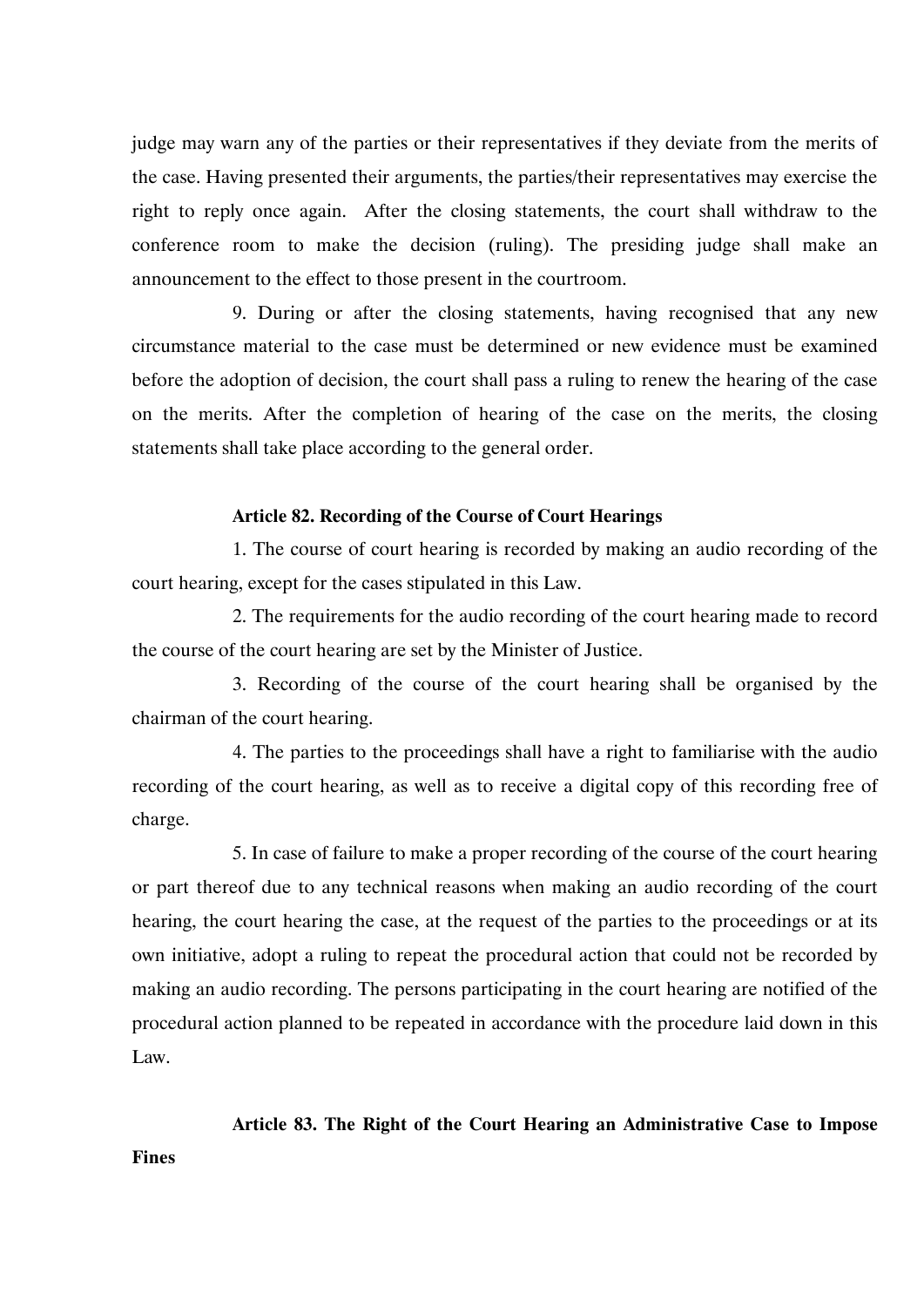1. The judge or the court which hears an administrative case shall be entitled to impose fines if:

1) officers and persons fail to meet, by the set time and without a good reason, the requests by the judge or the court for a reply to the complaint/application/petition, documents and other material as well as for failure to comply with other requirements put by the judge/the court related to the hearing of the case;

2) the witness, specialist or expert fails to appear, without a good reason, before the judge preparing the case for hearing or at the court hearing;

3) after having been given a warning, the persons participating in the proceedings again speak out of turn, insult other persons participating in the proceedings or the court;

4) the persons present in the courtroom upset the order, disregard the demands of the presiding judge that order be observed;

5) the person abuses the right of disqualification;

6) the person abuses the administrative proceedings. The administrative court may recognise a submission of obviously unreasoned procedural document, objectively unfair action or inaction directed against cost-efficient, expedient and fair examination or resolution of the case as the abuse of administrative proceedings.

2. The court which hears the administrative case shall have the right to impose upon natural persons and legal persons and their representatives a fine in the amount of up to 300 EUR and upon officers or representatives of institution or agencies - in the amount of up to 600 Eur for each case of violation, save for the case referred to in Paragraph 1 Subparagraph 5 of this Article. The court shall have a right to impose a fine to a person abusing the right of disqualification in the amount of up to 1,500 EUR. A separate appeal may be filed against the order of the court of first instance concerning the imposition of a fine.

# **SECTION THREE COURT DECISIONS**

#### **Article 84. Adopting the Decision**

1. The decision in the case heard on the merits shall be rendered by the administrative court in the conference room by a majority vote of the judges. The judges shall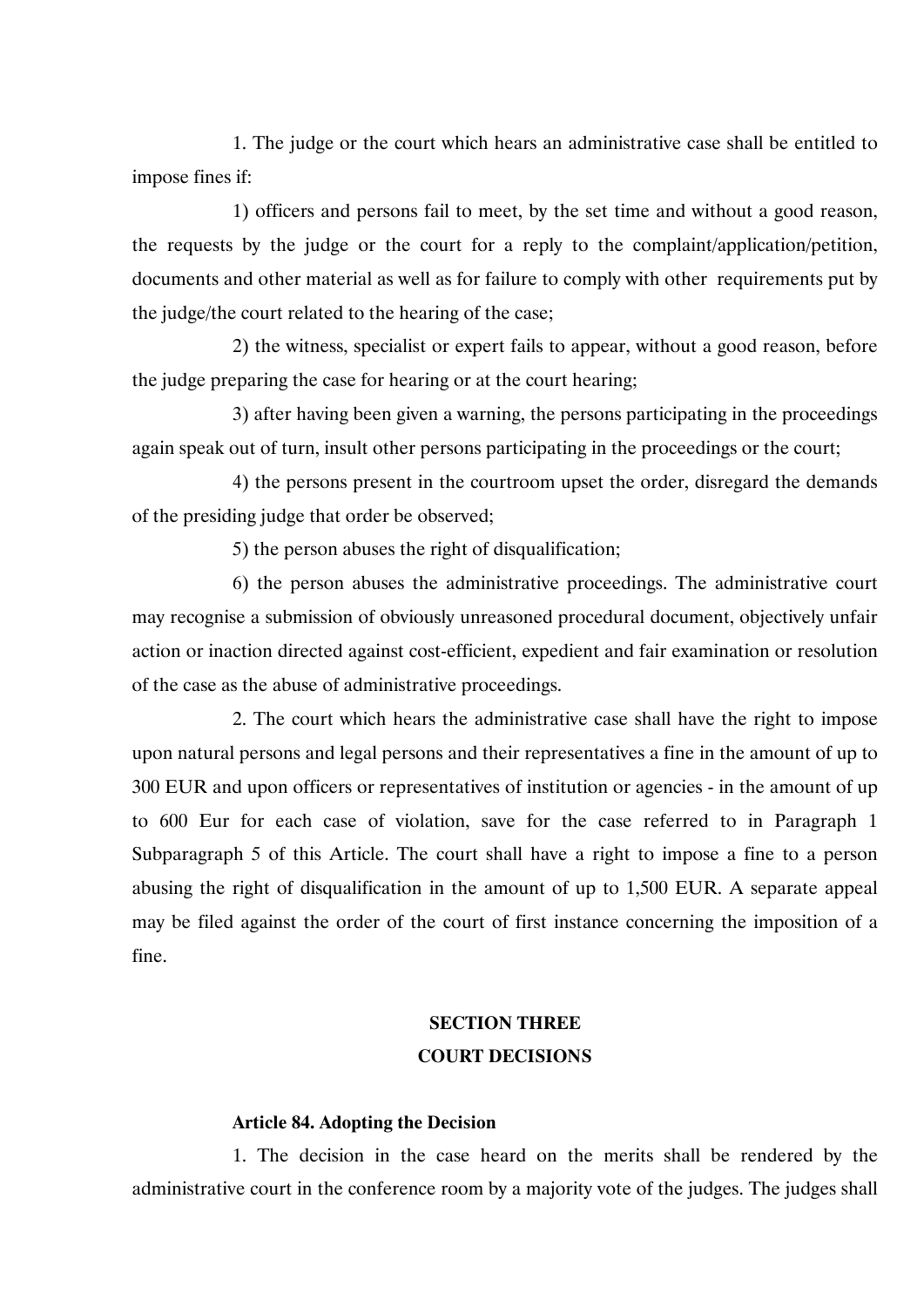have no right to refuse to vote or to abstain, also to disclose the opinions voiced during the deliberations in the conference room. The presiding judge shall be the last to vote. The decision adopted shall be signed by al the judges participating in the hearing.

2. The judge whose opinion of the case differs from that of the majority of the judges may write his dissenting opinion. The dissenting opinion shall not be announced publicly but shall be attached to the case file.

3. The decision of the court shall be drawn up and announced, as a rule, on the same day after the hearing of the case. The court decision shall be published by reading its introductory and resolution pats and making a short summary of the subject matter of reasons of the solution verbally. The court usually does not disclose the personal ID number, address of the place of residence or seat of a natural person, data on the document certifying the personal identity, telephone number, email address and other contact details, date of birth and location, family status, workplace and position held, licence plate number of a vehicle, number of account opened in a credit institution, unique number of real property or other registered property, exact address of location of such property, data forming the material of the case recognised by the court as not public, as well as special personal data. All persons in the courtroom shall stand when hearing the court decision being announced. In exclusive cases, the court can allow certain persons to hearing of announced court decision when sitting.

4. If the respondent fully allows the claims of the applicant, the court may present in the decision a summary version of the motivation indicating: the circumstances determined by the court, the evidence upon which the conclusions made by the court are based, the laws by which the court was governed.

5. After hearing the case, the court can defer the adoption of court decision and publication no longer than for twenty business days, and after hearing the case regarding the legitimacy of regulatory administrative act – no longer than for a month. In case of important reasons, at the reasoned request of the judge hearing the case or the member(s) of the chamber of judges hearing the case, the president of the court or his/her appointed judge may extend such time-limits by a reasoned ruling for no more than ten business days. In case of illness of the judge hearing the case or all members of the chamber of judges hearing the case, the president of the court or a judge appointed by him/her or inability to participate due to any other objective reasons, or in case of illness of one or several members of the chamber of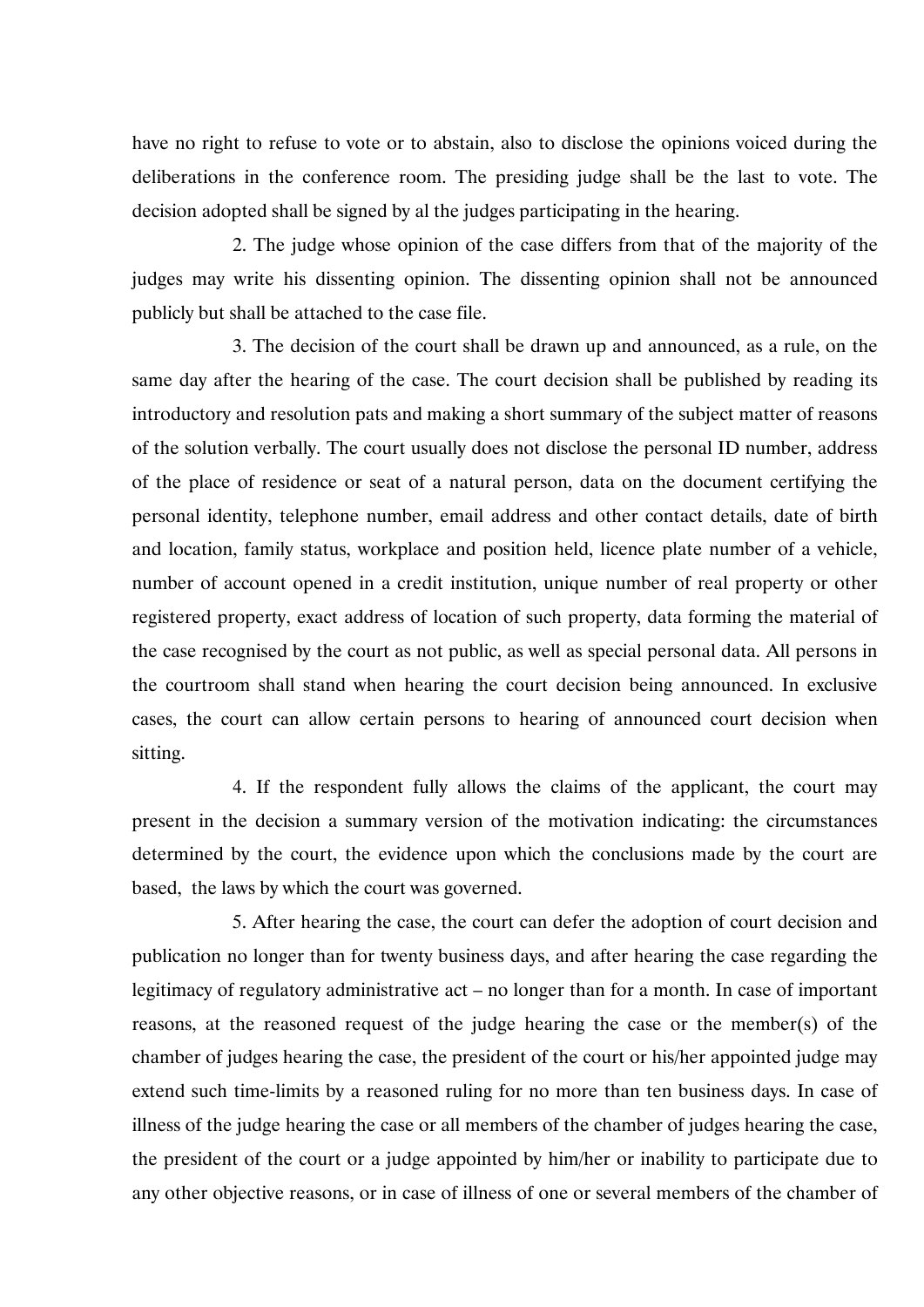judges examining the case or inability to participate due to any other objective reasons, the remaining (participating) member(s) of the chamber of judges may extend this time-limit by virtue of a ruling until the disappearance of the objective reasons. If objective reasons leading to the extension of the time-limit for adoption and publication of court judgement do not disappear during a reasonable period of time, the president of the court or a judge appointed by him/her shall appoint a court of a new composition to hear the case and shall set a date for the hearing of the case. The parties in the proceedings shall be notified of the time and place of the publication of court decision. During the time when the court decision is being drafted, the judges of the chamber may hear other cases. The court decision the adoptions and pronouncement whereof was deferred may be pronounced by one of the judges who heard the case, in the absence of other judges of the chamber.

6. Where the adoption and pronouncement of court decision was deferred in accordance with the procedure established in Paragraph 5 of this Article and none of the participants in the proceedings arrived to hear the pronouncement of court order, the submission of the court decision signed by the judge (members of the chamber of judges) hearing the case to the office of the court and, where the court is formed of the chambers of courts, to the office of the chamber of court on the day of pronouncement of the court decision indicated in the court decision is made comparable to the pronouncement of decision.

7. The decision of the administrative court shall be adopted and pronounced in the name of the Republic of Lithuania.

#### **Article 85. Deferral or arrangement of the enforcement of court decision**

The issue of deferral or report of enforcement of court decision shall be resolved in accordance with the norms of the Code of Civil Procedure.

#### **Article 86. Legality and Motivation of the Decision**

1. The court decision must be legal and motivated.

2. When adopting the decision, the administrative court shall assess the evidence examined at the court hearing, state which circumstances material for the case have been established and which have not, which law may be applied in the case and whether the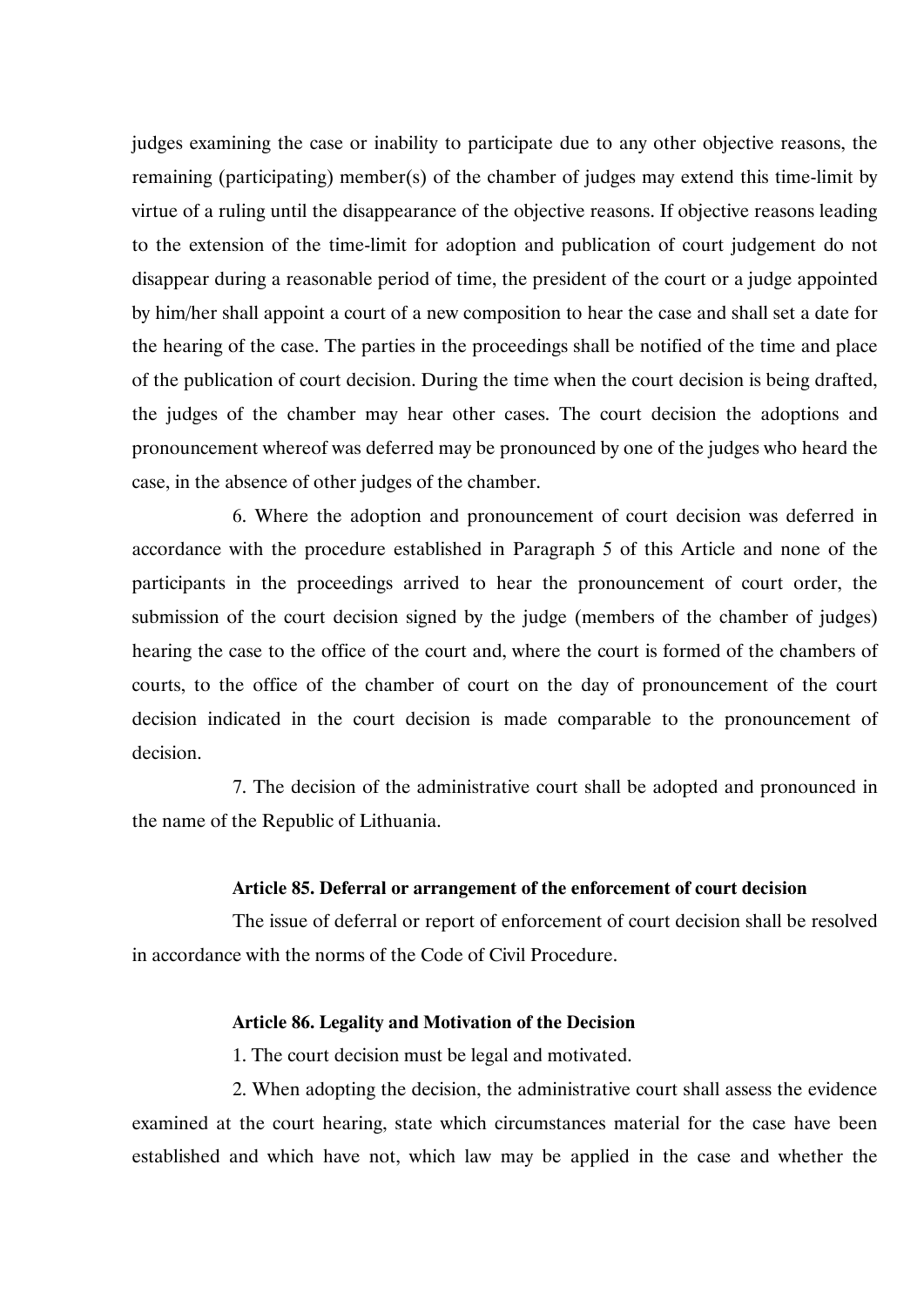complaint/application/petition is allowable. The complaint/application/petition may be allowable fully or in part.

3. All basic claims put forward by the claimant must be responded to in the court decision.

4. The court decision cannot be reasoned merely by the testimony of the witnesses whose confidentiality is ensured.

### **Article 87. Contents of the Decision**

1. The decision of the court shall consist of the introduction, the recital, the motivation and the substantive provisions.

2. The following shall be indicated in the introduction of the decision:

1) time and place of the adoption of the decision;

2) the name of the court which adopted the decision;

3) the composition of the court, the recording clerk of the court hearing, the parties, other participants in the proceedings.

3. The following shall be indicated in the recital of the decision:

1) the claims of the claimant;

2) the rebuttals by the respondent;

3) explanations by other participants in the [proceedings;

4. The following shall be indicated in the motivation of the decision:

1) the circumstances of the case established by the court;

2) the evidence on which the conclusions of the court are based;

3) the arguments based whereon the court rejects certain evidence;

4) the laws invoked by the court, references to specific norms that were applied.

5. The following shall be indicated in the substantive provisions of the decision:

1) the conclusion of the court to grant the petition in full or in part, at the same time setting forth the contents of the allowed claim, or to reject the petition;

2) the apportionment of legal costs;

3) the time limits and procedure of appeal against the decision.

### **Article 88. Types of Decisions**

Upon hearing the case, the administrative court shall adopt one of the following

decisions: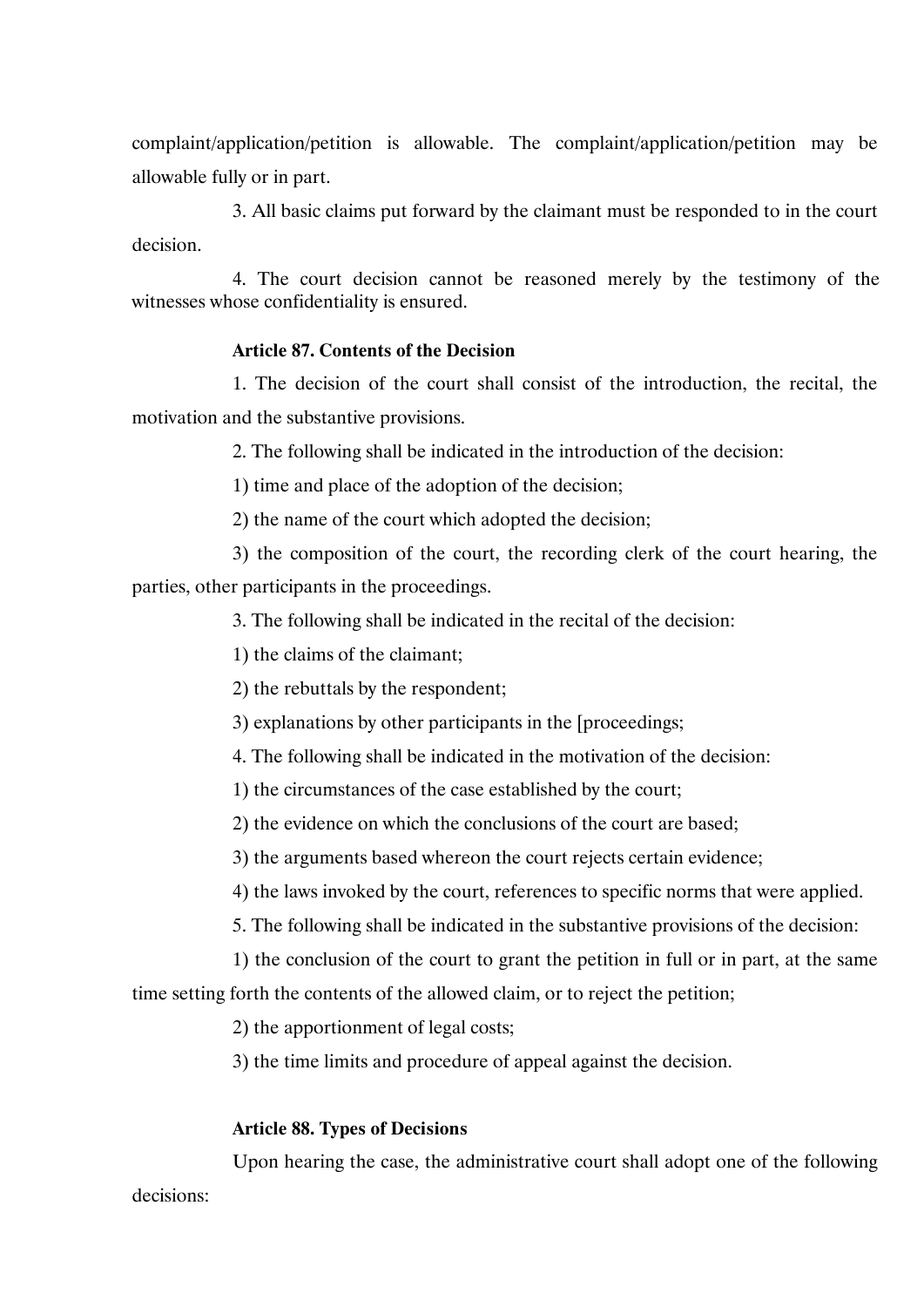1) to reject the complaint/application/petition as unfounded;

2) to meet the complaint/application/petition and revoke the contested act (part thereof) or to obligate the appropriate entity of administration to remedy the committed violation or carry out other orders of the court;

3) to meet the complaint/application/petition and to obligate the appropriate entity of municipal administration to accordingly implement the law, the Government resolution or another legal act;

4) to meet the complaint and to settle the dispute in any other manner provided for by law;

5) to meet the complaint/application/petition and to award damages caused by unlawful actions of public administration entities (Civil Code, Article 6.271).

## **Article 89. Decision That May Have Influence on the Effectiveness of Means of Enhancement of Financial Stability and Reliability of Financial Institutions**

Other laws can set the cases when the court decision that could have influence on the effectiveness of means of enhancement of financial stability and reliability of financial institutions shall be adopted only for the award of damages.

### **Article 90. Partial Decision**

1. Only part of dispute is resolved by a partial decision. Partial decision may be adopted when several claims are submitted in the case and collected evidence is sufficient for the court to adopt a decision on the issue of reasonableness of one or several claims or part of the claim submitted in the case. Partial decision is a final decision in a respective part of the dispute.

2. In case of appeal on the partial decision, the case continues to be examined regarding other claims or part of the claim.

### **Article 91. Grounds for Annulment of Contested Acts**

1. A contested act (or a part thereof) may be annulled if it is:

1) illegal in essence, i.e., conflicting by its contents with legal acts of superior

power;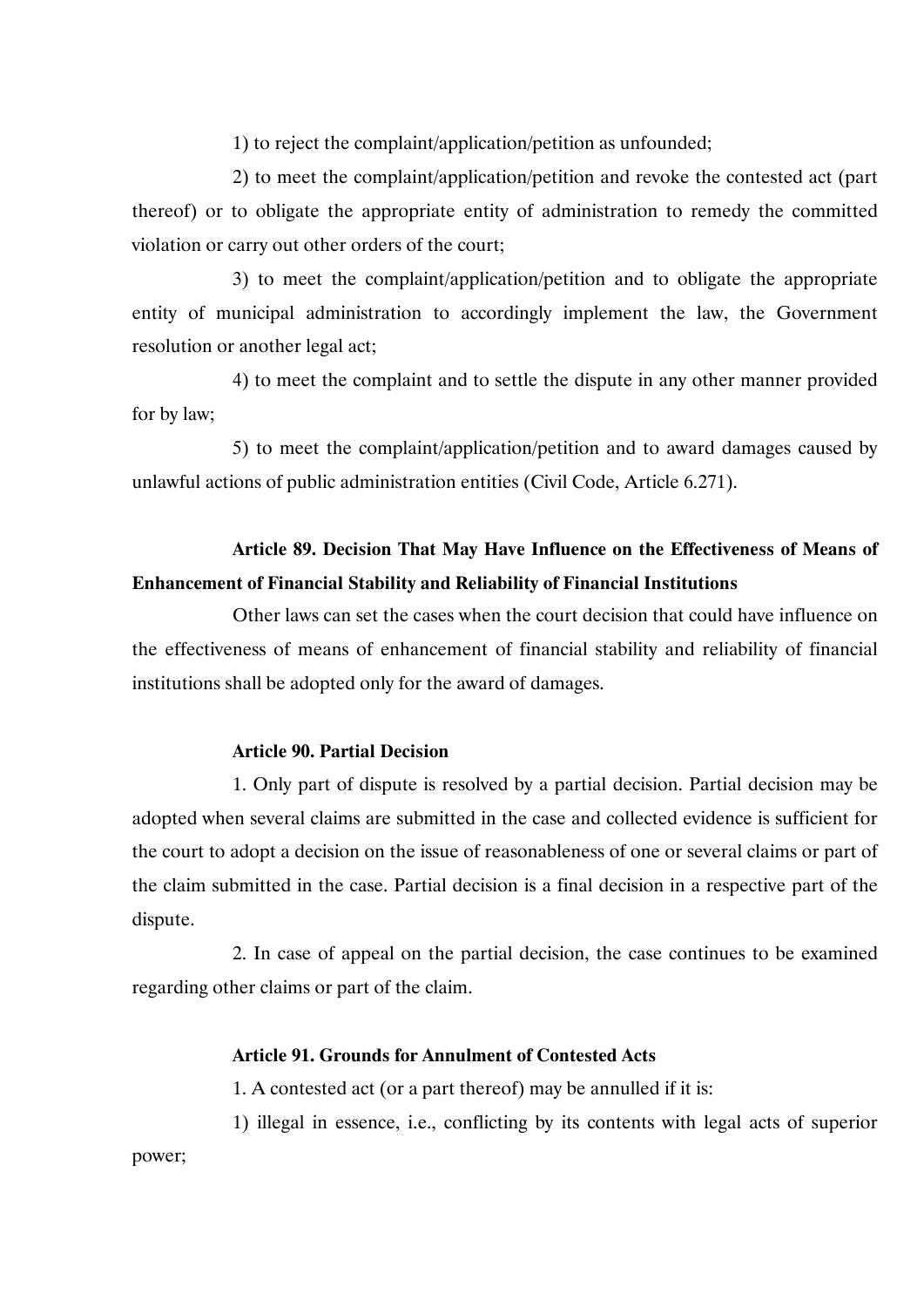2) illegal by reason of being adopted by an entity of administration acting outside the remit of his competence;

3) illegal as it was adopted in violation of the basic procedures, especially the rules which were to ensure objective evaluation of all circumstances and validity of the decision.

2. The contested act (or a part thereof) may also be annulled on other grounds recognised as material by the administrative court.

### **Article 92. Decision in the Cases relating to Delay or Omission**

In the cases relating to omission by an entity of public administration, i.e., failure to perform official duties or in the cases regarding delay in performing actions, the administrative court may adopt a decision obligating the appropriate entity of administration to make a relevant decision or comply with any other court order within the prescribed time limits.

# **Article 93. Court Decision to Ensure Enforcement of the Decisions Made by the Administrative Disputes Commission**

### EXPIRED

### **Article 94. Legal Consequences of Annulment of the Legal Act**

The annulment of the contested legal act (action) shall signify restoration in a certain specific case of the *status quo* which existed before the making of the contested act (action), i.e., the claimant is granted restoration of the infringed rights or lawful interests, however the legal power of another legal act in effect before the annulled act shall not be restored *per se*.

### **Article 95. Sending Transcripts of the Court Decisions**

Unless otherwise established by law, the parties to the proceedings who did not participate in the court hearing shall be sent transcripts of the administrative court decision within three business days from the announcement of the decision. If so requested in writing, copies (transcripts) of the decision shall also be sent to the parties in the proceedings which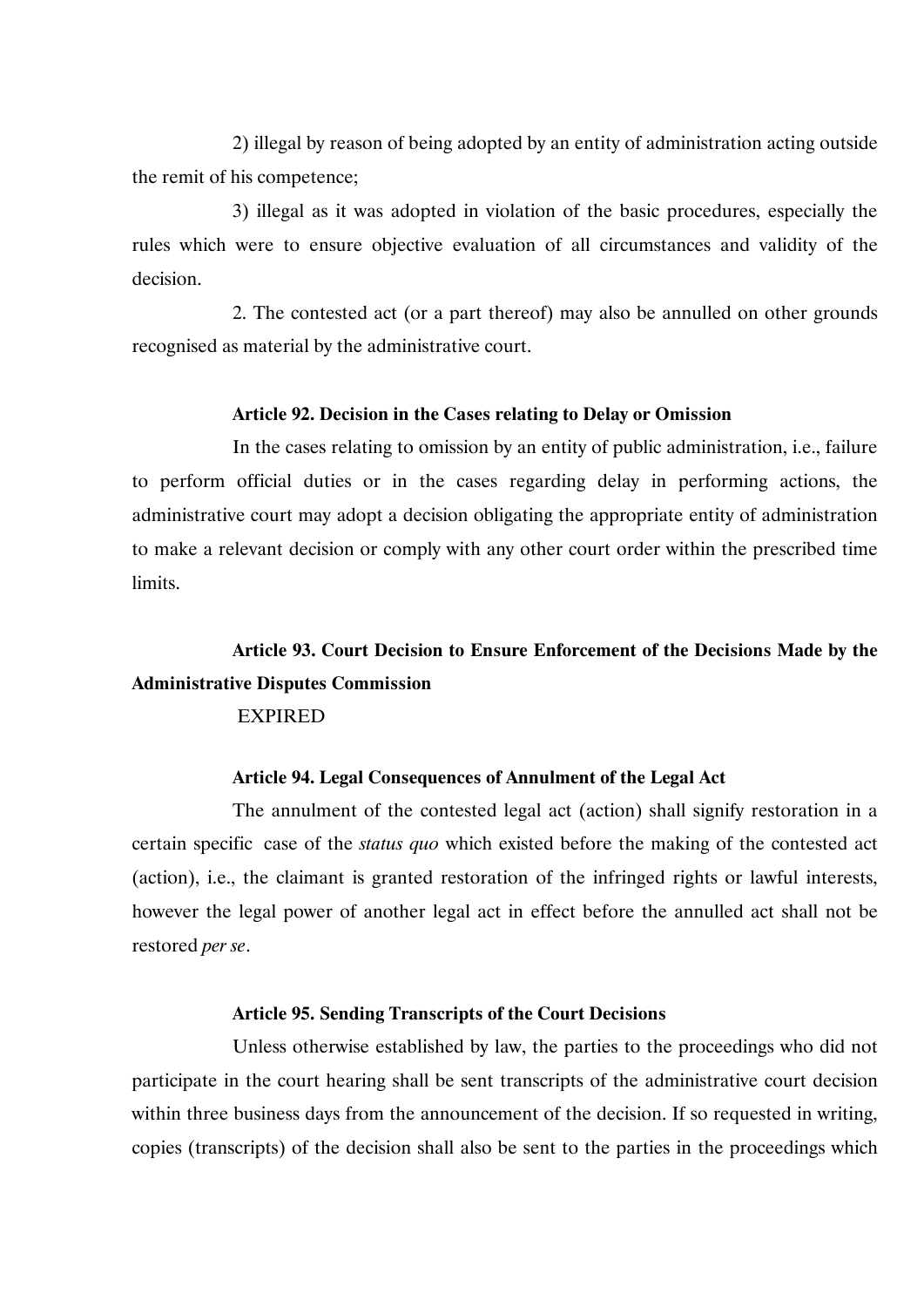participated in the hearing. The decision shall be sent by means of electronic communication in cases referred to in Paragraph 7 of Article 74 of this Law.

### **Article 96. Correction of Clerical Errors and Construction of the Decision**

1. The court, having pronounced a decision in the case, shall have no right to reverse or amend the decision by itself.

2. Pending the execution of the decision the court may, on its own initiative or at the request of the parties, correct the clerical errors and obvious errors in calculation discovered in the decision. The issue of correction shall be determined without notifying the parties by making an order. A separate appeal may be filed against such an order of the court.

3. Pending the execution of the decision, the court shall have the right to construction, at the request of the parties to the proceedings, of the decision rendered by it, however, without changing its contents. A court hearing devoted to the construction on the decision and the parties to the proceedings shall be notified thereof. However, their failure to appear at the hearing shall not preclude the hearing of the issue relating to the construction of the decision. The court order regarding the construction of the decision may be appealed against by a separate appeal.

### **Article 97. Complementary Decision**

1. Having adopted a decision in the case, the court may, upon the petition of the parties to the proceedings, also upon its own initiative, adopt a complementary decision:

1) in case of failure to examine in the decision any of the claims in respect whereof evidence has been submitted and explanations have been made by the parties to the proceedings;

2) if the court, having determined the issue of law, has failed to indicate the actions which the respondent must perform or from the performance whereof he must abstain;

3) if the court failed to solve the issue of compensation or allocation of the litigation costs or part thereof.

2. The issue regarding the adopting of a complementary decision may be raised within fourteen days from the delivery of the court decision.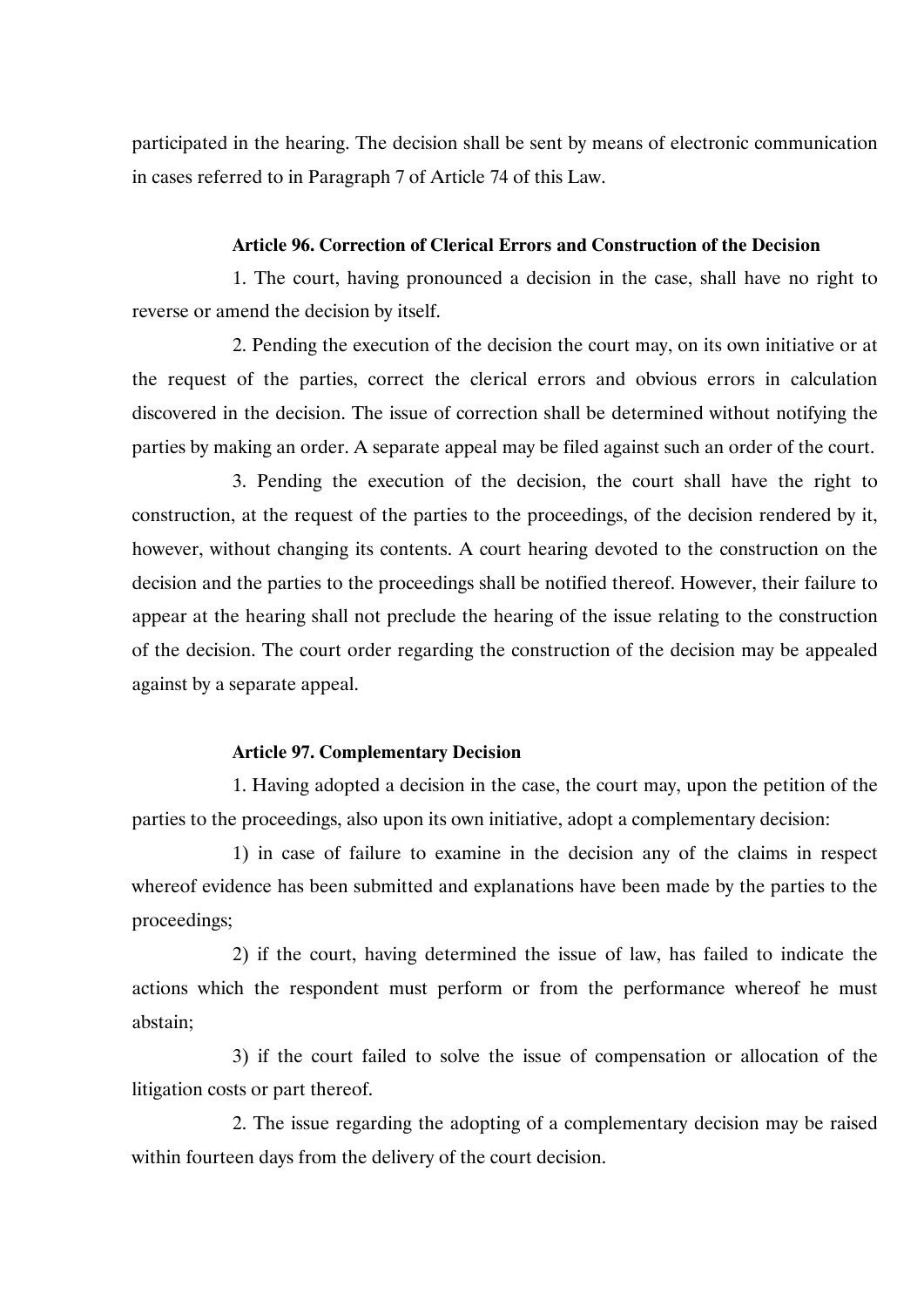3. The court shall adopt the complementary decision after having heard the issue at the court hearing. The participants in the proceedings shall be notified of the time and venue of the hearing. Transcripts of the complementary decision shall be sent to the parties and third interested persons if they did not attend the court hearing.

4. The complementary decision may be appealed against according to the appeals procedure within fourteen days from the day of adopting thereof.

5. A separate appeal may be filed against the court order dismissing the petition for adopting a complementary decision.

### **Article 98. Coming into Effect of the Decision**

1. The decisions of the court of the first instance which have not been appealed against shall become effective after the time-limit for appeal has elapsed.

2. The decision which has been appealed according to the appeals procedure shall become effective, unless it has been reversed after the case has been heard on appeal.

3. The court decision adopted after the case has been heard on appeal shall become effective from the day of the adoption of the new decision.

4. After the decision has become effective, the parties to the proceedings and other participants in the proceedings, also their legal successors may not file with the court anew the same claims on the same grounds as well as contest in another proceedings the facts and legal relations determined by the court.

### **Article 99. Execution of the Decision**

1. After the court decision whereby the complaint/application/petition is met becomes effective, the approved copy (transcript) thereof shall be sent for enforcement by the entity of public administration or other persons the legal acts or actions (inaction) or delay to perform actions whereof were appealed, or to the entity of public administration representing the State (Government) in the case, as well as the claimant.

2. If the entity of public administration referred to in Paragraph 1 of this Article or any other person fails to perform the decision within fifteen calendar days or within the time-limit set by the court, at the request of the claimant, the administrative court which adopted the decision issues a letter of enforcement by also ordering the enforcement thereof by the bailiff according to the location of the seat of the respondent in accordance with the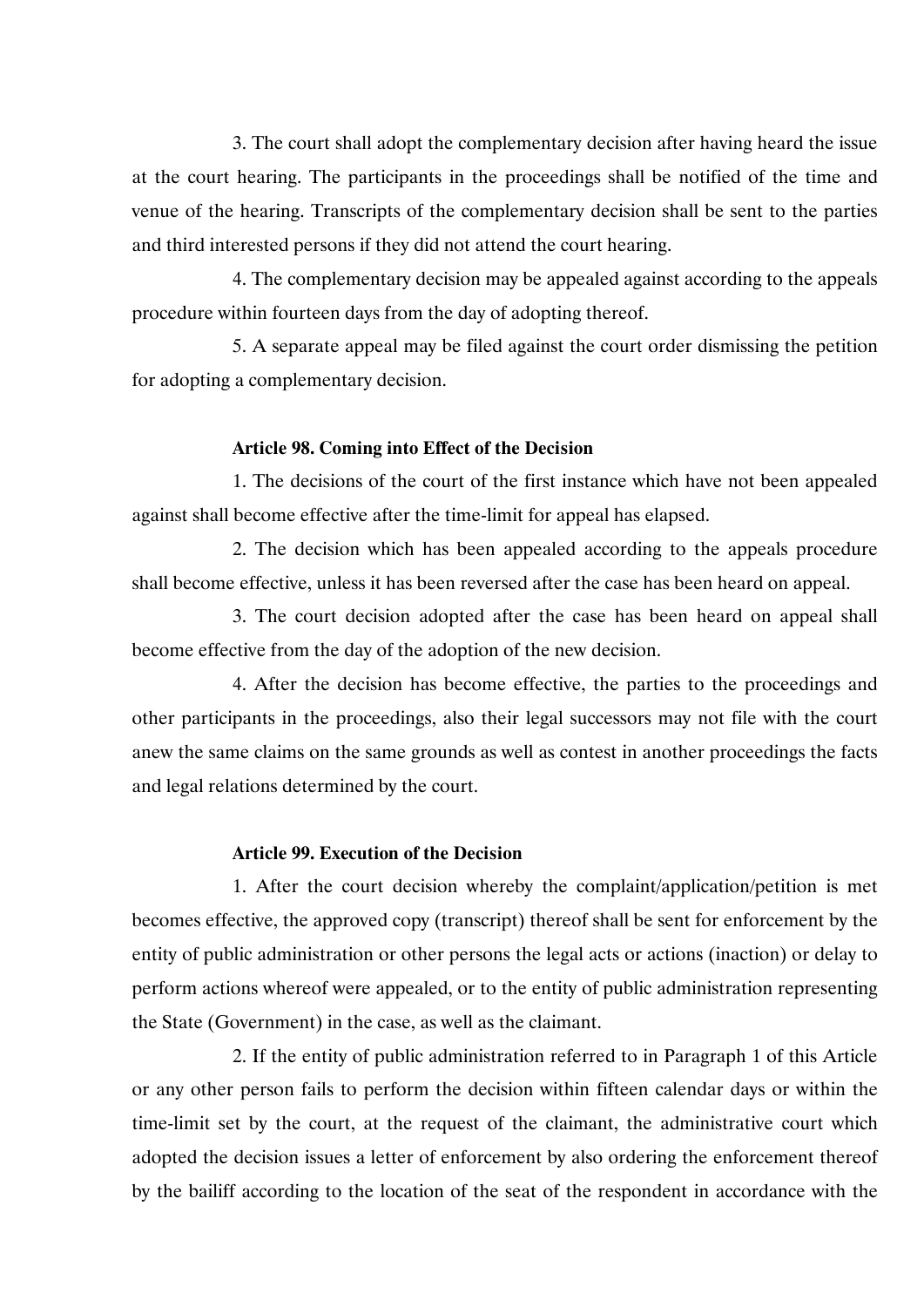procedure laid down by the Code of Civil Procedure. Where the sums are recovered to the state budget or in case of recovery of damage resulting from illegal actions of entities of public administration, as well as in case of recovery of sums associated with office-related legal relations or payment of pensions, the court shall issue a letter of enforcement to the recovering entity without the request thereof.

3. The letter of enforcement is issued against signature or sent by registered mail, whereas in cases specified in Paragraph 7 of Article 74 of this Law, by means of electronic communication. A special mark is made in the case on the issue of the letter of enforcement.

4. Non-executed court decisions regarding compensation of damage, regarding the awarded sums and recovery of unpaid fines, as well as non-performed peace agreements approved by the court shall be performed in accordance with the procedure laid down by the Code of Civil Procedure. In such cases, the enforcement documents shall be issued to the claimant after the court decision becomes effective.

5. In the course of enforcement of court decisions and performance of peace agreements indicated in Paragraph 4 of this Article, the peace agreements may be concluded in accordance with the procedure laid down by the Code of Civil Procedure. Concluded peace agreements are referred to the regional administrative court in the territory of activity whereof the office of bailiff is located.

#### **SECTION FOUR**

## **SUSPENSION, TERMINATION OF PROCEEDINGS AND LEAVING THE COMPLAINT/APPLICATION/PETITION UNCONSIDERED**

### **Article 100. Grounds for Suspension of the Proceedings**

1. The court shall suspend the hearing of the case in the following cases:

1) in case of death of the person who was a party to the proceedings or dissolution of the legal person, provided that the legal relation of the dispute allows the succession;

2) when a party loses its legal capacity;

3) when a case may not be heard pending the disposition of another case which is being investigated in accordance with civil, criminal or administrative procedure;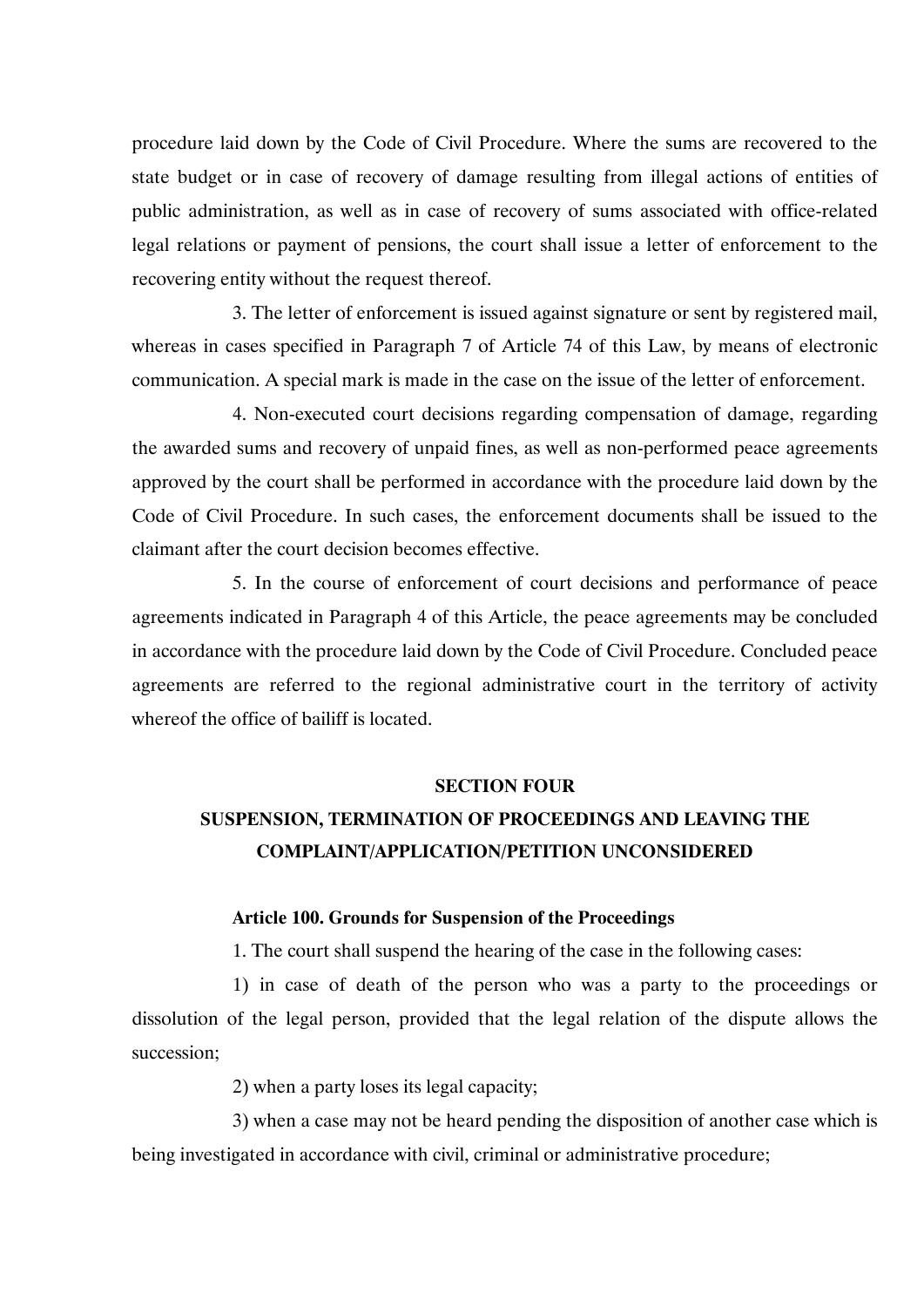4) when the court applies to the Constitutional Court requesting to determine whether the law or any other legal act applicable in the case conforms with the Constitution;

5) when the Constitutional Court has accepted the enquiry formulated in the ruling passed by another court on the same matter of the law and the court has no other legal arguments regarding the compliance of the law or legal act with the Constitution or the laws (in such case, the court shall not refer the case to the Constitutional Court);

6) when the administrative court is applied to with a request to review the legality of a regulatory administrative act or when the administrative court itself decides, while hearing a specific case, to review the legality of a regulatory administrative act;

7) when the court orders an expert examination to be performed;

8) when the court recognises the necessity to obtain from a foreign state the evidence/documents required in the case;

9) when the court applies to a competent judicial authority of the European Union for the prejudicial decision on the issue of interpretation or validity of the laws of the European Union;

10) when it becomes clear that the activity restriction (moratorium) is declared to a bank or Central Credit Union in the course of hearing of the case where the property claims are made against the bank or Central Credit Union;

11) where the court ruling regarding the adoption of group complaint is appealed by lodging a separate appeal;

12) in case specified in Paragraph 4 of Article 128 of this Law;

13) in other cases where the court recognises that the suspension of the court hearing is crucial.

2. The Supreme Administrative Court of Lithuania can suspend the case when requesting the European Court of Human Rights to give advisory opinions on questions of principle relating to the interpretation or application of the rights and freedoms defined in the Convention for the Protection of Human Rights and Fundamental Freedoms or protocols thereto.

3. A separate appeal may be lodged against the court ruling to suspend the hearing of the case, except for a ruling to suspend the hearing of the case regarding the application to the Constitutional Court (in case referred to in Subparagraphs 4 or 5 of Paragraph 1 of this Article), administrative court or a competent judicial authority of the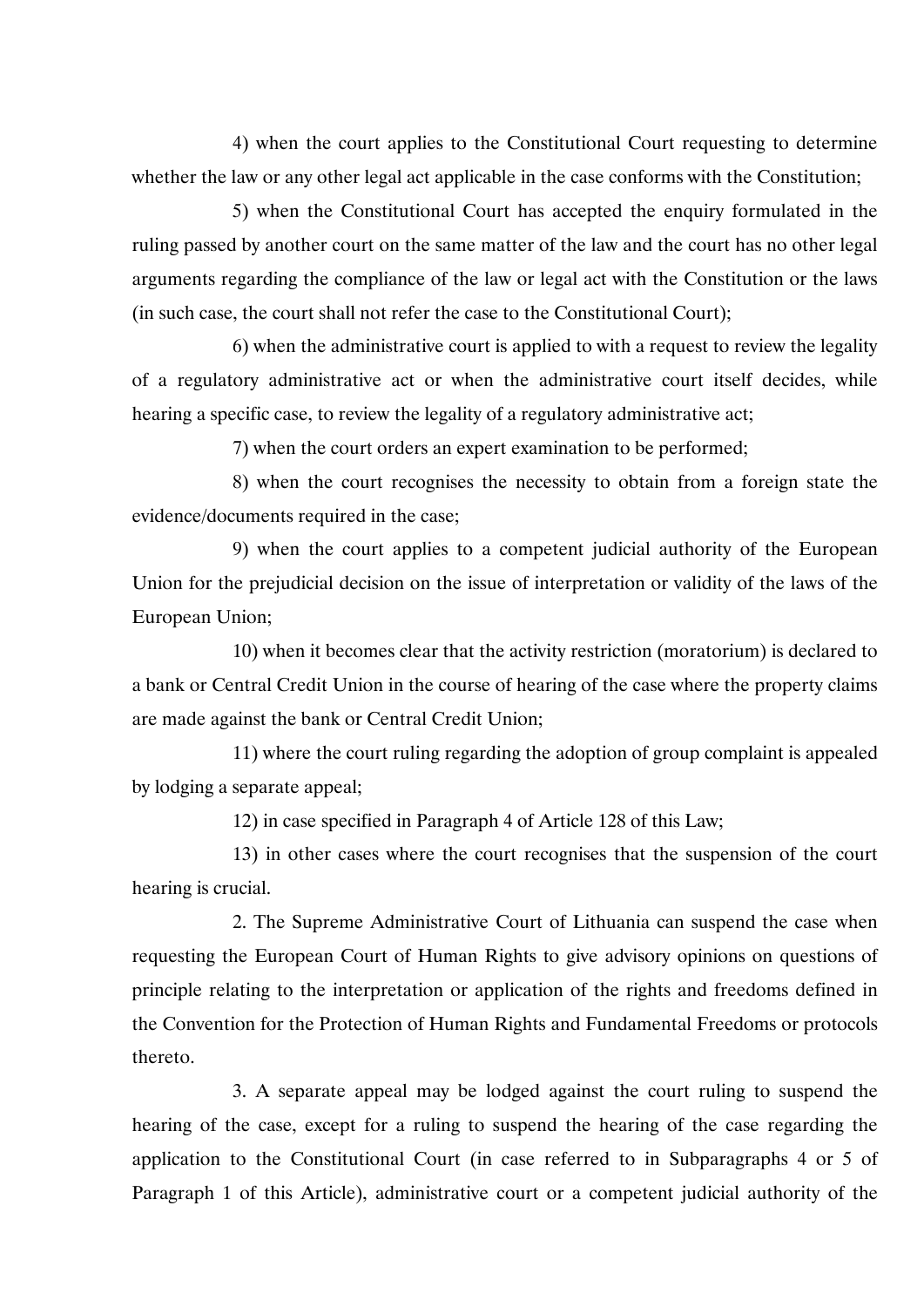European Union or a ruling on the initiation of investigation of the legitimacy of regulatory administrative legal act.

### **Article 101. Time Limits of the Suspension of the Proceedings**

The proceedings shall be suspended:

1) in the cases provided for in Subparagraphs 1 and 2 of Paragraph 1 of Article 100 of this Law - until the establishment of the legal successor of the diseased person or of the dissolved legal person or until the assignment of the statutory representative of in a particular area incapacitated person;

2) in the cases provided for in Subparagraph 3 of Paragraph 1 of Article 100 of this Law - until the coming into effect of the court decision, decision, ruling or order;

3) in the cases provided for in Subparagraphs 4, 5, 6 and 7 of Paragraph 1 of Article 100 of this Law - until the disposition of the case by the Constitutional Court or the administrative court, accordingly, or until the expert examination is performed or evidence is obtained from a foreign state;

4) in case specified in Subparagraph 9 of Paragraph 1 of Article 100 of this Law, before the receipt of the prejudicial decision of a competent judicial authority of the European Union;

5) in case specified in Subparagraph 10 of Paragraph 1 of Article 100 of this Law, before the end of application of restriction (moratorium) against the activities of a bank or Central Credit Union;

6) in case specified in Paragraph 2 of Article 100 of this Law, before the receipt of advisory opinion of the European Court of Human Rights;

7) in case specified in Subparagraph 11 of Paragraph 1 of Article 100 of this Law, before the examination of a separate complaint;

8) in cases specified in Subparagraphs 12 and 13 of Paragraph 1 of Article 100, before the elimination of circumstances on the basis of which the examination of the case was suspended.

### **Article 102. Renewal of the Proceedings**

The proceedings shall be renewed upon elimination or disappearance of the circumstances by reason whereof the proceedings were suspended, upon the motion of the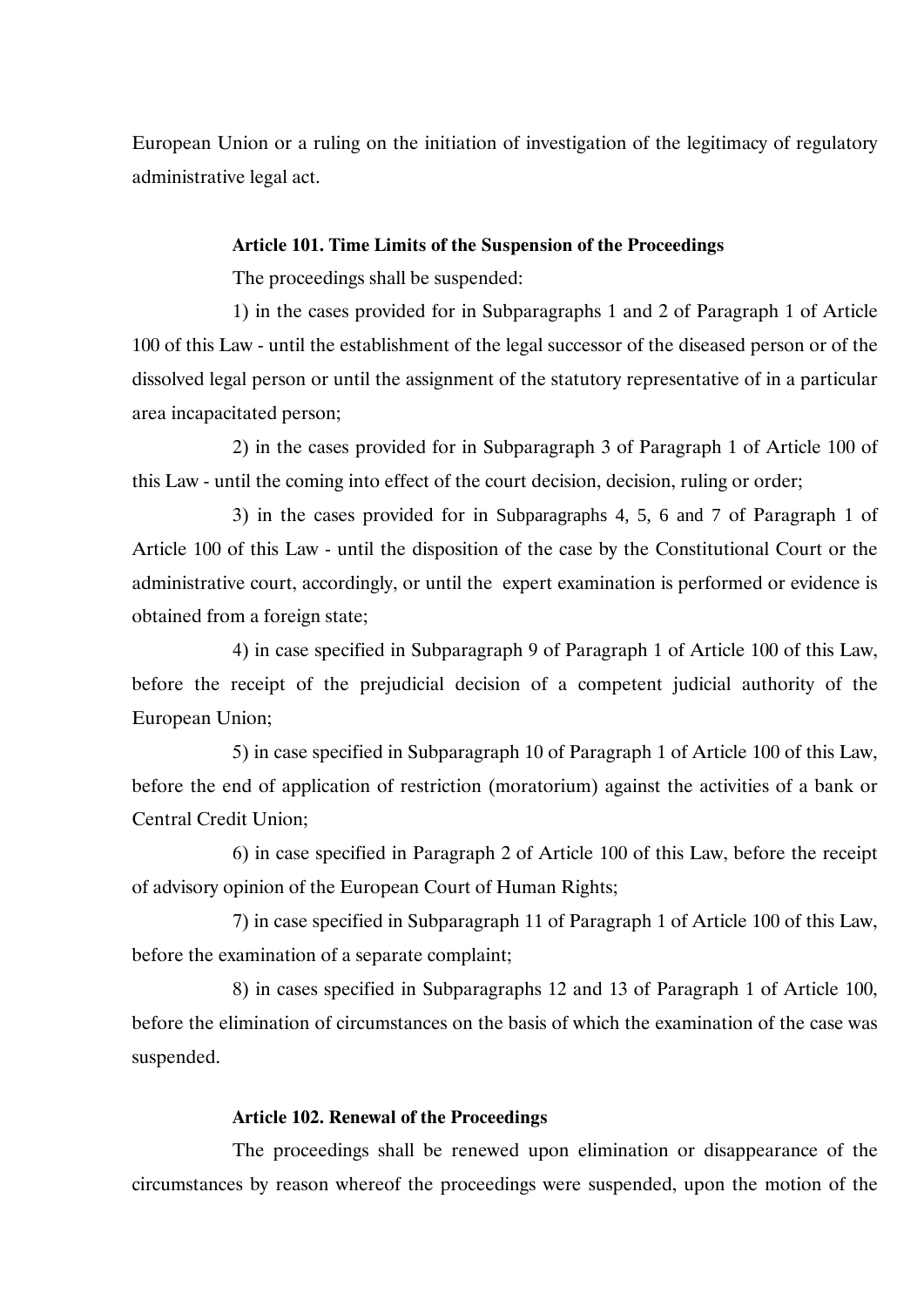participants in the proceedings or on the initiative of the court. The court or the judge shall make an order according to written procedure regarding the renewal of the proceedings. Upon renewal of proceedings the case shall be heard according to the general rules laid down in this Law.

### **Article 103. Grounds for Terminating the Proceedings**

The court shall terminate the proceedings:

1) if the case is not within the competence of administrative courts, except for the cases where the case is amenable to the court of general competency;

2) if there is an effective court decision made in relation to the dispute between the same parties, in relation to the same subject matter and on the same grounds or the court order to accept the claimant's withdrawal of the complaint/application/petition or to approve the settlement of the parties;

3) if the decision is accepted by the Lithuanian Administrative Disputes Commission, its territorial unit whereby the dispute between the same parties to the dispute is resolved for the same subject and on the same basis, or the decision of the Administrative Disputes Commission of Lithuania, its territorial unit to approve the peace treaty between the parties to the dispute is accepted and this decision is not appealed within the time-limit established by the laws;

4) if claimant has refused the complaint/application/petition, except in cases referred in Paragraph 2 of Article 55 of this Law;

5) if there is a settlement of the parties to the dispute and approved by the court;

6) if, upon the demise of the claimant, the legal relation of the dispute precludes legal succession;

7) if, upon the liquidation of a legal person who was the claimant, the legal relation of the dispute precludes legal succession;

8) if it transpires that the complaint/application/petition was accepted after the expiry of the time limit set for the filing thereof, while the claimant did not request the restoration of the *status quo ante* or the court dismissed such a request;

9) it appears that the time-limit for lodging the complaint/application/petition was restored without a reasonably ground;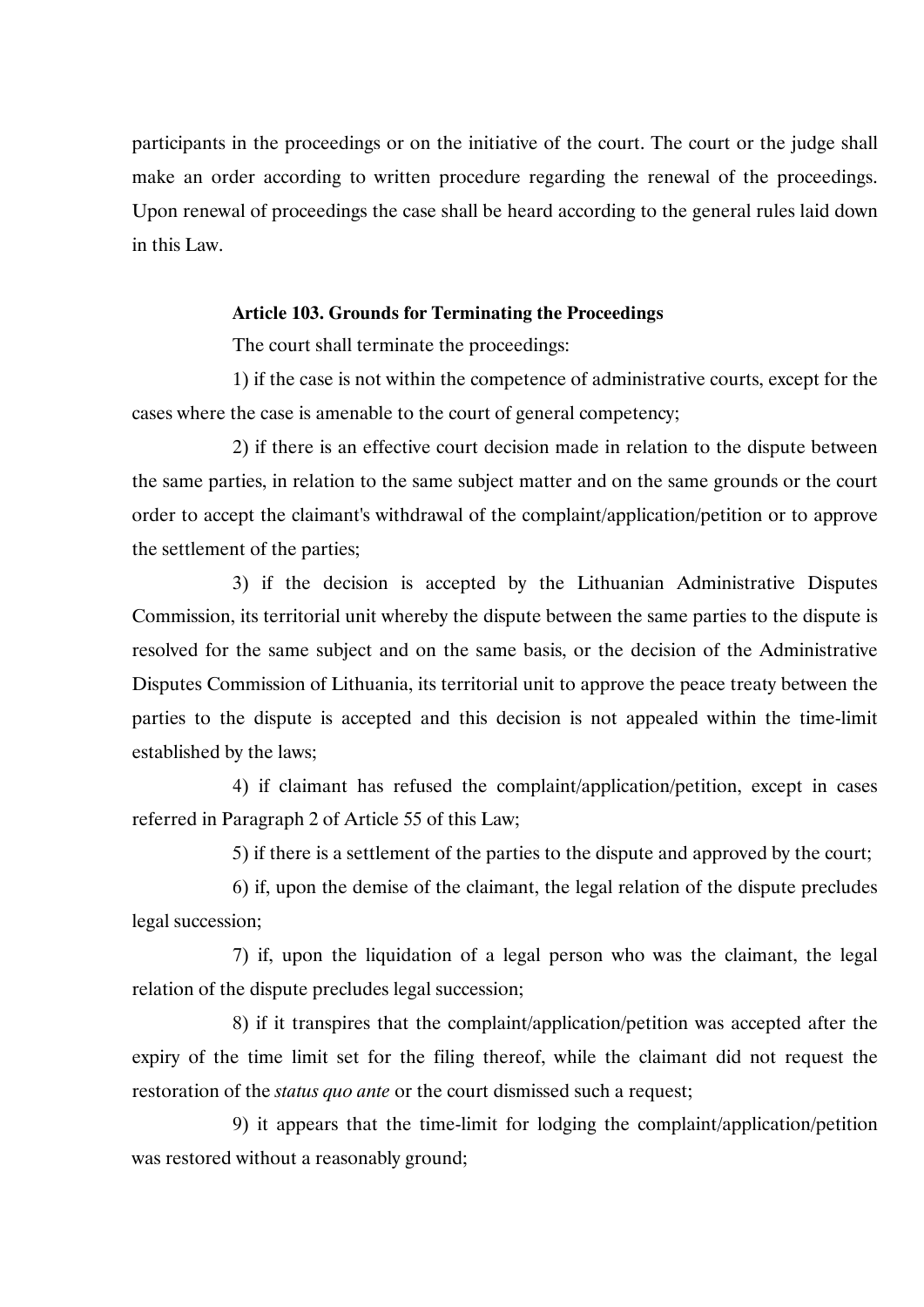10) if the claimant failed to comply with the procedure of preliminary extrajudicial hearing of the case prescribed for the cases of the category and the observance of the procedure is no longer possible.

## **Article 104. Procedure of Termination of the Proceedings and the Consequences thereof**

1. The proceedings shall be terminated by a court order. If the proceedings are terminated by reason of the case being outside the jurisdiction of the courts, the court must indicate the institution to which the claimant must apply;

2. A separate appeal may be filed against the court order to terminate the proceedings.

3. Appeal to the court in relation to the dispute between the same parties about the same subject matter and on the same grounds shall be inadmissible upon the termination of the proceedings.

4. The court shall explain to the claimant the consequences of withdrawal of the complaint/application/petition except when the petition as regards withdrawal was received by post or delivered through other persons.

## **Article 105. Grounds for Leaving the Complaint/Application/Petition Unconsidered**

The court shall leave the complaint/application/petition unconsidered:

1) if the interested person failed to observe, upon petition to the court, the procedure of preliminary extrajudicial investigation of the case prescribed for the cases of the category and the possibility to comply with the procedure still exists;

2) if the complaint/application/petition has been filed by in a certain area legally incapacitated person;

3) if the has been filed on behalf of the interested person by a person not authorised to conduct the proceedings;

4) if an administrative dispute between the same parties about the same administrative dispute is being heard before the court;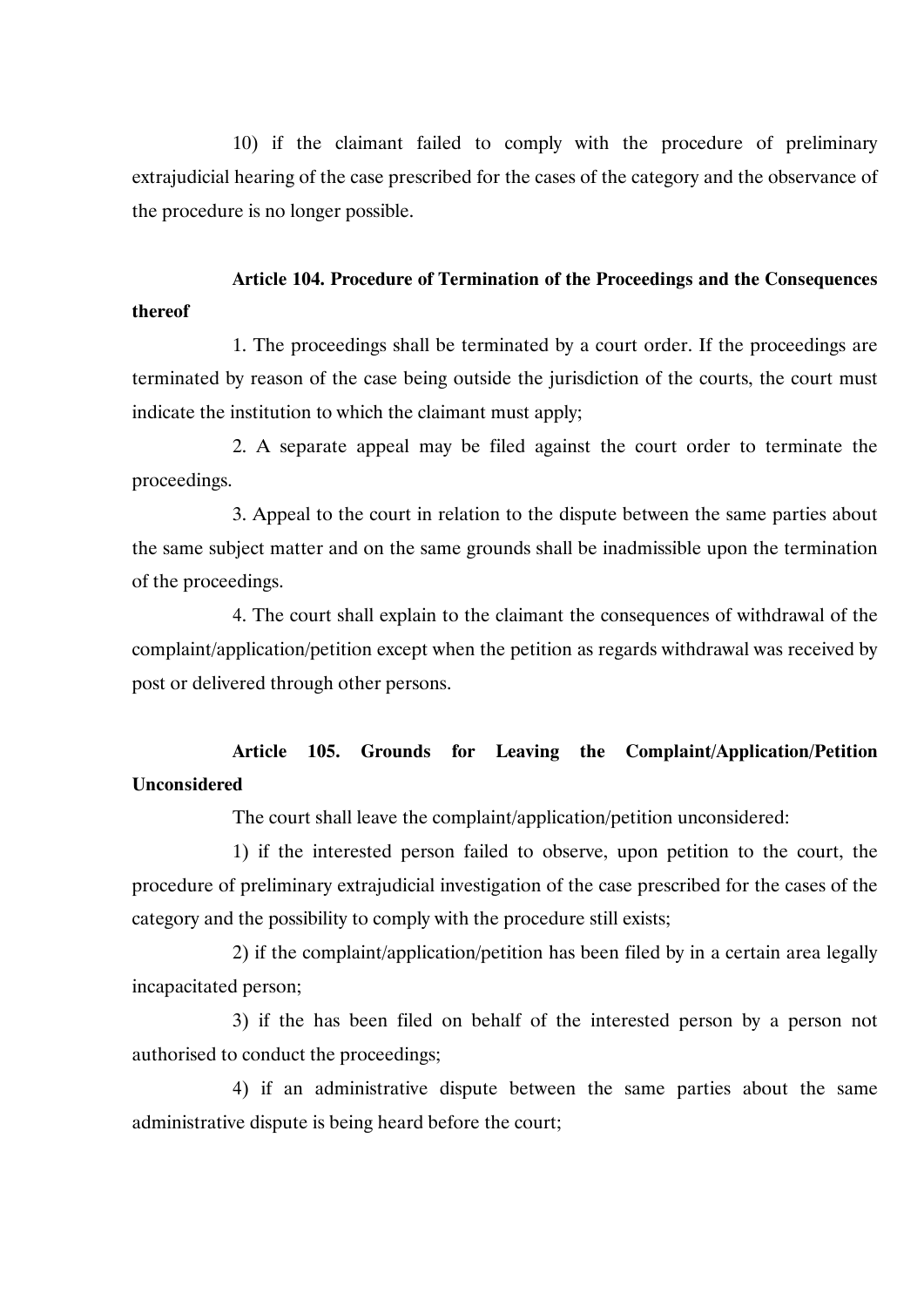5) if the claimant failed to appear at the hearing and the court does not deem it possible to dispose of the case on the basis of the material available in the case, where the claimant has been notified thereof;

6) it appears during the hearing of the case in the court of first instance that the complaint/application/petition does not meet the requirements applicable to the content thereof or the stamp duty has not been paid. On this ground, the complaint/application/petition may be left unexamined only if the claimant fails to eliminate the shortcomings within the time-limit set by the court;

7) in case specified in Article  $126<sup>3</sup>$  of this Law:

8) in case specified in Paragraph 2 of Article 130 of this Law.

## **Article 106. Procedure and Consequences of Leaving a Complaint/Application/Petition Unconsidered**

1. If the complaint/application/petition is left unconsidered, the case shall be disposed of by a court order. The court must specify in the order the procedure for eliminating the circumstances listed in Paragraphs 1, 2 and 3 of Article 105, which preclude the hearing of the case.

2. After the elimination of the circumstances which constituted grounds for leaving the complaint/application/petition unconsidered, the interested person shall be entitled to file a complaint/petition *de novo* pursuant to the provisions generally applicable.

3. A separate appeal may be filed against the court order to leave the complaint/application/petition unconsidered.

### **SECTION FIVE**

### **COURT ORDER**

### **Article 107. Making of a Court Order**

1. The court of the first instance shall make orders on separate issues which are not decided on the merits during the proceedings.

2. The court shall make orders in the conference room in accordance with the procedure established by this Law. The orders shall be signed by all judges who participated in the hearing.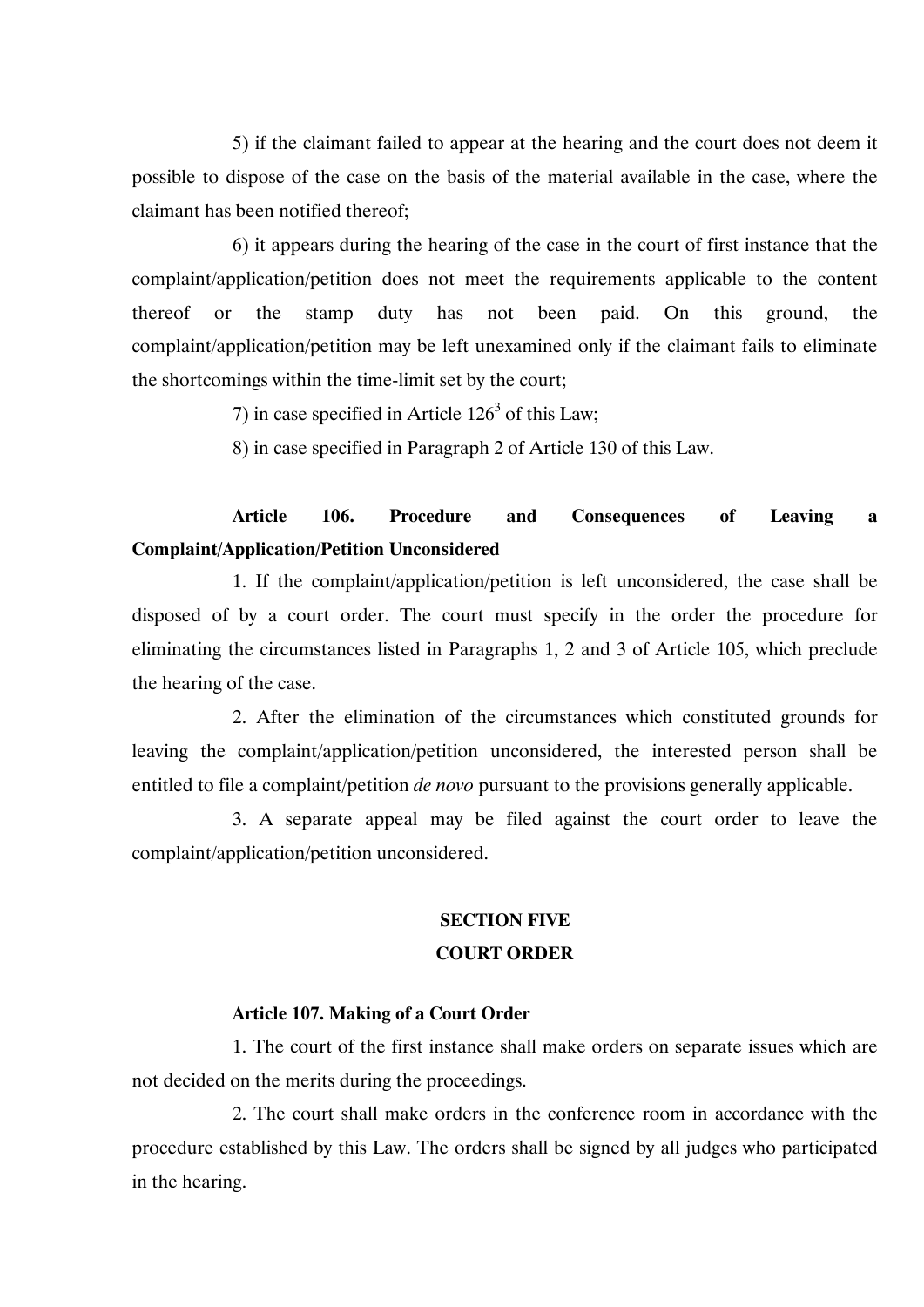3. Upon determining less complex issues, the court may make an order after a deliberation in the courtroom, without withdrawing to the conference room.

4. In individual cases, the court, taking into account the complexity of the issue to be resolved, shall have a right to defer the adoption and publication of the ruling for a period of maximum five business days.

5. The orders made shall be read out.

6. In cases where this Law does not prescribe resolution of a separate procedural issue by virtue of a court ruling, the judge may resolve the procedural issue by resolution. By resolving the issue by virtue of the resolution, the judge shall indicate the manner of resolution of the issue concerned by writing it on the document to be solved, and in case of resolution of the issue laid down in a document of an electronic form - indicating it by the special means in the electronic case. In addition, the judge shall indicate his first and last name, date of adoption of resolution and sign it. The resolution of the judge shall not be subject to appeal.

### **Article 108. Contents of an Order**

1. The following must be indicated in an order:

1) the time and venue of making of the order;

2) the name of the court, the composition of the court, also the recording clerk of the court hearing (if he/she participated in the hearing), if the order is made in oral proceedings;

3) the participants in the proceedings and the subject matter of the dispute;

4) the issue in respect of which the order is made;

5) motives on the basis whereof the judges have arrived at their conclusions and the laws invoked by the court;

6) court ruling;

7) procedure and time limits of appealing the order.

2. The order made by the court without withdrawing to the conference room must contain the data specified in Subparagraphs 4, 5 and 6 of Paragraph 1 of this Article of this Law.

### **Article 109. Sending of Orders to the Parties to the Proceedings**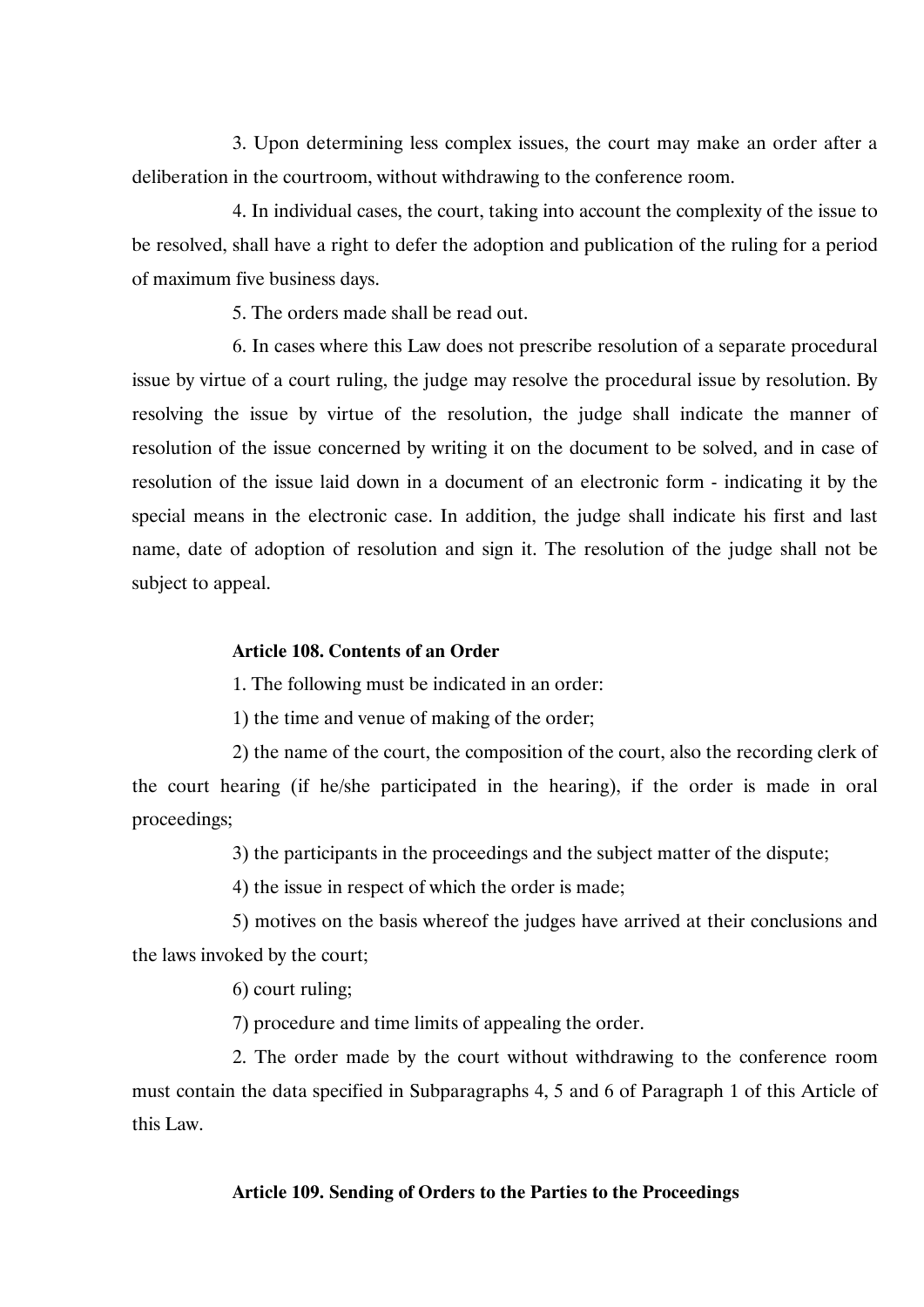The approved copies (transcripts) of the court ruling shall be issued and sent to the parties participating in the court proceedings at their request. In case of failure of the parties to the proceedings to arrive to the court hearing, the approved copies (transcripts) of the ruling which may be subject to separate appeals shall be sent no later than within three business days from the adoption of ruling, as well as approved copies (transcripts) of the ruling not subject to separate appeals to suspend the hearing of the case and rulings on referral of the case according to its attribution to a different court. In cases referred to in Paragraph 7 of Article 74 of this Law, the court rulings shall be submitted by means of electronic communication.

### **Article 110. Separate Orders**

1. If during the hearing of an administrative case the court comes to a conclusion that the officers, institutions, agencies, enterprises, organisations and persons have violated the laws or other legal acts, it shall make a separate order indicating therein the violations committed and shall send the order to the appropriate institutions of public administration, the heads of enterprises, agencies, organisations.

2. The court shall be within one month submitted a response about the measures adopted in respect of the separate court order.

## **Article 111. Court Actions if Elements of Crime are Established during the Hearing of an Administrative Case**

1. If in the course of hearing of an administrative case the court establishes elements of crime in the actions of a party to the proceedings or any other person, it shall notify the prosecutor thereof or institute criminal proceedings.

2. In the cases provided for in paragraph 1 of this Article the court, taking into account the circumstances of the case, shall either hear the administrative case on the merits or suspend the proceedings if the administrative case cannot be heard pending the disposition of the criminal case.

# **CHAPTER II CHARACTERISTICS OF HEARING CASES OF CERTAIN CATEGORIES SECTION ONE**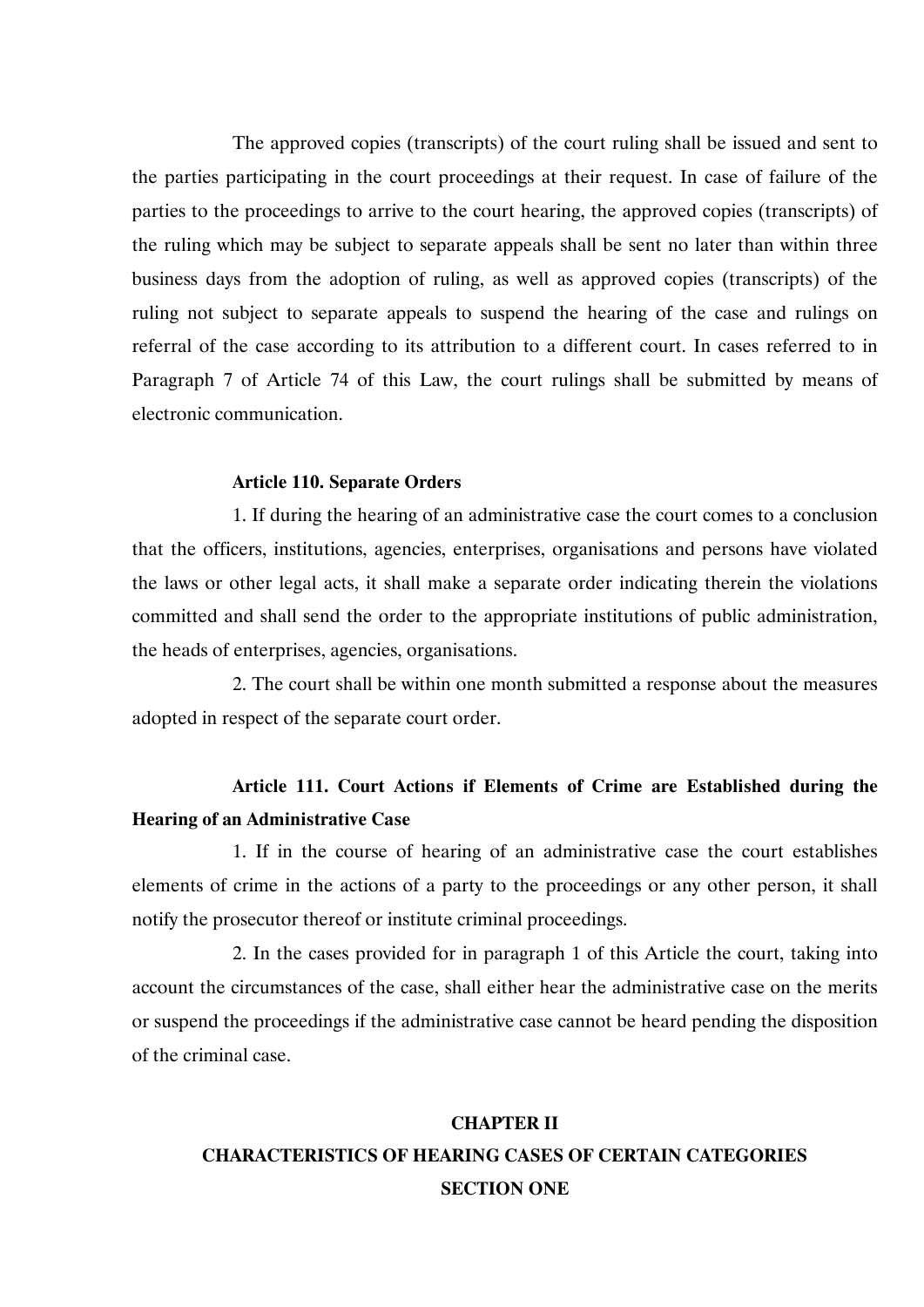## **PETITIONS/APPLICATIONS FOR REVIEW OF LEGALITY OF REGULATORY ADMINISTRATIVE ACTS**

## **Article 112. An Abstract Application for Review of Legality of a Regulatory Administrative Act**

1. The right to apply to the administrative court with an application for review of conformity of a regulatory administrative act (part thereof) with a law or a regulation issued by the Government shall be vested in the members of the Seimas, ombudsperson of the Seimas, children rights protection ombudsperson, equal opportunities ombudsperson, the control officers of the State of the Republic of Lithuania, courts of general and specialised competency, prosecutors and professional self-government associations established according to the laws to perform public functions. The above-mentioned entities shall also be entitled to apply to the administrative court with a petition to review the legality of an act of general character adopted by a a specific partnership, political party, political organisation or association. The entities referred to in this Paragraph, except for the courts of general and specialised competency, shall apply to the administrative court with a petition. Courts of general and specialised competency shall lay down the application to examine the legality of regulatory administrative act in the ruling.

2. The right to apply to the administrative court with a petition for review of conformity of a regulatory administrative act issued by the entity of municipal administration with a law or Government regulation shall also be vested in the Government representatives supervising the activities of municipalities.

3. Copies of the contested regulation and of the law or the Government regulation with which the contested regulatory administrative act conflicts shall be attached to the petition for reviewing the legality of a regulatory administrative act or any other act of general character.

4. The entities listed in Paragraphs 1 and 2 of this Article shall submit an abstract statement for investigation of the legality of regulatory administrative act in writing, by facsimile letter or in an electronic form by means of electronic communication.

## **Article 113. Application for Reviewing the Legality of a Regulatory Administrative Act in Relation to an Individual Case**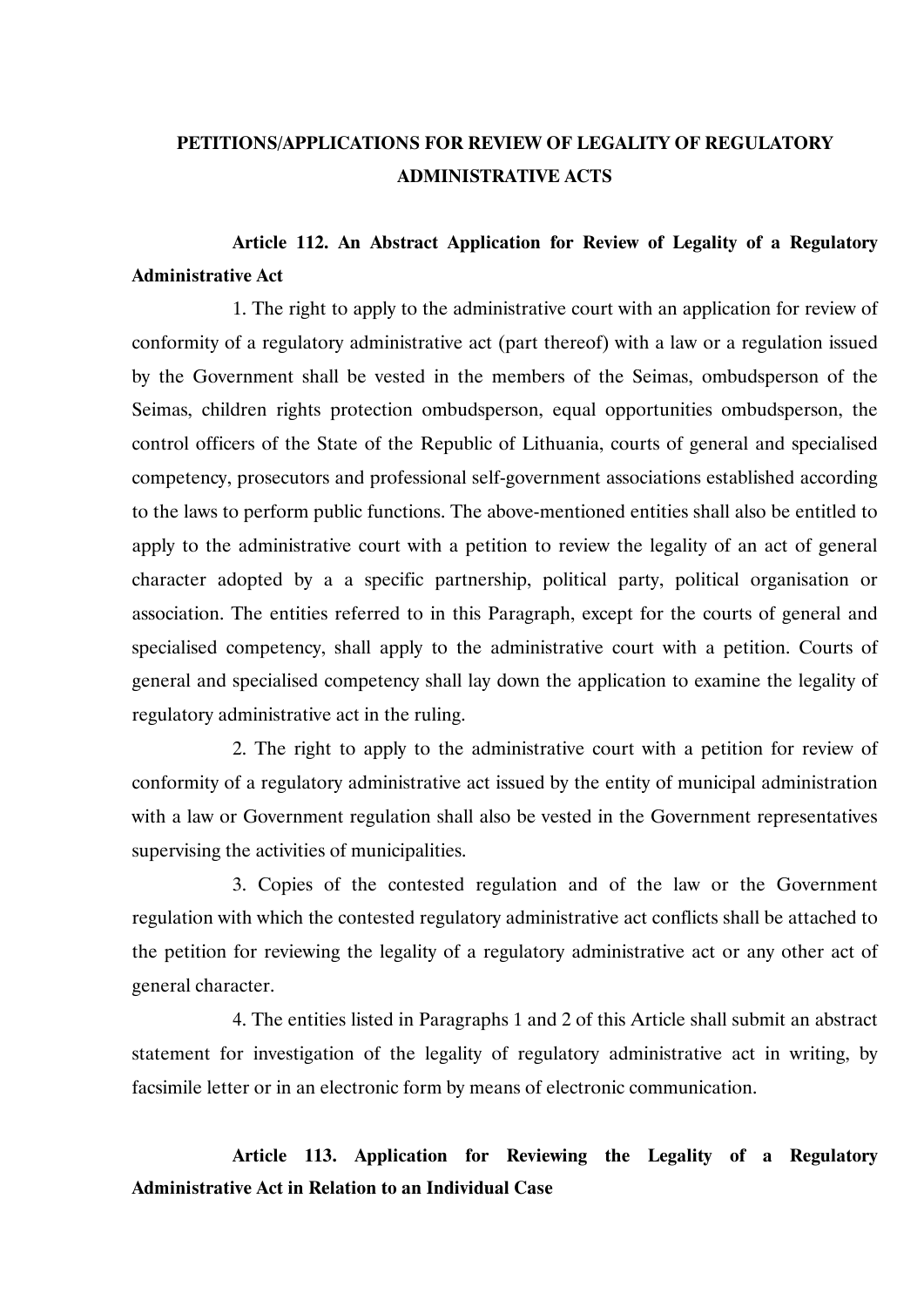1. Entities specified in Article 23 paragraph 1 of this Law shall have the right to apply to the administrative court to review conformity of a regulatory administrative act (or part thereof) with the law or Government regulation when a specific case regarding infringement of their rights is heard before the court.

2. In the cases provided for in Paragraph 1 of this Article the administrative court shall decide on the admissibility of the petition by making reasoned order or reasoned decision. The court shall reject a petition for review of legality of a regulatory administrative act if:

1) the petition is not connected with the specific case heard before the court;

2) there is an effective court decision adopted in respect of the contested regulatory administrative act;

3) the court seised of a case regarding the contested regulatory administrative act;

4) the petition is based not on legal motives;

5) the court has no doubt regarding the legality of regulatory administrative act.

3. Where there are no grounds for rejecting the application or when during the hearing of an individual case the administrative court itself has doubts about the legality of the regulatory administrative act subject to be applied in a specific case, the relevant administrative court shall by virtue of an order suspend the investigation of a particular case and, provided that review of legality of such an act has been assigned within its jurisdiction, shall decide to commence appropriate investigation. In other cases Article 114 of this Law shall be applicable. The court ruling to start the review shall be in compliance with the requirements established in Article 108 of this Law and shall clearly indicate for which regulatory administrative act (or part thereof) the court expressed its doubts as regards its legitimacy and shall also list the legal grounds to reason such doubts. The judge of the administrative court who participated in the adoption of the ruling to initiate the review of the legality of regulatory administrative act cannot participate in examination of the case regarding the legitimacy of regulatory administrative act on the merits.

4. After the decision of the administrative court determining the issue of legality of the regulatory administrative act becomes effective, the appropriate administrative court shall by virtue of an order resume the suspended investigation of a particular case and adopt a decision on the merits.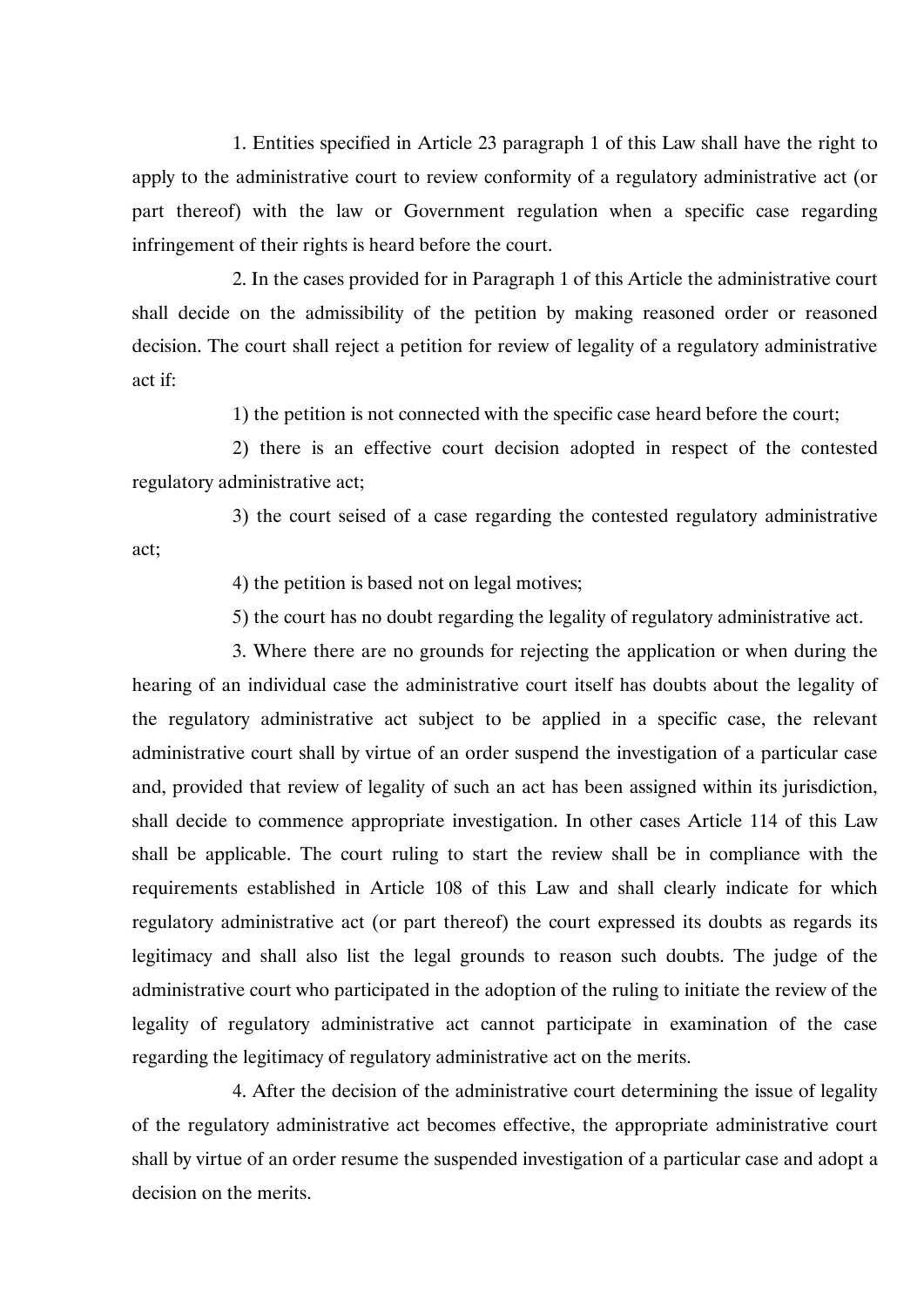## **Article 114. Petition to the Administrative Court by the Court of General Jurisdiction or Court of Special Jurisdiction**

1. The court of general jurisdiction or court of special jurisdiction shall have the right to suspend the investigation of a case and apply to the administrative court by an order requesting to review conformity of a specific regulatory administrative act (or a part thereof) applicable in the case being heard with the law or Government regulation.

2. Having received an effective decision of the administrative court in respect of the regulation, the court of general jurisdiction or the court of special jurisdiction shall renew the suspended investigation of a particular case.

## **Article 115. Contents of the Order Made by the Court of General Jurisdiction or Court of Special Jurisdiction**

1. In the cases specified in Article 114 of this Law the following must be indicated in the order made by the court of general jurisdiction or court of special jurisdiction:

1) time and venue of making of the order;

2) the name and address of the court which made the order;

3) the composition of the court which made the order, the participants in the proceedings;

4) the merits of the case and the legal acts on which the parties to the proceedings base their claims or rebuttals;

5) information about the contested act: who passed it, date of passing, full title of the act;

6) legal arguments on which the claimant court bases its doubt about the legality of the contested regulatory administrative act (a part thereof);

7) application by the claimant court and to which administrative court it is addressed.

2. The following shall be attached to the court order:

1) the case, proceedings on which have been suspended in the court of general jurisdiction or court of special jurisdiction;

2) full transcript (copy) of the text of the contested act;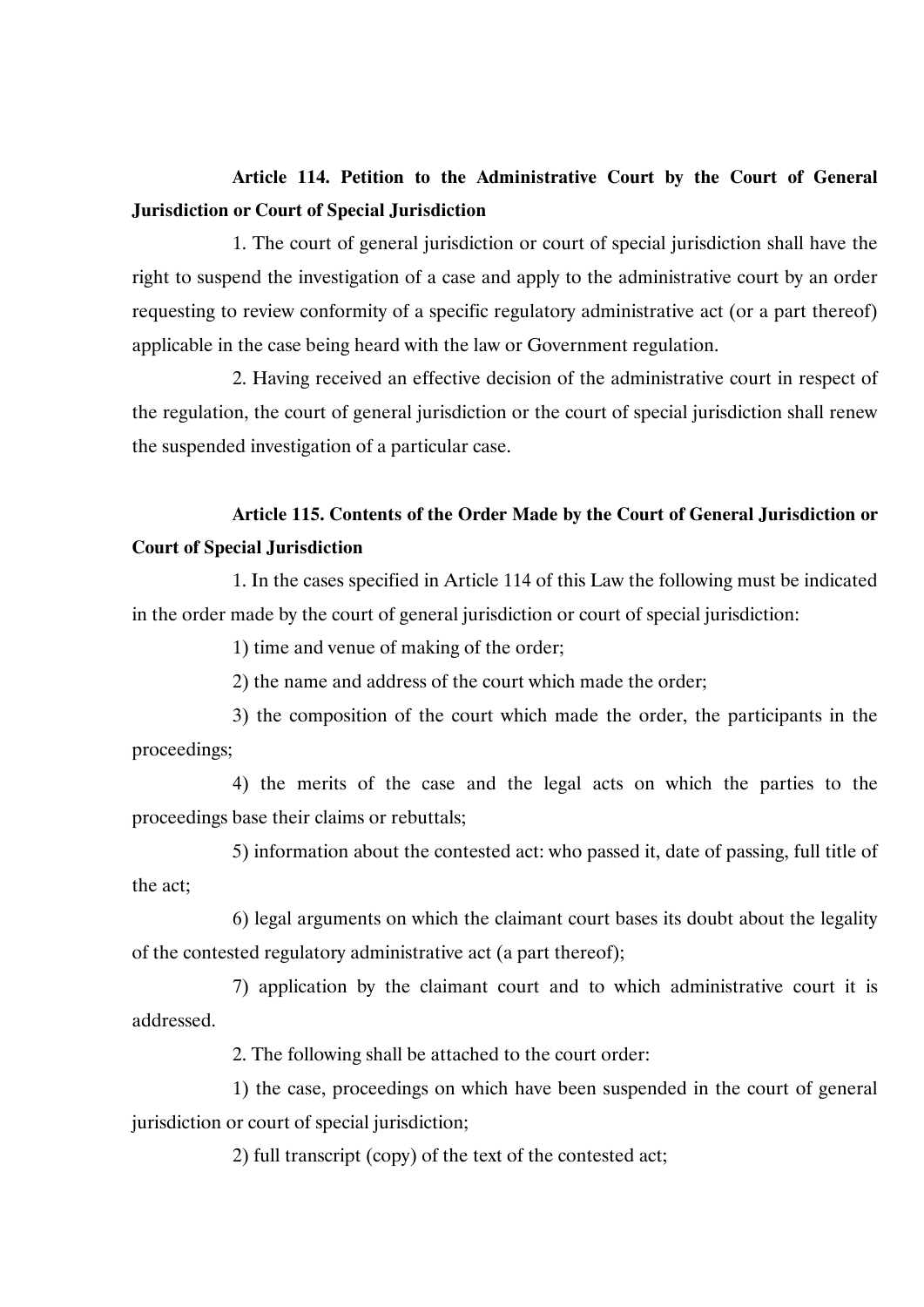3) a copy of the law or Government regulation which the contested act conflicts with;

4) a copy of the court order for inclusion in the documentation of the administrative court.

### **Article 116. Hearing of a Case on the Legality of a Regulatory Administrative Act**

1. Cases concerning the legality of regulatory administrative acts shall be heard in accordance with the general rules of procedure established in this Law.

2. In the cases provided for in Article 141 of this Law, also when the administrative court at its own discretion initiates proceedings on the legality of a regulatory administrative act in connection with the hearing of an individual case, the proceedings for review of legality of the regulatory administrative act shall be conducted under the procedure of written proceedings.

## **Article 117. Court Decision on the Petition/Application for Review of Legality of a Regulatory Administrative act**

1. Having heard the case on the petition/application for review of legality of a regulatory administrative act, the administrative court shall adopt one of the following decision s:

1) to recognise the legality of the contested regulatory administrative act (or a part thereof) and to reject the petition for the annulment thereof ;

2) to recognise the contested regulatory administrative act (or a part thereof) as conflicting with the law or Government regulation and to deem it annulled.

2. Having heard the case on the legality of a regulatory administrative act, the administrative court shall return to the appropriate court the case on which proceedings have been suspended and which has been referred to the administrative court and shall dispatch the copy (transcript) of the decision adopted.

## **Article 118. Legal Consequences of Recognition of a Regulatory Administrative Act (Part Thereof) as Illegal**

1. A regulatory administrative act (or a part thereof), as a rule, may not be applicable from the day of official announcement of the effective decision of the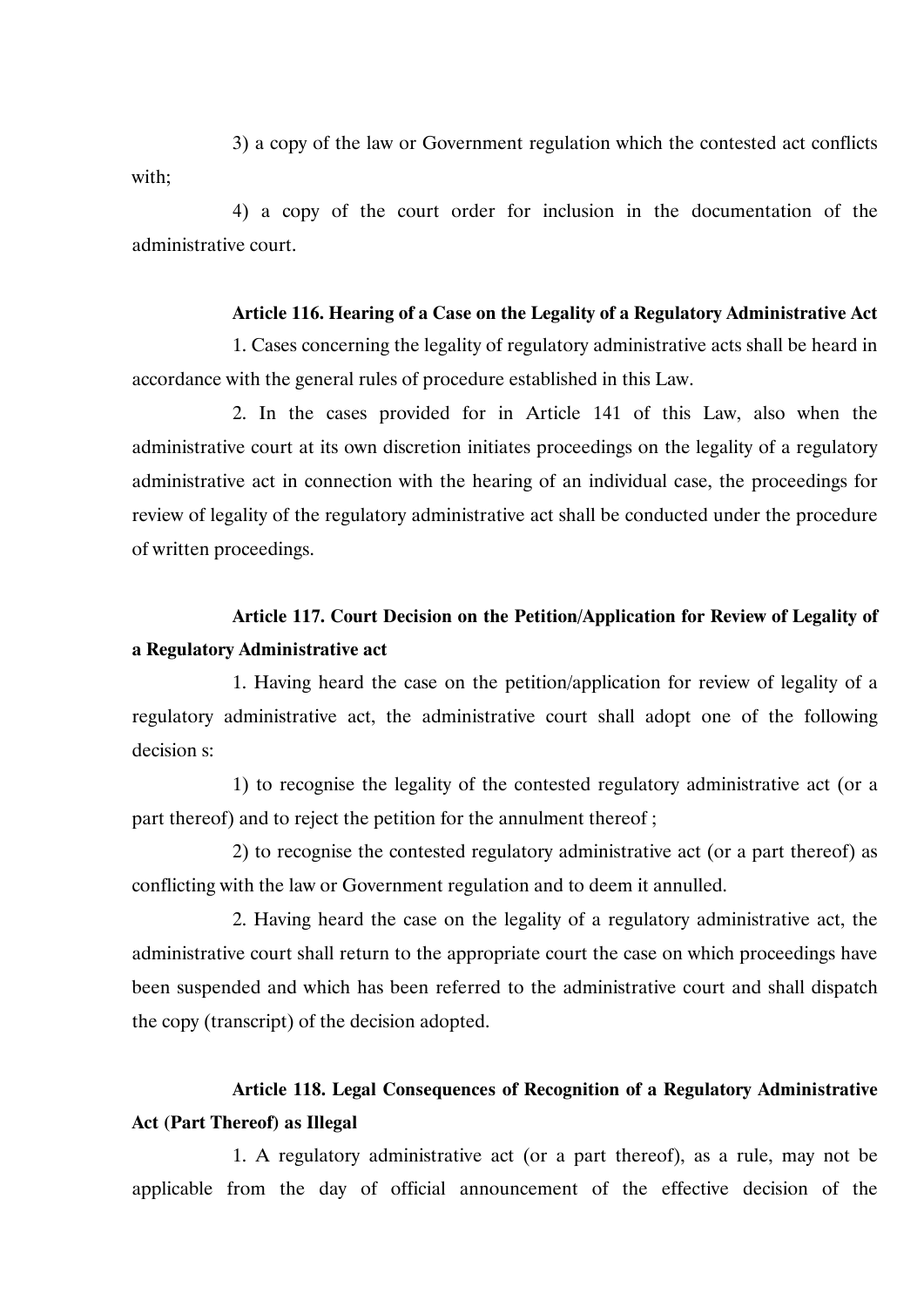administrative court on the recognition of the relevant regulatory administrative act (a part thereof) as illegal.

2. Having regard to the specific circumstances of the case and having assessed the possibility of negative legal consequences, the administrative court may establish in its decision that the annulled regulatory administrative act (or a part thereof) may not be applicable from the day of its adoption.

3. As necessary, the administrative court may suspend the validity of the regulatory administrative act (or part thereof) recognised illegal until the coming into effect of the court decision.

### **Article 119. Publishing of the Court Decision**

1. The decision of the administrative court declaring a regulatory administrative act (or a part thereof) illegal and annulling the regulation shall be in all cases published in the Register of Legal Acts. The court decision may also indicate another publication in which the court decision must be published.

2. The costs of publishing of the administrative court decision in a publication, indicated by the court, shall be covered by the entity of public administration whose regulatory administrative act (a part thereof) was recognised illegal. necessary, the costs of publishing the decision of administrative court shall be recovered on the basis of the court order, made after the publishing of the decision .

3. The entity of public administration whose regulatory administrative act (a part thereof) was recognised illegal shall present to the appropriate administrative court the issue (copy) of the publication in which the decision of the administrative court in respect of the regulation has been published.

### **SECTION TWO**

### **APPLICATIONS FOR SUBMISSION OF CONCLUSION**

#### **Article 120. Lodging of the Application to Submit a Conclusion**

1. The application to submit a conclusion whether the member of the municipal council, the member of the municipal council - the mayor against whom the procedure of the loss of powers has been initiated breached an oath and/or failed to exercise the powers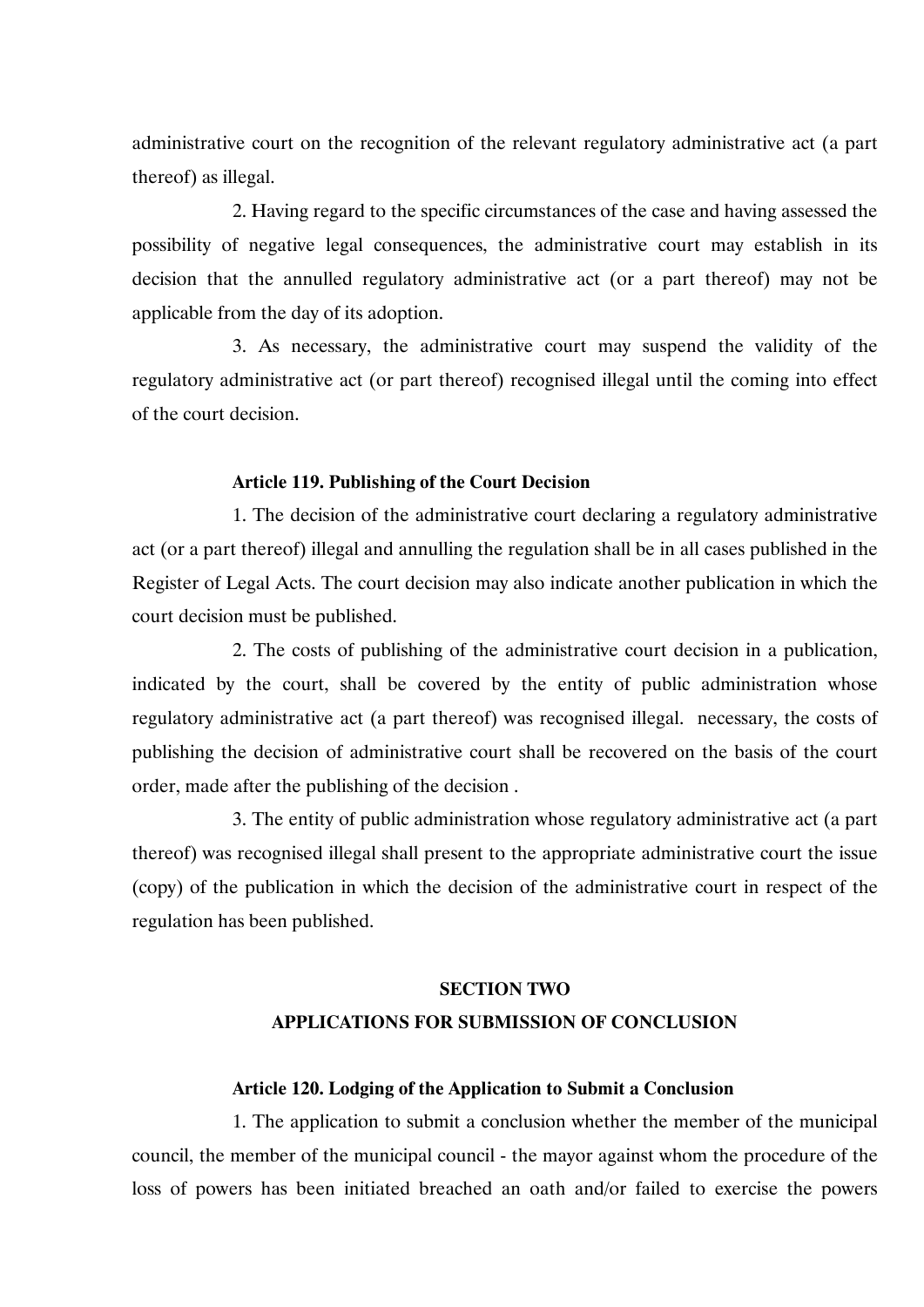assigned by the laws (as specified in the application) shall be lodged by a municipal council in accordance with the procedure established in the Law on Local Self-Government of the Republic of Lithuania (hereinafter the Law on Local Self-Government).

2. The Supreme Administrative Court of Lithuania shall not accept the application to submit a conclusion for review in the following cases:

1) the application was lodged by an entity having no right to lodge such petition;

2) the application is not based on legal arguments;

3) the application was lodged without observing the procedure established in the Law on Local Self-Government;

4) the issue raised in the application has already been examined by the Supreme Administrative Court of Lithuania.

3. The entity submitting the conclusion shall have a right to withdraw it before the start of the hearing in the court proceedings.

# **Article 121. Hearing of the Application to Submit a Conclusion in the Supreme Administrative Court of Lithuania and Submission of Conclusion**

1. The Supreme Administrative Court of Lithuania shall submit a conclusion whether the member of the municipal council, the member of the municipal council - the mayor breached an oath and/or failed to exercise the powers assigned by the laws (hereinafter the conclusion on the breached oath and performance of powers of the member of the municipal council, the member of the municipal council - the mayor) within two months after the receipt of the application to submit a conclusion.

2. The application to submit a conclusion shall be examined according to the general rules of the proceeding established in this Law, save for the exceptions established in this Paragraph.

3. Upon the receipt of application to submit a conclusion, the court shall send to the member of the municipal council, the member of the municipal council - the mayor the copies (digital copies) of application to submit a conclusion and enclosed documents. The member of the municipal council, the member of the municipal council - the mayor shall have a right to submit a response to the application within seven calendar days from the receipt of documents indicated herein.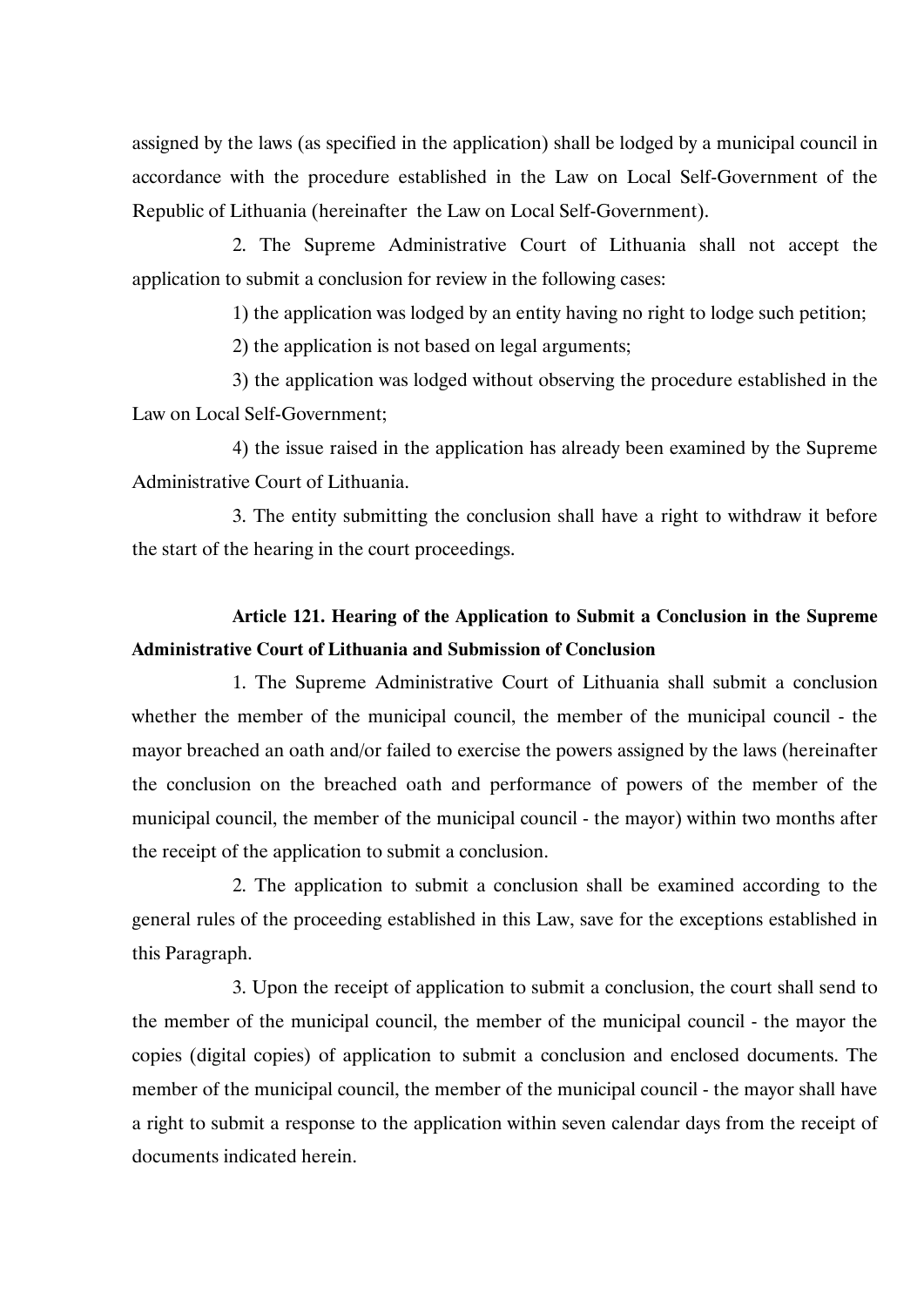4. Application to submit a conclusion shall be examined by the Supreme Administrative Court of Lithuania having notified of the court hearing the municipal council submitting the petition and the member of the municipal council, member of the municipal council - the mayor on the loss of power whereof this procedure has been initiated. Failure to appear of the participants in the proceedings who were duly notified of the court hearing shall not be an obstacle for examination of the case and making the conclusions regarding the breached oath and performance of powers of the member of the municipal council, the member of the municipal council - the mayor.

### **Article 122. Conclusion of the Supreme Administrative Court of Lithuania**

1. Having heard the petition indicated in Paragraph 1 of Article 120 of this Law, the Supreme Administrative Court of Lithuania shall adopt a conclusion regarding the breached oath and performance of powers by the member of the municipal council, the member of the municipal council - the mayor.

2. The conclusion regarding the breached oath and performance of powers of the member of the municipal council, the member of the municipal council - the mayor shall indicate the following:

1) time and venue of the adoption of conclusion;

2) the name of the court which adopted the decision;

3) composition of the court, the secretary of the court hearing (if he/she participated in the examination of the case), participants in the proceedings;

4) the subject matter of the dispute;

5) the explanations of the participants in the proceedings;

6) evidence reasoning the conclusion of the court;

7) arguments used by the court to reject certain evidence;

8) the laws observed by the court;

9) the decision of the court on the requested matter.

3. The conclusion of the Supreme Administrative Court of Lithuania regarding the breached oath and performance of powers of the member of municipal council, the member of the municipal council - the mayor shall be final and not subject to appeal.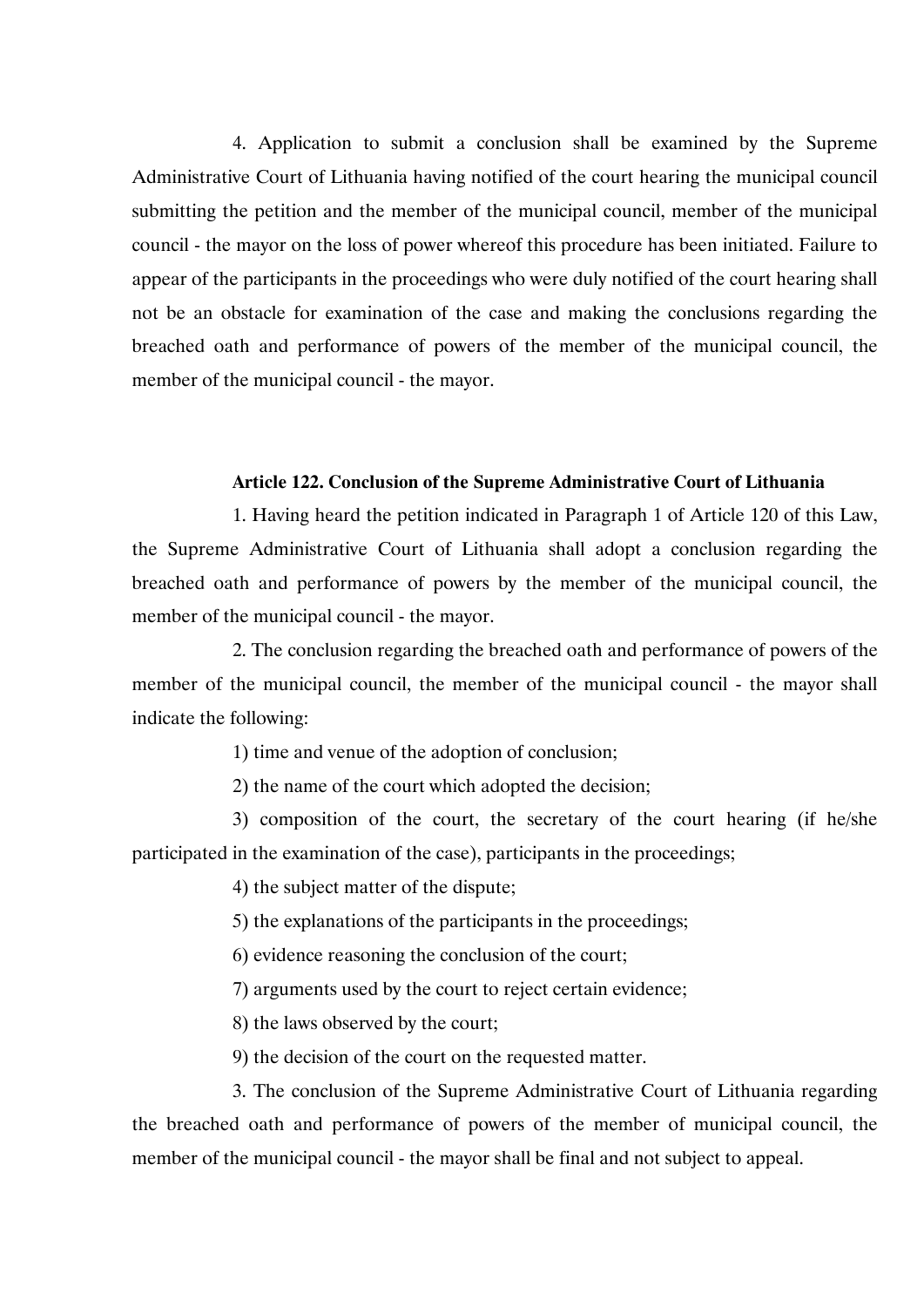4. Conclusion regarding the breached oath and performance of powers of the member of the municipal council, the member of the municipal council - the mayor shall be published on the website of the Supreme Administrative Court of Lithuania.

### **SECTION ONE1**

# **PETITION FOR APPLICATION TO THE COMPETENT JUDICIAL AUTHORITY OF THE EUROPEAN UNION REGARDING THE DECISION OF THE EUROPEAN COMMISSION**

### **Article 1221 . Filing of Petition on the Decision of the European Union**

1. The State Data Protection Inspectorate shall submit a petition to apply to a competent legal authority of the European Union regarding the decision of the European Commission (hereinafter the Petition on the Decision of the European Commission) to the Supreme Administrative Court of Lithuania in cases specified in the Law on the Legal Protection of Personal Data.

2. The Petition on the Decision of the European Commission shall indicate the following:

1) information indicated in Subparagraphs 1, 2, 3, 8, 10, 11 of Paragraph 2 of Article 24 of this Law;

2) subject matter of the complaint in the hearing whereof the State Data Protection Inspectorate decided to apply to the Supreme Administrative Court of Lithuania;

3) data on the decision of the European Commission: date of the adoption of decision, the full title, source of official publication;

4) legal arguments used by the State Data Protection Inspectorate to reason its doubt regarding the legitimacy of the decision of the European Commission.

3. The complaint during the hearing whereof the State Data Protection Inspectorate decided to apply to the Supreme Administrative Court of Lithuania shall be enclosed to the petition stipulated in this Article.

**Article 122<sup>2</sup> . Examination of the Petition on the Decision of the European Commission**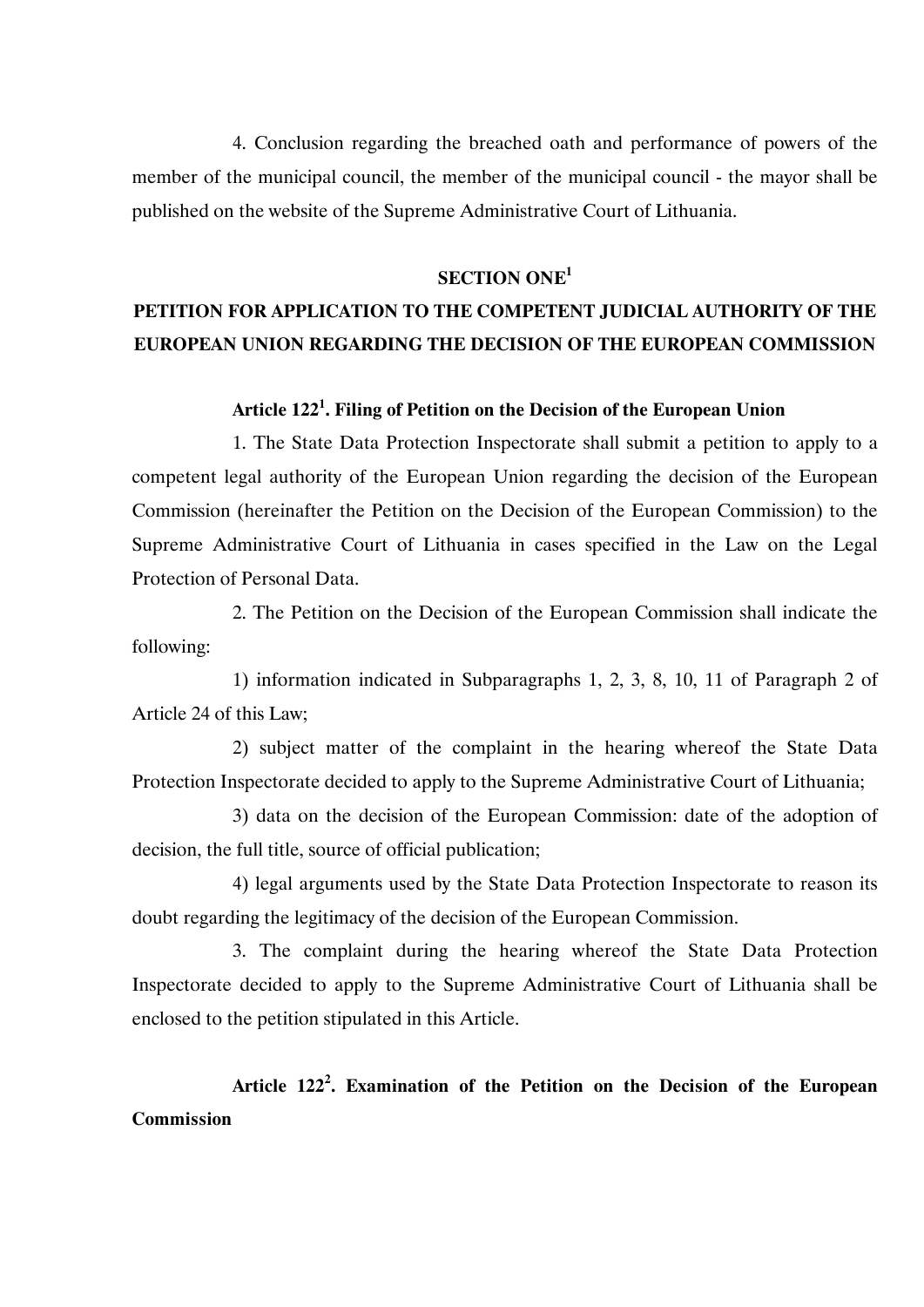1. Petition on the Decision of the European Commission shall be examined according to the general rules of the proceeding established in this Law, save for the exceptions established in this Paragraph.

2. Petition on the Decision of the European Commission is usually examined in accordance with the written procedure.

### **Article 1223 . Decision of the Supreme Administrative Court of Lithuania**

1. Having examined the Petition on the Decision of the European Commission, the Supreme Administrative Court of Lithuania shall adopt one of the following decisions:

1) to apply to a competent judicial authority of the European Union with a petition to adopt a prejudicial decision according to Article 267 of the Treaty on the Functioning of the European Union (OJ 2016 C 202, p. 47);

> 2) to reject the petition of the State Data Protection Inspectorate on the Decision of the European Commission.

2. Decision of the Supreme Administrative Court of Lithuania adopted after examining the Petition on the Decision of the European Commission shall be final and not subject to appeal.

#### **SECTION THREE**

## **COMPLAINTS ABOUT THE INFRINGEMENT OF THE ELECTORAL AND REFERENDUM LAWS**

# **Article 123. Lodging a Complaint Requesting Restoration of the Right to Vote or Restoration of the Right to Take Part in a Referendum**

1. The persons referred to in the Law on Presidential Elections of the Republic of Lithuania (hereinafter the Law on Presidential Elections), the Law on Elections to the Seimas of the Republic of Lithuania (hereinafter – the Law on Elections to the Seimas), the Law on Referendum, the Law on Elections to Municipal Councils of the Republic of Lithuania (hereinafter – the Law on Elections to Municipal Councils) disagreeing with the decisions adopted by the regional election commission or regional referendum commission according to the complaints regarding the mistakes made in the list of electors or citizens having a right to participate in the referendum as a result of which the elector could not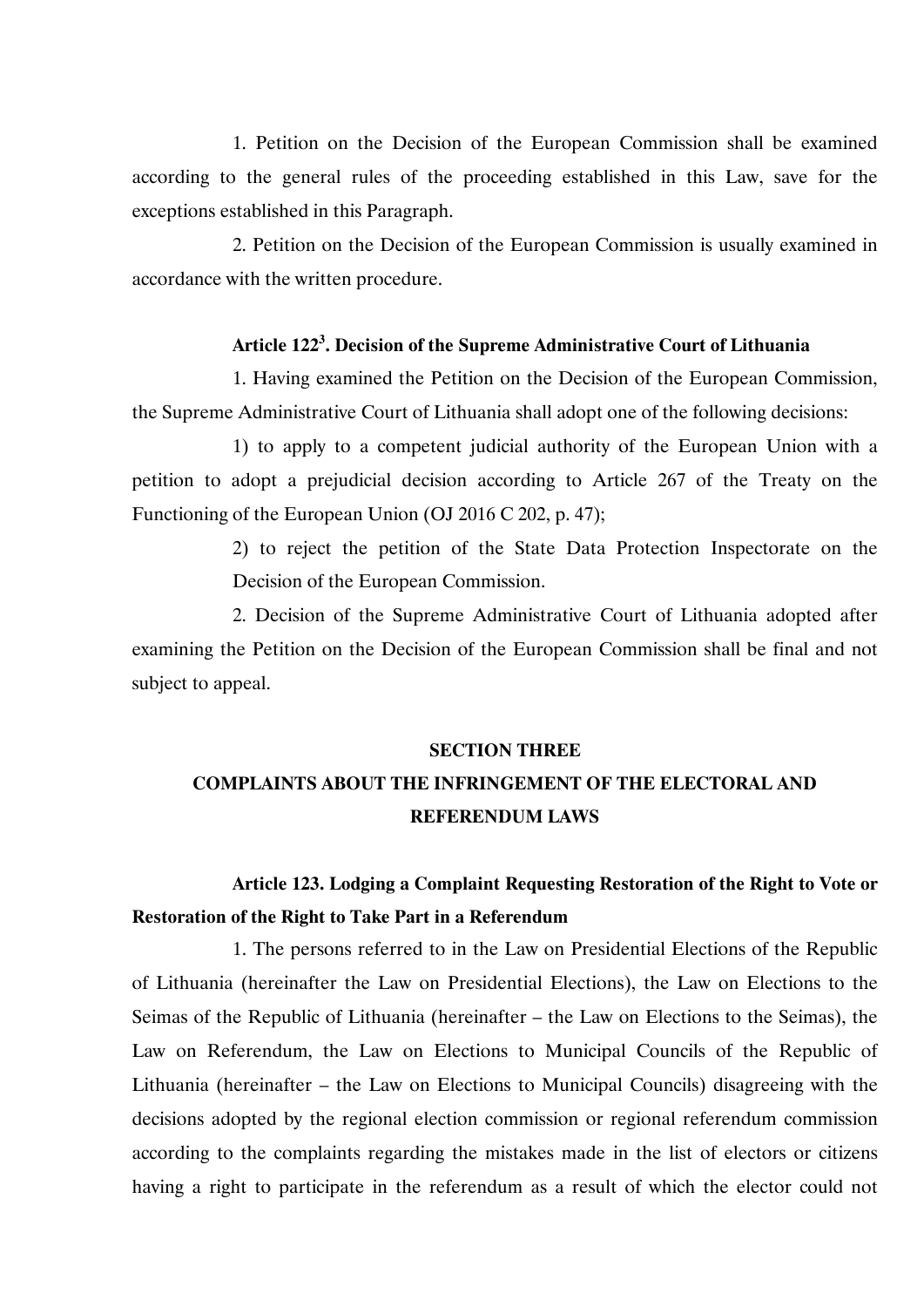realise his/her right to elect (erroneous inclusion in the list or removal from the list, as well as imprecise data on the elector in the list), can appeal against the decision of the regional election commission or regional referendum commission to the regional administrative court within the time-limits established in the laws on elections and the Law on Referendum. The complaint shall be lodged in writing, by facsimile letter or in an electronic form by means of electronic communication.

2. If the court is appealed to without prior filing of a complaint with the district committee, the judge shall refer the complaint to the appropriate committee and notify the claimant thereof.

## **Article 124. Filing of Complaints Against the Decisions of the Central Electoral Committee**

1. Persons specified in the Law on Presidential Elections, Law on the Elections to the Seimas, Law on the Referendum, and in the Law on the Elections to the Local Government Councils may lodge a complaint about the decisions of the Central Electoral Committee on the grounds and within time limits specified in this Law.

2. The complaints shall be filed with the Supreme Administrative Court of Lithuania in writing, by facsimile letter or in an electronic form by means of electronic communication.

## **Article 125. Time Limits and Procedure for Investigating Complaints Relating to the Infringement of Electoral or Referendum Laws**

1. The administrative court shall investigate complaints relating to infringement of electoral laws or the Law on the Referendum within the time limits set by the electoral laws or the Law on the Referendum.

2. The administrative court shall investigate the complaints upon notifying the claimant and the appropriate electoral committee thereof. Failure by the said persons to appear in the court after a proper service of notice shall not preclude the conduct of proceedings and the adoption of the decision.

**Article 126. Court Decision on the Infringements of Electoral Laws or the Law on the Referendum**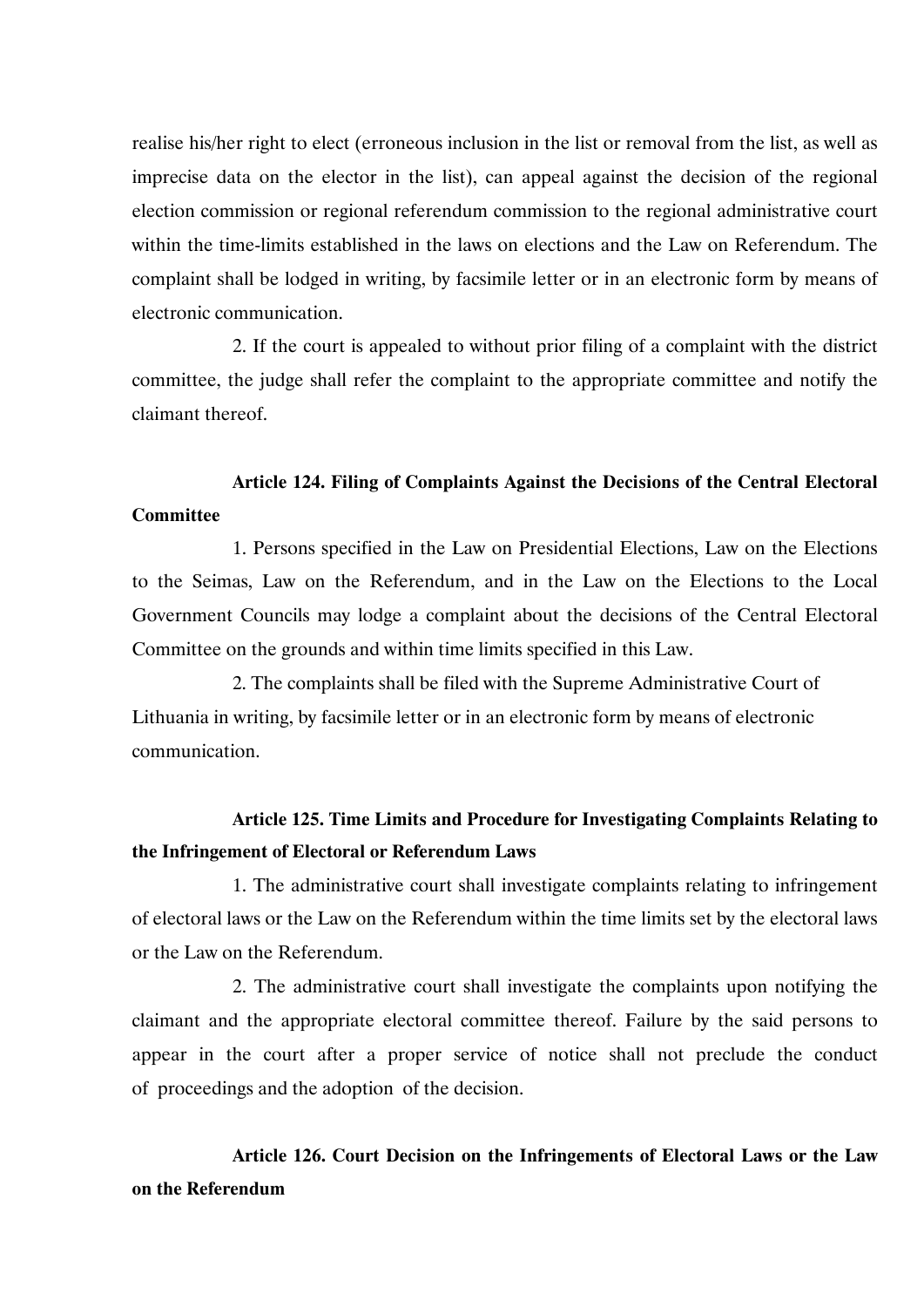1. The decision of the administrative court on the complaint relating to the infringement of electoral laws or the Law on the Referendum shall become effective immediately after its pronouncement.

2.nAfter the adoption of decision, the approved copies (transcripts, digital copies) thereof shall be sent immediately by mail or means of electronic communication to the respective election commission and the claimant.

## **SECTION THREE1 GROUP COMPLAINT**

### **Article 1261 . General Provisions**

1. The group complaint may be filed by a group of natural and/or legal persons in accordance with the procedure established by this Law.

2. The court shall examine the case of the group complaint in accordance with the rules set in this Section. The general rules for examination of cases established by this Law shall not apply to the case of group complaint inasmuch as the rules for examination of the group appeal are not set in this Section.

3. When preparing the group appeal, the participation of the lawyer is a prerequisite. Representation of the group by the lawyer is necessary to the court when examining the case of group complaint.

4. When estimating the time-limits for the submission of group complaint and limitation periods, it shall be deemed that the claims of the members of the group despite the time of their connection to the group were submitted after filing the group complaint.

### **Article 126<sup>2</sup> . Prerequisites and Conditions of Filing of Group Complaint with the**

### **Court**

The group complaint may be filed in the following cases:

1) the complaint is based on the identical or similar factual circumstances and is aimed at defending identical or similar rights or interests protected by the laws of a group of natural or legal person;

2) a common claim of the members of the group is raised;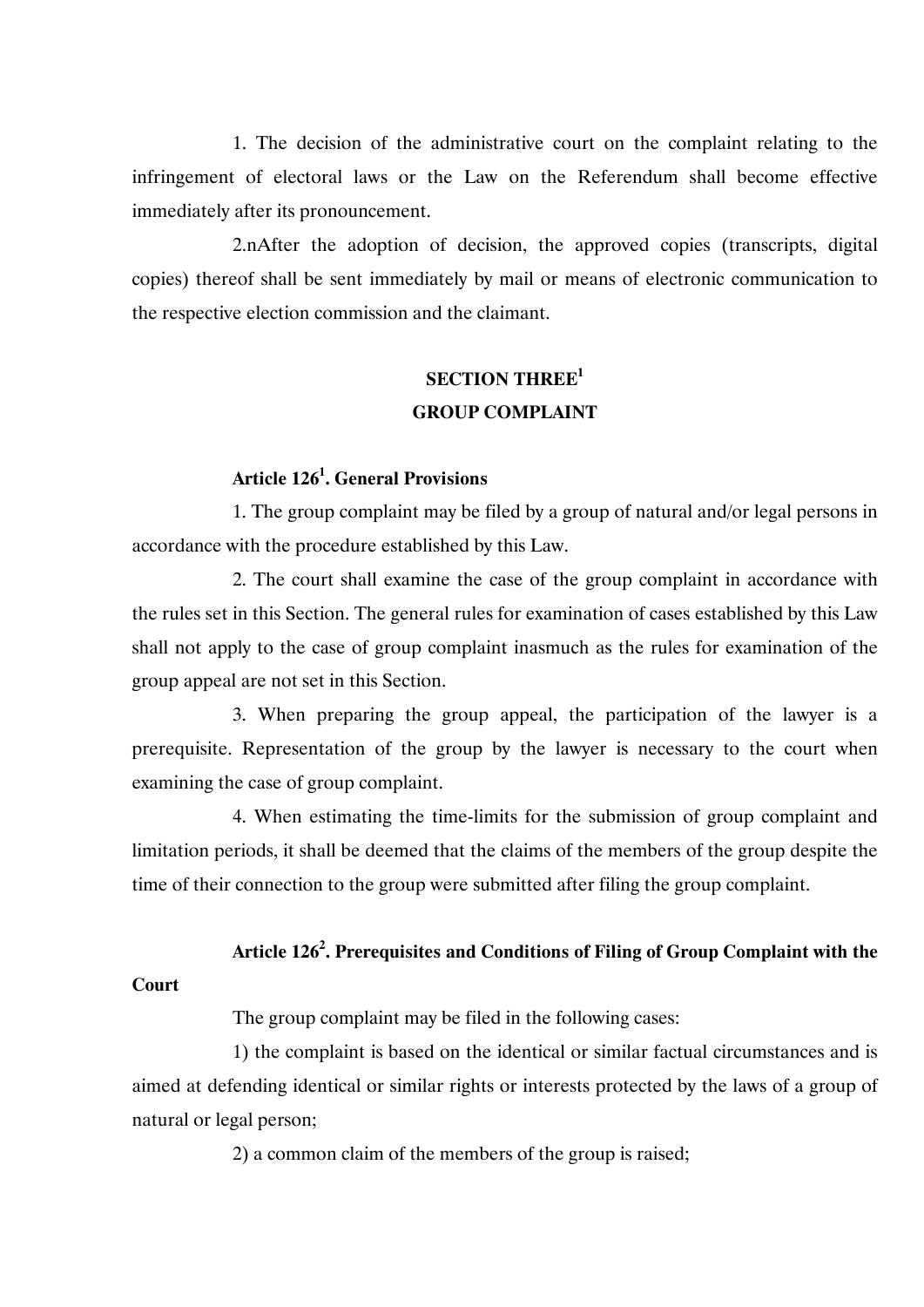3) the complaint of the group is a more focused, effective and suitable method to resolve a specific dispute than individual complaints;

4) at least one member of the group used a procedure for preliminary extrajudicial investigation of disputes when this procedure is mandatory according to the laws;

5) the group has a group representative;

6) the claim is filed by at least twenty natural or legal persons expressing their will in writing to be the members of the group and submitting a group complaint to the court;

7) the group has a group lawyer.

# **Article 1263 . Special Requirements Applied to the Form and Content of the Group Complaint**

1. The form and content of the group complaint are subject to the requirements established in Article 24 of this Law, except for Subparagraph 9 of Paragraph 2 of Article 24. Furthermore, such group complaint shall:

1) contain a petition to examine the complaint according to the rules of group complaint proceedings;

2) reason why examination of the claims according to the rules of group complaint proceedings are the most focused, effective and suitable;

3) describe the group submitting a complaint;

4) indicate the circumstances, which are identical or similar to all the members of the group;

5) contain a common claim of the group members;

6) contain claims of individual nature of the members of the group (if any) and circumstances that may be important in evaluation of such claims;

7) indicate the group representative.

2. The group complaint shall be signed by the representative and lawyer of the group.

# **Article 1264 . Special Requirements Applied to the Annexes to the Group Complaint**

In addition to the annexes to the complaint established in Article 25 of the Law, the following annexes shall be enclosed to the group complaint: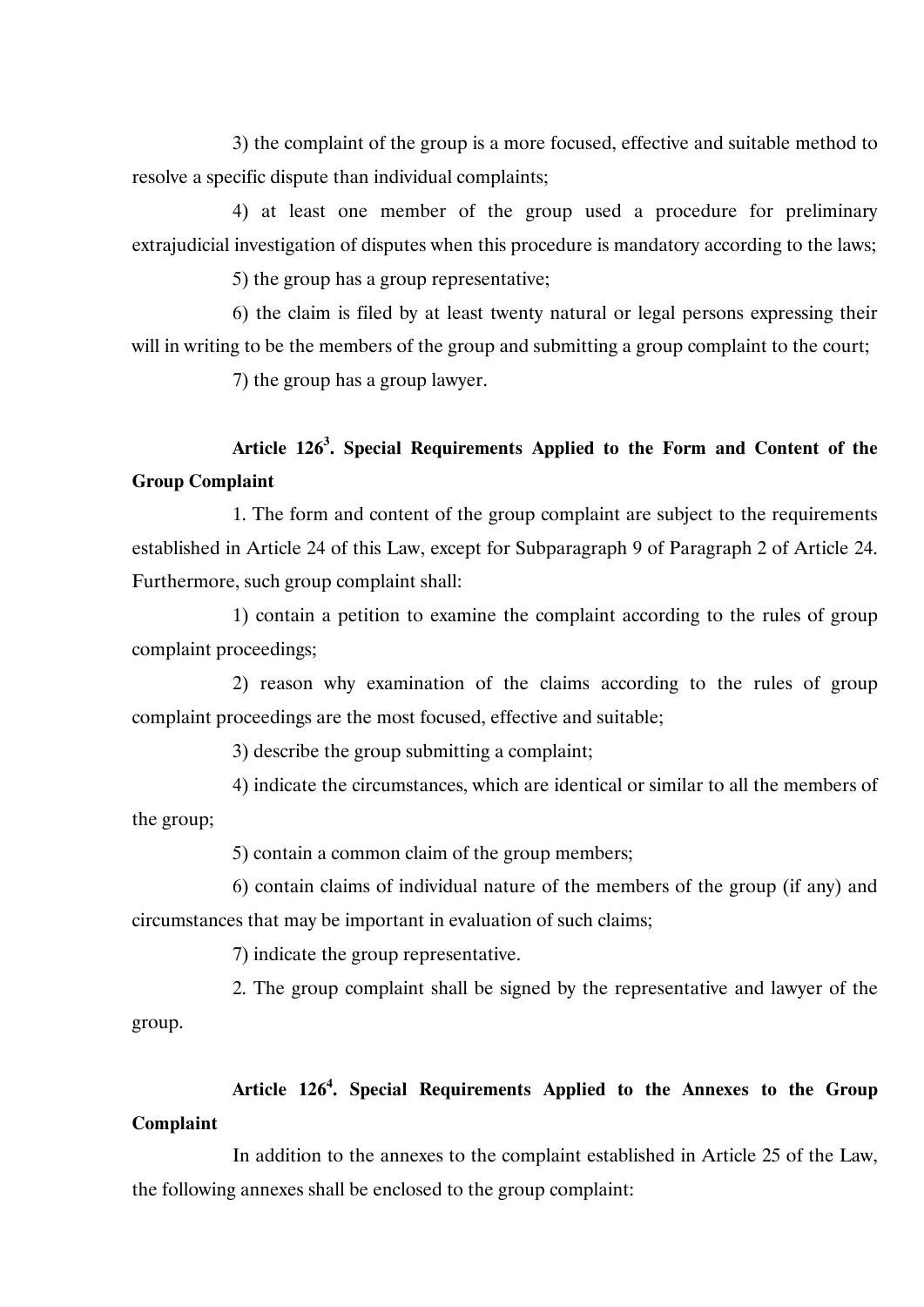1) the list of group members indicating the first and last name (name), personal ID number (registration number), place of residence (seat) of each members of the group, if any, email addresses, telephone and fax numbers and addresses of other means of electronic communication;

2) statements of the group members specified in Article 1262(6);

3) contract for provision of legal services (extract thereof) concluded by the members of the group represented by the representative of the group and group lawyer;

4) statement which the representative of the group intends to publish seeking to supplement the group within the time-limit set by the court. This statement shall indicated the first and last name (name), address, email address, telephone and fax numbers or addresses of other means of electronic communication of the representative of the group, basis of complaint and the requirements specified therein, information that natural or legal persons wishing to become the members of the group can apply to the representative of the group within the time-limit set by the court, as well as procedure under which the representative of the group provided information and the main information on the particularities of the group complaint examination proceedings;

5) evidence reasoning the joint claim of the members of the group and circumstances that may be important in evaluation of this claim;

6) evidence (if any) reasoning the claims (if any) of individual nature of the group members and circumstances that may be important in evaluation of such claims;

7) documents certifying the circumstances specified in Article 1268(1) (when the group is represented by association or trade union).

### **Article 1265 . Acceptance of the Group Complaint**

1. The issue of acceptance of the group complaint shall be settled by the court no later than within fourteen business days from the day of receipt of complaint in the court by passing a ruling on the acceptance of group complaint.

2. By the virtue of ruling on the acceptance of group complaint, the court shall also decide whether the complaint can be heard according to the rules for proceedings of group complaint, evaluate whether all persons filing the complaint can be considered as the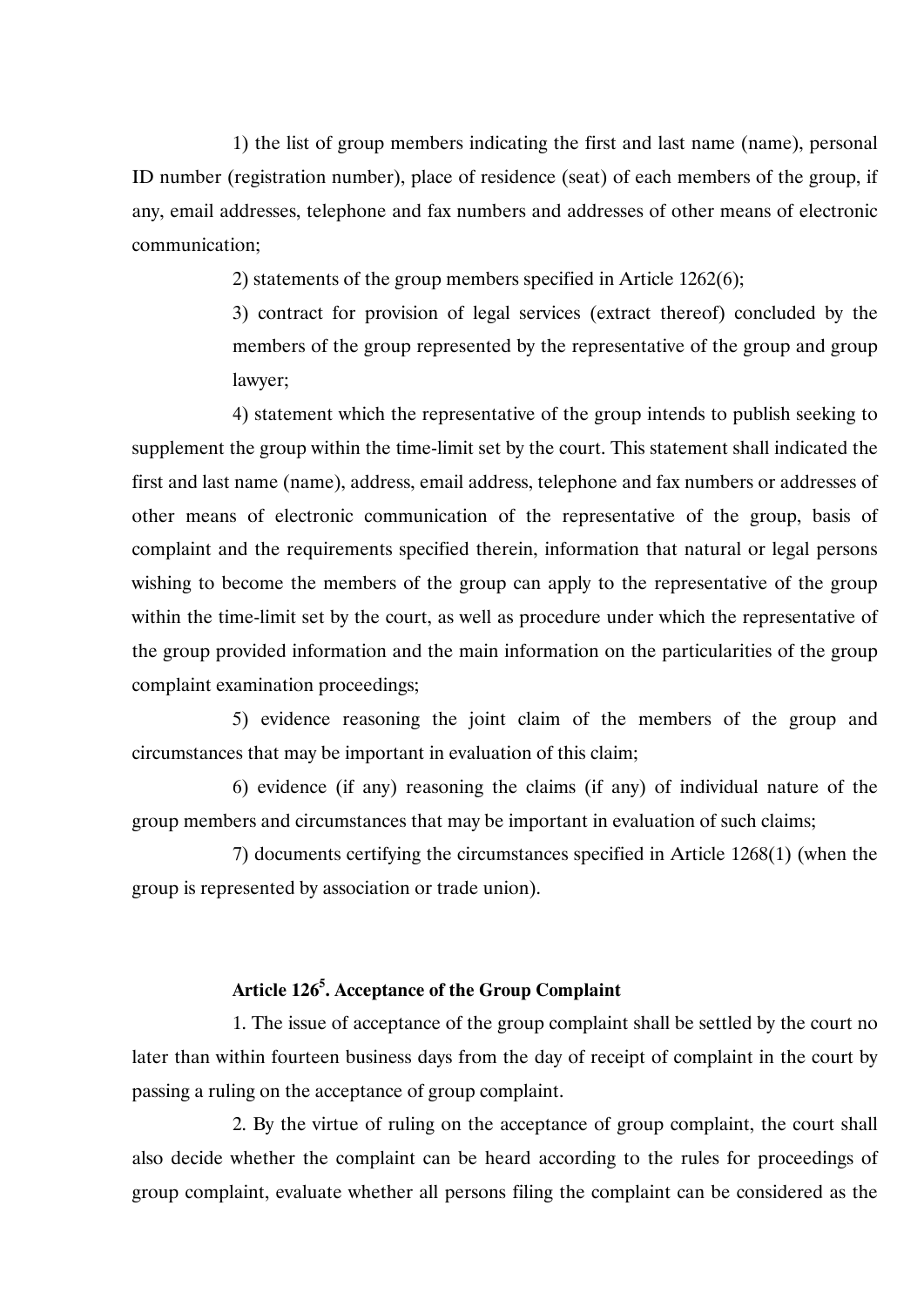members of the group, whether the individual complaints are related to the subject matter and basis of the group complaint. When deciding whether the group complaint is a more focused, effective and suitable method to solve a specific dispute than individual complaints, according to the information submitted by the group representative and other data available to the court, the court shall evaluate the described group, the nature of breached rights and interests defended by the complaint, relation of joint claim of the group and individual claims of the members of the group (if any), amount of individual claims of members of the group (if any) and other circumstances.

3. If the group complaint does not meet the requirements stipulated in Paragraphs 5, 6 and 7 of Article  $126^2$ , Articles  $126^3$ ,  $126^4$  and  $126^6$ , the shortcomings of the complaint shall be eliminated in accordance with the procedure established in Paragraph 1 of Article 33 of this Law. The court may set a time-limit for the elimination of shortcomings of the group complaint also in cases when not all persons submitting the complaint can be the members of the group, not all claims indicated in the claim can be examined according to the rules for proceedings of the group complaint and not all individual claims of the group members are related to the subject matter and basis of the group complaint.

4. Before adopting a ruling regarding the acceptance of the group complaint, the court shall send to the respondent the transcript (digital copy) of the group complaint and shall indicate a time-limit during which the respondent can submit his opinion regarding the group complaint and the list of group members. Furthermore, the court shall inform the respondent on the claimants known to it by adding a transcript (digital copy) of the list of group members to the transcript (digital copy) of the group complaint and shall note that the group is not confirmed at the moment and not all claimants are known. The provisions of this Paragraph shall not apply, when the court refuses to accept the group complaint on the grounds indicated in Paragraph 2 of Article 33 of this Law or because the conditions indicated in Paragraph 4 of Article  $126<sup>2</sup>$  of this Law are not indicated.

5. The ruling on the adoption of group complaint may be subject to appeal by filing a separate appeal. If a separate appeal is filed, the case shall be suspended until the examination of the appeal.

6. On the basis of the reasoned ruling, the court shall refuse to accept the group complaint in case of lack of prerequisites and conditions for filing a group complaint as specified in Paragraphs 1, 2, 3 and 4 of Article  $126<sup>2</sup>$  of this Law.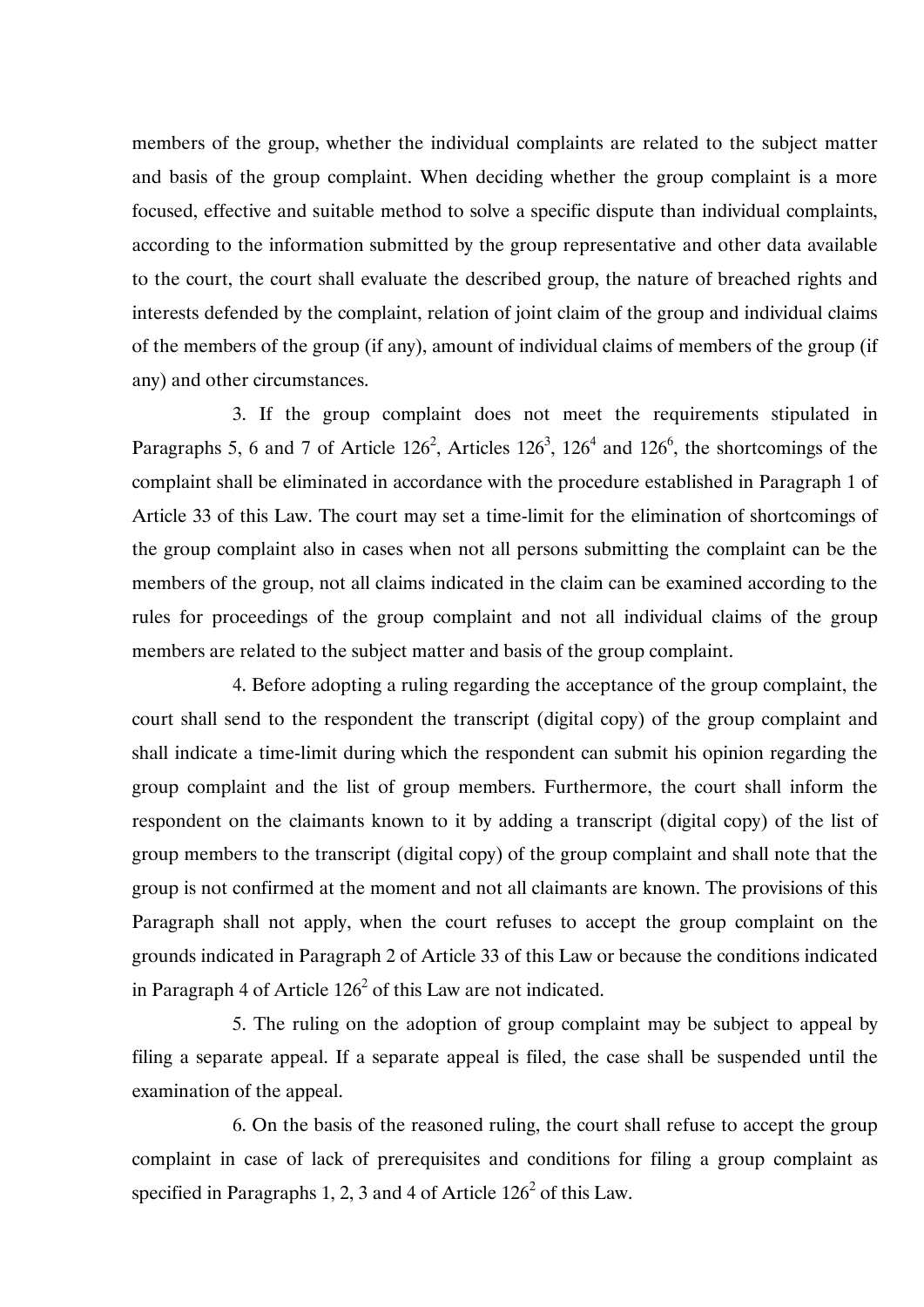### **Article 1266 . Stamp Duty in Group Complaint Proceedings**

1. A stamp duty in the amount of one hundred and forty euro shall be paid for the group complaint. This stamp duty shall be paid by the members of the group in equal parts.

2. The stamp duty for the group complaint shall be paid by the representative of the group when realising the rights and duties of the group representative.

3. The rules set in this Section shall also apply to the stamp duty, which shall be paid by the representative by submitting a group complaint and petition on the renewal of proceedings in the group complaint case.

# **Article 1267 . Allocation of Costs of Hearing of Proceedings Among the Members of the Group**

1. The litigation costs, in addition to those indicated in Paragraph 1 of Article 39 of this Law, also include the mandatory and reasonable costs of the group representative and members of the group.

2. Where according to Article 40 of this Law the court awards compensation of litigation costs of other party to the group, it shall be deemed that such costs are awarded to the members of the group in equal parts, except for the cases specified in Paragraphs 3, 4 and 5 of this Article.

3. In case of adoption of interim decision, the rules set in Paragraphs 1 and 2 of this Article shall apply only to the costs of adoption of interim decision. The costs of examination of claims of individual nature shall be borne individually by each member of the group filing an individual claim after the adoption of the interim decision.

4. The member of the group, who withdraws from the group, shall only be liable for the costs related to the procedural actions performed before his withdrawal.

5. The member of the group who refused his rights and duties as the party in the proceedings during the appeal proceedings or renewal of proceedings shall not be liable for the litigation costs resulting from the appeal proceedings or renewal of proceedings. In other cases, the issue of the litigation costs arising during the appeal proceedings or renewal of proceedings shall be resolved pursuant to the rules established in this Article.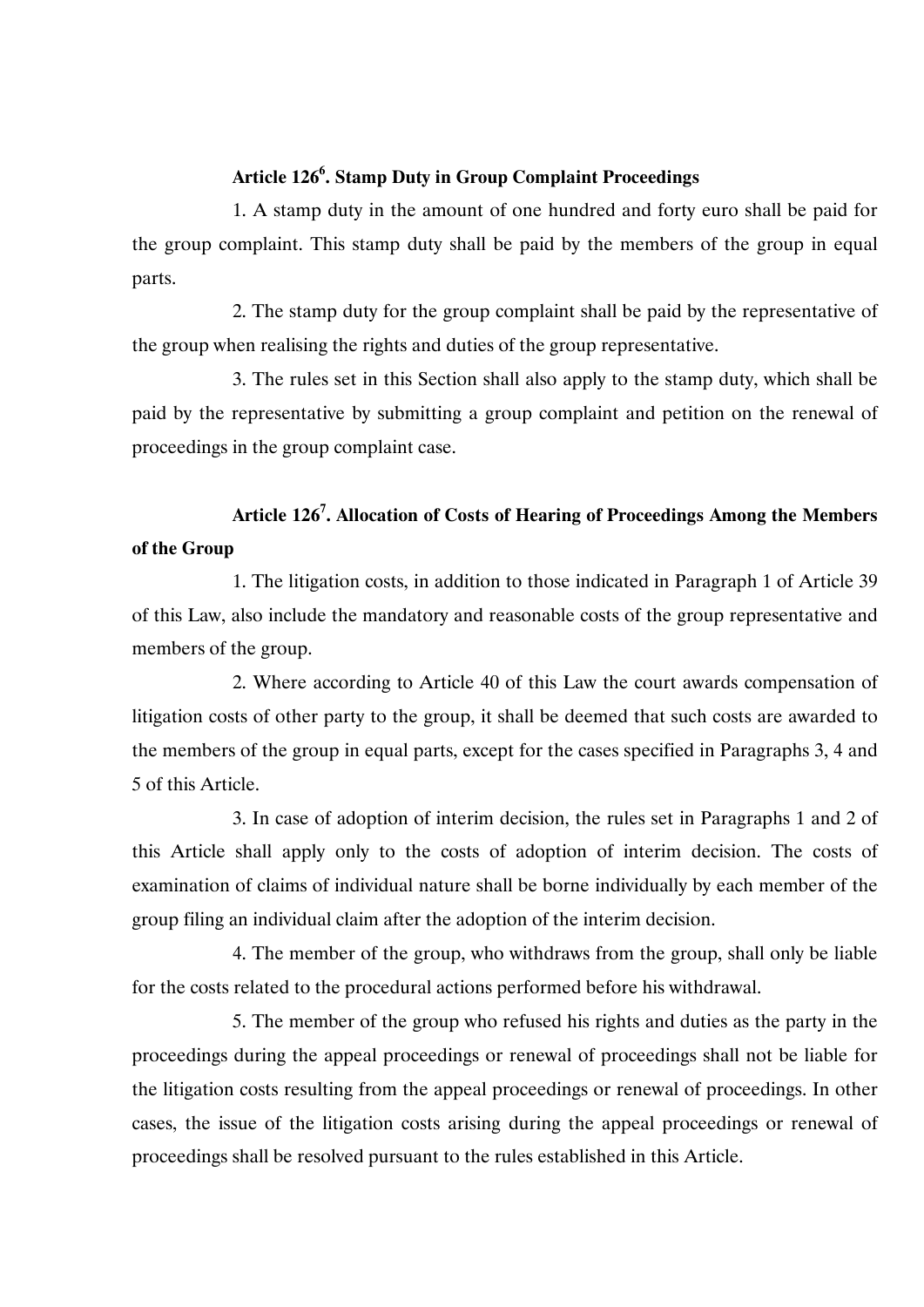# **Article 1268 . Procedural Situation of the Representative and Members of the Group, Procedural Rights and Obligations of the Representative, Members of the Group and the Group**

1. The representative of the group is a member of the group submitting the claim in the proceedings and concerned with the closure of the case (except for cases when the group is represented by the association or trade union indicated in this Paragraph), who signs the complaint on behalf of the members of the group together with group lawyer, conducts the proceedings of group complaint by representing the interests of all members of the group. The representative of the group can be the association or trade union, when the claims raised on the basis of the group complaint are derived from legal relations directly related to the purposes and field of activities of association or trade union and where at least ten members of the group are associations or members of the trade union. In this case, the members of the group can include not only the members of association or trade union; however, when examining the case, the association or trade union together with the group lawyer shall represent the interests of all members of the group.

2. The representative of the group shall be considered as the claimant. The procedural situation, rights and obligations of the representative of the group are subject to provisions of Subparagraphs 1-6 of Paragraph 5 of Article  $441<sup>4</sup>$  and Paragraphs 6-9 of Article 4414 of the Code of Civil Procedure applied *mutatis mutandis*.

3. All members of the group shall be considered as claimants. The procedural situation, rights and obligations of the members of the group shall be subject to the provisions of Paragraphs 1, 3, 4 and 5 of Article  $441<sup>5</sup>$  of the Code of Civil Procedure applied mutatis mutandis.

4. The procedural rights and obligations of the group shall be subject to the provisions of Article 441<sup>6</sup> of the Code of Civil Procedure applied mutatis mutandis.

### **Article 1269 . Supplement and Approval of the Group**

1. In the ruling on the acceptance of group complaint, the court shall set the time-limit for supplement of the group, approve the report on the supplement of the group indicated in Paragraph 4 of Article  $126<sup>4</sup>$  of this Law and shall publish it on the special website. The representative of the group may publish the notice on the supplement of the group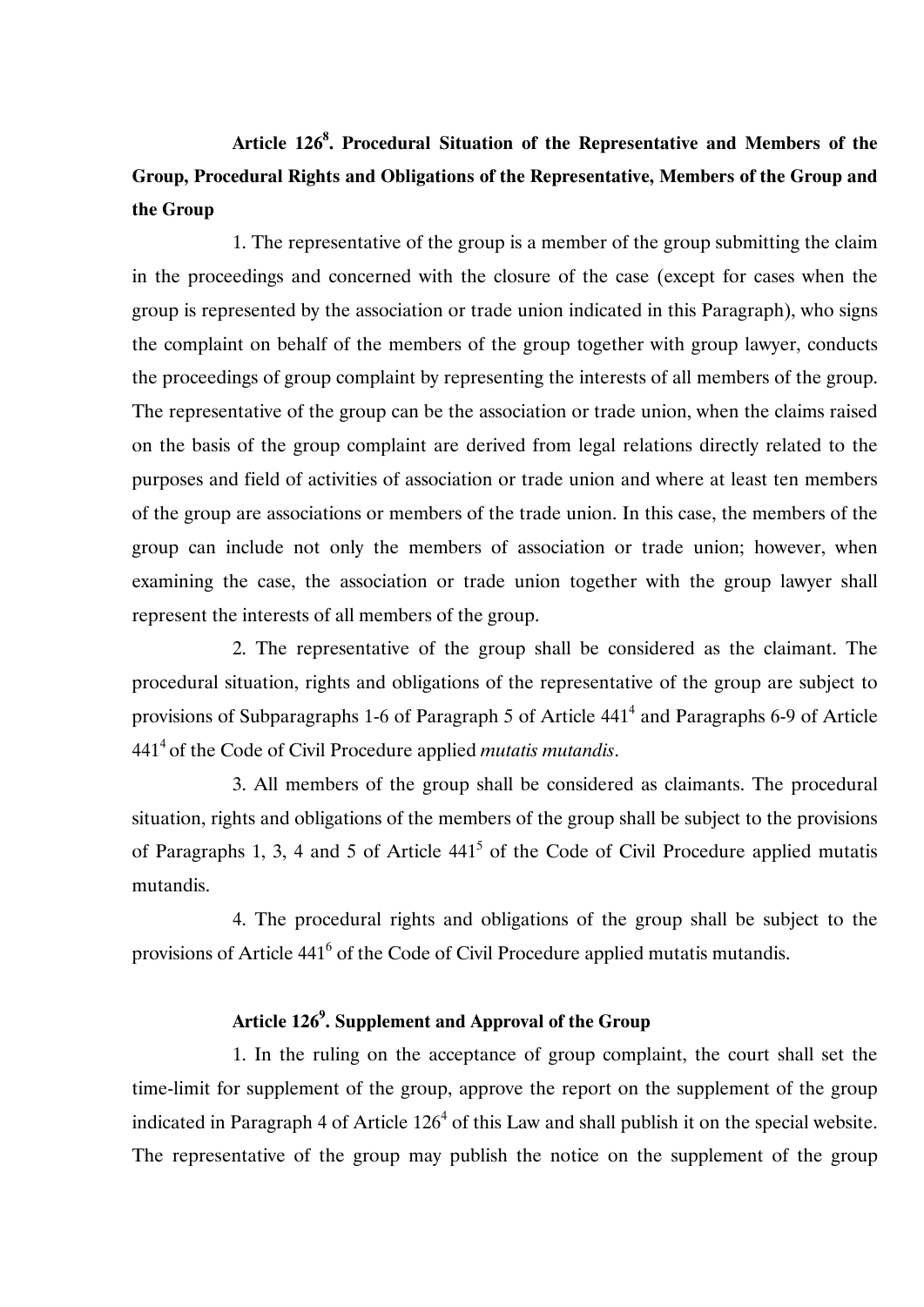approved by the court and indicated in Paragraph 4 of Article  $126<sup>4</sup>$  of this Law via means of public information and other methods.

2. When supplementing and approving the group, the requirements established in Paragraphs 1, 4-8 of Article 4418 of the Code of Civil Procedure shall be applied *mutatis mutandis*.

3. The person's right to join the group complaint or withdraw from the group within the time-limit of supplement of the group established by the court shall be unlimited. The person shall join the group by presenting the representative of the group with a statement indicated in Paragraph 6 of Article  $126<sup>2</sup>$  of this Law and shall withdraw from the group by presenting the court and representative of the group with a written refusal to become the member of the group and the claimant in the group complaint proceedings. It shall be considered that the member of the group has joined the group when he presents the representative of the group with a statement indicated in Paragraph 6 of Article  $126<sup>2</sup>$  of this Law.

4. After the court adopts a ruling to approve the final list of members of the group, the persons, who could not exercise the right to become the members of the group on duly substantiated grounds, shall have a right to present the court with a reasoned application to join the group. The court can meet this application only in case of receipt of consents of the representative of the group and the respondent. The consent of the respondent is not necessary in cases of becoming a member of the group in case specified in Article  $126^{10}$  of this Law.

## **Article 12610. Relation Between Group Complaint and Individual Complaints**

In case of filing of an individual complaint based on identical or similar factual circumstances before the approval of the final list of members of the group with identical or similar claims to the same respondent, the claimant shall, on his own initiative or at the proposal of the court, exercise the right stipulated in Article 50 of this Law to take back the complaint and become the member of the group according to the rules established in Article  $126<sup>9</sup>$  of this Law. In such case, if the court examining the group complaint approved the persons as the member of the group, the individual claim of the claimant shall remain unexamined on the initiative of the court.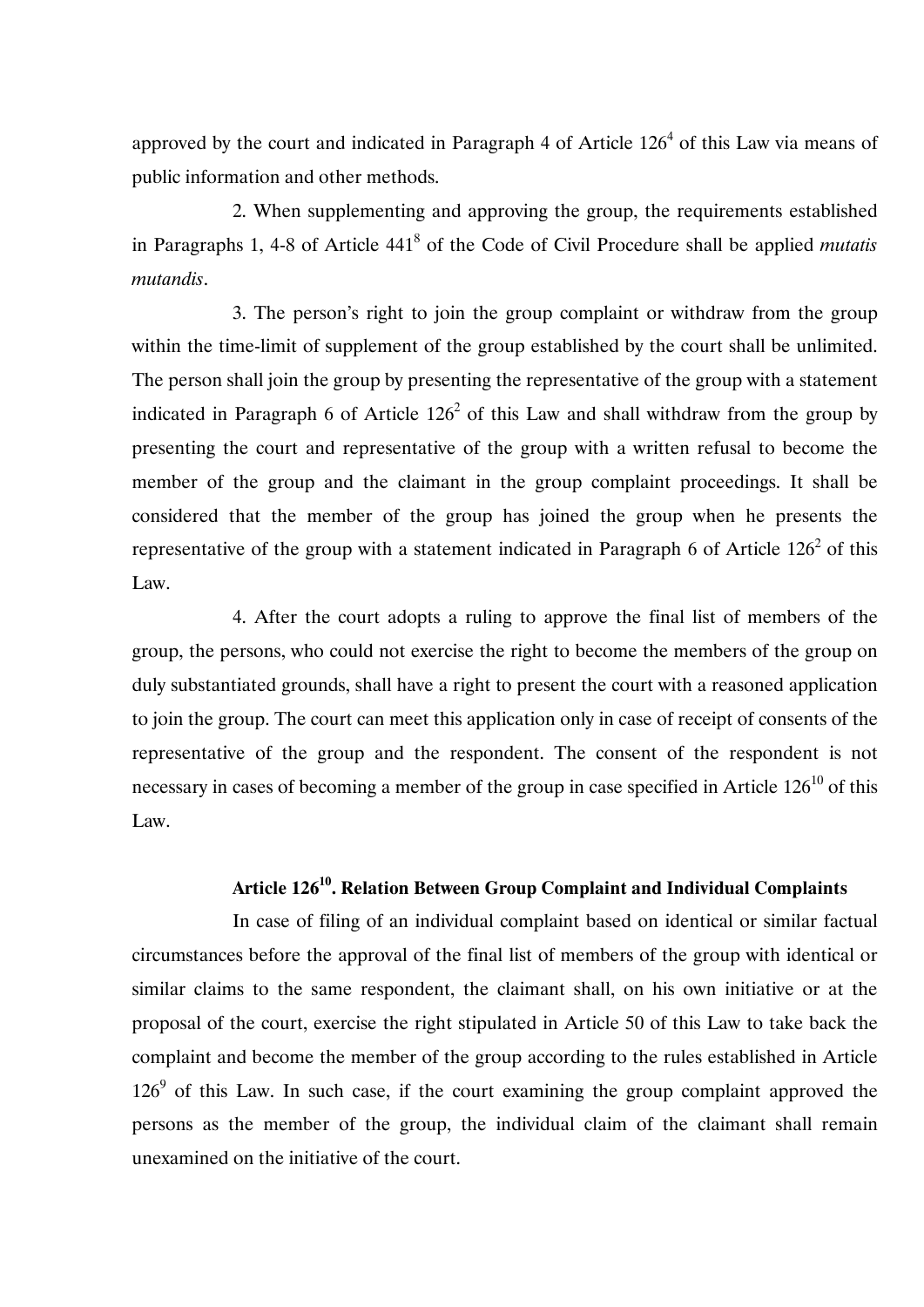### **Article 12611. Serving of Court Summons and Notices**

Serving court summons and notices to the representative of the group and lawyer of the group in accordance with the procedure established in Article 72 of this Law shall be deemed appropriate for serving court summons and notices to all members of the group.

### Article 126<sup>12</sup>. Role of the Court in Hearing of the Group Complaint Proceedings

In the course of hearing of group complaint proceedings, the court shall observe mutatis mutandis the provisions of Article  $441<sup>11</sup>$  of the Code of Civil Procedure.

### **Article 12613. Court Decisions in the Group Complaint Proceedings**

1. Joint decision is a decision adopted by the court having heard the claims lodged by the group complaint in accordance with the written procedure that is common to all members of the group.

2. Interim decision is a decision adopted by the court having heard the joint claims of the group lodged by the group complaint in accordance with the oral procedure regarding the factual circumstances unifying all members of the group which is common to all members of the group and adopted only in cases where individual claims of the members of the group are lodged in the group complaint.

3. Individual decision is a decision adopted by the court in accordance with the written procedure (or at the decision of the court – in oral procedure) and pursuant to the interim decision that became final, having examined the individual claim of each member of the group. The court shall publish individual decisions in the same group complaint proceedings on the same day, if possible.

4. Having examined the group complaint proceedings, the court can defer the adoption and publication of court decisions stipulated in this Article for a period of maximum one month.

## **Article 12614. Rules for Appeal Proceedings in the Group Complaint Proceedings**

1. The provisions of Paragraphs  $1-7$  of Article  $444<sup>13</sup>$  of the Code of Civil Procedure and the rules for appeal proceedings laid down in this Law shall be applied to the appeal proceedings in the group complaint proceedings.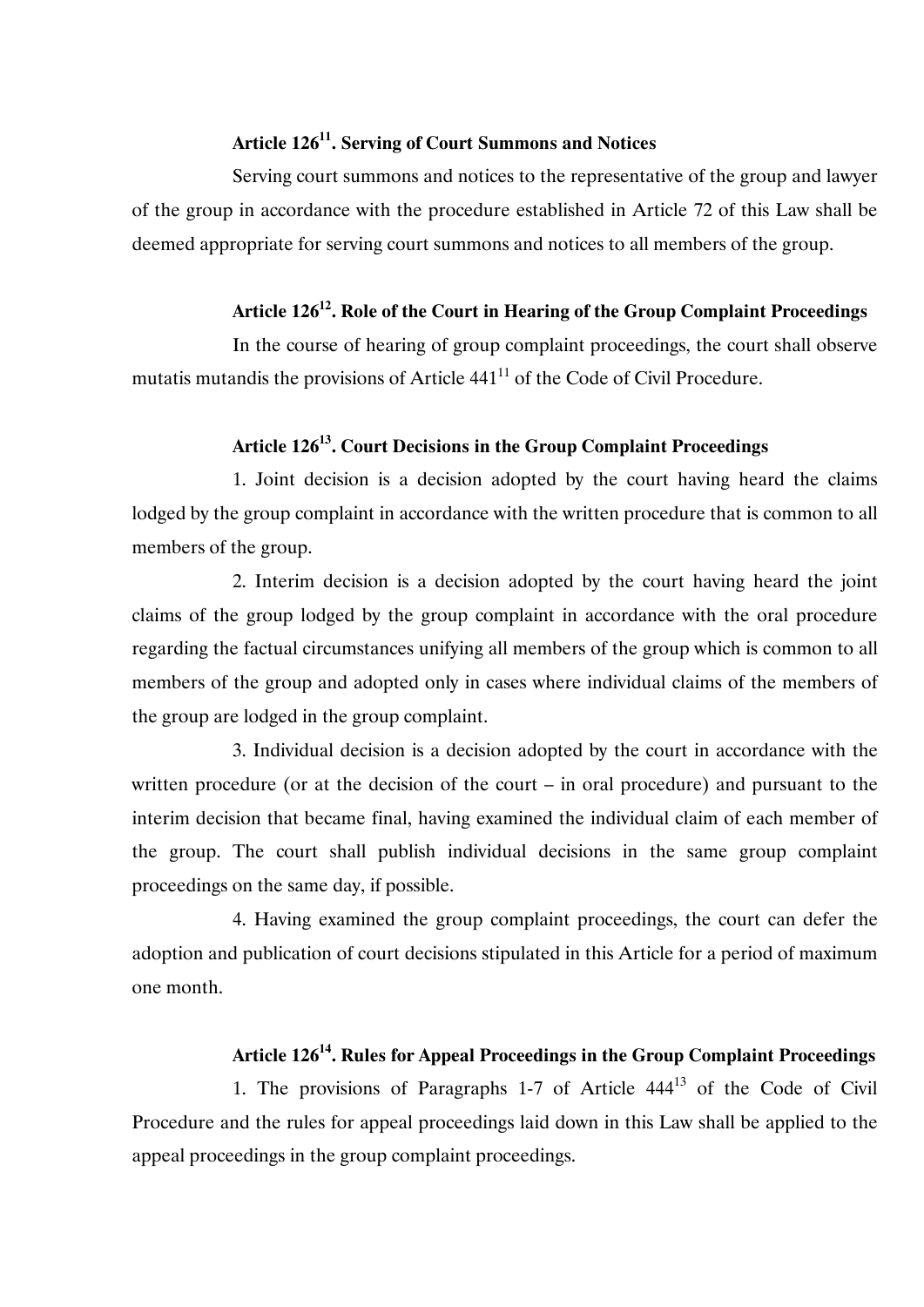2. Individual appeals against the rulings passed by the court of first instance in the group complaint proceedings may be filed by the representative of the group. A separate complaint shall be drafted by the group lawyer, signed by the group lawyer and group representative. Separate appeals shall be filed and heard according to the rules set in Section 4 of Part II of this Law.

# **Article 12615. Particularities of Renewal of Proceedings in Group Complaint Proceedings**

1. When updating the proceedings in the group complaint proceedings, the provisions of Paragraphs 1, 2, 4, 6, 7 of Article  $441<sup>13</sup>$  of the Code of Civil Procedure shall be applied mutatis mutandis, as well as the rules for examination of petitions on renewal of proceedings.

2. Where necessary, a ruling on the applications to replace the group representative before the end of time-limit for submission of petitions on renewal of proceedings shall be passed by the court of first instance adopting the decision on the group complaint or interim decision.

## **SECTION FOUR MODEL JUDICIAL PROCEEDINGS**

### **Article 127. Individual Homogeneous Proceedings**

1. In case of any information that more than twenty individual administrative proceedings that are homogeneous in terms of law and facts are heard in one or several regional administrative courts (hereinafter the individual homogeneous proceedings), such proceedings may be heard in accordance with model court proceedings established in this Section. In any cases not discussed in the Section, other provisions of this Law shall apply.

2. One or more administrative cases indicated in Paragraph 1 of this Article may be examined in accordance with the procedure established in Article 129 of this Law and called model case(s).

**Article 128. Initiation of Model Court Proceedings, Connection of Individual Homogeneous or Model Proceedings**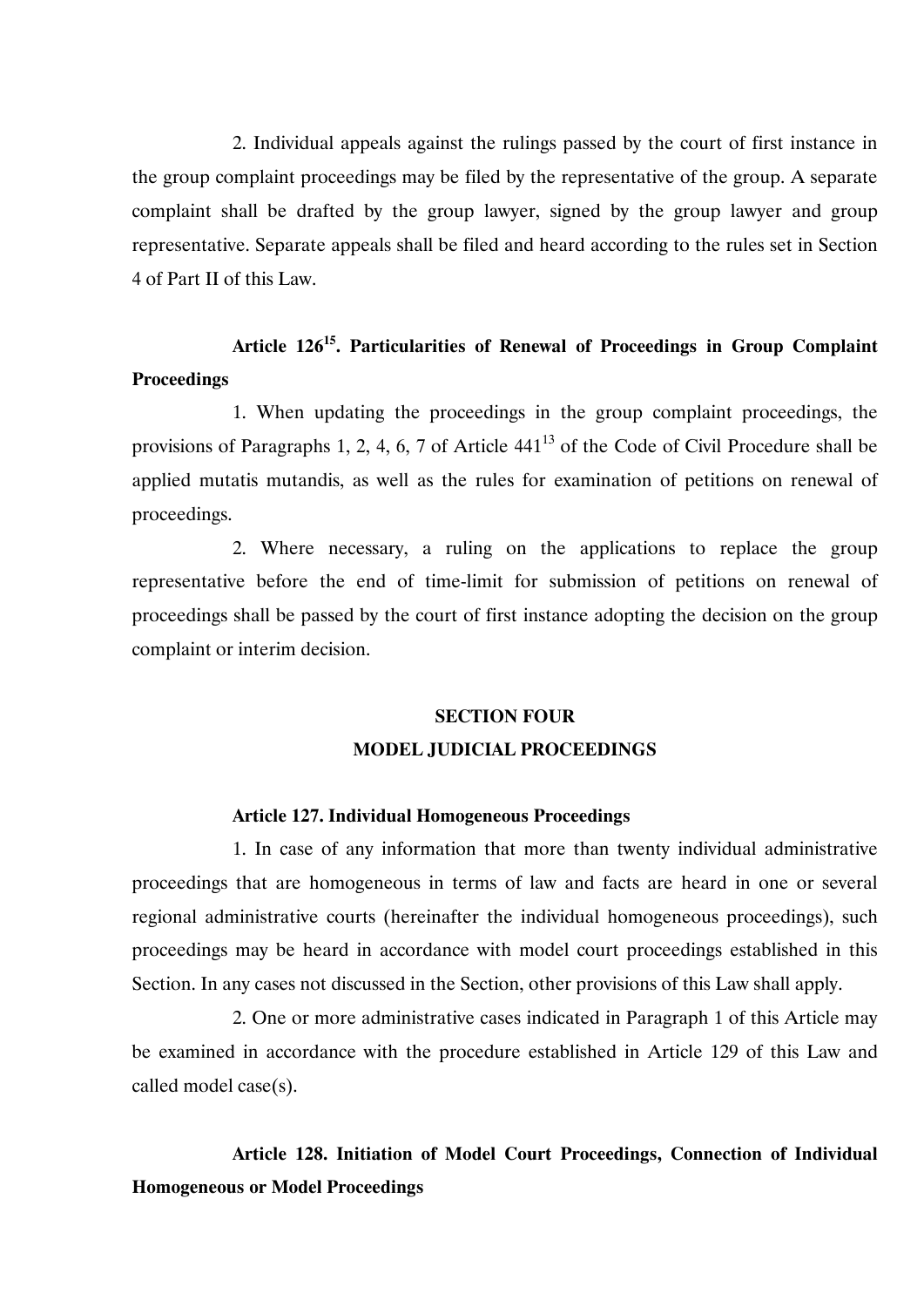1. Model court proceedings may be initiated by the president of the regional administrative court at the request of the judge (chamber of judges) by virtue of a ruling. Pursuant to the provisions of this Article, the model court proceedings may be initiated also at the request of the judge (chamber of judges) of the Supreme Administrative Court of Lithuania, after the president of the court passes a ruling. The ruling to initiate or refuse to initiate model proceedings shall not be subject to appeal.

2. The president of the regional administrative court can join several individual homogeneous or model proceedings to single model proceedings. Where several individual homogeneous or model proceedings are heard in different regional administrative courts, they can be joined by the president of the Supreme Administrative Court of Lithuania. Having joined several individual homogeneous or model proceedings to single model proceeding, the president of the court shall form a chamber of judges for the examination of this case.

3. The participants in the model proceedings, the Supreme Administrative Court of Lithuania and all regional administrative courts shall be notified of the ruling to initiate the model proceedings. Notices on the aforementioned ruling shall be published on the website of the Supreme Administrative Court of Lithuania.

4. After initiation of the model proceedings, the hearing of individual homogeneous proceedings indicated in Paragraph 1 of Article 127 of this Law shall be suspended. The court ruling to suspend the examination of individual homogeneous proceedings may be appealed by filing a separate appeal on the sole ground that this examined case does not meet the criteria established in Paragraph 1 of this Article.

### **Article 129. Particularities of Hearing of Model Proceedings**

1. Model proceedings shall be heard by a chamber of judges consisting of three judges of the regional administrative court. Model proceedings shall be examined in the Supreme Administrative Court of Lithuania by a chamber of judges or plenary session of the court.

2. The administrative courts shall take measures to examine the model proceedings as soon as possible.

3. The court shall reject the application of the party to the individual homogeneous proceedings to involve it as a third person concerned in the model proceedings,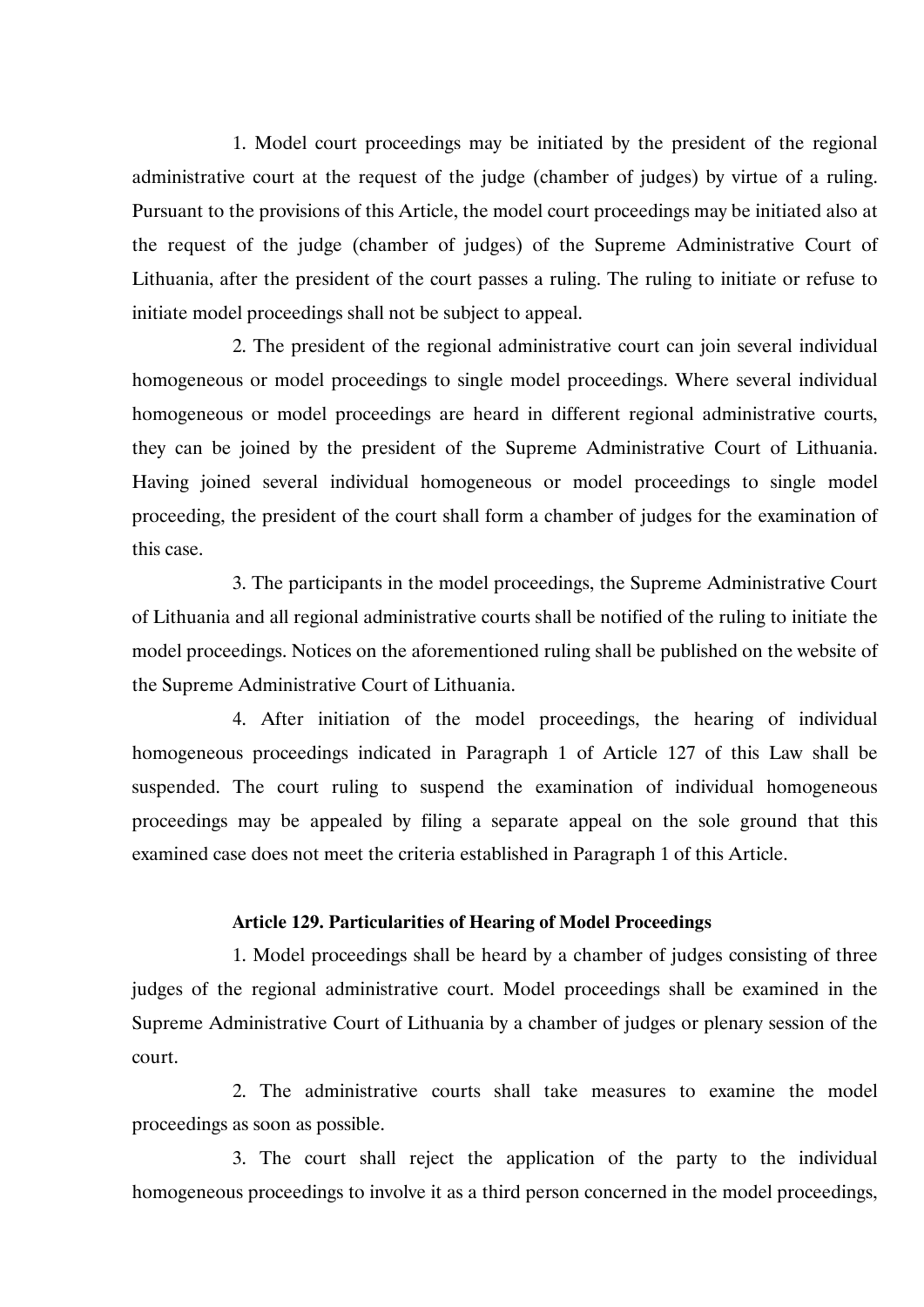in case of failure to determine that his participation is crucial for due examination of the model proceedings. This ruling shall not be subject to a separate appeal.

### **Article 130. Renewal of the Hearing of Individual Homogeneous Proceedings**

1. After the court decision becomes effective in the model proceedings, the hearing of individual homogeneous proceedings shall be renewed, except for the case established in Paragraph 2 of this Article. All regional administrative courts shall be notified of the entry into force of court decision in model proceedings examined in the appeal procedure in the Supreme Administrative Court of Lithuania and information shall be published on the website of the Supreme Administrative Court of Lithuania.

2. The regional administrative courts shall notify the parties to the individual homogeneous proceedings that the court decision in the model proceedings heard in appeal procedure in the Supreme Administrative Court of Lithuania wherein the claims of the claimant were rejected has become effective by explaining the right to submit an application to renew the hearing of individual homogeneous proceedings and legal consequences of failure to submit such application. If within one month from the notice of the court decision whereby the claims of the claimant are rejected in the model proceedings the party to the individual homogeneous proceedings does not file a petition for renewal of examination of individual homogeneous proceedings, the complaint (petition, statement) in the individual homogeneous proceedings shall be left unexamined. After submission of the aforementioned application within the established period of time, the hearing of the individual homogeneous proceedings shall be renewed.

### **Article 131. Examination of Individual Homogeneous Proceedings**

1. After the court decision in the model proceedings becomes effective, the renewed individual homogeneous proceedings may be heard in the courts of both first and appeal instance according to the simplified procedure – by the single judge, in the written procedure. The decision (ruling) adopted/passed in such proceedings shall contain introductory and resolution parts, as well as short listing of arguments. If the chamber of judges was formed for hearing of individual homogeneous case, after renewal of the hearing of the case, at the proposal of the chamber of judges, the president of the court wherein the chamber of judges was formed shall appoint one judge for the hearing of individual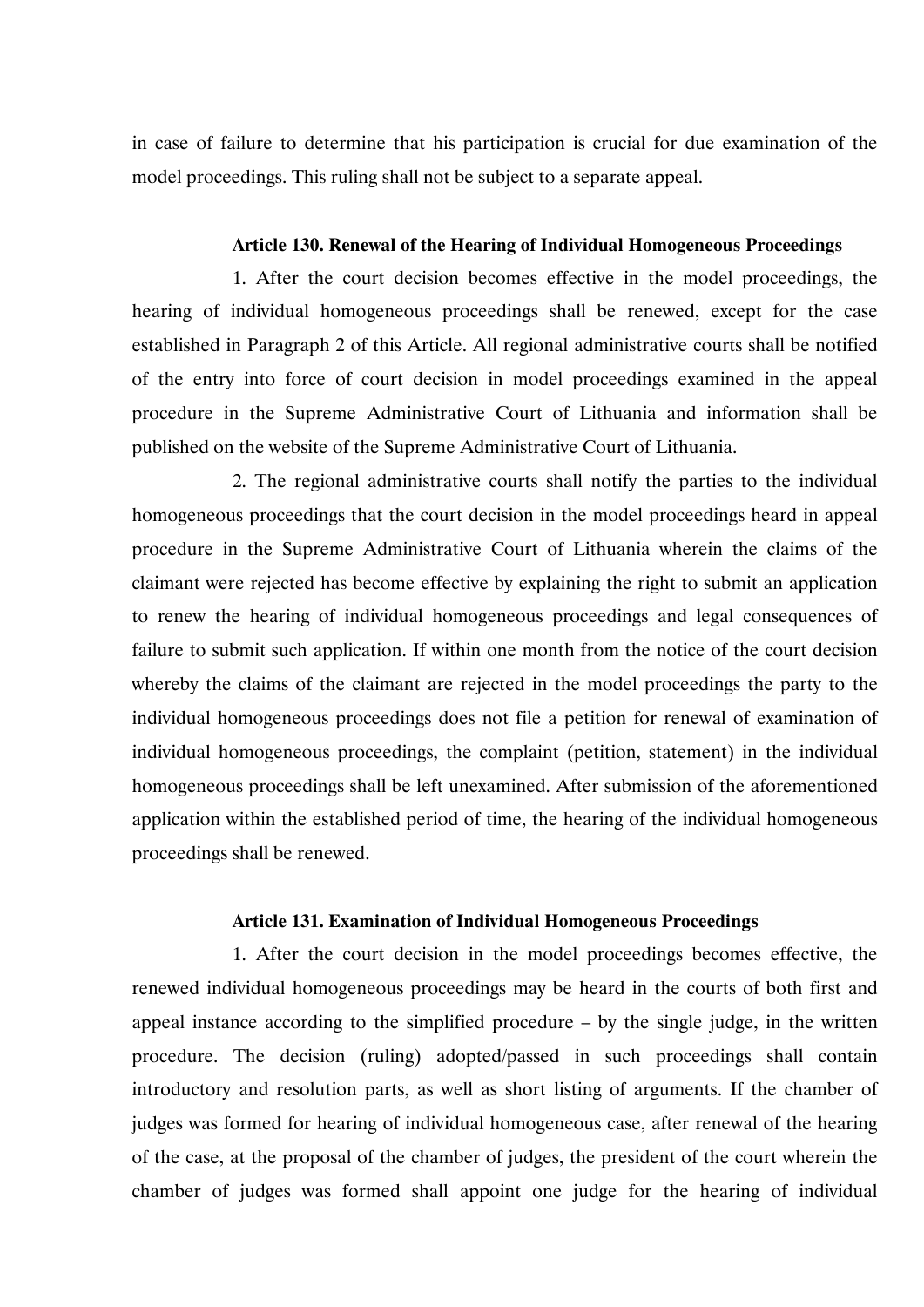homogeneous proceedings. The court shall adopt a ruling on the hearing of the case by a simplified procedure and send it to the participants in the proceedings within three business days. This ruling shall not be subject to a separate appeal.

2. On the basis of the simplified procedure established in Paragraph 1 of this Article, the administrative court can examine only the cases indicated in Paragraph 1 of Article 127 of this Law, which were initiated after the entry into force of the court decision in the model proceedings.

3. Individual homogeneous proceedings shall be examined in accordance with the oral procedure in the court of first instance, if any party to the proceedings requests so within seven business days from the delivery of ruling for hearing of the case by a simplified procedure. In all cases, the court may decide to examine the homogeneous proceeding in a general manner.

4. The rules set in Paragraphs 1, 2 and 3 of this Article shall apply only if the legitimacy and reasonableness of the decision of the court of first instance were verified in the appeal procedure in the Supreme Administrative Court of Lithuania or the Supreme Administrative Court of Lithuania adopted a decision in the model proceedings according to Paragraph 1 of Article 128 of this Law. If the legitimacy and reasonableness of the decision of the court of first instance in the model proceedings were not verified in the appeal procedure in the Supreme Administrative Court of Lithuania, the renewed individual homogeneous proceedings shall be examined in the course of general procedure.

### **PART THREE**

### **PROCEEDINGS IN THE COURT OF APPELLATE JURISDICTION**

#### **CHAPTER I**

### **APPEALING AGAINST THE COURT DECISIONS WHICH ARE NOT YET EFFECTIVE**

#### **Article 132. Appealing against the Decisions of Regional Administrative Courts**

1. The decisions of Regional administrative courts, adopted when hearing the cases in the first instance, may be appealed against to the Supreme Administrative Court of Lithuania within thirty days from the pronouncement of the decision.

2. In case of failure to observe the time limit set for filing an appeal, the appellant may be granted at his request restoration of the *status quo ante* for filing the appeal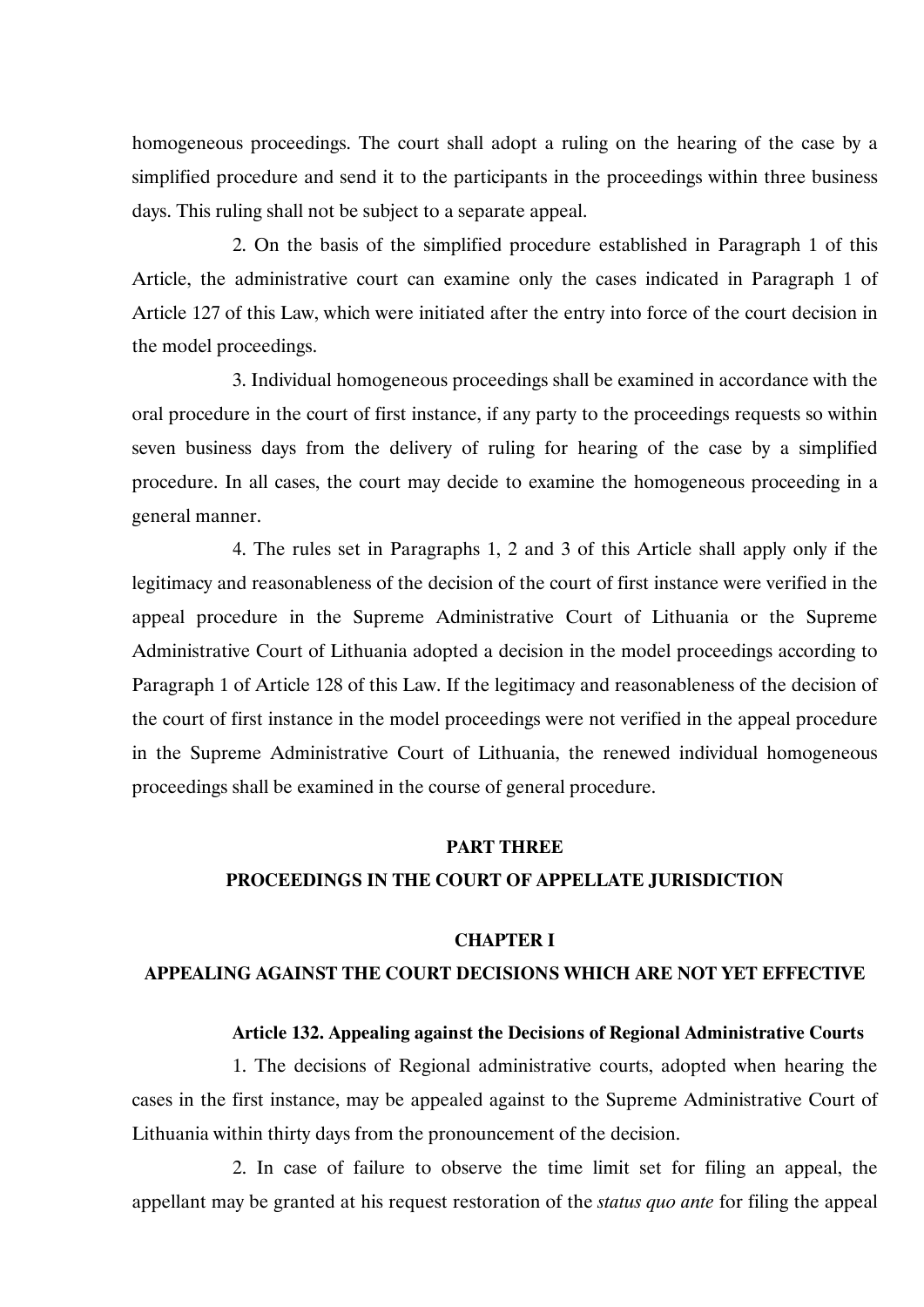by the court of first instance through which the appeal is submitted, provided it is recognised that the failure to observe the time limit has been caused by a valid reason. A separate appeal may be submitted regarding the ruling of the court of first instance, whereby it is refused to update the time-limit for the submission of appeal. If the Supreme Administrative Court of Lithuania meets such individual appeal and renews the missed time limit for submission of appeal, the court shall resolve the issue of acceptance of appeal on the basis of the same ruling.

3. In case the Supreme Administrative Court of Lithuania determines that the court of first instance accepted the appeal without observing the time limit for the submission of appeal, it may:

1) restore the time limit for the submission of appeal on its own initiative, if it is clearly seen from the available material that this time limit was missed due to important reasons;

2) offer the claimant to set a time limit to submit application regarding the renewal of time-limit for submission of appeal within a time-limit set by the court.

4. Application to restore the time limit missed for filing the appeal cannot be submitted, if over three months have passed from the day of publication of the court decision.

### **Article 133. Procedure for Filing Appeals**

The appeals shall be submitted via the court the decision whereof is appealed in writing or in an electronic form by means of electronic communication according to the procedure established by the Minister of Justice.

### **Article 134. The Appeal**

1. All parties to the proceedings shall be entitled to file an appeal.

2. The following shall be indicated in the appeal:

1) the name of the court to which the appeal is addressed;

2) the appellant's name, surname (names), personal ID numbers (registration number), address of the appellant and, if known, email addresses, telephone and fax numbers and addresses of other means of electronic communication;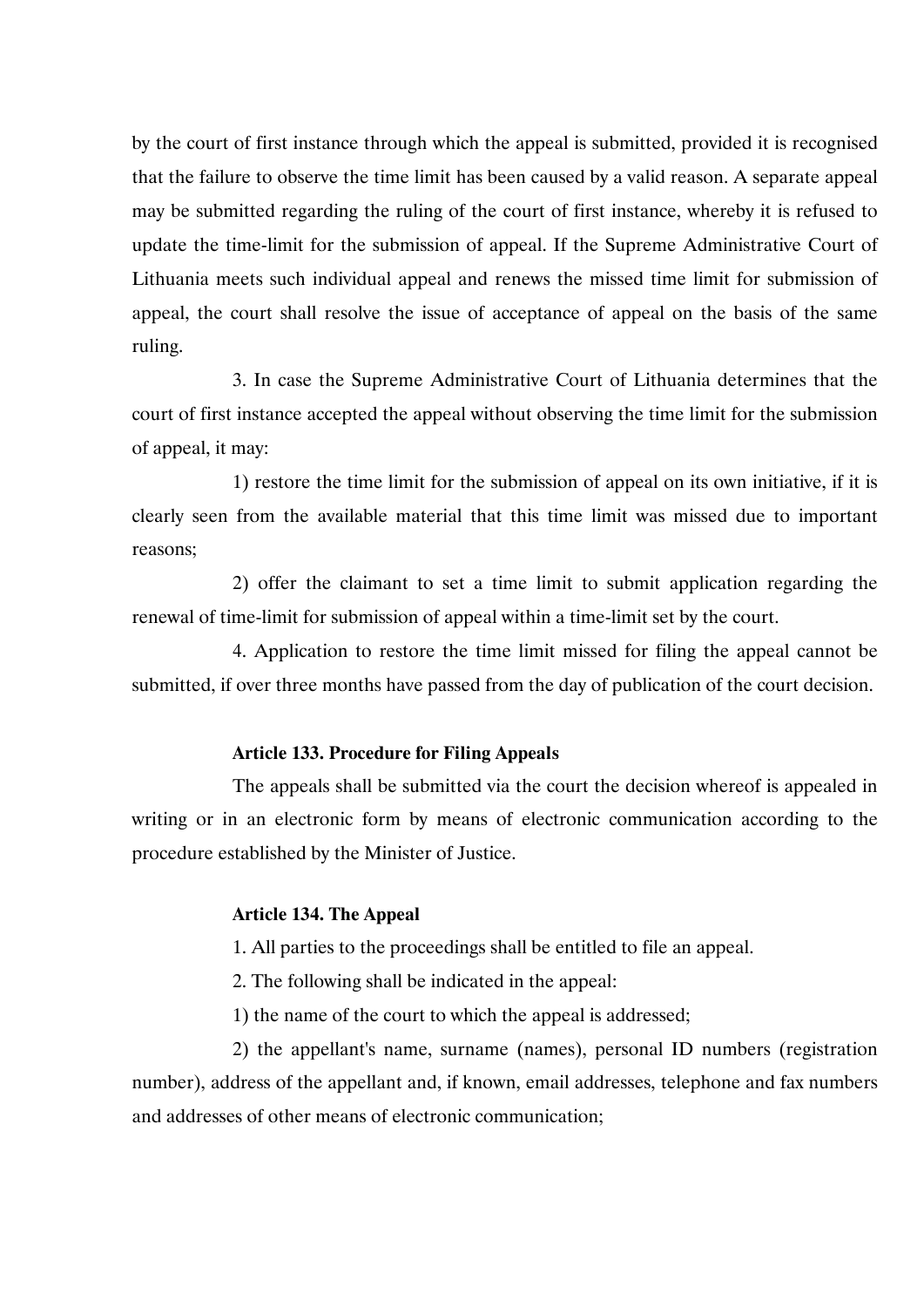3) the names and addresses of other participants in the proceedings, save for the parties and representatives of the third interested persons, and, if known, email addresses, telephone and fax numbers and addresses of other means of electronic communication;

4) the appealed decision and the court which adopted the decision;

5) the contested issues;

6) the laws and circumstances of the case whereon the illegality or invalidity of the decision or a part thereof is based (legal grounds for appeal);

7) the appellant's petition (subject matter of the appeal);

8) evidence confirming the circumstances presented in the appeal;

9) requests regarding the receipt of court decision, other procedural documents by means of electronic communication;

10) request of the appellant to hear the case in accordance with the oral proceedings, if he requests so;

11) the list of documents attached to the appeal.

3. The appeal must be accompanied by the evidence indicated in the appeal (if the appellant is in possession of any), also information regarding the payment of the stamp duty for the appeal. The number of copies of the appeal with the annexes must be sufficient for delivering a copy to each party to the proceedings and leaving one copy for the court.

4. The appeal shall be signed by the appellant or the representative thereof. If the appeal is submitted to the court by the means of electronic communication in accordance with the procedure established in Paragraph 5 of this Article, the appeal shall be deemed to have been signed. Where the appeal is filed by a representative, a document certifying the powers of the representative shall be enclosed thereto.

5. When the appeal is filed with by means of electronic communication, the person's identity is verified by the methods established in the Law on Courts.

6. Claims which were not filed when the case was heard at the court of the first instance shall not be allowable in the appeal. Claims which are inextricably connected to the filed claims shall not be deemed to be new claims.

### **Article 135. Joining in the Appeal**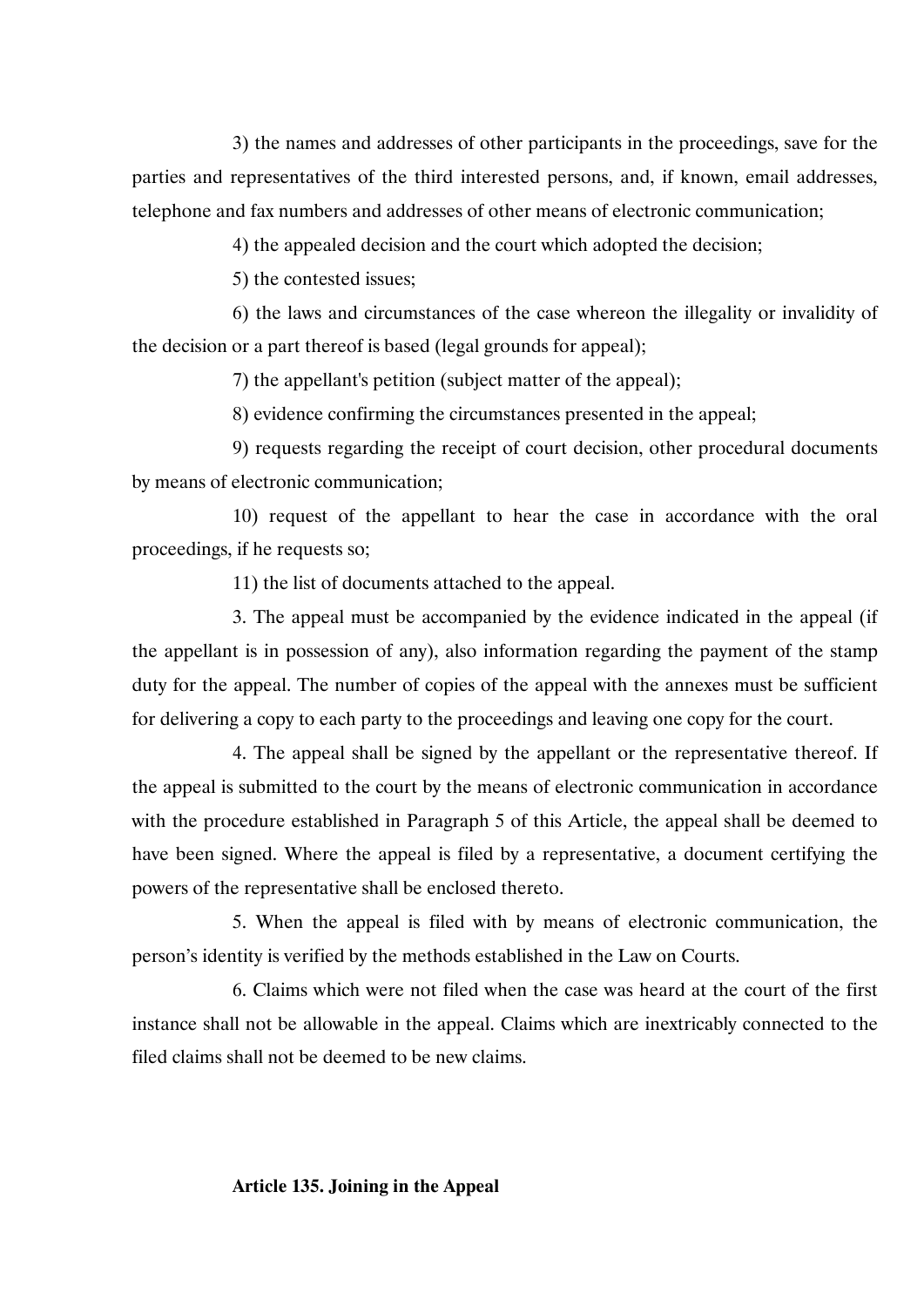1. Persons entitled to file an appeal may join in the filed appeal by submitting a written petition to the appellate court or petition by means of electronic communication according to the procedure established by the Minister of Justice. Such joining shall be allowed until the opening of the hearing of the case on the merits. The joining in the appeal shall no be subject to stamp duty. The persons joining in the appeal may not present in the petition for joining in the appeal any independent claims and grounds for reversing or amending the challenged decision.

2. Where the appeal is declared to be not receivable, the petition concerning the joining in the appeal shall be deemed not to have been submitted and shall be returned to the person who submitted it.

3. A person who has joined in the appeal shall forfeit the right to file an independent appeal.

# **Article 136. Withdrawal of the Appeal**

1. The appellant shall have a right to withdraw from the appeal before the start of the court proceedings, if the case is heard in accordance with the written procedure, or before the closing statements, if the case is heard in accordance with the oral procedure. The statement of the claimant in writing or in electronic form by means of electronic communication, whereby the appeal is refused, shall be enclosed to the case (electronic case).

2. In the case provided for in paragraph 1 hereof the court shall terminate the appeal proceedings by virtue of an order, unless the decision has been appealed against by other parties to the proceedings. The court shall notify other participants in the appeal proceedings of the withdrawal of the appeal.

3. The person who withdraws the appeal shall have no right to file the appeal *de novo*.

## **CHAPTER II**

## **HEARING OF CASES AT THE APPELLATE COURT**

## **Article 137. Rules of Appeal Proceedings**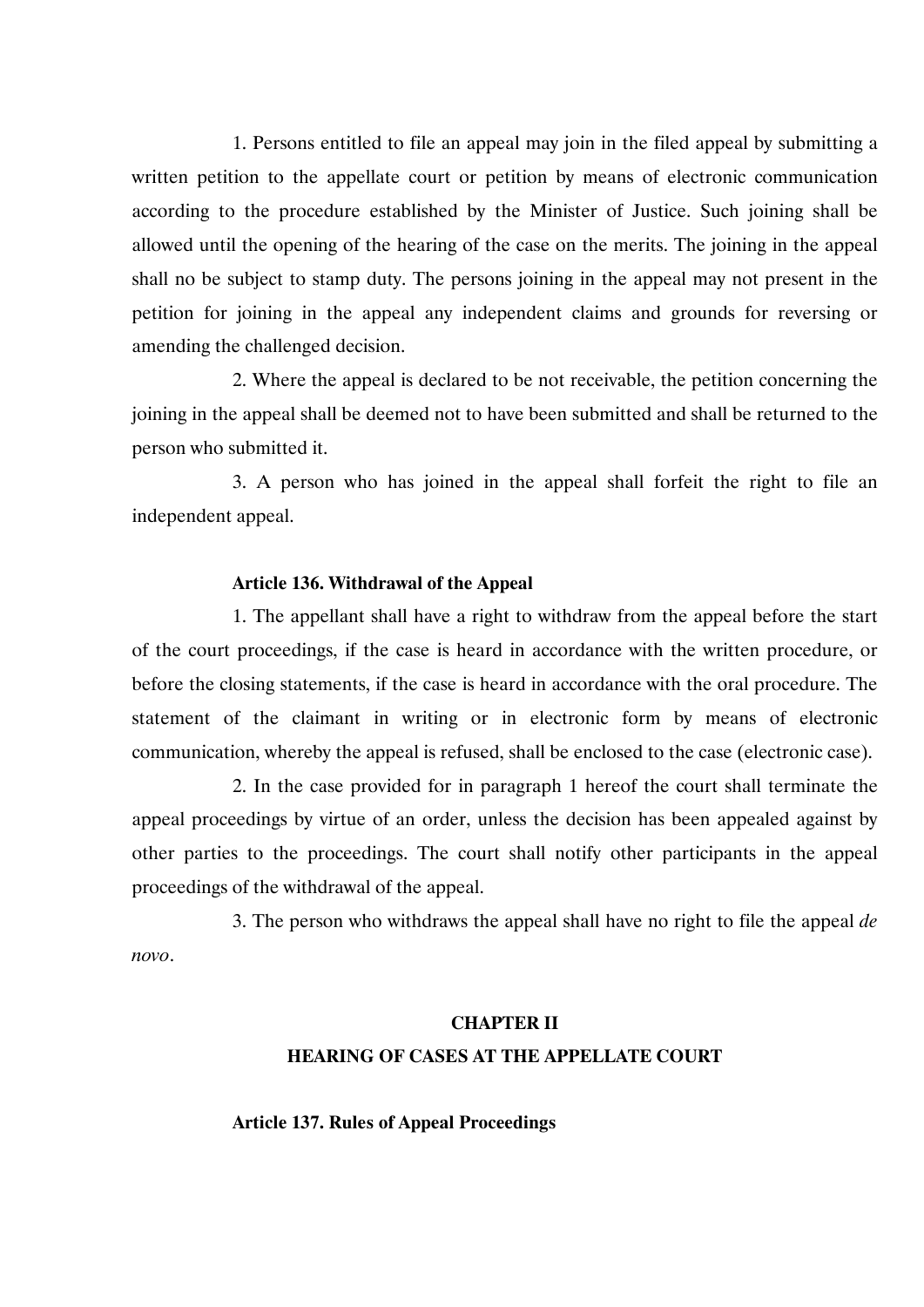Appeal proceedings shall be held in accordance with the rules applied with respect to the proceedings at the court of the fist instance, save for the exceptions established in this Law.

# **Article 138. Acceptance of an Appeal**

1. The issue of acceptance of an appeal shall be determined by the president of the court or the judge within three business days from the date of filing thereof with the court of the first instance. If the case wherein the appeal was received is sent to the Supreme Administrative Court of Lithuania, the issue of acceptance of appeal shall be resolved by the president or the judge of the court of first instance no later than within three business days from the day of submission of the case to the court of first instance.

2. If the appeal does not comply with the requirements of Article 134 of this Law, the time limit for rectifying the shortcomings shall be set by an order. In case of failure to rectify the shortcomings by the time limit set by the court, the appeal shall be deemed not to have been filed and shall be returned to the claimant by virtue of the judge's order. A separate appeal may be filed against the order of the court of the first instance to return the appeal to the claimant.

3. An appeal shall be not receivable and shall be returned to the appellant if:

1) the claimant failed to observe the time limit set for filling the appeal and the missed time limit is not renewed;

2) the appeal was filed by a legally incapacitated person;

3) the appeal was filed by an unauthorised person.

4. A separate appeal may be filed against the order of the court of the first instance to declare the appeal not receivable. If the shortcomings are rectified, refusal to accept the appeal on the grounds specified in paragraph 3 subparagraphs 2 and 3 hereof shall not preclude the *de novo* filing of the appeal within the time limit set for appeal.

5. Having accepted the appeal the court of the first instance shall within three days send the case file with the received appeal and annexes thereto to the appellate court.

6. The court of appeal instance, having determined that the court had to set a time-limit to the claimant to eliminate the shortcomings of the appeal when solving the issue on the acceptance of appeal shall pass a ruling and set a time-limit to eliminate the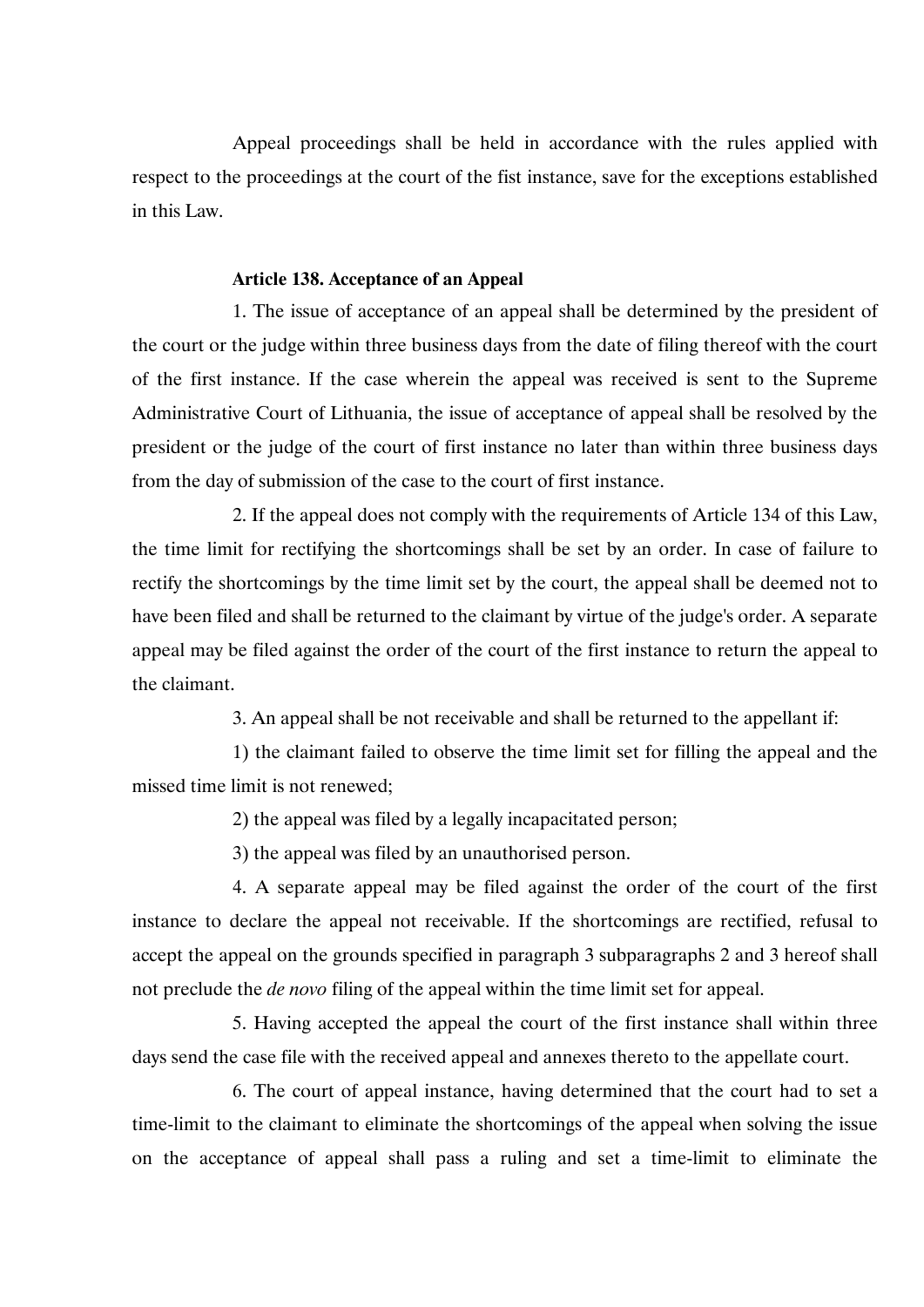shortcomings of appeal. If the shortcomings are not eliminated, the appeal process shall be terminated.

7. If the shortcomings referred to in paragraph 3 of this Article come to light during the hearing of the case by appeal, the appeal proceedings shall be terminated.

# **Article 139. Preparation for the Hearing of the Case**

1. The judge rapporteur shall himself perform actions required for the hearing of the case.

2. The court of appeal instance shall send to the parties of the proceedings transcripts of the appeal and annexes thereto ordering that detailed replies to the appeal be submitted to the court of appeal instance in writing within fourteen calendar days from the receipt of transcripts of appeal and annexes thereto. In cases referred to in Paragraph 7 of Article 74 of this Law, the digital copies of the appeal and annexes thereto shall be sent by the court by means of electronic communication.

3. In case of oral hearing of the case the participants in the proceedings shall be informed by notices of the venue and time of the hearing. Failure of the said persons to appear at the court hearing shall not preclude the hearing of the case.

## **Article 140. Scope of Hearing of the Case**

1. When examining the case in appeal procedure, the court shall verify the reasonableness and legitimacy of the decision of the court of first instance without crossing the boundaries of the appeal.

2. The court shall cross the boundaries of the appeal when it is requested so by the public interest and when failure to cross of the boundaries of appeal would significantly violate the rights and interests protected by the laws of the state, municipality and persons. The court shall also verify if there are no grounds for invalidity of decision indicated in Article 146(2) of this Law.

# **Article 141. The Hearing and Disposition of the Case in Writing**

1. The appeal shall be examined in accordance with the written procedure, i.e., without inviting the participants in the proceedings to the court hearing and without their presence, except for the cases, when the court recognises that oral hearing of the case is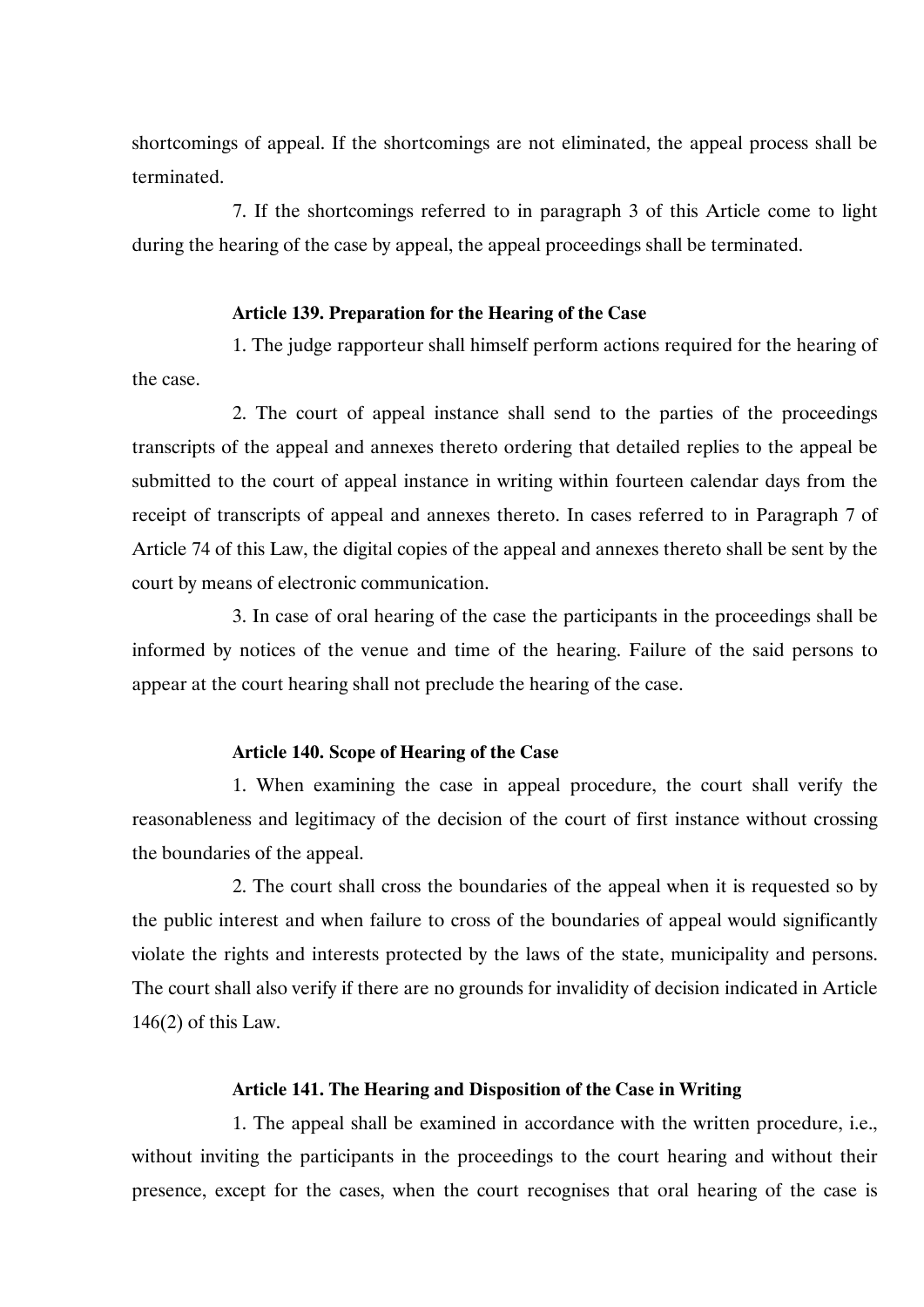mandatory. The parties to the proceedings can submit a reasoned application to discuss the case in the form of oral hearing in the appeal, response to the appeal or any other procedural document, however, the court is not obliged to consider such application.

2. Where appeal proceedings are held in writing, the audio recording of the court hearing shall not be made and there shall be no requirements for the form of procedure of the court hearing. The court decision or ruling shall be sent to the parties in the proceedings by mail or, in cases referred to in Paragraph 7 of Article 74 of this Law, by means of electronic communication within three business days from acceptance thereof.

3. The court of appeal instance may resolve the case by holding the proceedings in writing also in the cases where none of the participants in the proceedings appear in the oral hearing of the case, although duly notified of the time and venue of the court hearing. Having published the decision to hear the case in accordance with the written procedure, the court shall leave to the conference room to adopt the decision.

4. The participants in the administrative proceedings heard in accordance with the written procedure shall be notified of the date, time and venue of the court hearing and composition of the court on a special website no later than seven business days before the court meeting. This information shall also be published by the office of the court.

## **Article 142. Hearing of the Case on the Merits**

1. The hearing of the case on the merits before the appellate court shall be commence with the statement about the case made by the judge rapporteur. The report shall set out the merits of the case, the arguments of the appeal and replies to the appeal as well as new evidence, if any has been submitted.

2. If an oral hearing of the case is held, after the statement about the case the court shall hear the explanations of the parties to the proceedings and other participants in the proceedings. The appellant shall be the first to speak. The court shall warn the participants in the proceedings if the contents of their statements does not correspond to the contents of the submitted procedural documents.

3. If the court recognises the necessity, the evidence reviewed at the court of the first instance may be repeatedly examined or additional examination may be carried out. The court may also examine the evidence which the court of the first instance refused to examine. New evidence which was not submitted to the court of the first instance shall be examined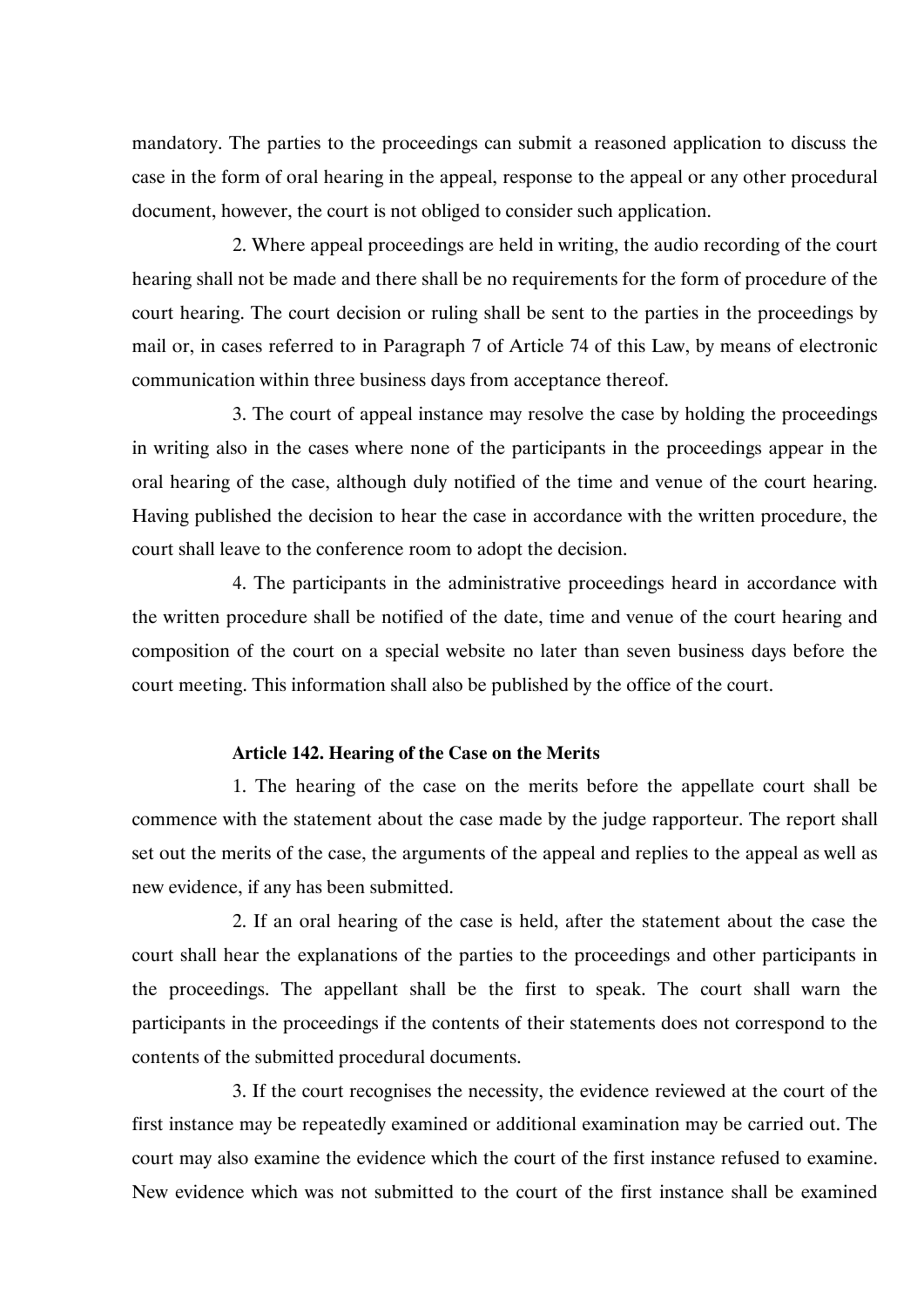only provided the court recognises as valid the reasons for which this was not done earlier or where the necessity of submission of new evidence arose at a later time.

4. Where oral hearing of the case is held, after the examination of the evidence the participants in the proceedings shall have the right to give their opinion in their closing speeches. If the examination of evidence was not required, the closing speeches shall begin after the explanations by the parties to the proceedings and other participants in the proceedings.

5. In case of oral hearing of the case, the course of court proceedings shall be recorded by making an audio recording of court hearing.

6. The court usually does not limit the duration of speeches of participants in the proceedings, however, in exclusive cases, taking into account the complexity of the case being heard and specific factual circumstance, it can determine the duration of speeches.

# **CHAPTER III DECISION S OF THE APPELLATE COURT**

## **Article 143. Adopting and Pronouncement of the Decision or Order**

1. Where oral hearing of the case is held, after the closing statements by the participants in the proceedings the court shall retire to the conference room to adopt the decision or make an order.

2. Having adopted the decision or made an order, the court shall return to the courtroom and the chairman of the chamber or the judge rapporteur shall read out the introduction and substantive provisions of the decision or order, briefly present define the motives of the decision or order.

3. The complete text of the decision or order shall be presented in writing and signed by all the judges.

4. After hearing the case, the court can defer the adoption of court decision and publication no longer than for twenty business days, and after hearing the case regarding the legitimacy of regulatory administrative act - no longer than for a month. In case of important reasons, at the reasoned request of the member(s) of the chamber of judges hearing the administrative case, the president of the court may extend such time-limits by a reasoned ruling for no more than ten business days. In case of illness of all members of the chamber of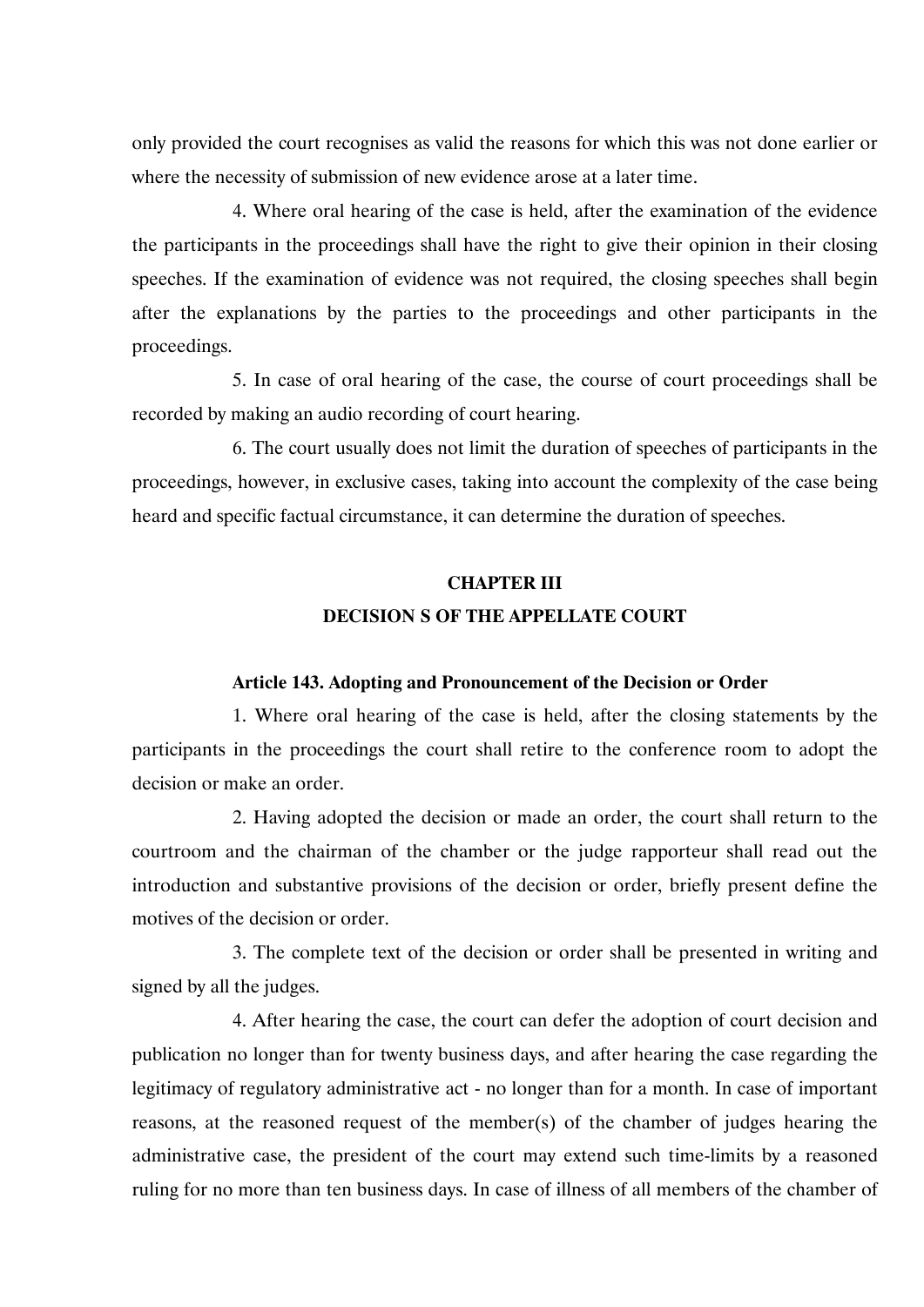judges hearing the case or the president of the court or inability to participate due to any other objective reasons, or in case of illness of one or several members of the chamber of judges examining the case or inability to participate due to any other objective reasons, the remaining (participating) member(s) of the chamber of judges may extend this time-limit by virtue of a ruling until the disappearance of the objective reasons. The parties in the proceedings shall be notified of the time and place of the publication of court decision. During the time when the decision is being drafted, the judges of the chamber may hear other cases. If objective reasons leading to the extension of the time-limit for adoption and publication of court judgement do not disappear during a reasonable period of time, the president of the court shall appoint a court of a new composition to hear the case and shall set a date for the hearing of the case.

5. The decision or order the adopting and pronouncement whereof was deferred may be pronounced by one of the judges who heard the case, in the absence of other judges of the chamber.

6. Where the adoption and pronouncement of court decision was deferred in accordance with the procedure established in Paragraph 4 of this Article and none of the participants in the proceedings appeared to hear the pronouncement of court decision, the submission of the court decision signed by the judge (members of the chamber of judges) hearing the case to the office of the court and, where the court is formed of the chambers of courts, to the office of the chamber of court on the day of pronouncement of the court decision indicated in the court decision is made comparable to the pronouncement of decision.

# **Article 144. Rights of the Appellate Court**

1. Having heard the case, the appellate court shall have the right to:

1) uphold the decision of the court of the first instance and reject the appeal;

2) reverse the decision of the court of the first instance and adopt a new decision;

3) amend the decision of the court of the first instance;

4) reverse the decision of the court of the first instance fully or in part and refer the case to the court of the first instance for holding a *de novo* hearing;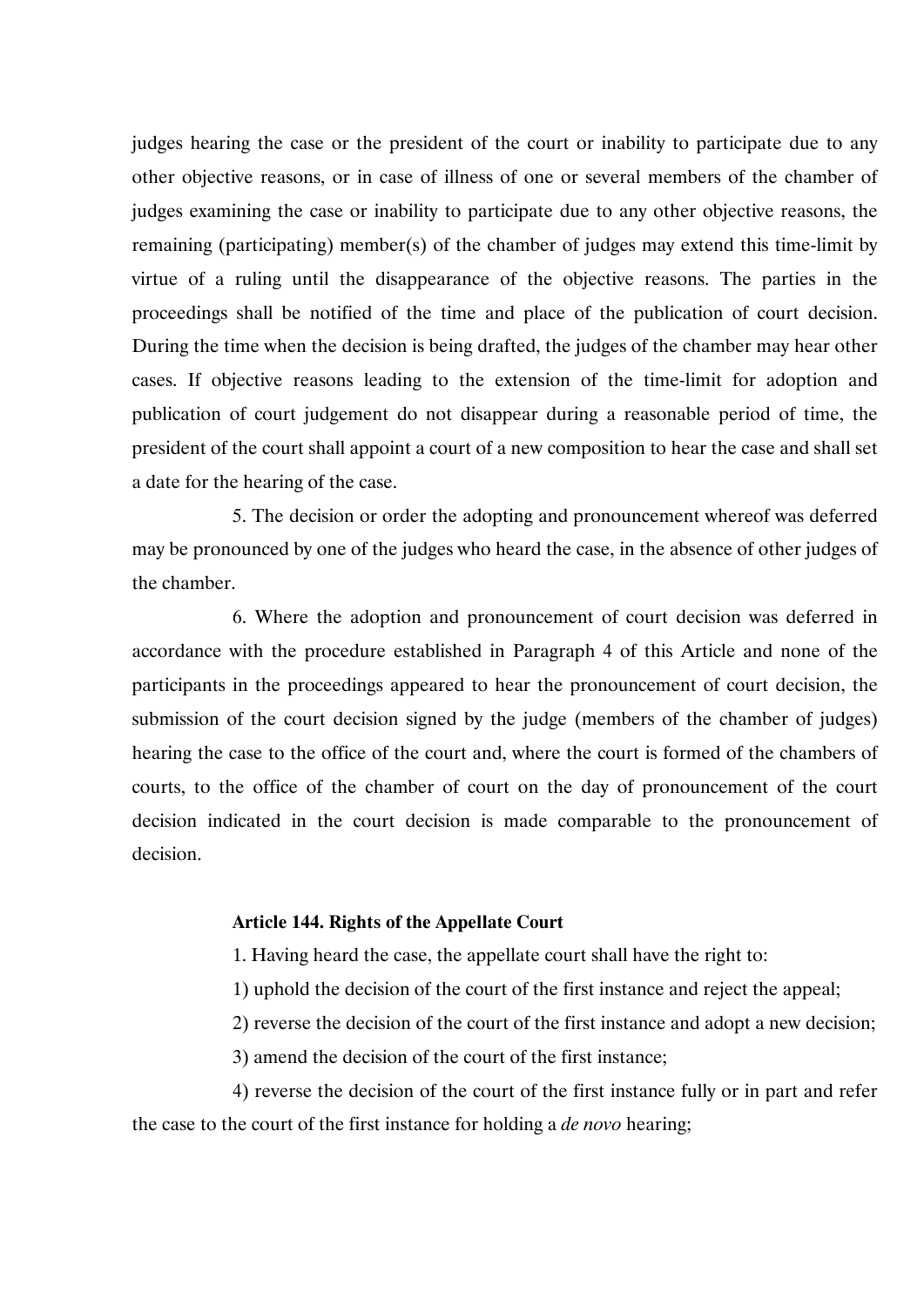5) reverse the decision of the court of the first instance and dismiss the case or leave the complaint/application/petition unconsidered if the circumstances specified in Articles 103 and 105 of this Law have been established.

2. A court decision shall be adopted in the case provided for in Subparagraph 2 of Paragraph 1 of this Article, while in the cases provided for in Subparagraphs 1, 3, 4 and 5 the court shall make a motivated order.

3. The court of appeal instance cannot adopt a more disadvantageous decision of ruling than it is appealed regarding the claimant, if this decision is appealed by a single party only. Adoption of a more disadvantageous decision is not considered as the revocation of appealed decision and referral of the case to be heard by the court of first instance.

**Article 145. The Right of the Appellate Court to Reverse the Challenged Court Decision and Refer the Case to the Court of the First Instance for** *de novo* **Hearing or for Adopting a New Decision** 

1 Having reversed the challenged court decision, the appellate court shall have the right to refer the case to the court of the first instance for *de novo* hearing if:

1) the decision is reversed for reasons specified in Article 146 of this Law;

2) a large amount of new evidence has to be collected in order to disclose the circumstances of the case;

3) not all claims have been investigated by the court of the first instance.

2. In the cases specified in paragraph 1 of this Article the appellate court shall adopt a new decision if *de novo* hearing of the case at the court of the first instance may delay the adopting of the final decision.

# **Article 146. Reversal or Amendment of the Decision in the Event of Violation of or an Error in Applying the Procedural Legal Norms**

1. Violation of the procedural legal norms or an error in applying the norms shall constitute the grounds for reversing the decision only when the violation could have been the cause of erroneous disposition of the case.

2. The following cases shall be recognised as furnishing grounds for declaring the decision void: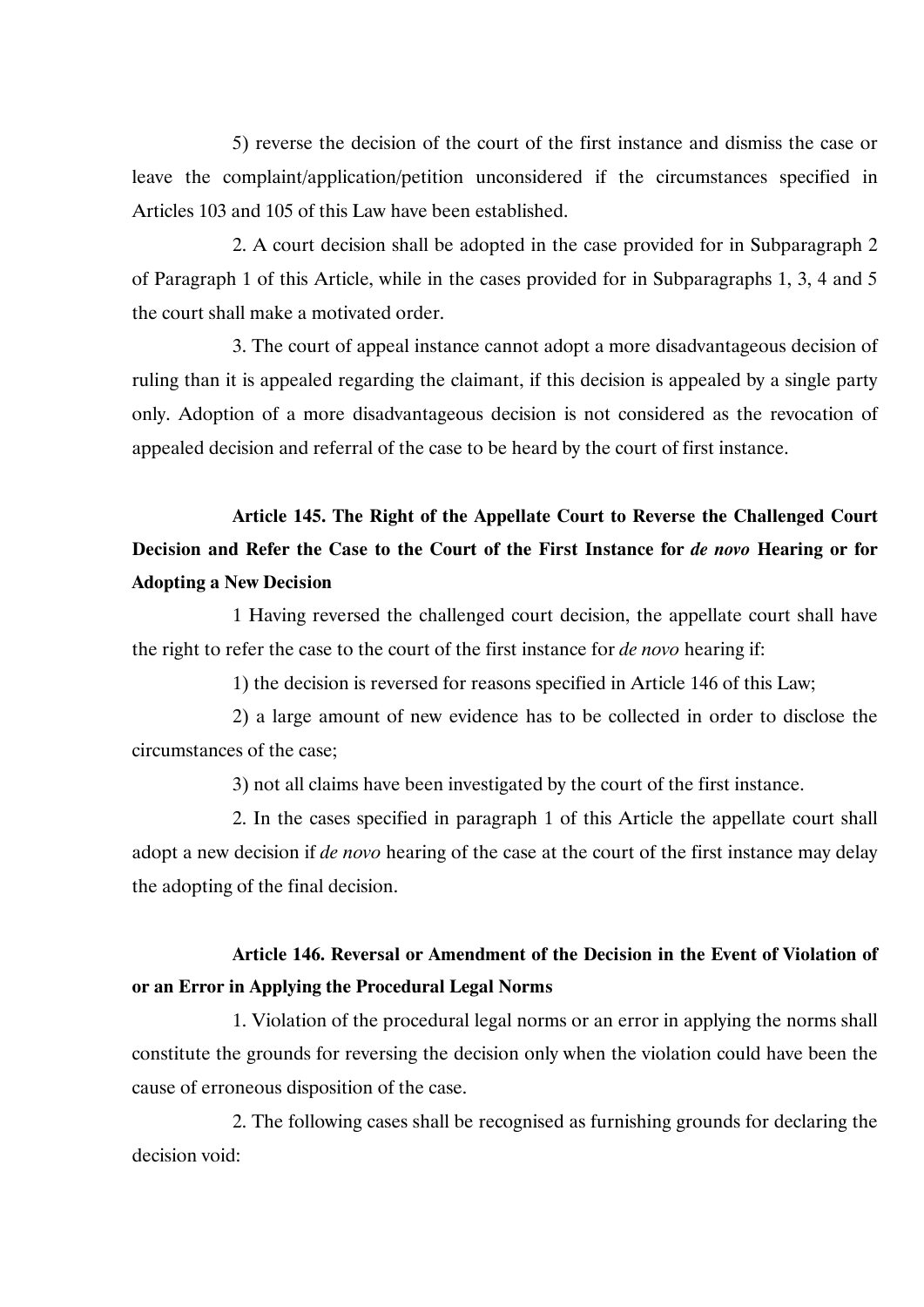1) where the case has been heard by a court of unlawful composition or in violation of the rules according to which cases are subject to functional jurisdiction or subject matter jurisdiction of the courts;

2) the court of the first instance has made a determination as regards the rights and duties of the persons not included among the participants in the proceedings;

3) the decision of the court of the first instance has not been signed by the judge or if the decision has been signed not by the judge who is named in the decision ;

4) the decision of the court of the first instance has been adopted not by the judge who heard the case;

5) the decision is unmotivated;

6) the audio recording of the court hearing have not been attached to the case file, except in cases where the proceedings have been in writing;

7) the court of the first instance has heard the case in the absence of at least one of the participants in the proceedings who has not been duly notified of the time and venue of the court hearing and the said person has used the circumstance as the grounds for his appeal;

8) the rules of language in the proceedings have been grossly violated during the hearing of the case by the court of the first instance and the person whose rights have been infringed has referred to the above-cited circumstance as ground for his appeal.

# **Article 147. Reversal or Modification of the Decision after the Violation of Substantive Law**

Violation of norms of substantive law shall be ground for reversing or modifying the decision of the court of the first instance in the event of incorrect petition or construction of the norms by the court of the first instance.

## **Article 148. Coming into Effect of the Decision or Order of the Appellate Court**

1. The decision or order of the appellate court shall become effective on the day it is made and shall not be subject to appeal by cassation.

2. When the court of appeal instance revokes the decision of the court of first instance in full or in part and refers the case of the court of first instance to rehearing, the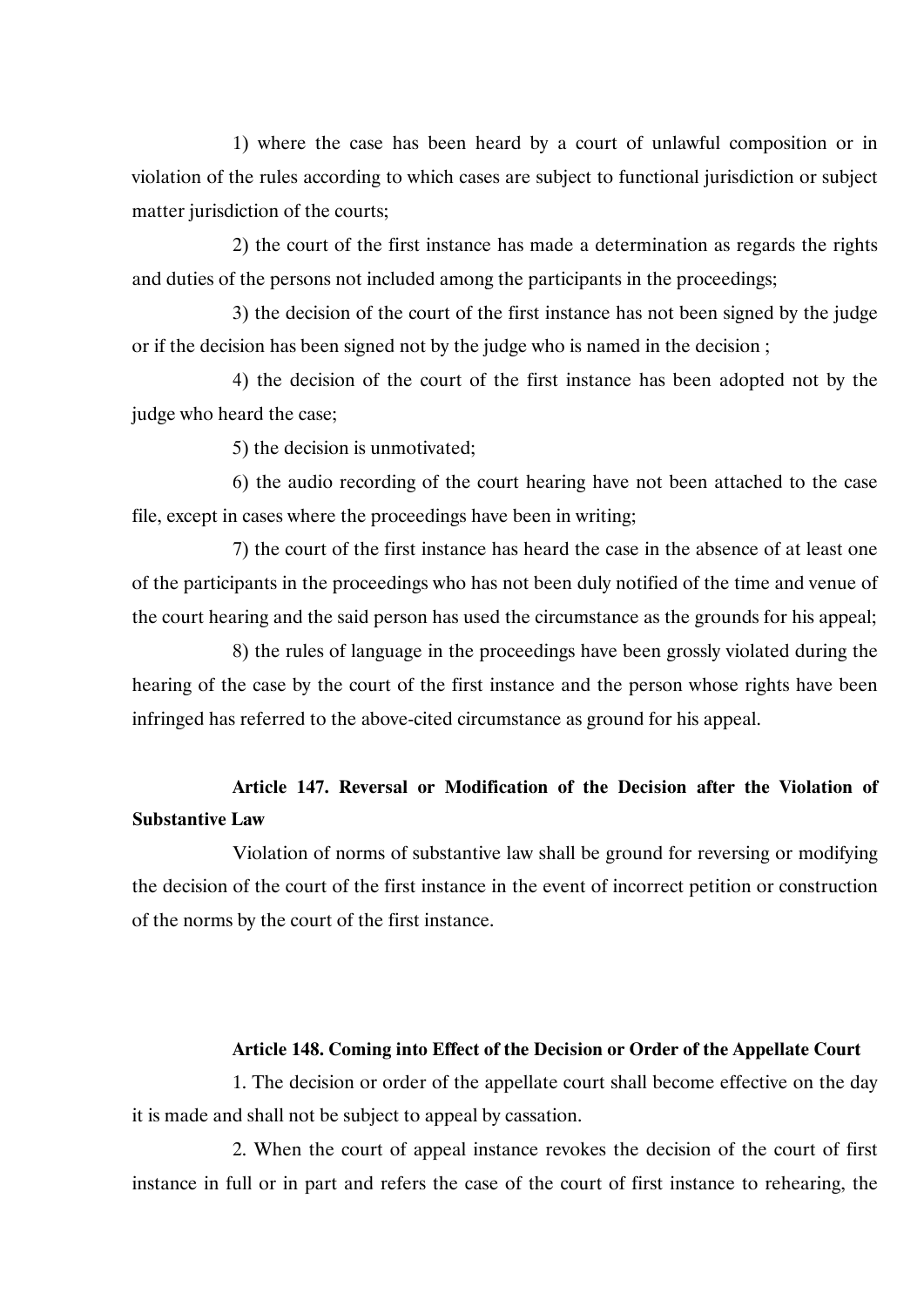legal clarifications listed in the court of appeal instance are mandatory to the court of first instance.

# **Article 149. Separate Order by the Appellate Court**

1. In the cases prescribed by Article 110 of this Law the appellate court may make a separate order. The appellate court shall indicate in the separate order the violations of legal norms or errors committed by the court of the first instance which do not furnish grounds for reversing the decision.

2. The appellate court shall be notified within one month of the measures taken in respect of the separate order.

## **Article 150. Returning a Heard Case to the Court of the First Instance**

1. Upon hearing an appeal, the appellate court shall within ten days return the case together with the adopted decision (order) to the court of the first instance.

2. At the request of the parties to the proceedings, the court of the first instance send them transcripts (copies) of the decision or order of the appellate court. In cases referred to in Paragraph 7 of Article 74 of this Law, the transcripts (copies) of the decision or order of the appellate court shall be sent by means of electronic communication.

# **CHAPTER IV SEPARATE APPEALS**

### **Article 151. Validity of Norms of Appeal Proceedings**

Save for the exceptions provided for in this Section, the rules regulating the proceedings in the appellate court shall be applied to filing and hearing the appeals.

# **Article 152. Procedure for Sending Separate Appeals**

1. The parties to the proceedings may appeal against the orders of the court of the first instance (the judge) by filing a separate appeal with the appellate court:

1) in the cases specified in this Law;

2) where the court order precludes further conduct of proceedings.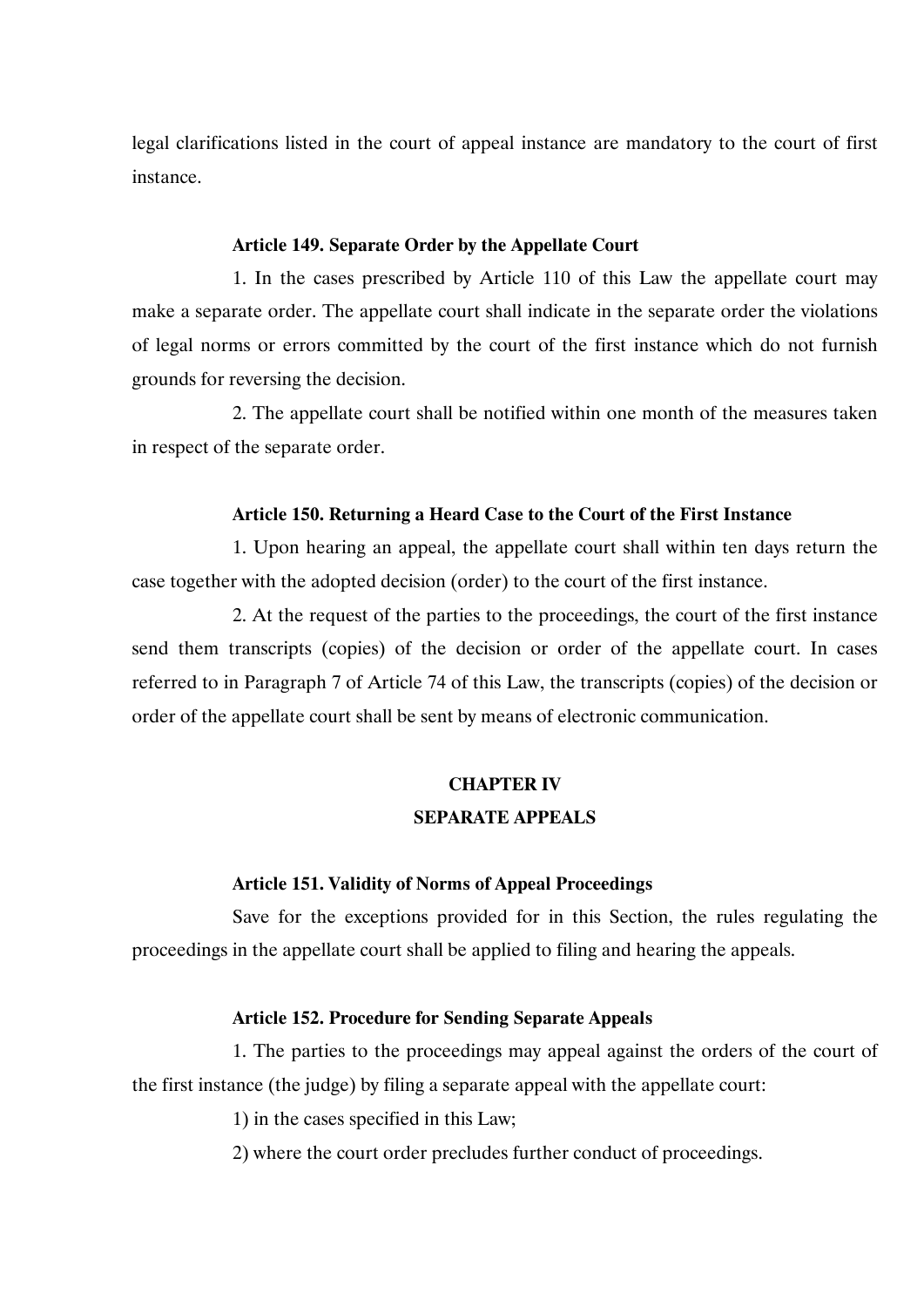2. Separate appeals shall be filed through the court the order whereof is appealed against within seven days from the pronouncement of the order.

3. If an appeal has been filed against an order made in the manner prescribed by law when hearing a case in the absence of the parties, a separate appeal may be filed within seven days after the delivery of the transcript (copy) the order.

# **Article 153. Procedure for Hearing Separate Appeals**

1. Having received a separate appeal, the court of the first instance (judge) shall within three days from the receipt thereof:

1) if it/he finds the separate appeal admissible and provided the appeal has been filed not against the orders made in the cases established in Article 103 of this Law, reverse, at its own discretion, the order appealed against without holding an oral hearing and send a transcript (copy, digital copies) of the order made on the issue to the participants in the proceedings ;

2) if it/he finds the separate appeal inadmissible, refer the case with the separate appeal to the appellate court;

3) shall refuse to accept a separate appeal and return it to the person submitting it, if the ruling that cannot be appealed by a separate appeal is subject to appeal.

2. The court usually hears a separate appeal in accordance with the written procedure.

# **Article 154. Rights of the Appellate Court**

Having heard the separate appeal, the appellate court shall have the right, by virtue of its order:

1) to uphold the order of the court of the first instance;

2) to amend the order of the court of the first instance;

3) to reverse the order of the court of the first instance and decide the issue on the merits;

4) to reveres the order of the court of the first instance and refer the issue to the court of the first instance for *de novo* hearing.

# **Article 155. Coming into Effect of the Order of the Appellate Court**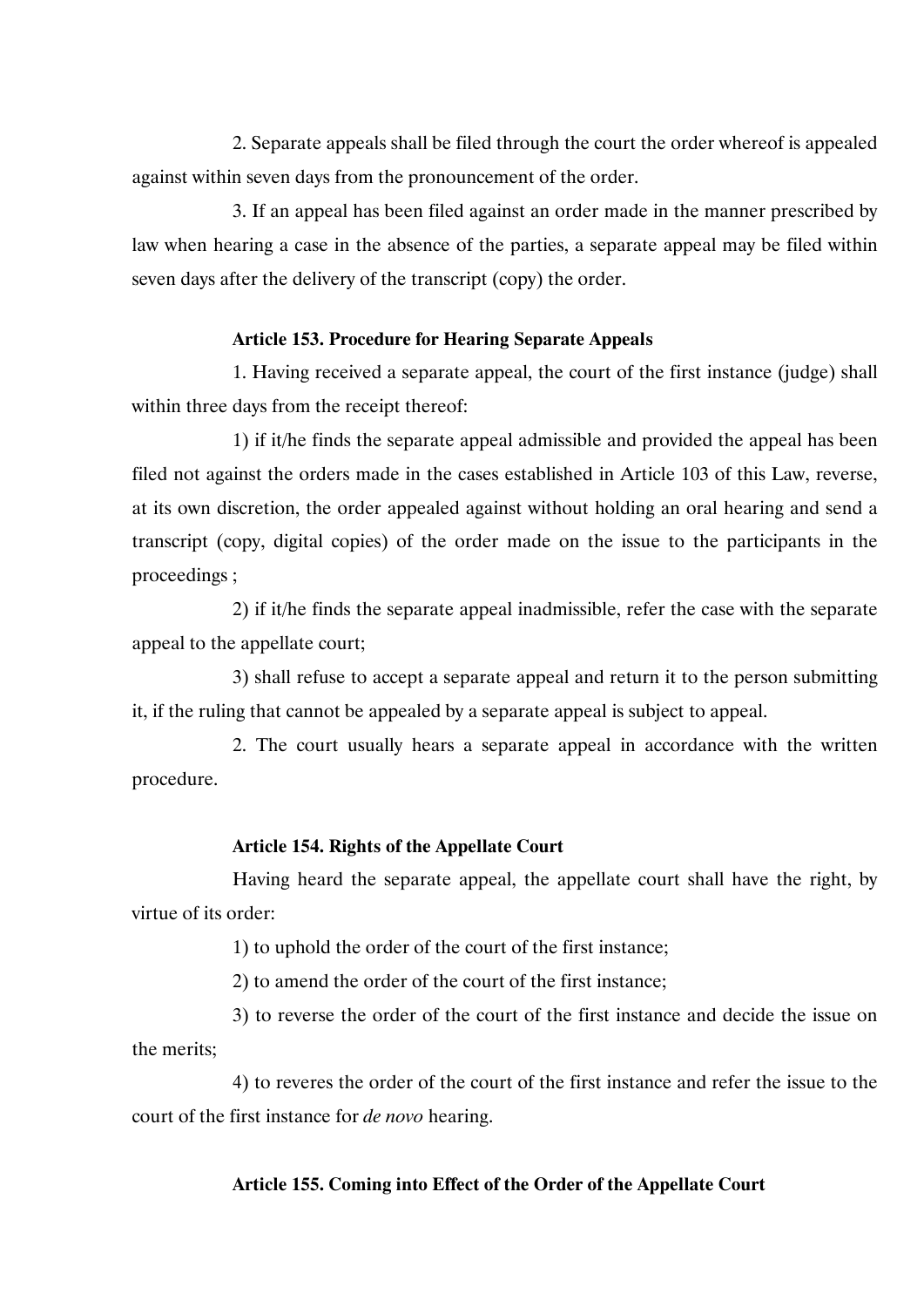The order made by the appellate court on the separate appeal shall become effective from the moment of its making.

# **PART FOUR RENEWAL OF PROCEEDINGS**

# **CHAPTER I FILING OF PETITIONS FOR THE RENEWAL OF PROCEEDINGS**

# **Article 156. Grounds for the Renewal of Proceedings**

1. If a case has been disposed of by virtue of an effective court decision, ruling or order, the proceedings may be resumed on the grounds and according to the procedure established in this Section.

2. The proceedings may be resumed on the following grounds:

1) if the European Court of Human Rights rules that a decision of the court of the Republic of Lithuania is not in conformity with the European Convention for the Protection of Human Rights and Fundamental Freedoms and its Protocols;

2) if material circumstances of the case have been discovered which the claimant was not aware of and could not be aware of during the hearing of the case;

3) if an effective court decision has established knowingly false evidence by the witness, knowingly false opinion by the expert, knowingly incorrect interpreting, falsification of documents or physical evidence, on the basis whereof an illegal or unreasonable decision was adopted;

4) if an effective court decision has established criminal actions by the participants in the proceedings, the witness, the specialist, the expert or the translator or criminal acts by the judges, committed during the hearing of the case;

5) if the court decision or judgement on the ground of which the decision or order was made is reversed as illegal or unreasonable;

6) if a party to the proceedings was legally incapacitated during the proceedings and had no statutory representative;

7) if in the decision the court gave a statement of the rights and duties of the persons excluded from the hearing of the case;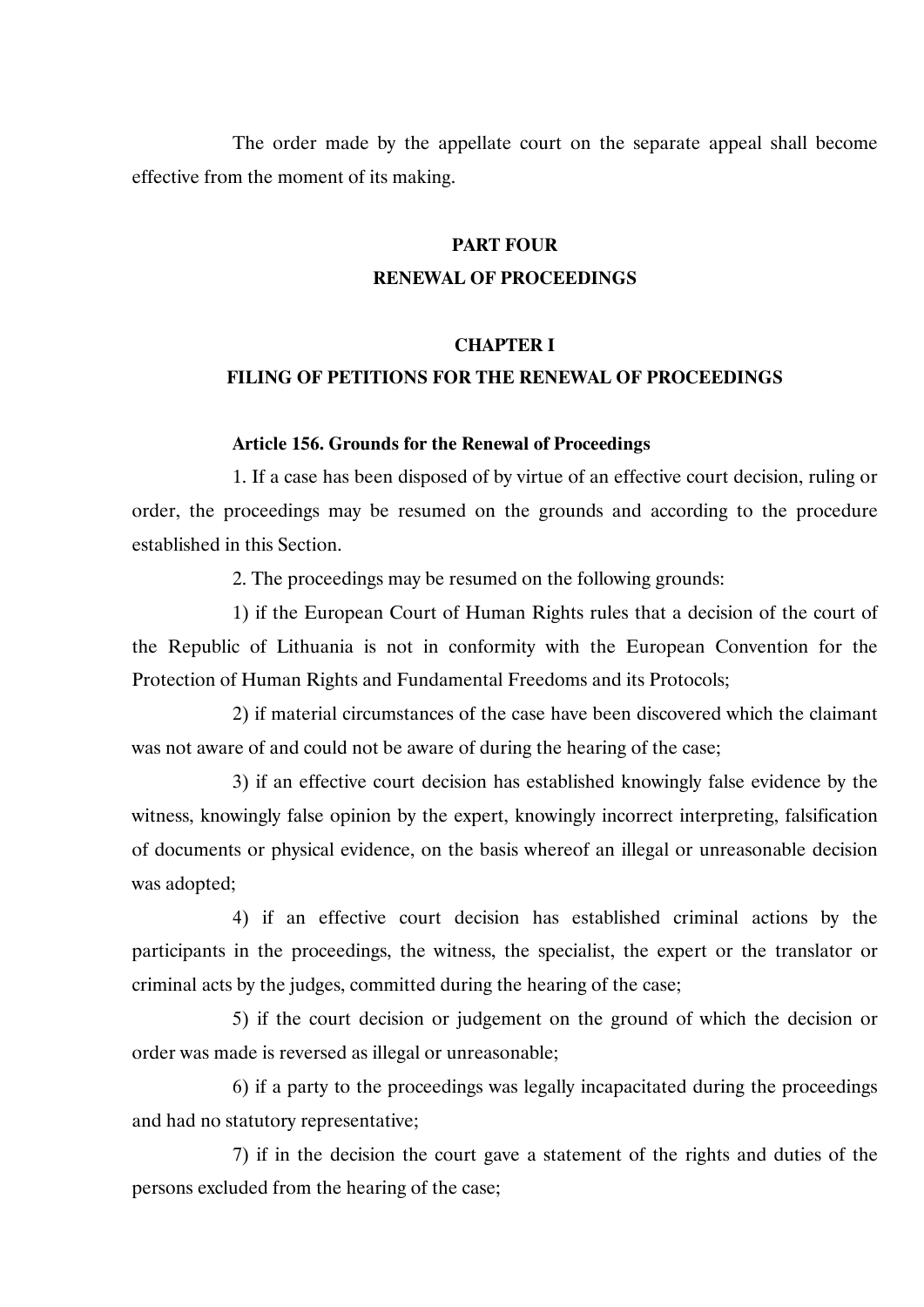8) if the decision or order is unmotivated;

9) if the case was heard by a court of illegal composition;

10) in case of submission of clear evidence of the commission of a material violation of the norms of substantive law in the application of the norms which could have affected the adopting of the illegal decision, ruling or order;

11) if the individual legal act on the basis whereof the court disposed of the case has been revoked as illegal;

12) when it is necessary to ensure the formation of uniform practice of administrative courts.

2. A petition for the renewal of proceedings is not allowed for the cases referred in Paragraph 3 of Article 21 of this Law.

# **Article 157. Entities Entitled to File a Petition for the Renewal of Proceedings**

1. The right to file a petition for the renewal of proceedings shall be vested in the parties to the proceedings and their representatives, the persons excluded from the hearing of the case, if the decision, ruling or order which has become effective infringes their rights or interests protected under law, also in the prosecutor and entities of public administration with a view to protecting the public interest or the rights of the State and individuals and interests protected under law. The persons not included in the hearing of the case may submit applications for renewal of proceedings only on the basis provided in Subparagraph 7 of Paragraph 2 of Article 156 of this Law.

2. At the proposal of the president of the regional administrative court or upon receipt of information on the likely grounds for renewal of the proceedings in the administrative case, in exclusive cases, the president of the Supreme Administrative Court of Lithuania shall have a right to submit the proposal to renew the proceedings. The proposal of the president of the Supreme Administrative Court of Lithuania shall be examined by the chamber of judges appointed by the judge having the highest length of working time as a judge. The proposal expresses only the proposal of informative nature to consider whether there are no grounds for renewal of proceedings and it is not mandatory to the chamber of judges.

### **Article 158. Filing the Petition for the Renewal of the Proceedings**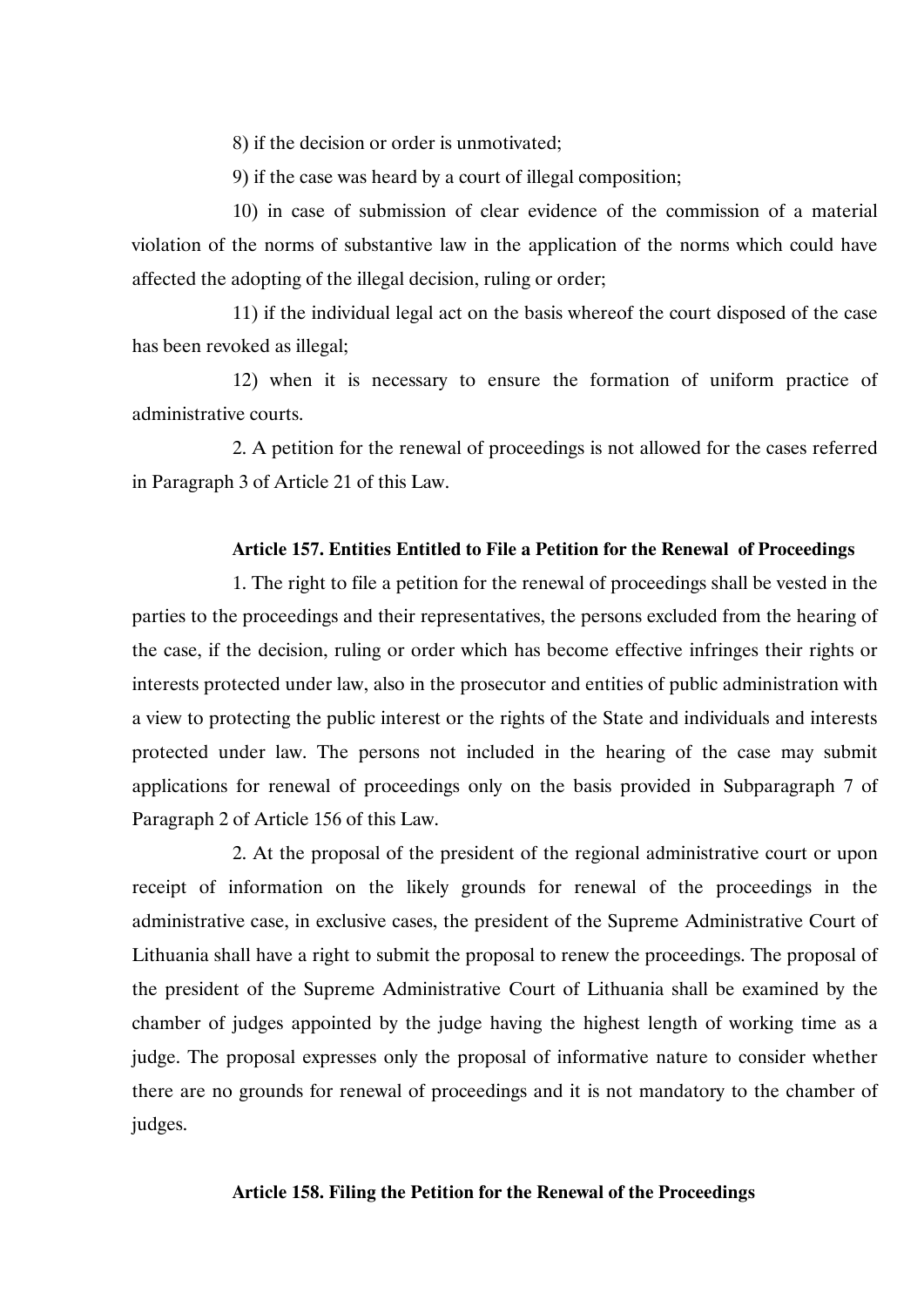1. The petition for renewal of proceedings shall be filed with the Supreme Administrative Court of Lithuania in writing or in an electronic form by means of electronic communication in accordance with the procedure set by the Minister of Justice.

2. The petition on the renewal of proceedings shall be drafted by the lawyer. The petition of the representative of the state, other legal person regarding renewal of proceedings may also be signed by the employees of legal persons having a higher legal university education. If the petition on the renewal of proceedings is submitted by a natural person having a higher legal university education, he/she shall have a right to draw up the petition himself/herself. Furthermore, the petition on the renewal of proceedings may be drawn up by the persons referred to in Subparagraphs 4 and 7 of Paragraph 4 of Article 47 of this Law. Petition on the renewal of proceedings shall be signed by the person filing it and the person drawing up the petition. The signature of person filing a petition is not mandatory, if it is signed by the person authorised to draw up the petition.

3. Petition for renewal of proceedings shall be charged with a stamp duty in the amount of 30 EUR.

4. If the case in which the judge has presented his separate opinion has been heard on appeal or where a dissenting opinion has been expressed by a judge of the court of appeal, after the decision becomes effective the case with the judge's separate opinion attached shall be referred to the Supreme Administrative Court of Lithuania and the president of the Court shall decide whether to make a recommendation to resume the proceedings.

5. A repeated petition on the renewal of proceedings on the same basis shall not be allowed.

# **Article 159. Time Limits for Filing a Petition for Renewal of the Proceedings**

1. A petition for renewal of the proceedings may be filed within three months from the day when the entity who filed it learned or should have learned of the circumstances furnishing ground for renewal of the proceedings.

2. Persons who have failed to observe for good reason the time limits for filing the petition for renewal of the proceedings may be granted the restoration of the *status quo ante* provided the petition for the restoration of the proceedings has been filed within one year from the day the decision became effective.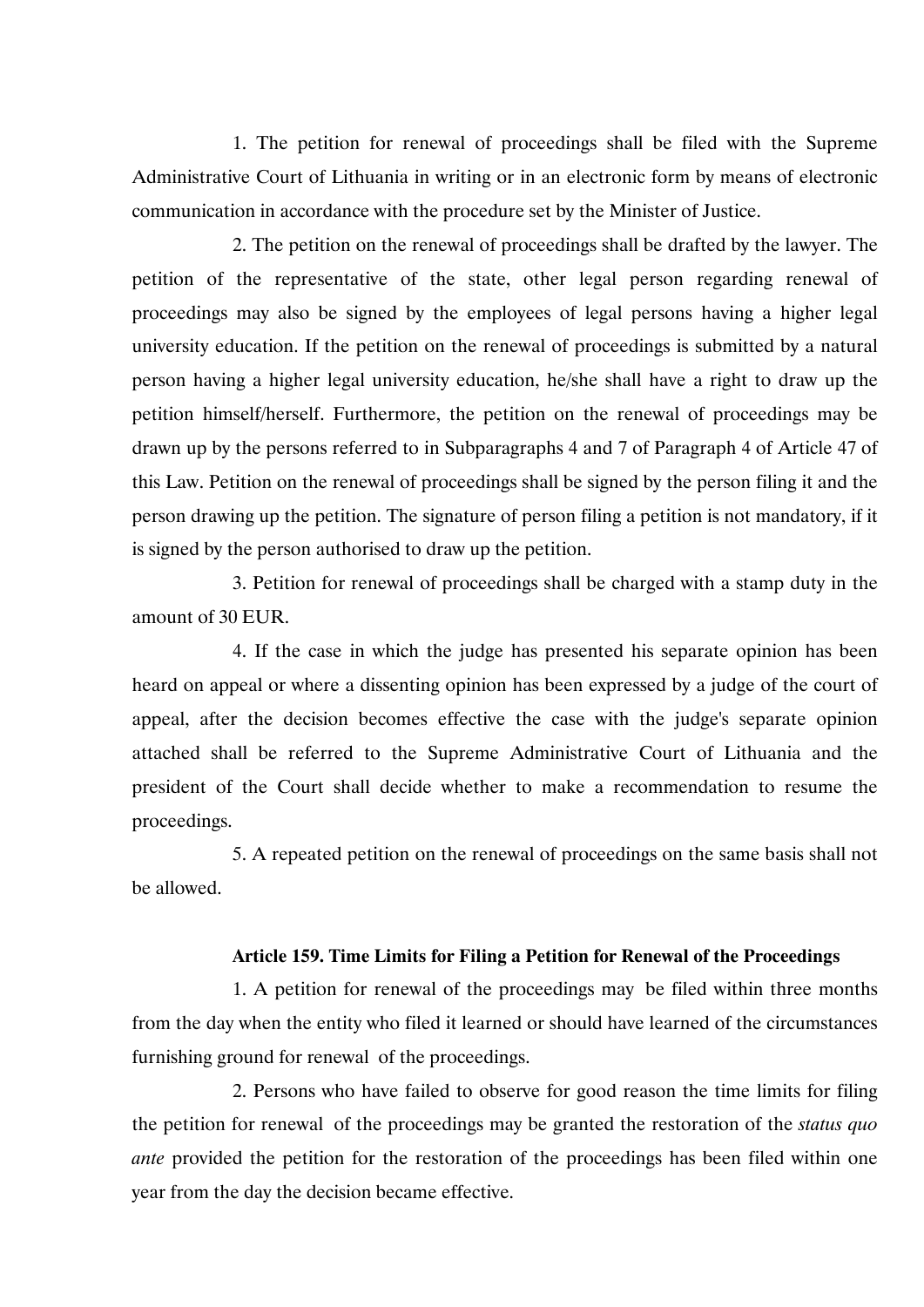3. A petition for the renewal of the proceedings shall be inadmissible if over five years have lapsed from the day the decision or order became effective, except for the case referred in Subparagraph 1 or Paragraph 2 or Article 156 of this Law.

4. After the expiry of the time-limit for the submission of application for the renewal of proceedings, the application may be amended or supplemented.

# **Article 160. Contents of the Petition for Renewal of the Proceedings**

1. The following shall be indicated in the petition for renewal of the proceedings:

1) the name of the court with which the petition is filed;

2) name, surname (name), personal ID numbers (registration number), address of place of residence (seat), if known, of the appellant, and email addresses, telephone and fax numbers, addresses of other means of electronic communication;

3) the name of the court which adopted the decision (order);

4) the substance of the effective court decision (order) and ground for resuming the proceedings;

5) motives of renewal of the proceedings;

6) circumstances whereon the calculation of the time limits specified in Article 159 is based;

7) substance of the petition;

8) requests regarding the receipt of court decision, other procedural documents by means of electronic communication;

9) the venue, date of the drawing up of the petition, the claimant's signature. When the petition is submitted by the means of electronic communication, the person's identity shall be verified by the methods established in the Law on Courts. In such cases, the petition shall be deemed as signed.

2. The evidence justifying the grounds for resuming the proceedings and a transcript of the effective court decision (order) shall be attached to the petition.

3. Where the petition for renewal of the proceedings is filed by a representative, the letter of attorney shall be attached to the petition, proving the authorisation of the representative. Evidence certifying the legal qualification of person drafting the petition shall be enclosed to the petition on the renewal of proceedings.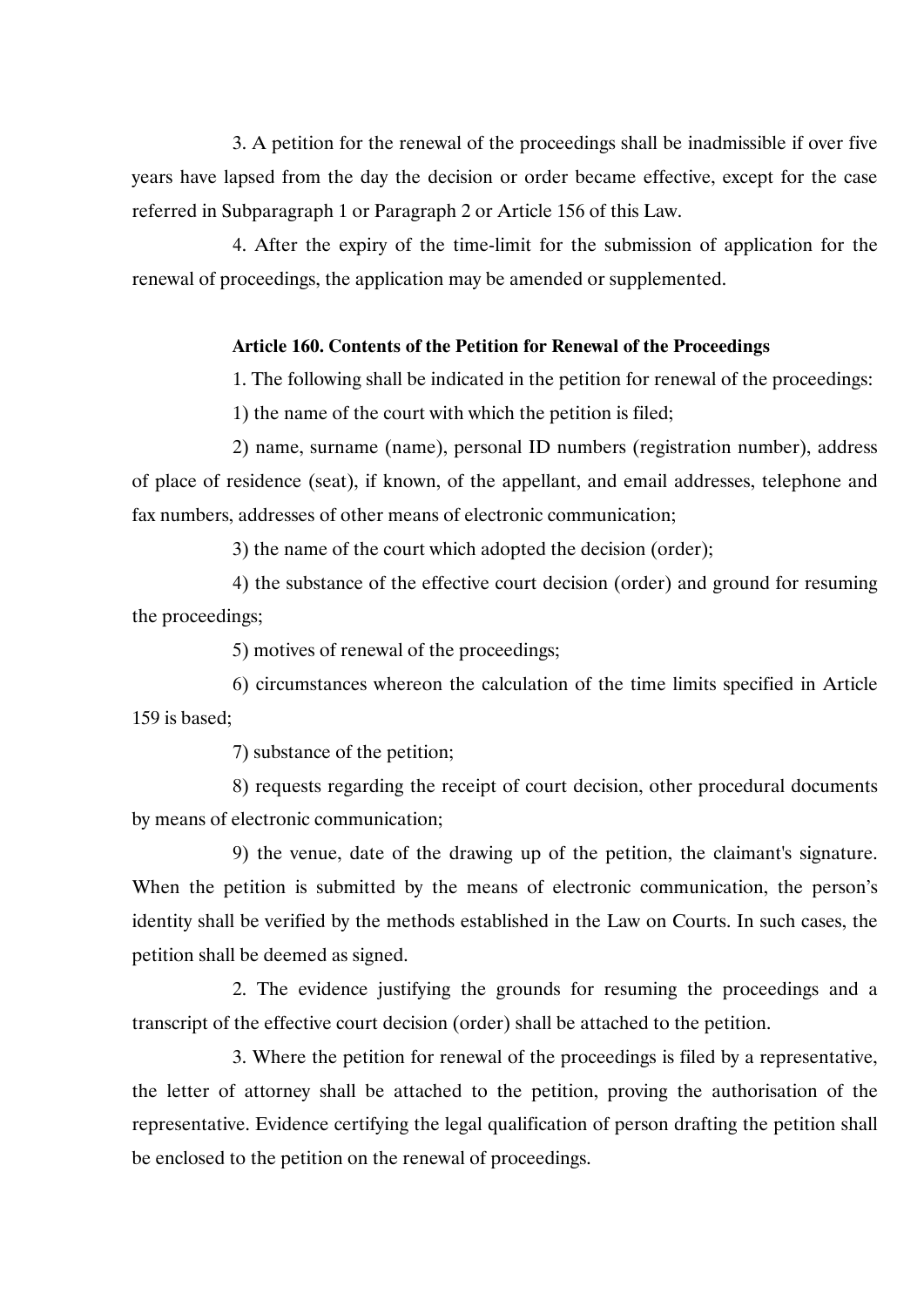## **CHAPTER II**

# **HEARING OF PETITIONS FOR RENEWAL OF THE PROCEEDINGS**

#### **Article 161. Procedure for Hearing Petitions for Renewal of the Proceedings**

1. The issue of acceptance of petition for the renewal of proceedings, as well as petition on the renewal of proceedings accepted for hearing shall be heard by the chamber of judges formed by the president of the Supreme Administrative Court of Lithuania. When examining the acceptance of petition, Article 33 of this Law shall be observed mutatis mutandis. It shall also be verified if the petition is in compliance with the requirements established in Articles 157, 158, 159, and 160 of this Law.

2. After acceptance of petition on the renewal of proceedings, the court shall no later than within 5 business days send its copies to the parties in the proceedings. The parties in the proceedings shall have a right to submit a response to the petition on the renewal of proceedings within fourteen calendar days from the day of receipt of a copy of petition on the renewal of proceedings. In cases referred to in Paragraph 7 of Article 74 of this Law, the digital copies of petition on the renewal of proceedings shall be submitted by the means of electronic communication.

3. The accepted petition on the renewal of proceedings shall be heard by the court in accordance with the written procedure.

4. In the course of the hearing of the petition for renewal of the proceedings the court shall ascertain whether the petition is based on the grounds for the renewal of the proceedings provided for by law. As necessary, the court shall have the right to request from the claimant submission of additional evidence on the said issues.

# **Article 162. The Court Order on the Petition for Renewal of the Proceedings**

1. In cases where the court finds that the petition is not based on the grounds for renewal of proceedings set by the law, the court shall refuse to renew the proceedings by virtue of a court ruling. The court ruling shall not be subject to appeal.

2. In cases where the court finds that there was a basis to refuse to accept the petition on the renewal of proceedings, the court shall refuse to renew the proceedings by virtue of a court ruling. In cases where the court finds that there was a basis for setting a timelimit for the elimination of shortcomings of the petition on the renewal of proceedings, the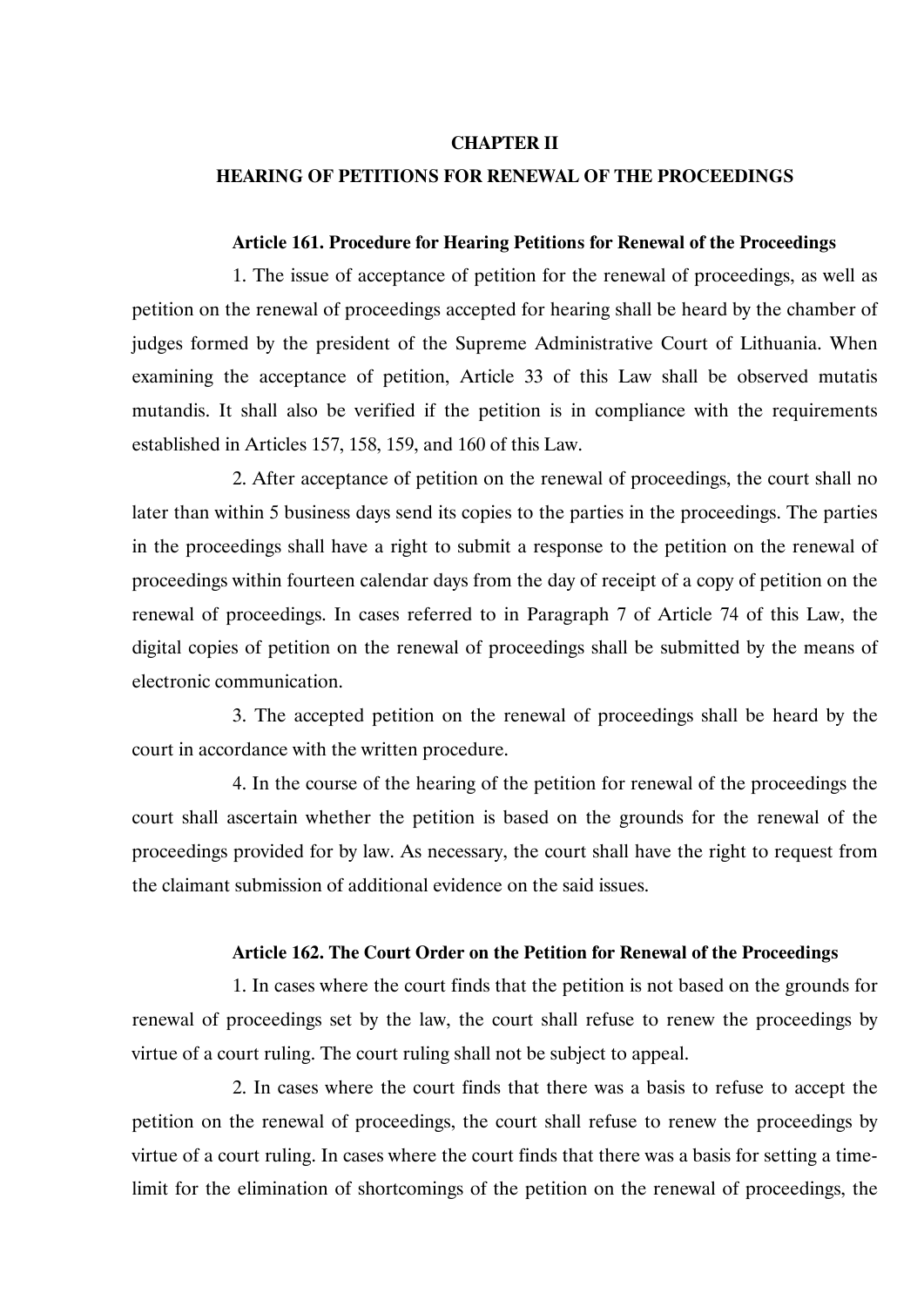court shall set a time-limit for the elimination of shortcomings. In case of failure to eliminate the shortcomings, the court shall refuse to renew the proceedings by virtue of a court ruling. The court rulings referred to in this Part shall not be subject to appeal.

3. If the petition has been filed within the time limits set by law and is based on the grounds for renewal of the proceedings provided for by law, the court shall make an order on the renewal of the proceedings, indicating therein the court, which will hear the case on the merits.

# **Article 163. Selecting the Court for Referring the Case for** *de novo* **Hearing of the**

#### **Case**

1. After the court has made an order on the renewal of the proceedings, as a rule the case shall be referred for *de novo* hearing to the court of the same instance of which is the court whose decision, ruling or order is appealed against.

2. In the cases where the appealed decision, ruling or order have been made upon hearing the case by appeal, the case shall be taken for *de novo* hearing by the Supreme Administrative Court of Lithuania. If the proceedings in such case were renewed on the basis stipulated in Subparagraphs 10 and 12 of Paragraph 2 of Article 156 of this Law, the case shall be referred for re-examination by the extended chamber of judges of the Supreme Administrative Court of Lithuania or a plenary session.

3 The judge whose decision, ruling or order furnished ground for resuming the proceedings shall not sit on the chamber of judges to which the case is referred for *de novo* hearing, with the exception of the Supreme Administrative Court of Lithuania.

# **Article 164. Application of Procedural Norms**

1. Upon renewal of the proceedings, *de novo* hearing of the case shall be conducted in accordance with the procedural rules of the court of the first instance if the effective court decision, ruling or order appealed was made when the hearing of the case was held at first instance.

2. If the court decision or order appealed was made when the case was heard by appeal, upon renewal of the proceedings the case shall be heard *de novo* by conducting appeal proceedings.